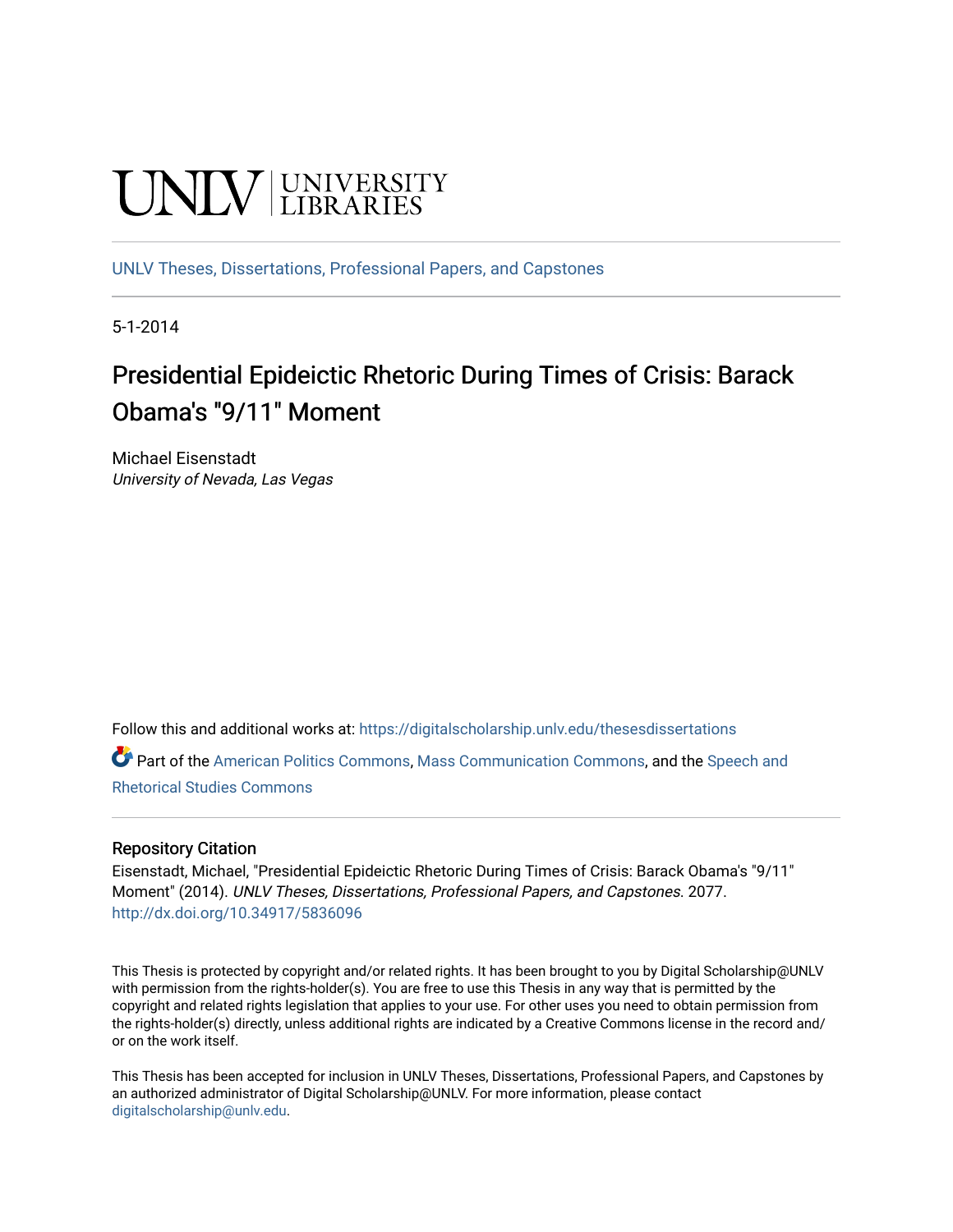## PRESIDENTIAL EPIDEICTIC RHETORIC DURING TIMES OF CRISIS: BARACK

## OBAMA'S "9/11" MOMENT

By

Michael Eisenstadt

Bachelor of Arts in Communication Studies University of Nevada, Las Vegas 2012

A thesis submitted in partial fulfillment of the requirements for the

Master of Arts – Communication Studies

Department of Communication Studies Greenspun College of Urban Affairs The Graduate College

University of Nevada, Las Vegas May 2014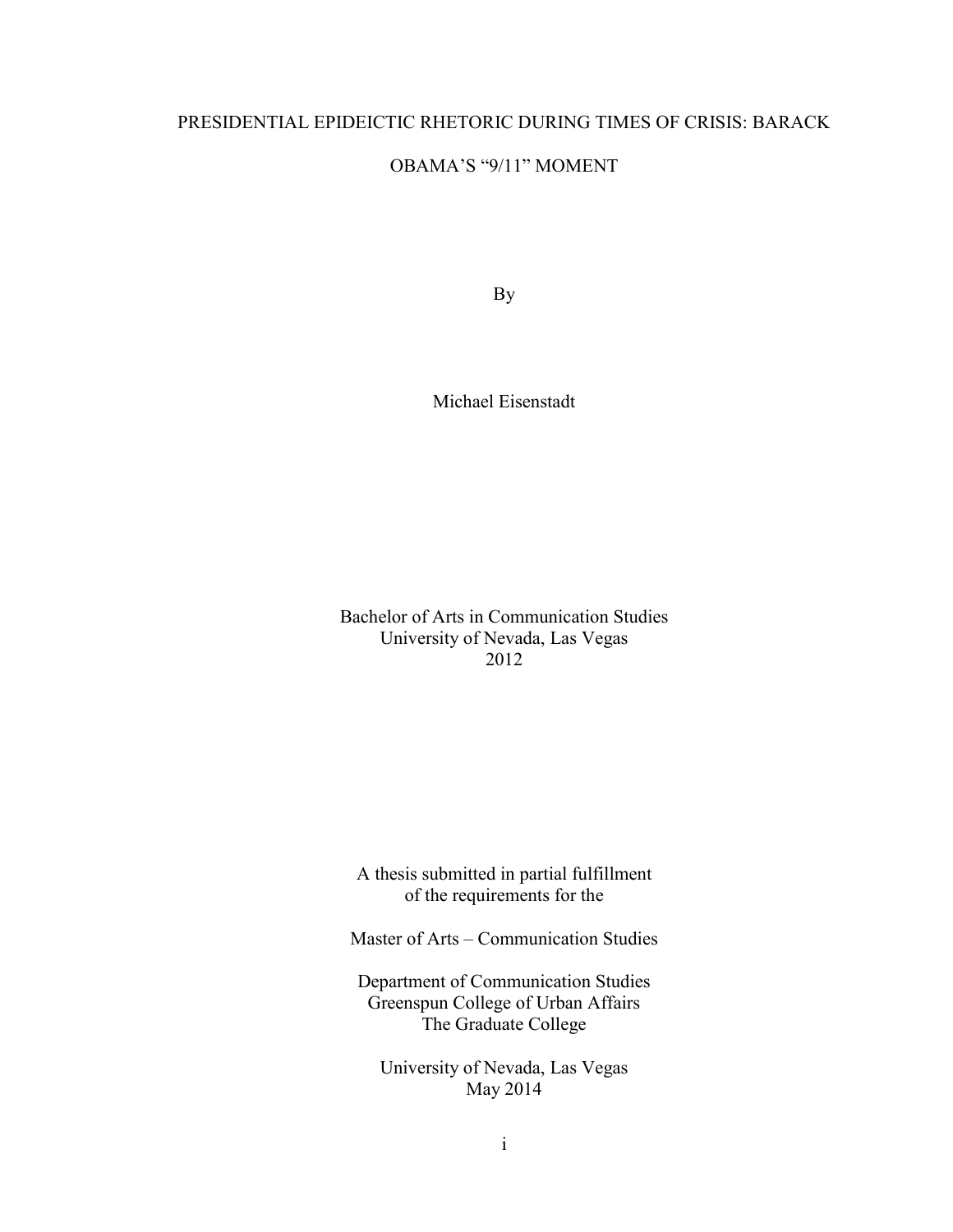Copyright by Michael Eisenstadt, 2014

All Rights Reserved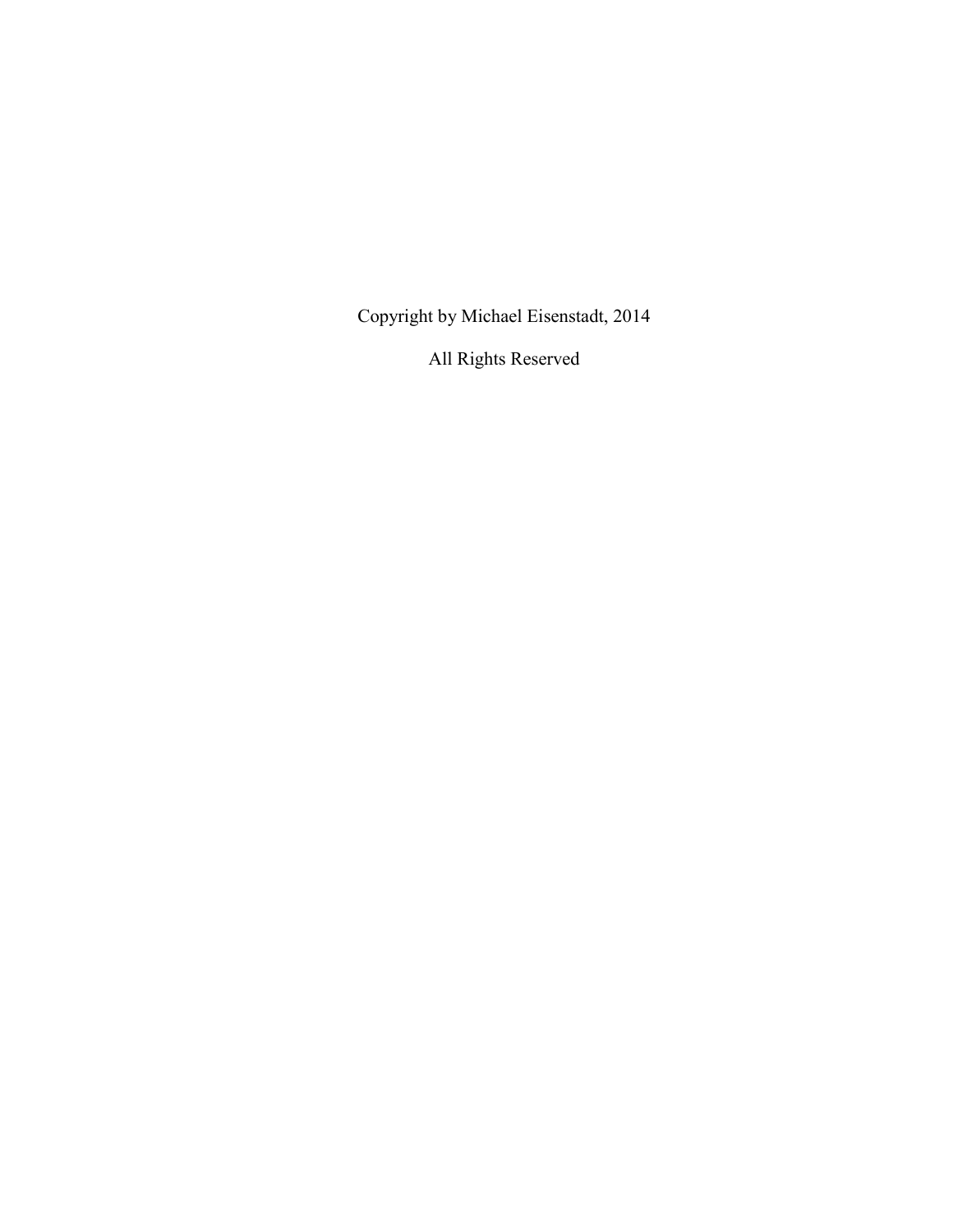

# THE GRADUATE COLLEGE

We recommend the thesis prepared under our supervision by

# **Michael Eisenstadt**

entitled

# **Presidential Epideictic Rhetoric During Times of Crisis: Barack Obama's "9/11" Moment**

is approved in partial fulfillment of the requirements for the degree of

# **Master of Arts - Communication Studies Department of Communication Studies**

Thomas R. Burkholder, Ph.D., Committee Chair

David Henry, Ph.D., Committee Member

Jacob Thompson, Ph.D., Committee Member

Helen Neill, Ph.D., Graduate College Representative

Kathryn Hausbeck Korgan, Ph.D., Interim Dean of the Graduate College

**May 2014**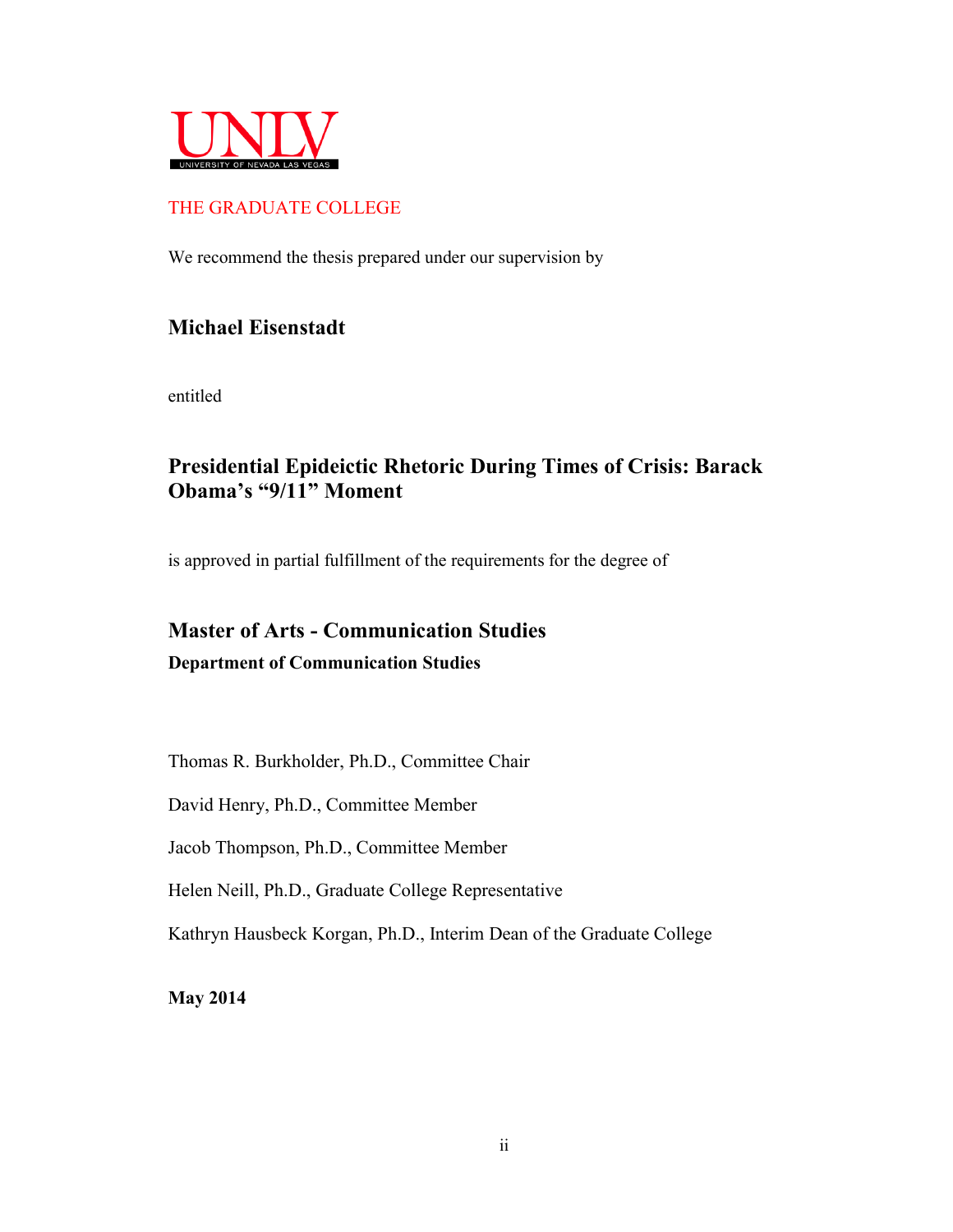#### **Abstract**

## **Presidential Epideictic Rhetoric During Times of Crisis: Barack Obama's "9/11" Moment**

By

Michael Eisenstadt

Dr. Thomas R. Burkholder, Examination Committee Chair Professor of Communication Studies and Acting Chair University of Nevada, Las Vegas

Epideictic or ceremonial rhetoric, in its most basic and essential function, praises or blames an object. Ceremonial speakers seek to articulate why those particular objects are worthy of honor or the reverse. In the unfortunate event of a national tragedy, citizens may be confused or troubled, presenting the need for clarification and reassurance. Often times, concrete political solutions do not satisfy these needs because they do not explain what has occurred in terms the public can understand and proceed from. Presidents often inject memories of the past into public address to define these troubling situations in ways that broad, national audiences can make sense of them. It is important to identify the socio-political and cultural institutions that presidents rely on when they engage in epideictic rhetoric so that critics can have a more articulate explanation of why society defines itself the way it does and how future events are likely to be shaped. Close textual analysis of Barack Obama's September 12, 2012 Rose Garden Address and the second presidential debate with Republican Presidential Nominee Mitt Romney revealed that the public memory of September 11 has become commonplace in ceremonial discourse as a way to explain to citizens the magnitude of contemporary troubling events. September 11, 2001 has become ingrained in the collective memory of U.S. citizens to such a degree that it inescapably serves as the backdrop before which we tend to view all events even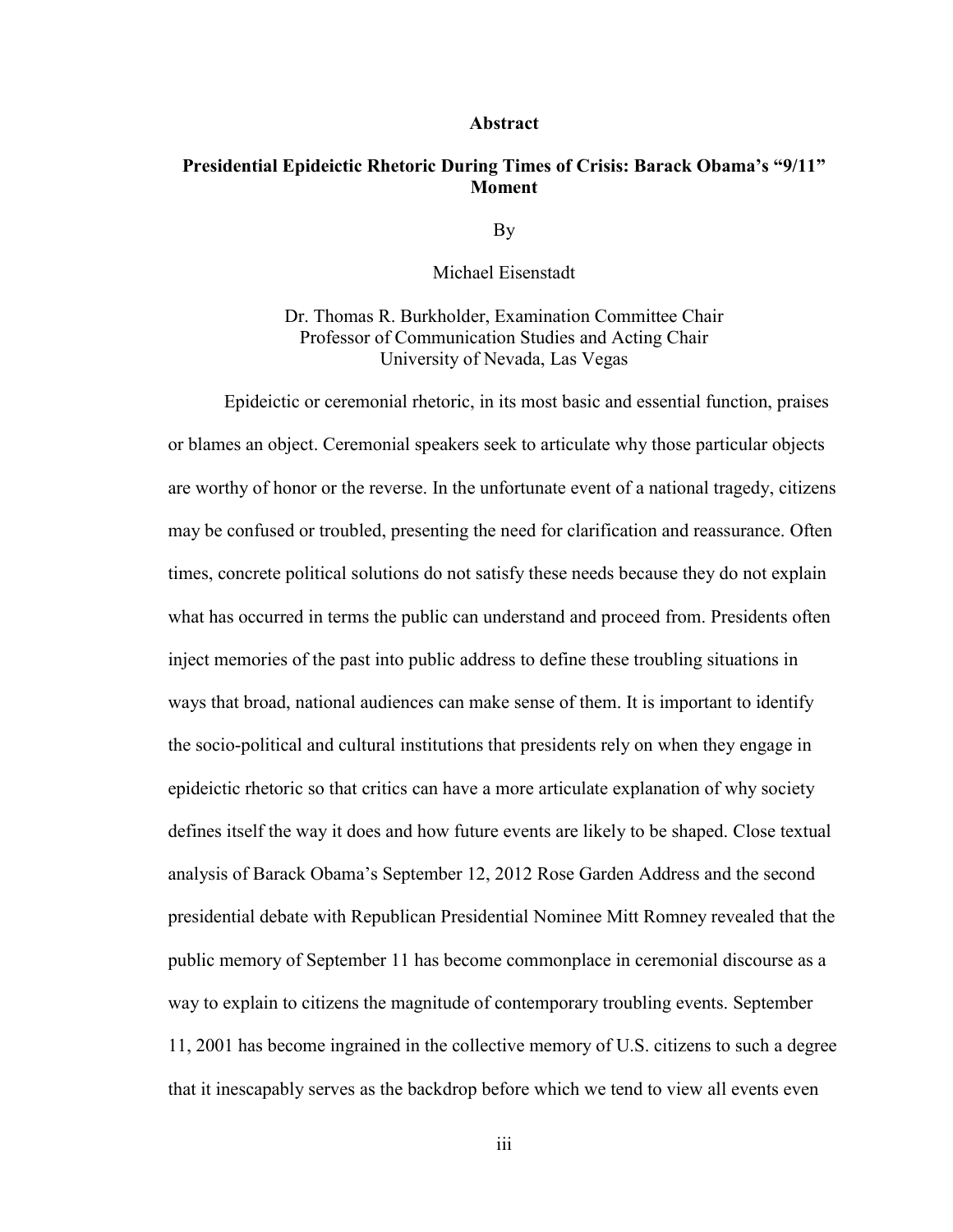remotely related to terrorism. Each of the texts analyzed in this thesis provide ample opportunity to draw new conclusions about this phenomenon. The Rose Garden Address illustrates how *crisis rhetoric* and *eulogies* are strategically utilized by presidents to refine our sense of community and urge perseverance in the face of threats to its stability. Analyzing the town hall debate provides insight on the rhetorical strategies of *campaign orations* and how they influence the degree to which the public becomes ingratiated by presidential candidates. Given those analytical devices, this thesis proposes to refine the functions of presidential epideictic rhetoric by updating them to reflect how presidents enhance their *ethos* in contemporary rhetorical situations.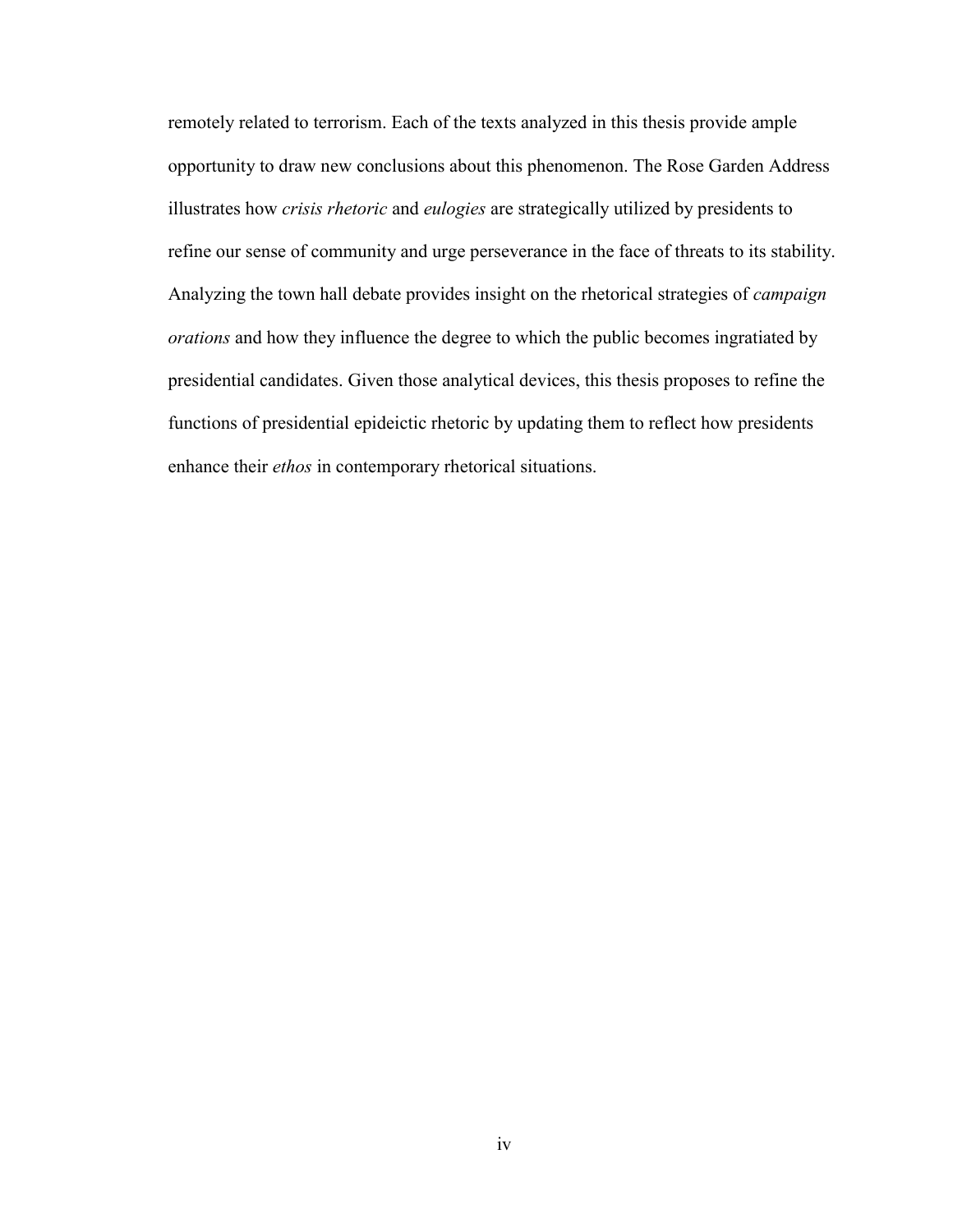#### **ACKNOWLEDGEMENTS**

In my first year as an undergraduate student at the University of Nevada, Las Vegas, I was given the opportunity to compete across the country in intercollegiate policy debate as the very first member of the Sanford I. Berman Debate Forum. Each year at the end of the season, a series of awards are given out to select competitors on the team. At the end of our first season, I was awarded with the "Thomas R. Burkholder Most Improved Award." I had no way of knowing then that eventually I would have the privilege of working closely with the man this award was named after and that he would become the director of my advisory committee for this project.

Dr. Thomas R. Burkholder has been indispensable in the journey of completing this thesis. Not only did Dr. Burkholder always have his door open to answer my questions, but he has been a profound mentor, always meeting me with a smile on his face and encouraging words to go with it. Working with Dr. Burkholder has shown me why the Sanford I. Berman Debate Forum named the "most improved" award after him. My writing, research, and critical thinking has matured immensely in the past year and I owe a substantial amount of that success to all of the time I spent in Dr. Burkholder's office furiously writing down the brilliant things he had to say about any issue, whether it was my thesis project or otherwise. Any student in the Communication Studies Department in the Greenspun College of Urban Affairs that goes through the program without taking a course from Dr. Burkholder or working with him on a project is simply missing out on one of the department's greatest assets.

I would also like to thank Dr. David Henry. Dr. Henry gave me the opportunity to enroll in a graduate-level seminar as an undergraduate student, and that course convinced

v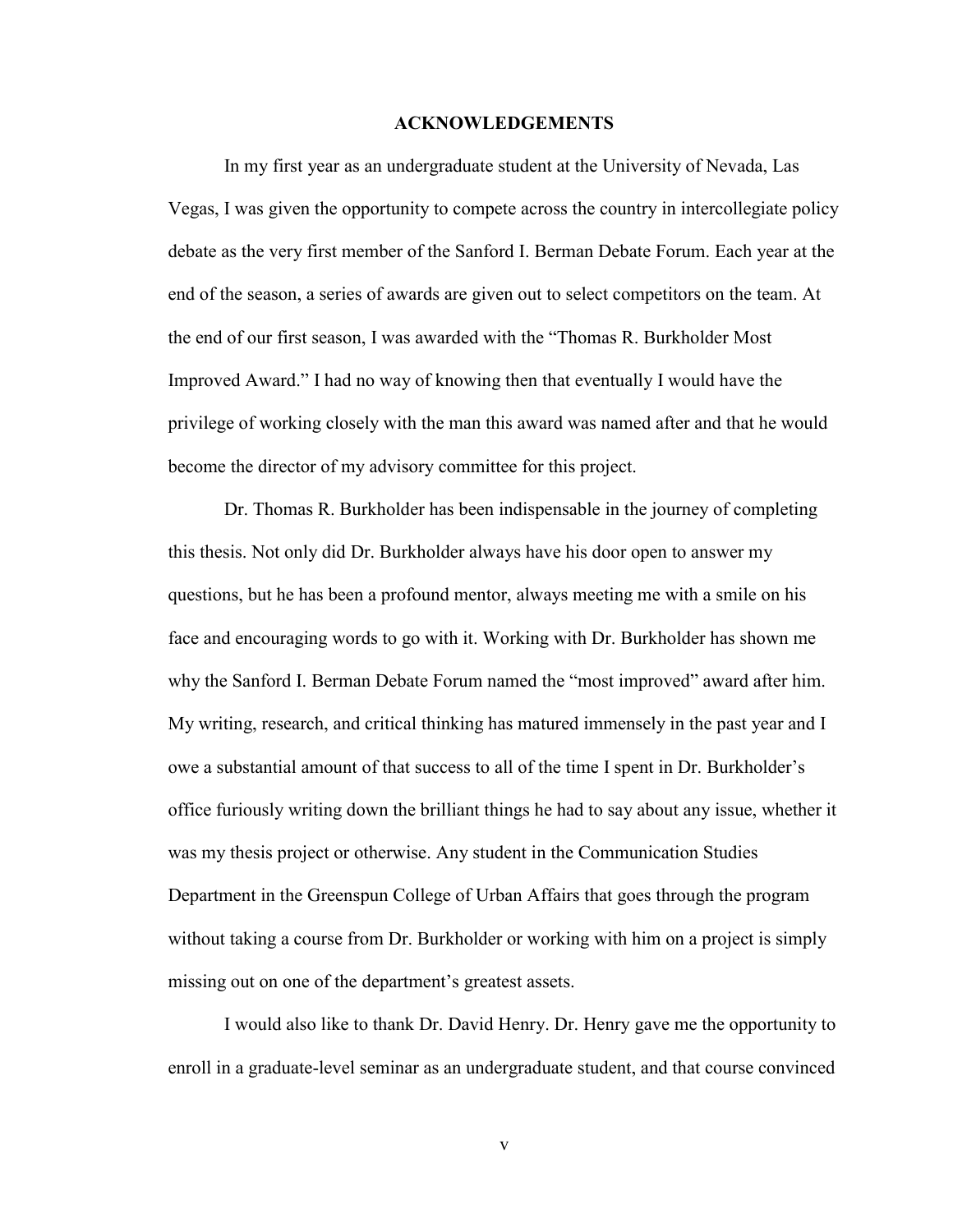me that I belonged in graduate school. As a professor, Dr. Henry has had the most challenging courses I have ever taken; and I thank him immensely for pushing me to work my very hardest and maximize my potential. Put another way, Dr. Henry gave me the single most important tool for a post-graduate education; I learned to learn in his classes. School was never the same again after I took my first class with Dr. Henry. His Rhetorical Tradition course taught me what it takes to be not only a successful student, but a successful academic in the Communication Studies discipline. Most of all, I have dedicated my teaching style to emulating the way Dr. Henry runs his courses. If a professor could have such a spectacular effect on my studies, I wanted to devote my career to offering that same experience to as many students as possible.

This thesis project was largely inspired under the tutelages of Dr. Jacob Thompson. Without Dr. Thompson, I would have never been able to attend a university; participate in intercollegiate debate; or discover the literature that sparked my intellectual curiosities forming the basis of this project. My experiences as a Rebel have been overwhelmingly shaped by Dr. Thompson's leadership and guidance through the best and worst of times. Dr. Thompson has been my coach, my encouragement, and most importantly one of my very best friends throughout my tenure at UNLV. I am forever indebted to all of the time Dr. Thompson has invested to ensure I walked away from this program with a hard work ethic and the drive to be the very best at everything I do.

Additionally, I would like to thank the Communication Studies Department collectively. Without its friendly faces or its inspiring, rigorous courses, I would not be and could not be the young academic I have been molded into today. My horizons have been vastly broadened, and this thesis project only reflects a morsel of how much of a

vi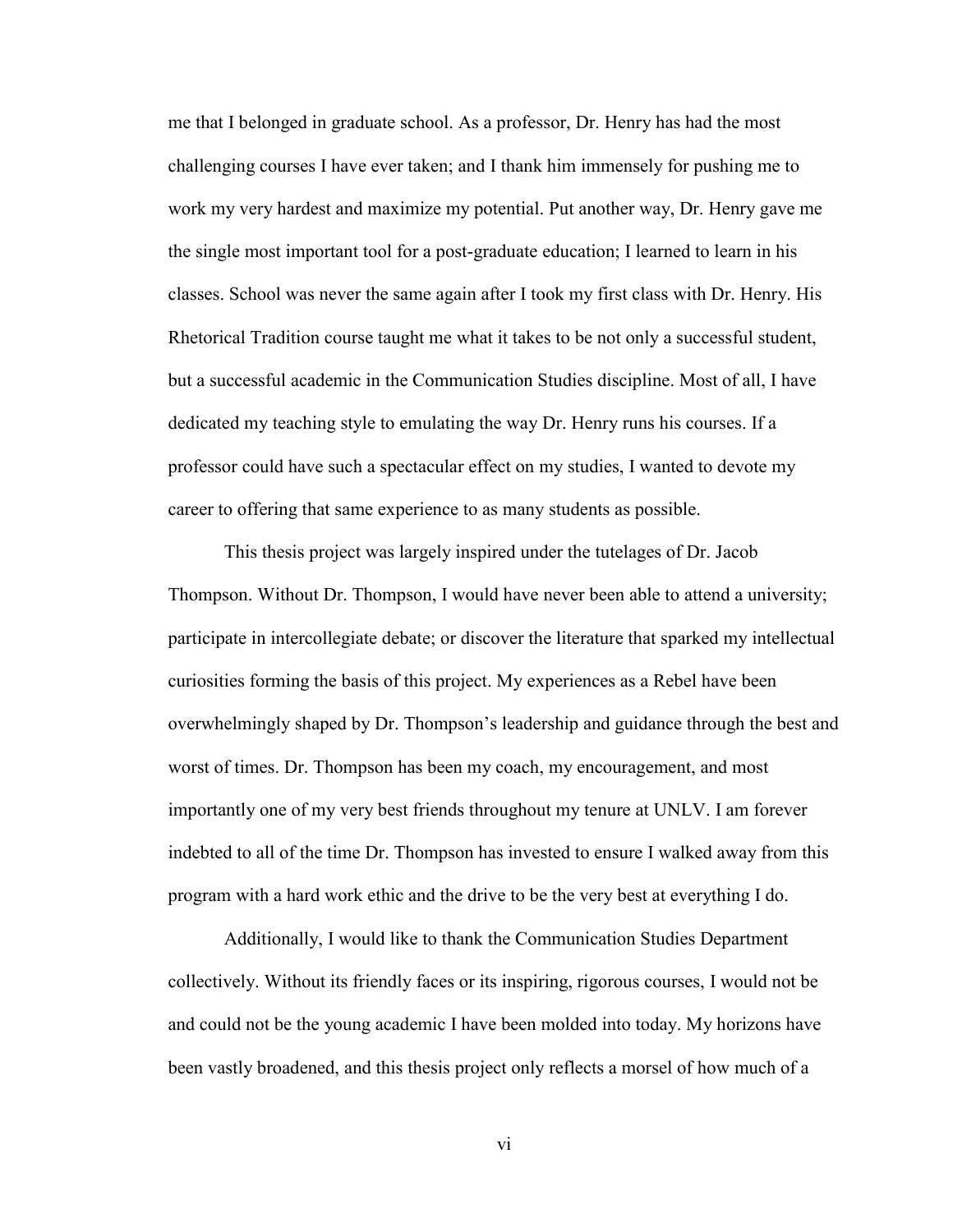positive impact it has had. Dr. Donovan Conley; Dr. Sara VanderHaagen; Dr. Tara McManus; Dr. Erin Sahlstein-Parcell; Dr. Erika Engstrom; Mr. William Belk, and Ms. Donna Ralston have all filled the past two years with the most enjoyable experiences of my academic life.

Finally, I want to thank Carly Sorenson. Carly has been my teammate, my inspiration, my rock, and my best friend throughout this experience. From the very first day of graduate orientation, we have been inseparable. We taught next door to one another, were assigned to the same lectures, put into the same groups for projects in class, and spent many days at the office working, inspired to keep going because we were doing it together. Without her constant support and role model work ethic, completing this thesis would have been daunting and overwhelming. Whenever I have felt like there was too much on my plate, Carly has been there to reassure me. For all of the fist-bumps, the hugs, and the smiles, I thank you enormously. I hope that the geographical distance between us as we venture to our next academic endeavors has no effect on the close relationship we have developed over the past two years. Pound it!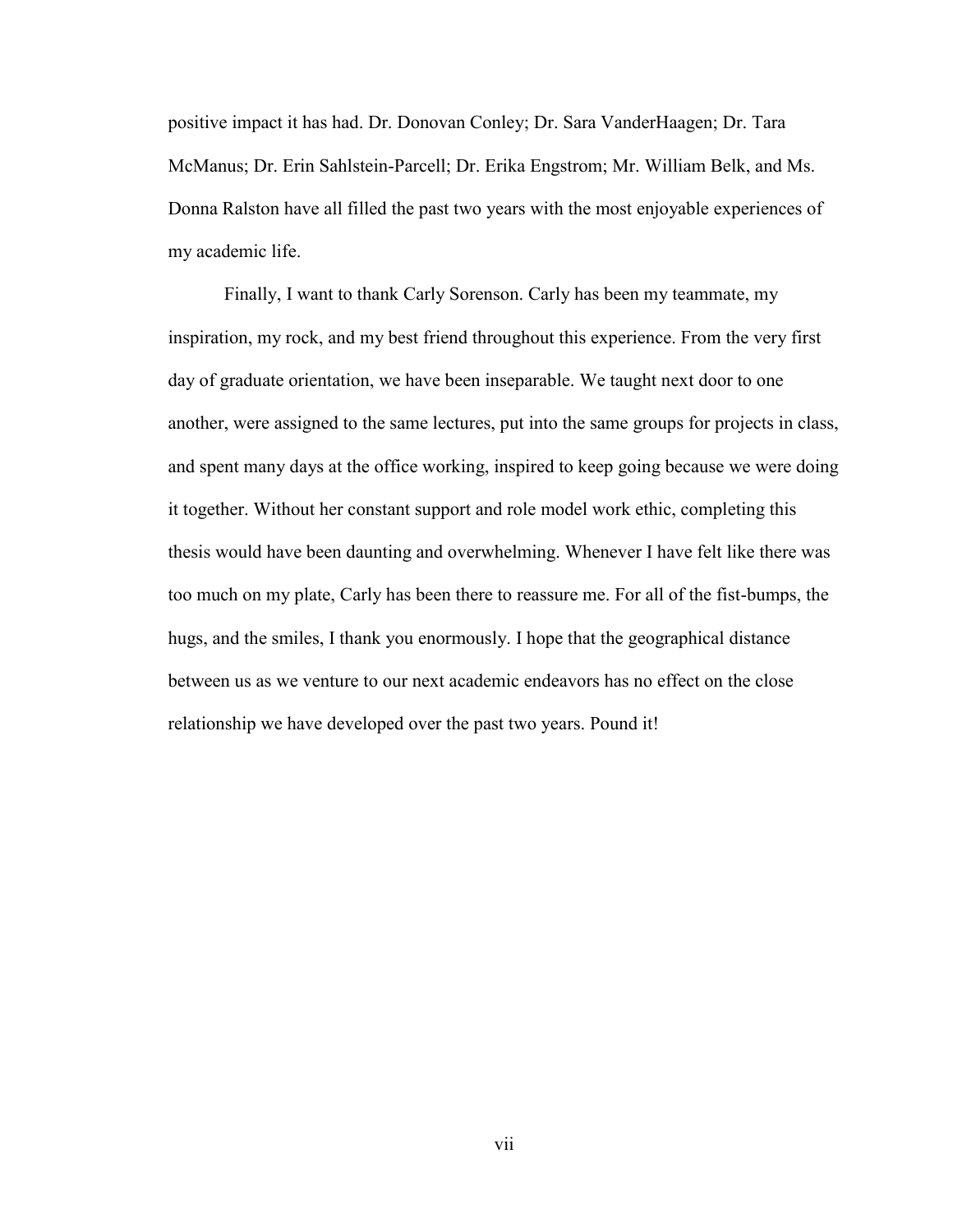#### **DEDICATION**

Statistically, I should have never made it to this point. Growing up in a working class family, I watched my parents bend over backwards to make ends meet so that I could travel to debate competitions, attend conferences and camps, and remain competitive in the activities I participated in. I can never begin to thank my parents Sam and Debbie Eisenstadt enough for how hard they have pushed me to succeed in school. Without their love and commitment to my education, this project would have proven impossible. Neither of them completed their undergraduate education. My father left school to serve our country in the Vietnam War and my mother obtained an A.A. in Education but chose not to pursue a career in it. Growing up, they constantly told me about how much they regretted not finishing school and told me that an education is an invaluable tool. Until graduate school, I did not fully understand how right they were. All of the late hours in the office, the gargantuan stacks of reading, and the rigorous refinement of my written work have been driven by my desire to have them see me realize the goal they have set for me since I began my education 21 years ago.

I would also like to dedicate this project to my brother Robert. Despite all of the sibling rivalry and pointless fights that we had growing up, he has been the one person that has always been in my corner and that I would trust my life with. Robert is one of the most loyal, hard-working, intelligent human beings on this planet and does not receive nearly enough credit for it. At any point where I thought I was overwhelmed and on the verge of failing, Robert has been there to tell me how silly it would be to throw away everything I have worked so hard for. Especially in recent years, Robert has been my best friend, keeping my head on my shoulders and my pen moving on paper. I love my family

viii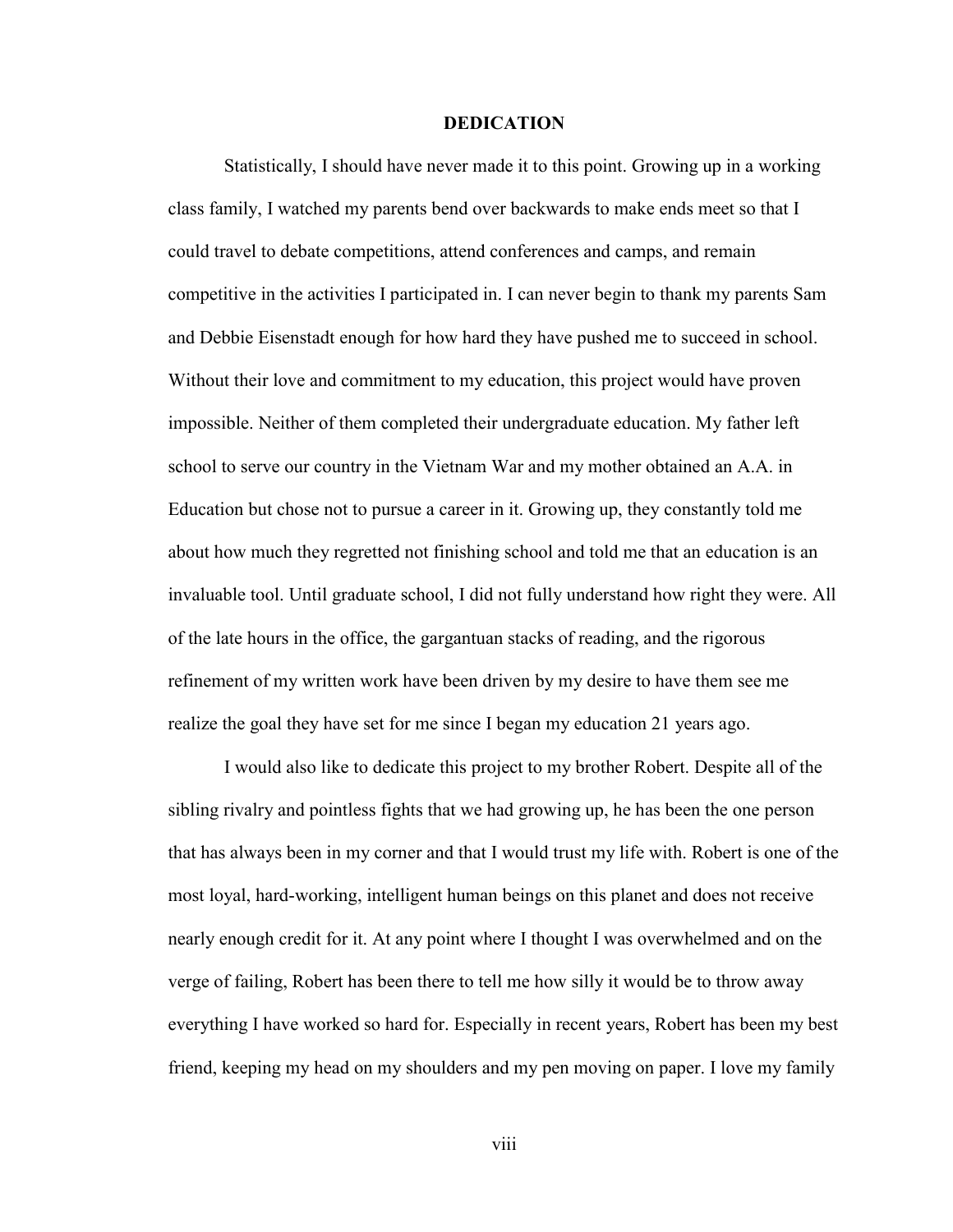with all my heart, and this thesis project is not just blood, sweat and tears. It is inspired by and infused with all of the love and support my family has given me.

Additionally, I would like to dedicate my thesis to the late Leon Heller. My Grandpa Leon was a World War II Veteran, an outstanding member of his community, and a loving and caring family man. At the age of three, I had my very first "debate" with him, and I can never repay him for the profound effect that has had on me throughout my education. When I visited him in January, 2014, he was quite excited that I was completing a thesis project in fulfillment of my Master of Arts. Tragically, my grandfather passed on March 15, before I had completed and defended this project. I will never forget the warmth he always had, his excitement and support, and his encouraging anecdotes that always made me feel like anything was possible.

Finally, I want to dedicate this thesis project to my graduate cohort. I could not imagine this journey without the help, friendship, and love that my fellow graduate students have shared with me over the past two years. Carly; Caitlin; Josh; Travis; Natalie; Monique, and Ashley have been some of the best friends anyone could ever ask for. Caitlin has forced me to be a better student with her profound questions about the state of the field. Carly has been my teammate and my best friend through all of the highs and lows of graduate school. Josh has inspired me to work extraordinarily hard but do so balancing my priorities. Travis has been one of the best buddies a guy could ask for, always saying hello with that friendly cowboy smile. Natalie is one of the most genuine people I have ever met; she has been immensely supportive of the cohort. Monique has been our team Mom, her maternal instinct, wisdom, and desire to be a great educator has been priceless. Ashley has been one of my favorite people to run into in the hallway; she

ix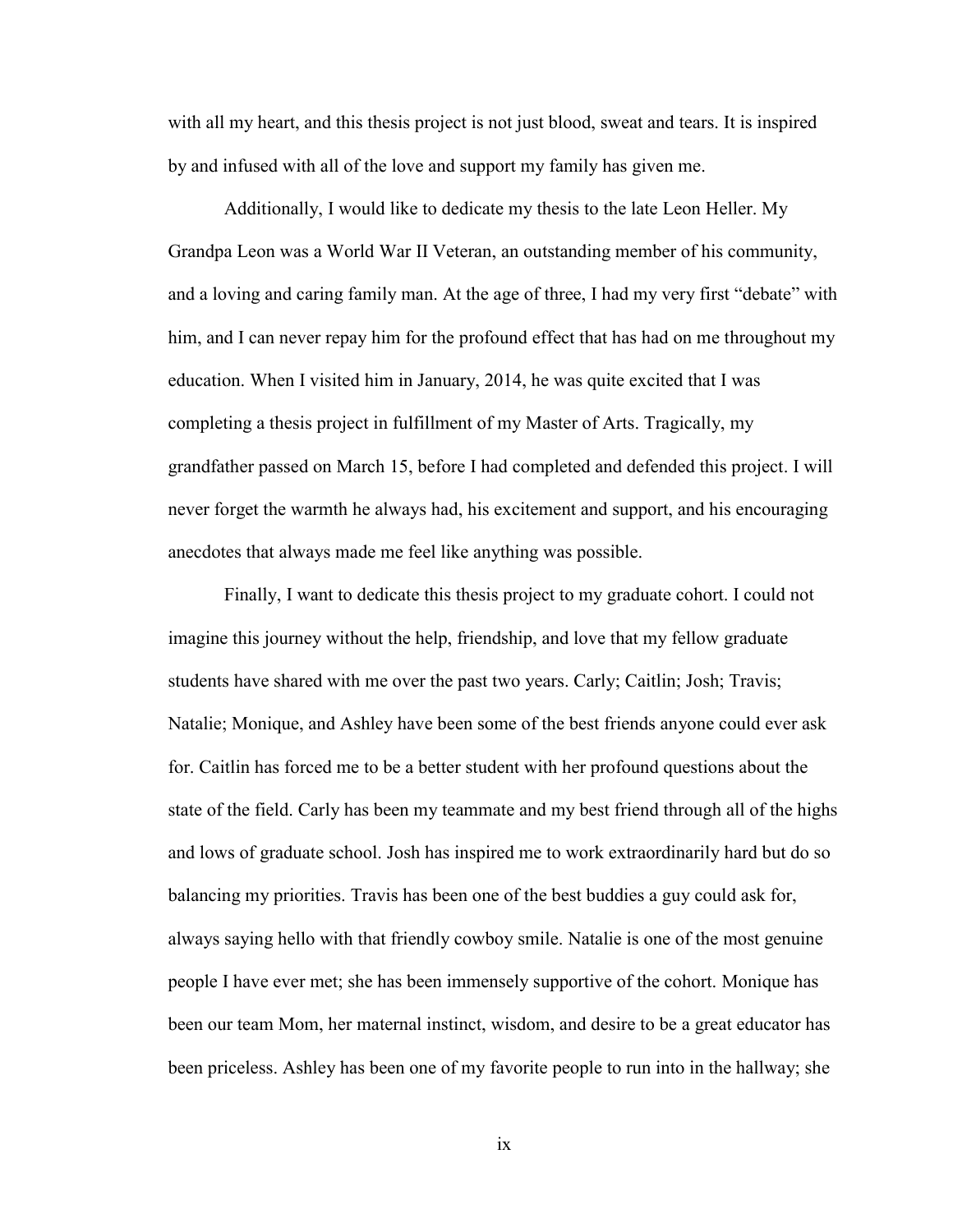never walked by without saying hello and demanding a high five. I am certain that all of these individuals, wherever they end up, are going to have a hugely positive impact on the world, just like they have on my graduate education and this thesis project.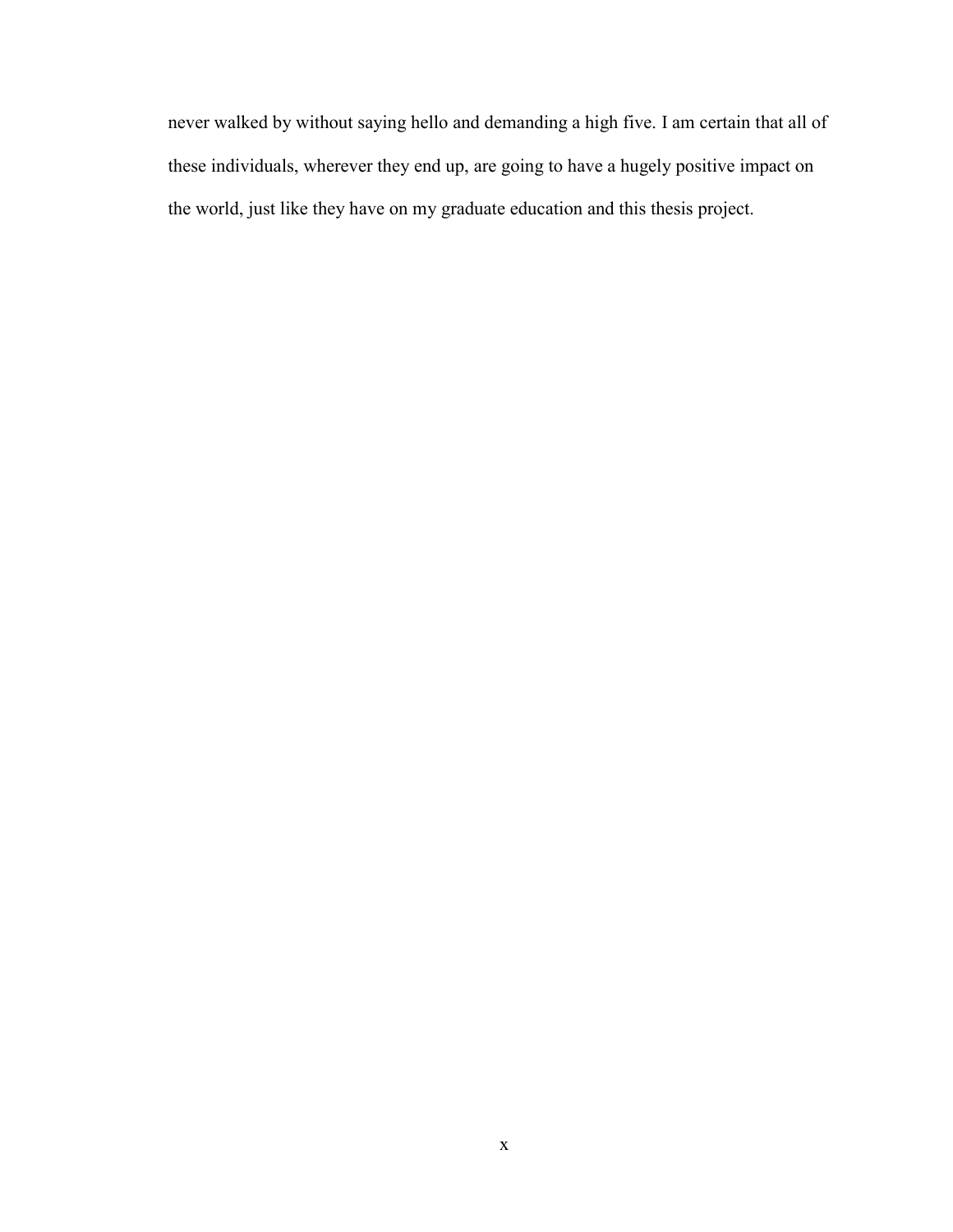| <b>CHAPTER ONE: INTRODUCING PRESIDENTIAL EPIDEICTIC RHETORIC DURING</b> |  |
|-------------------------------------------------------------------------|--|
|                                                                         |  |
|                                                                         |  |
|                                                                         |  |
|                                                                         |  |
| <b>CHAPTER 2: FROM ONE 9/11 TO ANOTHER, CONTEXTUALIZING THE</b>         |  |
|                                                                         |  |
|                                                                         |  |
|                                                                         |  |
|                                                                         |  |
| <b>CHAPTER 3: CONCEPTUALIZING CONTEMPORARY PRESIDENTIAL EPIDEICTIC</b>  |  |
|                                                                         |  |
|                                                                         |  |
|                                                                         |  |
|                                                                         |  |
|                                                                         |  |
|                                                                         |  |
| <b>CHAPTER 4: EVALUATING THE ROSE GARDEN ADDRESS AND TOWN HALL</b>      |  |
|                                                                         |  |
|                                                                         |  |
|                                                                         |  |
|                                                                         |  |
|                                                                         |  |
| <b>CHAPTER 5: CONCLUDING REMARKS ON CONTEMPORARY PRESIDENTIAL</b>       |  |
|                                                                         |  |
|                                                                         |  |

#### **Table of Contents**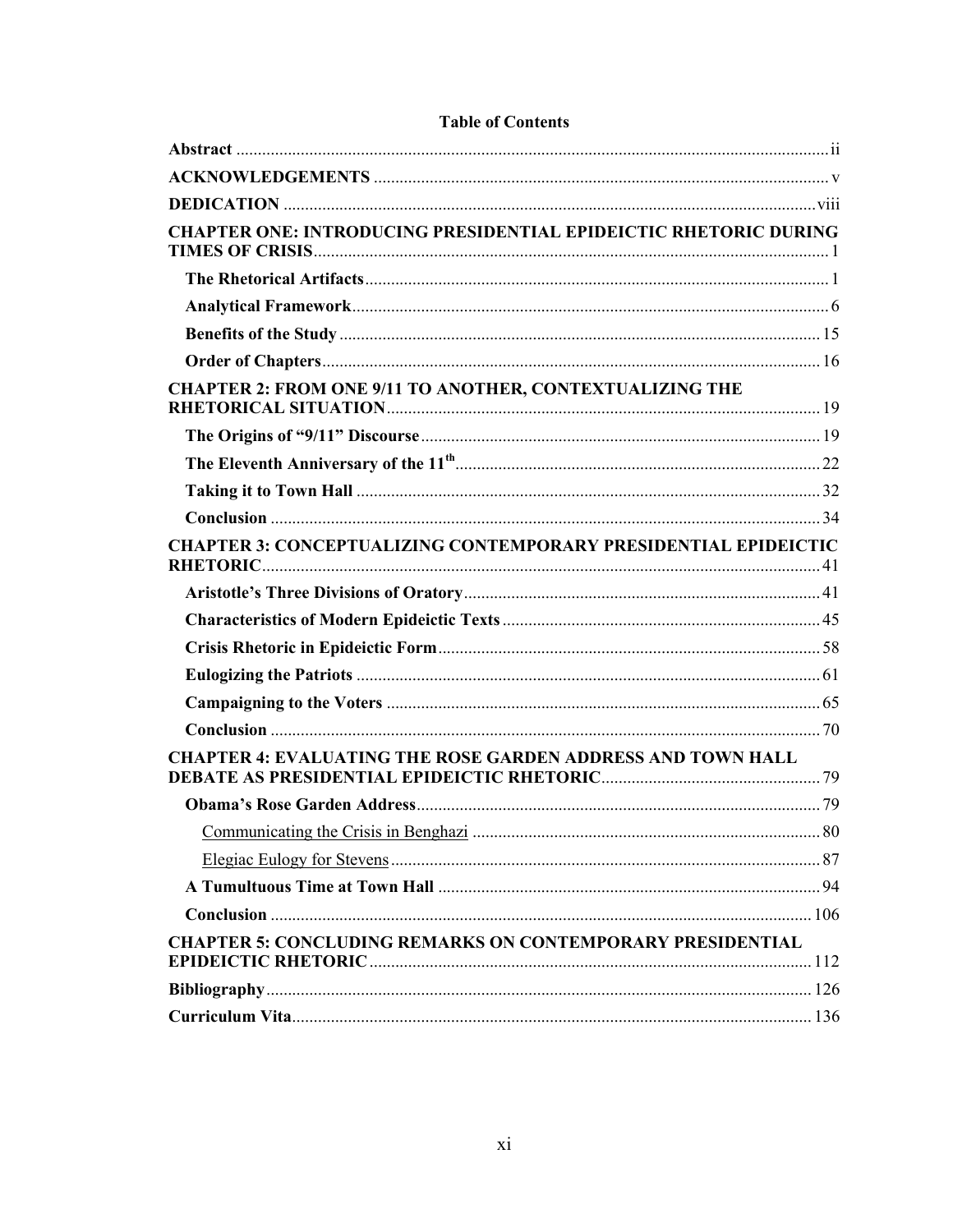### **CHAPTER ONE: INTRODUCING PRESIDENTIAL EPIDEICTIC RHETORIC DURING TIMES OF CRISIS**

#### **The Rhetorical Artifacts**

September 11, 2001 is a day which annually reminds Americans that the United States is not invulnerable to tragedy. On the  $11<sup>th</sup>$  anniversary of the attacks on the World Trade Center and the pentagon, the U.S. consulate in Benghazi, Libya was assaulted resulting in the death of four American diplomats. Chris Stevens, America's ambassador to Libya, was one of the fallen envoys. This spectacle created a situation requiring a special type of response that needed to quell the fears of citizens while affirming and honoring the lives lost in the battering. A day after the incident, President Barack Obama delivered a speech at the Rose Garden to achieve these ends.

Relative to other speeches delivered by Obama, this address has received little attention. The pointed reaction to the attacks in Benghazi has focused on whether sufficient intelligence existed to prevent the deaths of American diplomats. This task has mostly been at the hands of politicians and their media outlets for disseminating soundbite information. Such a focus distracts from an important investigation of the intricacies of Obama's speech and the implications for both the immediate situation and its development.

Because 2012 was a presidential election year, Stevens' death prompted public comment not only by President Obama but also by former Massachusetts governor Mitt Romney, the Republican presidential nominee. Obama's address at the Rose Garden was the first official statement by the government following the events in Libya. The public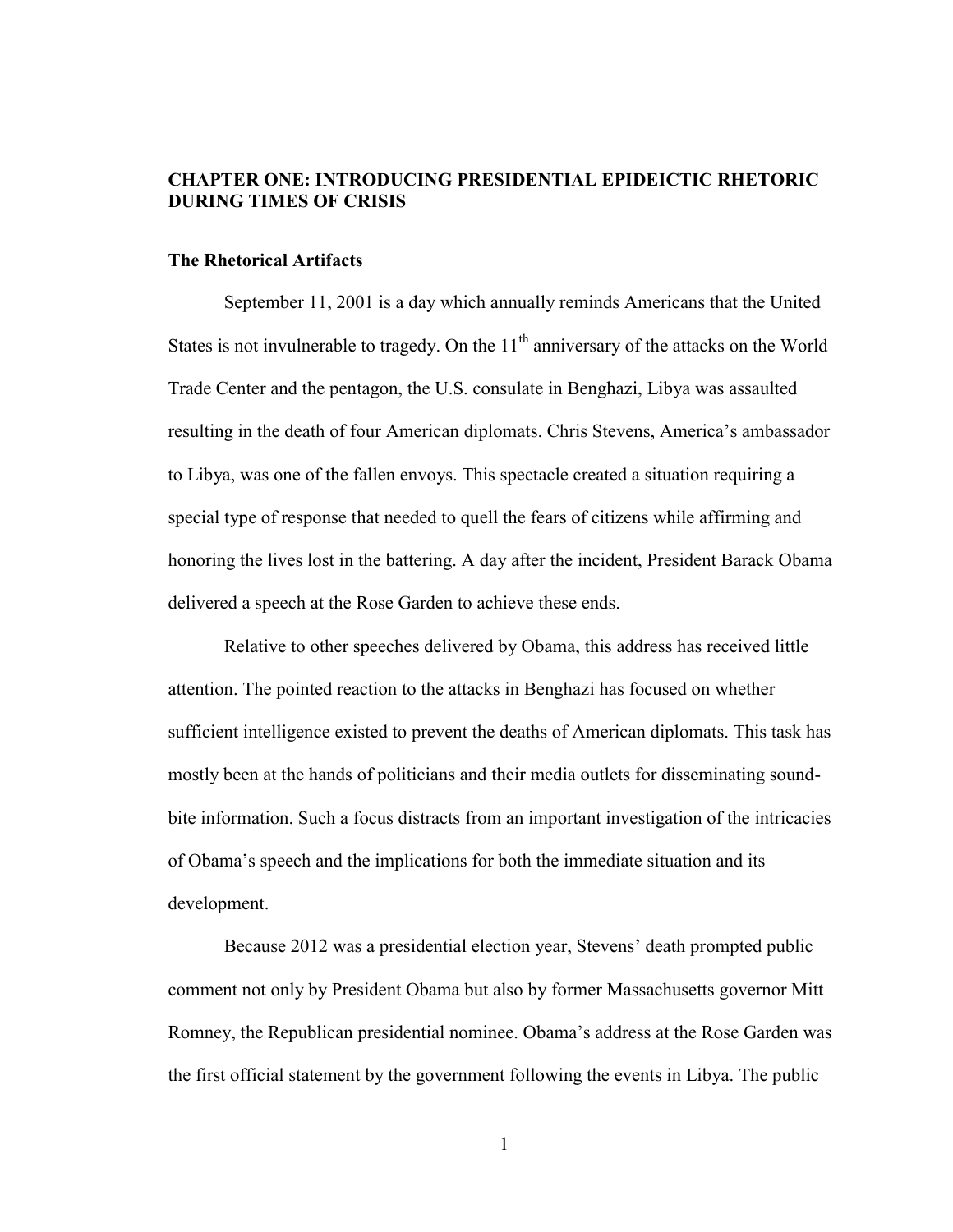was aware of the attack already; a leadership figure of appropriate stature had yet to speak on the event. Preliminary analysis suggested two primary purposes of the Rose Garden speech.

President Obama was motivated by two interrelated rhetorical situations. The first was the Benghazi attack itself. As the country's top leader, the President's address needed to define and explain the event so that U.S. citizens could digest and understand the spectacle and its consequences. Obama's task was significant because the attack occurred on the same date that the people of the United States of America will forever remember as the anniversary of burning towers collapsing to the ground in New York. This attribute of the event alone created complications for fostering a public understanding of the incident. Discourse related to 9/11 has seeped into American society in a variety of ways, ranging from a new-found era of patriotism to the constant paranoia of imminent terrorism. Before Obama had the chance to address the nation, media outlets had already proliferated rumors of the Benghazi attacks having direct relation to Al-Qaeda, the group claiming responsibility for 9/11. Political scientists have characterized the situation as part of a game of cat and mouse in an election year, but this moment may signify something more important about terror-related crisis discourse in American Presidential Rhetoric.<sup>1</sup>

The second, but related, situation motivating Obama's address was the death of four U.S. diplomats, including the American Ambassador to Libya, Chris Stevens. In defining the Benghazi attack and assigning meaning to its aftermath, Obama needed to recognize those lives which were lost and affirm their existence as disciples of U.S. values and beliefs. Although friends or family members likely experienced a more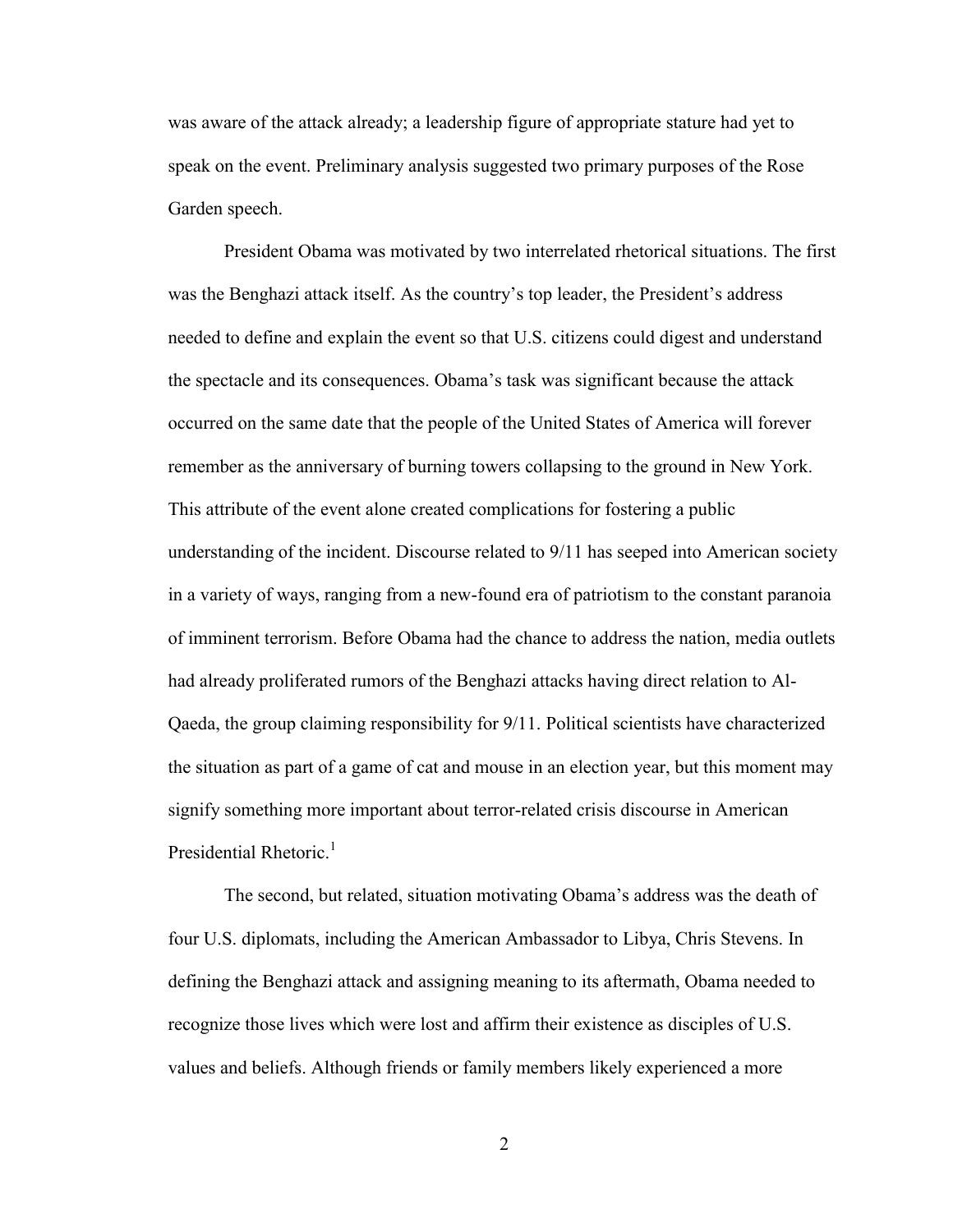intimate relationship with the fallen diplomats, they were not positioned to eulogize their loved ones for an audience as large as the entire United States population.

Obama was the only suitable aspirant for delivering the eulogy. Although the immediate family and close friends of the diplomats may have more to say about the envoys as individuals, only the President possesses the capacity to speak to the "community" composed of a large swath of the people of the United States. Particularly in troubling times, a strong leader is needed to affirm the fundamental values and beliefs of the country to reduce audience anxiety and provide an optimistic vision of the future. This is also the case because only the President has the political and moral authority to link the diplomats, the countries values, and its citizens to the event creating widespread confusion.

Each of the two purposes for Obama's Rose Garden address tested the President's leadership skills. Fostering a public understanding of the phenomenon required Obama to achieve identification with listeners and viewers by using terminology which connects the people of the United States directly to the event. If the general populace lacked an understanding of the attack, shrouds of mystery would be left looming above. There is no guarantee that the people of the United States would agree with the President's stance on the issue, but accessing the audience based on shared communal experiences and values at least creates the potential for pervasive adherence. Eulogizing murdered diplomats also tests Obama's leadership expertise because it must unequivocally mourn human losses and encourage the country that its resolve is not on the verge of collapse.

Given these two goals, this thesis interprets Obama's Rose Garden address as an epideictic event. At no point in the text does the President make explicit his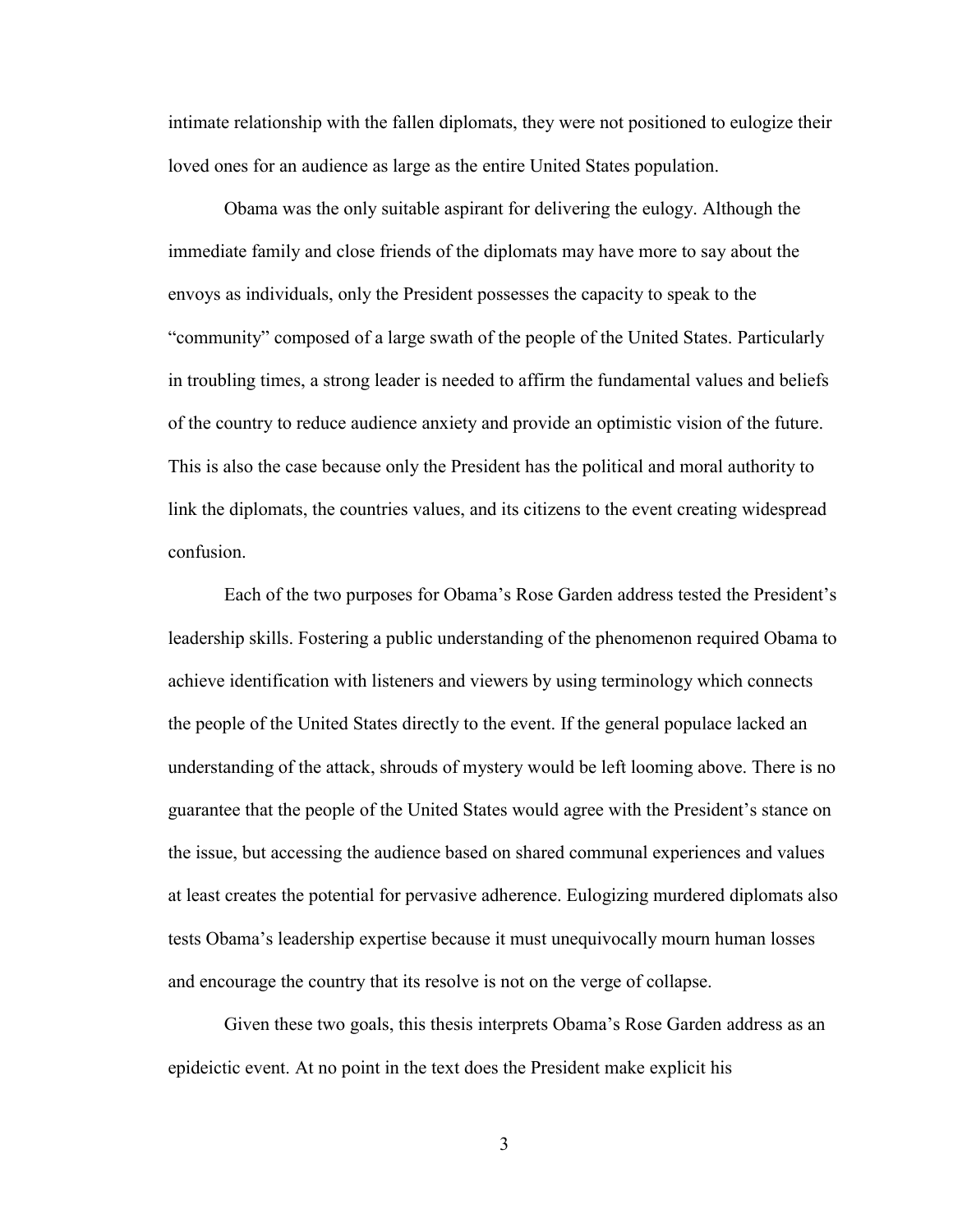Administration's deliberative policies that ought to follow the attack. Although policies regarding embassy and consulate security were later discussed, they were not a part of the conversation in the immediate aftermath. Instead, the country's leadership was primarily concerned with nurturing a public definition and thus understanding of a spectacular event that were not immediately clear because of its geographical and geopolitical distance from U.S. soil. Nevertheless, epideictic speech need not serve an exclusively ceremonial function. In fact, ceremonial rhetoric can function to prepare an audience for making a deliberative decision. The values and beliefs a speaker chooses to attach to the meaning of a text influence the type of community it will create and motivate.

In the wake of Obama's Rose Garden address, a controversy arose over the way the President chose to characterize the attacks in Benghazi. Criticism from political opponents targeted the Obama Administration's inability to secure the embassy and diplomats in advance. The Executive branch of government, including the President, Secretary of State Hillary Clinton, and other members of the administration initially claimed that the attack had been spontaneous, but a controversy arose when Clinton and others shifted away from the explanation that Obama offered. Initially, the President articulated the attack as one of the "acts of terror" which pose a threat to the values and national security of the United States. $^2$  This phrase sparked disagreement about whether the attack was spontaneous or planned, since if it turned out to be politically-motivated, the Obama Administration's claim about being unaware of the attack would instead paint the picture of a lapse in intelligence.

Just over a month after Obama's Rose Garden address, the second presidential debate between Obama and Romney was held in a "town hall" format where audience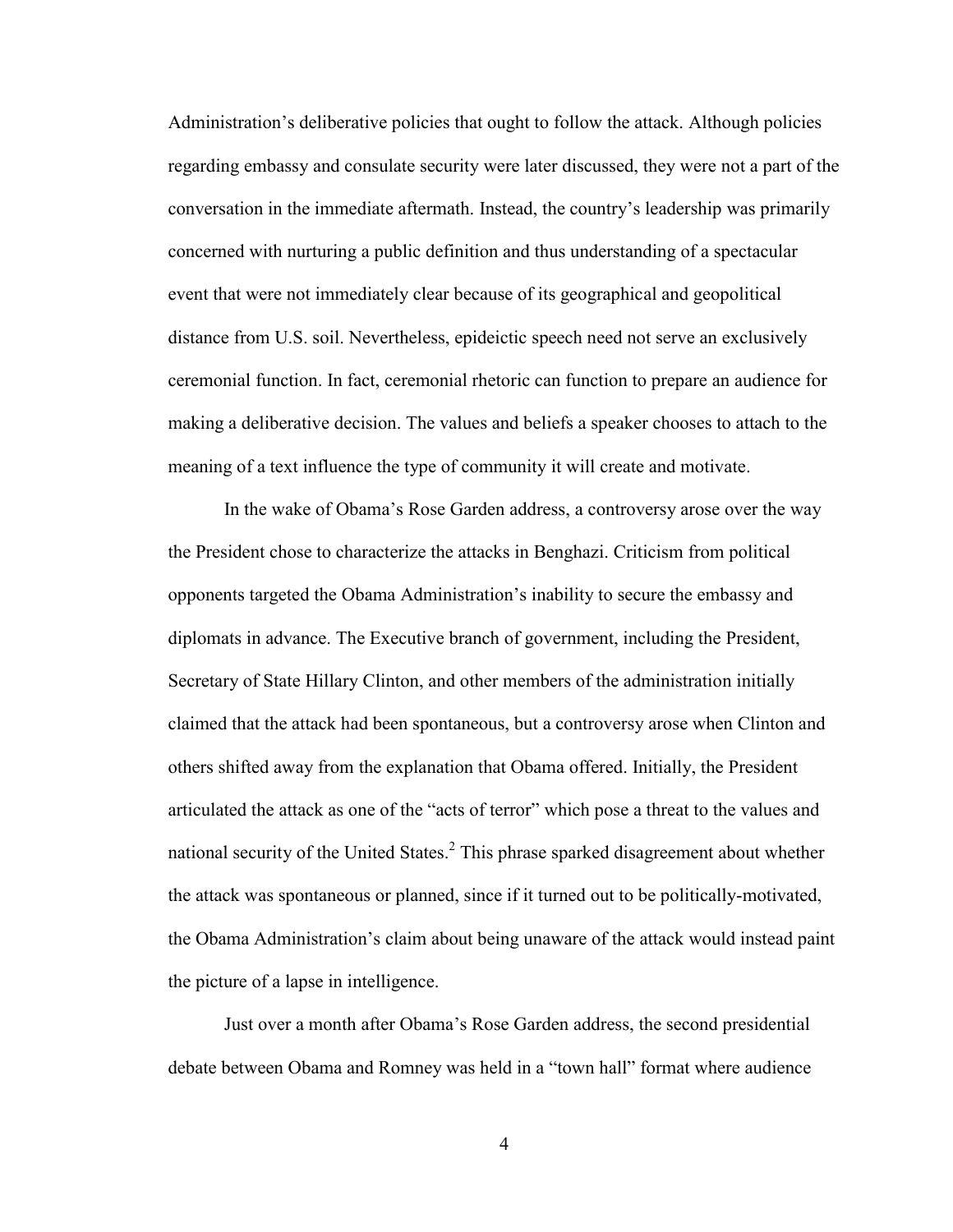members asked each candidate questions about their policies on a variety of issues. Despite the wide variety of topics addressed, Benghazi warrants particular highlighting. The debate was intended to be exclusively about domestic topics, but when Kerry Ladka asked Obama whether "the State Department refused extra security for our embassy in Benghazi, Libya, prior to the attacks that killed four Americans," a question of responsibility emerged demanding to know "Who was it that denied enhanced security and why?"<sup>3</sup>

Televised presidential debates provide citizens a sort of illusion that policy issues are actually being argued and contested. None of the questions asked, including the one on Benghazi, *produced* a literal policy from either Obama or Romney although policy details were hashed out. Instead, each candidate used political issue talking points as a means of building the type of *ethos* or personal credibility that would win over the votes of undecided citizens. In other words, both the Democrat and Republican nominees used their comments on the Benghazi attacks to burnish their own images as strong, forceful leaders. The intense focus of the Benghazi "debate" was over the use of the word "terror" to describe the attack. For Obama, the primary goal was to maximize his credibility by delivering an answer that conveyed a sense of dedication to national security and confidence in the ability of the United States to combat terrorism.

All three debates between Obama and Romney were geared towards building support for the *candidates* and not their *policies*. Although the town hall meeting is formally characterized as a debate, the Benghazi question and the responses following it exemplify a spectacle intended to illustrate the leadership character of the presidential contenders. For this question in particular, the candidates' statements served more of a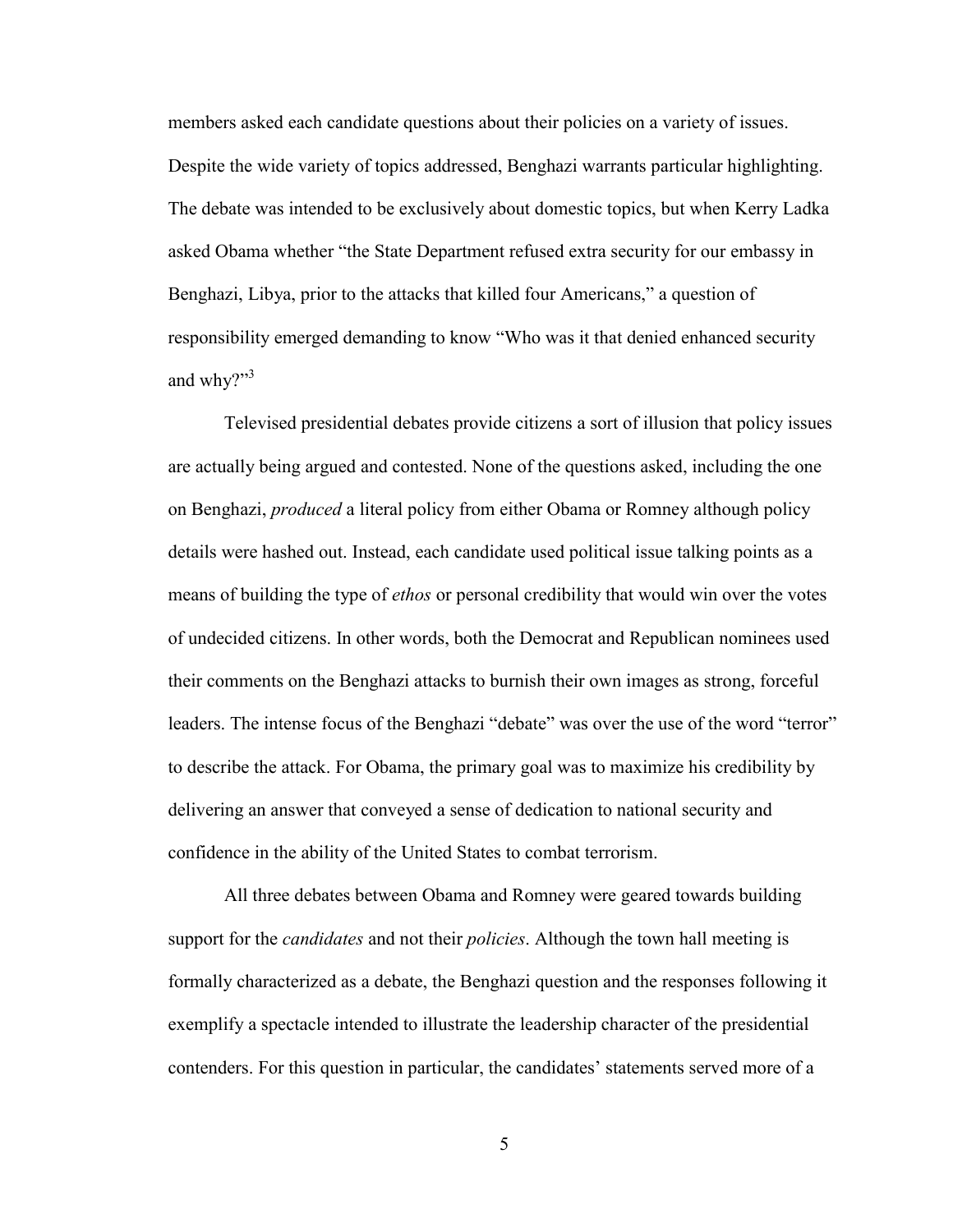ceremonial than a genuine deliberative purpose. As such, this thesis examines the text of the debate as epideictic speech because its purpose is more about establishing the desirability for either Obama or Romney to become the president instead of one for creating and enforcing particular policies. Both Oval Office aspirants are enacting a persona of leadership to form a community, campaigning to show their value and worth as a president, and using debate over the Benghazi crisis as a pivot to demonstrate they *already* possess the necessary leadership skills.

Obama's Rose Garden Address and the town hall debate are distinct because they are motivated by different rhetorical circumstances. However, these situations are connected to one another in two important ways. First, they are directly related by topic. The chronological and topical developments of the Benghazi issue are made transparent and visible by investigating these two texts. Second, analyzing the two speeches holds the potential for providing new insight into the epideictic genre of rhetoric. Neither of these texts have been investigated thoroughly for their epideictic (or even rhetorical) functions, but instead for their political values in an election cycle. There are valuable discoveries to be unearthed about presidential strategies for epideictic occasions and how they differ from one environment to another.

#### **Analytical Framework**

As mentioned previously, this thesis views both Obama's Rose Garden speech and the presidential debate as examples of epideictic rhetoric. Prior to constructing and deploying this analytical scheme for the thesis, this analysis first thoroughly investigates each text to discover its unique attributes and messages. Therefore, the first step in in the critical process is performing a close textual analysis of the pieces. A deep textual study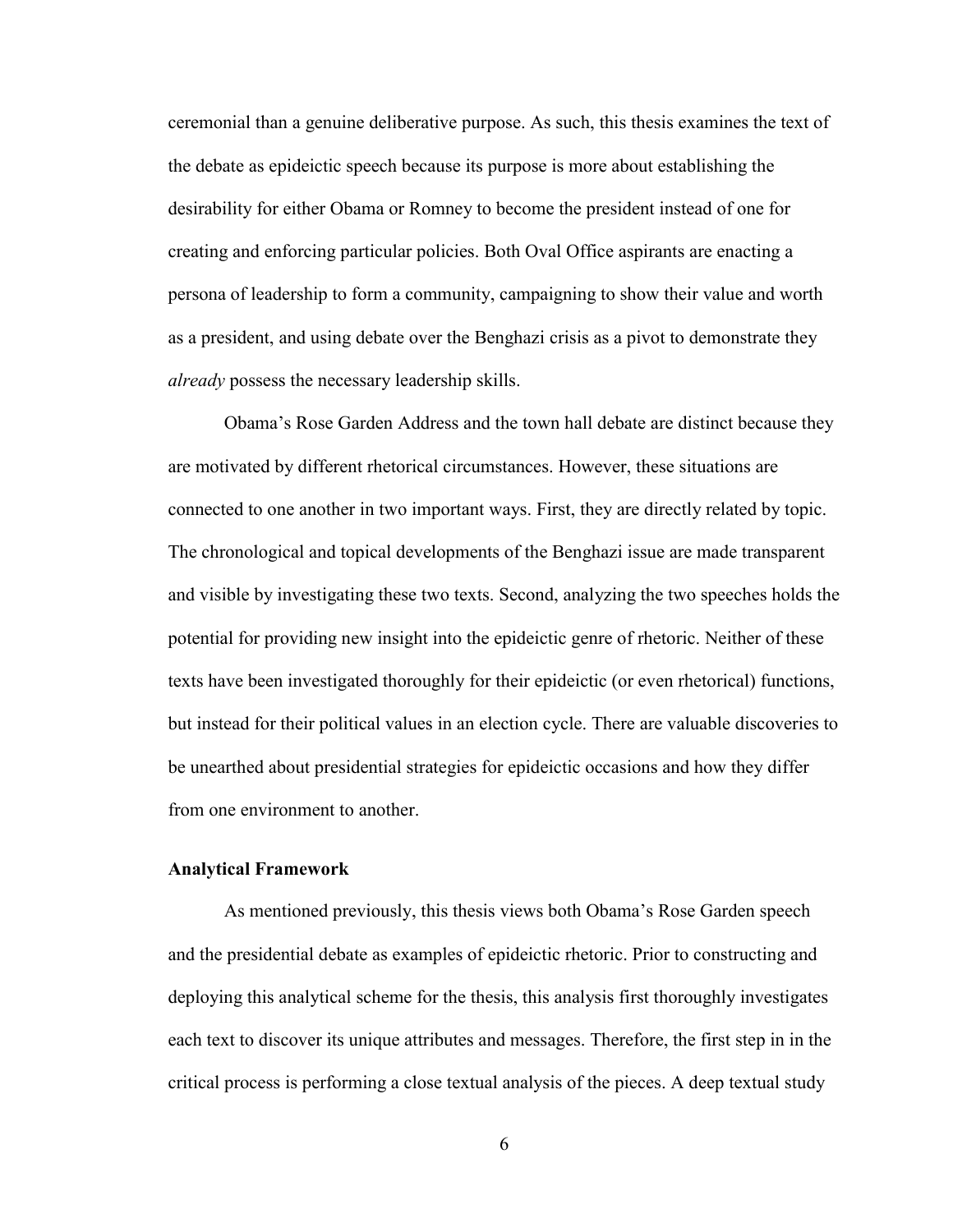satisfies two necessary components of rhetorical criticism. First, the texts are closely examined for their intrinsic properties, highlighting the unique characteristics that inform their purposes through supporting materials, overall tone, and structure. Second, such investigation locates the texts in relation to their historical settings. $4$  This process considers equally the language properties of the document with the audience and situation which brings a rhetor forward. Engaging in this sort of analysis demonstrates that speech acts are not simply *responses* to a situation, but instead delicately crafted *strategies* to confront and resolve them. Second, these strategies are treated thoroughly, ranging from the purposeful use of emotional appeals, artistic use of language, and attempts to strengthen the institutions the rhetor seeks to use in resolving a public issue.<sup>5</sup>

After the completion of a close textual analysis and after placing the two texts within their historical and cultural contexts, an analytical framework is necessary for testing and theorizing the initial findings. To argue simply that this project uses "epideictic" as a lens for illustrating the text's properties is far too broad an interpretation of the genre. Instead, a working definition of "epideictic" must be formulated. A proper understanding of epideictic rhetoric must trace back to Aristotle, who named the initial three divisions of oratory.

For the ancients, rhetoric was confined almost exclusively to oral pleading which Aristotle divided into three categories: deliberative or political, forensic or judicial, and epideictic or ceremonial.<sup>6</sup> In that taxonomy, deliberative speech seeks to establish either the expediency or inexpediency of some future course of action. In a contemporary sense, deliberative speeches may occur when a president argues that the country ought to go to war or when a member of Congress believes that the Affordable Care Act ought to be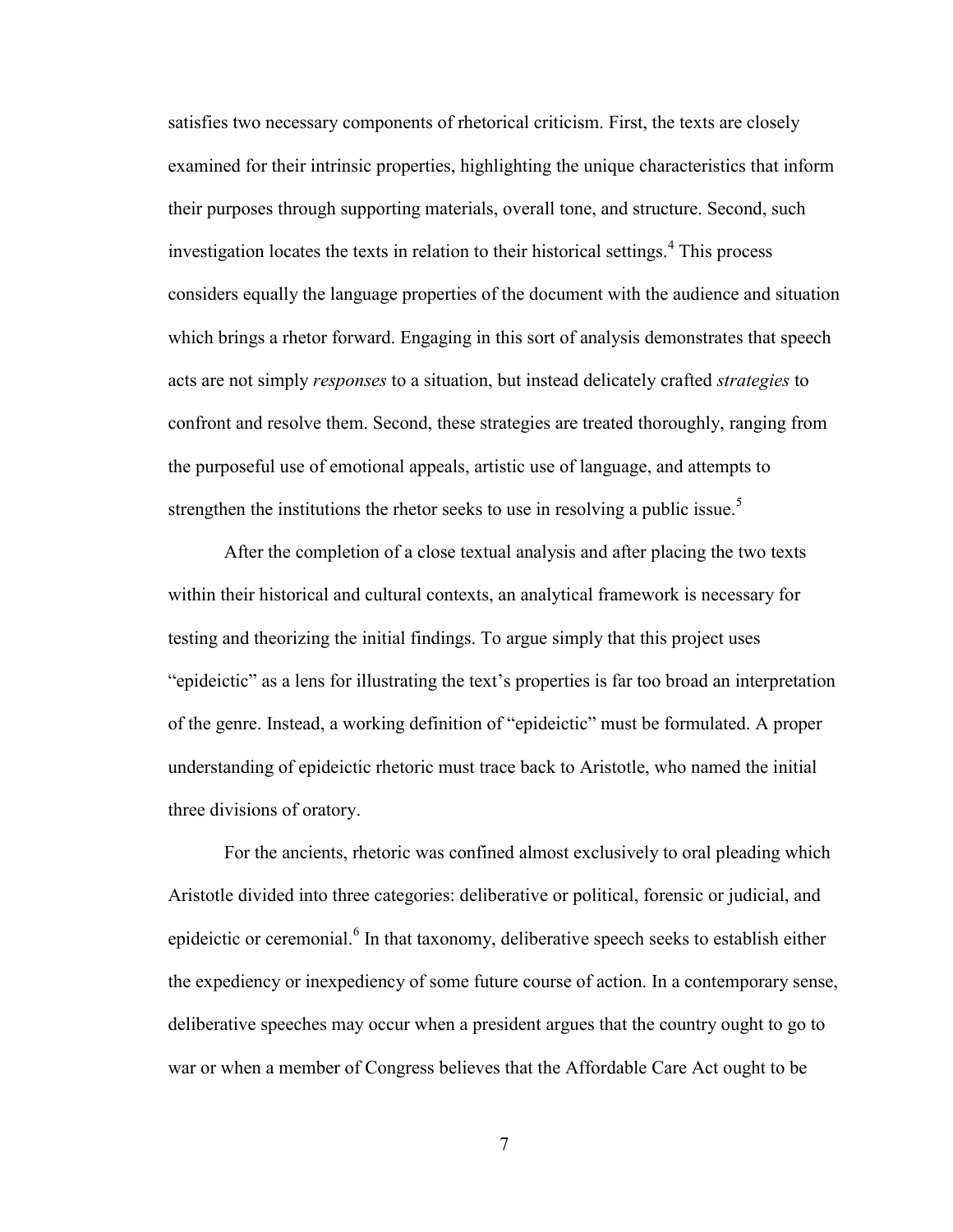repealed because of its financial burdens. Any time a policy objective is being debated, a deliberative element is at least present if not predominant in the way arguments are delivered.

Forensic speeches are those which seek to establish either the justice or injustice of some past action, as in the courts.<sup>7</sup> In forensic speeches, legal advocates seek either to convict or acquit individuals who are charged with some crime. Again in a contemporary sense, defense attorneys and prosecutors perform forensic speech acts in a courtroom every day.

Aristotle's third category of oratory, epideictic rhetoric seeks either to honor or dishonor someone or something. To do so, it "either praises or censures somebody" in what he calls a "ceremonial oratory of display."<sup>8</sup> A ceremonial speaker must craft a definition of what qualifies as worthy of praise or censorship. One cannot simply ask an audience to celebrate or disregard an object without some rationale. This rationalization of praise or blame need not emerge from scientific data, but it must succeed in compelling an audience that participating in the acceptance or rejection of an object is beneficial and necessary. Therefore, an epideictic speaker is not necessarily aiming to "prove" a point, but instead to demonstrate "that the good or the harm, the honour [sic] or disgrace" of the object under scrutiny. The speaker is tasked with convincing an audience that the object of their focus is worthy of honor or shame.

While Aristotle's ceremonial oratory is foundational to understanding the epideictic genre, it is incomplete. This is not because Aristotle lacked precision or breadth; it is simply an outdated perspective. What once satisfied the eulogies and celebrations of ancient Greece cannot account for the sheer number of objects and events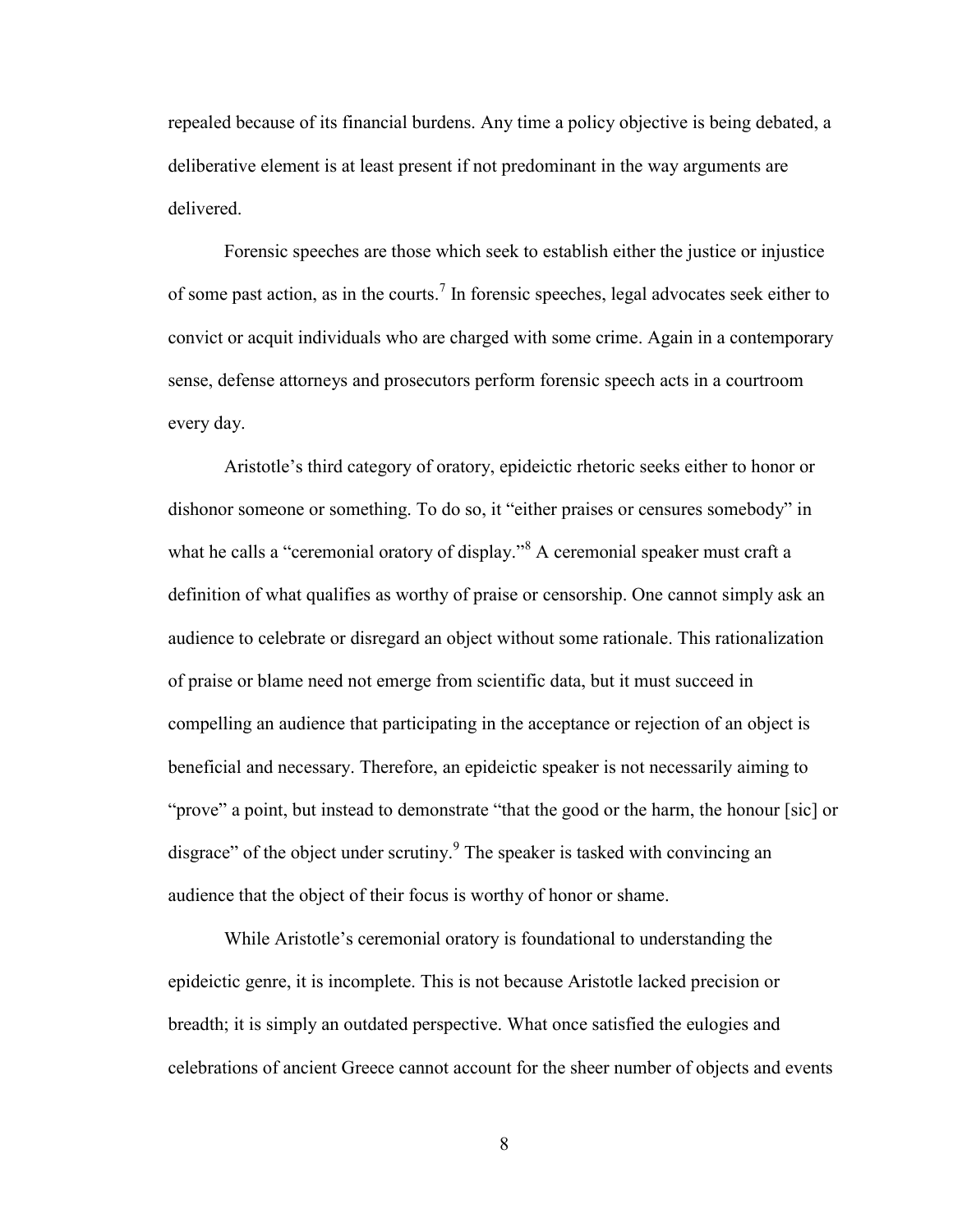receiving commemoration and honor in the  $21<sup>st</sup>$  century. Contemporary epideictic studies are guided but not completed by the assumption that all ceremonial speeches contain some degree of praise and/or blame, but these two terms cannot alone explain all of the possible perspectives and functions of epideictic rhetoric.<sup>10</sup>

Celeste M. Condit provides an update to Aristotle on studies of epideictic rhetoric. Condit identifies three possible perspectives from which a ceremonial speaker may approach a situation. First, a message-centered perspective is most similar to a classical interpretation, where the primary goal of the speaker is to praise or blame an object.<sup>11</sup> A speaker-centered orientation occurs when a rhetor develops an argument or performance to satisfy ceremonial functions. Orators adopting a speaker-centered perspective "forms a central part of the art of persuasion" since it builds the "intensity of adherence" an audience has to a series of arguments or purposes.<sup>12</sup> Finally, an audience-centered focus on epideictic examines instances where spectators make a judgment of a speaker's presence and ability or the types of experience viewers have as a result of some ceremonial discourse.<sup>13</sup> Together, these three perspectives offer a range of functions that a wide spectrum of various epideictic speeches execute to achieve a purpose. At least one of the three perspectives can be located in an epideictic text; often more than one is present. $^{14}$ 

Epideictic situations, Condit argues, emerge when some distressing event creates a need for both a community and its leadership. The community needs to know what the event is, what it means, and how to proceed. A leader needs to calm any hysteria, bring the community affected together, and convince them that they will endure the situation. To account for the ways leaders satisfy these needs, Condit identified a "'family' of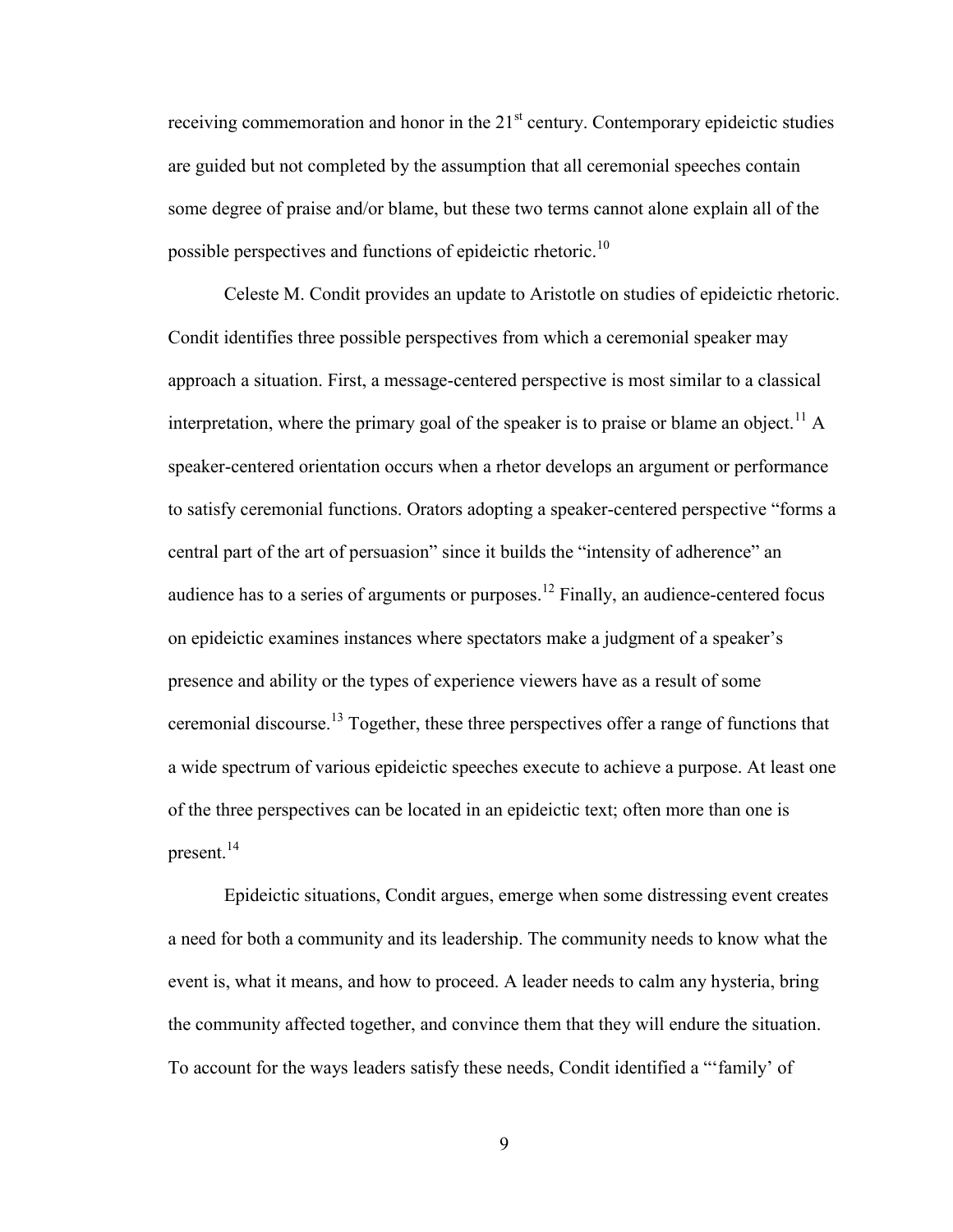characteristics shared by epideictic speeches" that locates ceremonial discourse through "three functional pairs."<sup>15</sup> These pairs of functions demonstrate that epideictic speech is the means leaders use to bring a community up to speed with the situation they are wary of. In each pair, the first term is a function that the text serves the speaker, while the second is a corresponding function for the audience.

The first functional grouping of epideictic rhetoric is creating "definition/understanding" of a "confusing or troubling" "event, person group, or object."<sup>16</sup> An orator explains that a troubling issue exists, often directly connecting the event to spectators. A troubling event need not be some gargantuan catastrophe, it may be as large as September 11 or as beneath the radar as the Benghazi attack or even a funeral or commencement. To help clarify and resolve the confusion of the audience, the rhetor creates an understanding through values and beliefs that connect the audience to the problem when a speaker inculcates "a common vocabulary of excellence among its witnesses."<sup>17</sup> By using these belief systems to explain the troubling phenomenon, the speaker eases the audience's anxiety and clarifies the state of the event. If successful, the capacity to make an audience understand situations also gives a rhetor *definitional authority*. This phenomenon is seen in Obama's Rose Garden address; there is an explicit allusion to September 11 immediately before the President deems the attack on the U.S. consulate an act of terror.

Given that most audiences of important nation-wide addresses are politically, culturally, and spatially separated, in order to shape a sense of community which members of that diverse audience can share, an orator must look for a collective identity rooted in "a conjoint remembrance of a certain event, no matter where those who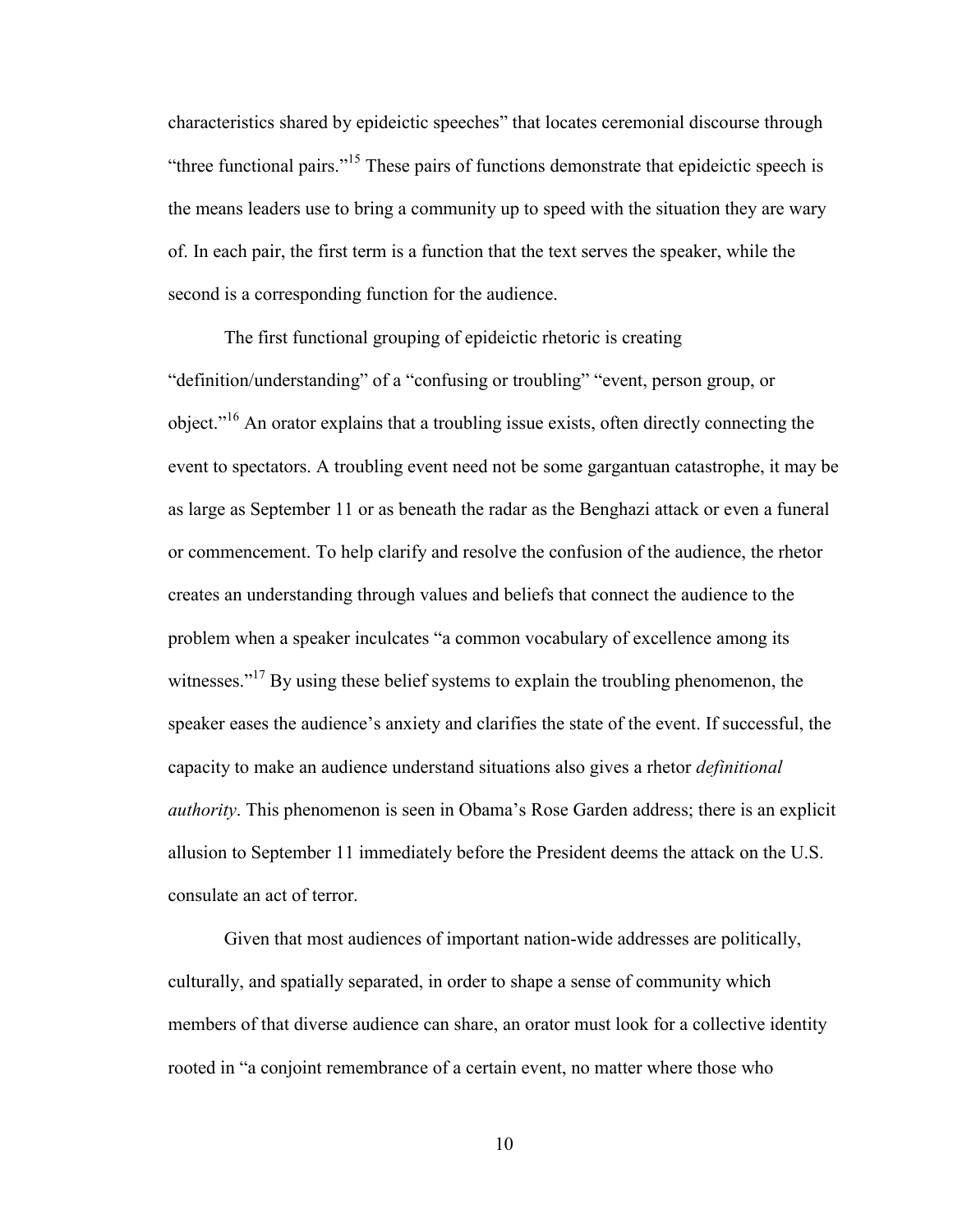remember are located or how otherwise unrelated they are to each other."<sup>18</sup> Thus, a rhetor *shapes* a community by targeting objects or values to which the aggregate audience has a relationship to, and *shares* with that community a vision of what it will come to be in the future. Generally, this strategy invokes a community with a renewed "conception of itself and of what is good by explaining what it has previously held to be good" and establishes this relationship to the audience "through the relationships of those past values and beliefs" which influence the new situation.<sup>19</sup>

Condit's third functional pair of epideictic features is "display/entertainment." An orator must *display* eloquence, the combination of truth, beauty and power in speech, while also *entertaining* an audience by expanding the meaning of some important value or belief system they hold.<sup>20</sup> Entertainment is perhaps a misleading term in this instance, because the aim is that the audience recognizes, acknowledges, and accepts the leadership of a speaker. If speakers demonstrate that they are knowledgeable, influential, and artistic in their judgments, then their audience may esteem them as leaders. An eloquent orator "stands a good chance of being a desirable leader for the community," and presidential debates in particular are "one of our best chances to judge the eloquence . . . of a wouldbe leader."<sup>21</sup> This is because the policy arguments and special interest appeals are present, but they are springboards for a demonstration that the nominee has leadership capacity and a strong vision of where the country ought to be headed.

The Benghazi attack was a "troubling event" because information surrounding the event was made public before *any* official government response had occurred. Rumors whirled around the internet about who was responsible for the attack, the possibility of additional assaults, and the inability of the country's leadership to respond to these issues.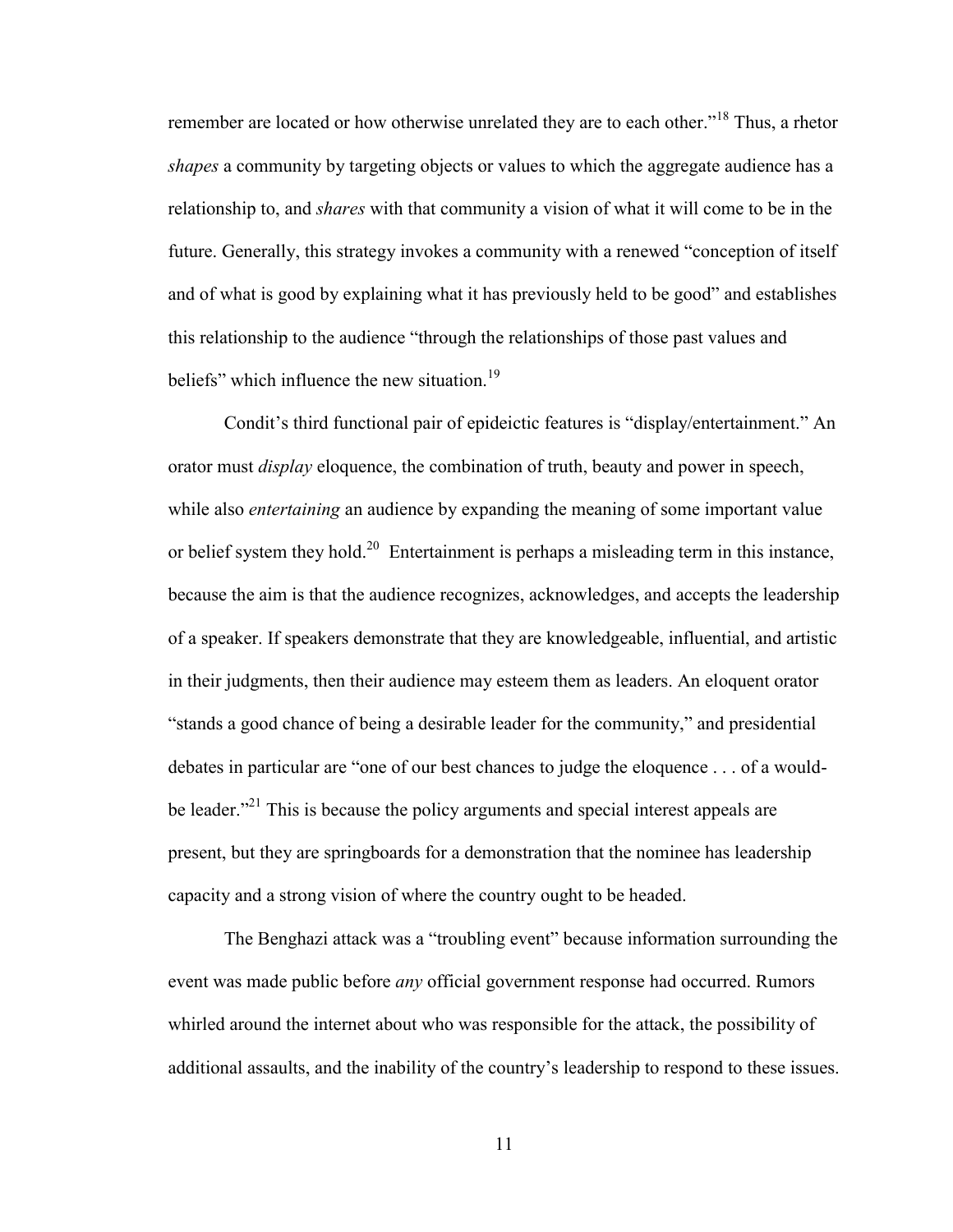Presidents respond to these types of situations by using their *ethos* "to create 'crisis' situations" that attempt to exonerate the nation from guilt while strategically framing the issue to garner support from the audience.<sup>22</sup>

Bonnie J. Dow extended Condit's theory of contemporary ceremonial rhetoric, arguing that some forms of presidential "crisis" rhetoric are most appropriately viewed as epideictic. Dow argues that when a president "responds to events already seen as serious, even critical," they are engaging in "crisis rhetoric."<sup>23</sup> When a speech responds to a crisis, it is an epideictic strategy presidents use to create a communal understanding of a troubling problem where "the *primary* audience" is the American public.<sup>24</sup> Such crisis speeches have three characteristics; they must present evidence that defines a situation as a crisis; they must compare and contrast the "pure motives of the United States and the evil motives of the enemy;" and finally must attempt to promote "a practical, political context" by using a "moral, ethical" one.<sup>25</sup>

A "crisis" may include a wide range of rhetorical situations, but with the assumption that the American people are the primary audience, there are few crises more troubling or confusing than the sudden death of United States citizens. This is because although "the audience is not personally involved," they need a meaning of the event "for the nation as a whole" in order to "know how the nation will proceed."<sup>26</sup> Mixed emotions of paranoia, anger, and anxiety may stir up in the event that sound-bites of American deaths sweep the nation without a response from the government. When a crisis situation emerges in which the audience is aware of the troubling events before the President speaks, the discourse resembles the epideictic rhetoric described by Condit in that it seeks to promote understanding of the event and thus calm the public. Summarily, the President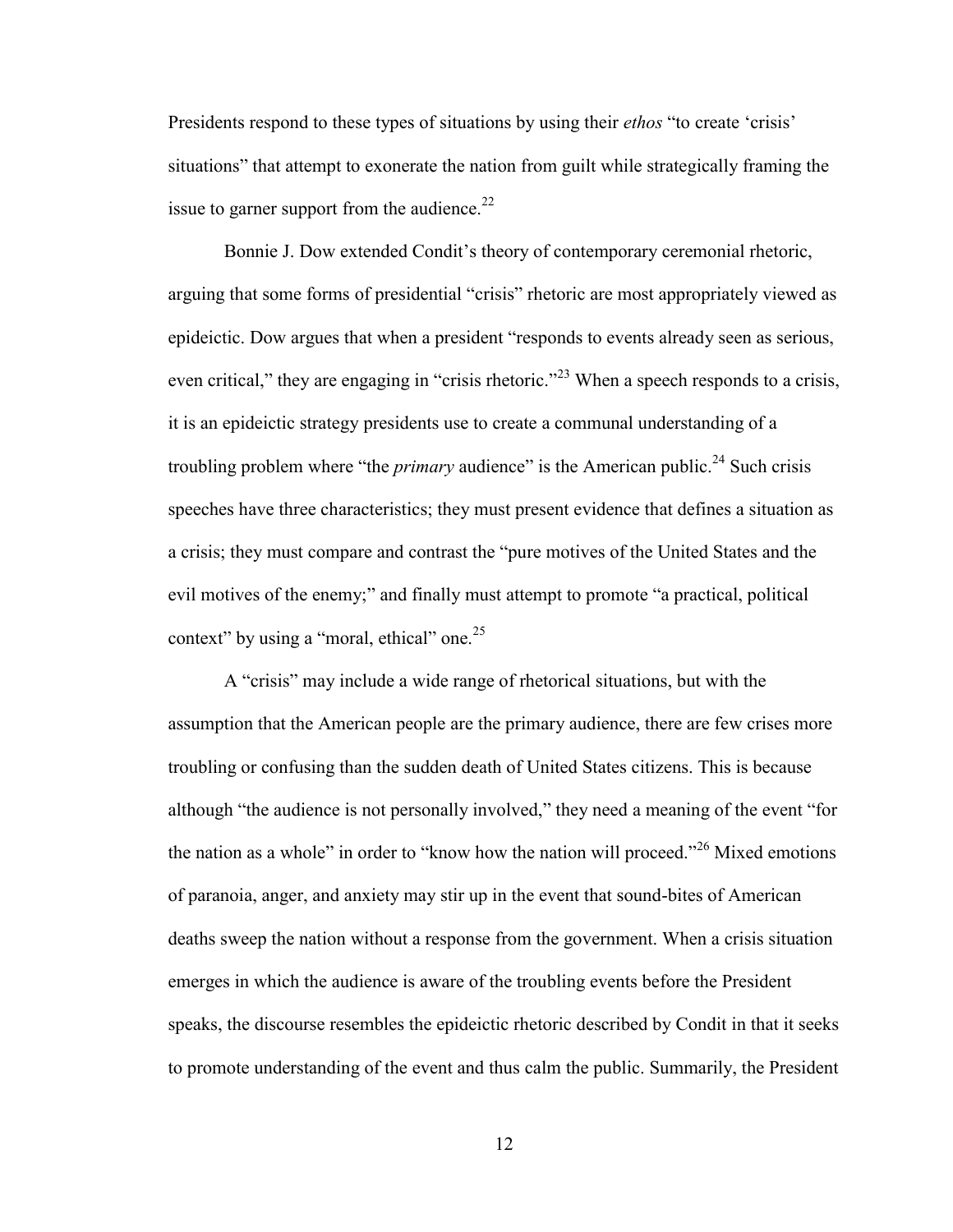employs crisis discourse in an epideictic situation to amalgamate a large audience using communal values, fostering an understanding of an event in relation to those principles, and urges public determination through a troubled time.

Although the Rose Garden address seems even at first glance to fit within the epideictic genre, this is not as clear for the presidential debate. Nevertheless, a close examination of campaign rhetoric—which the debate surely was—reveals that it, too, attempts to achieve epideictic aims. Michael Leff and Gerald P. Mohrmann provide the final element necessary for understanding how a contemporary theory of epideictic discourse can help illuminate the presidential debate between Obama and Romney. Leff and Mohrmann argue that campaign discourse is essentially a rhetorical hybrid, employing deliberative means to achieve epideictic ends. This analysis concerns itself with the ways that audience members judge the leadership skills and eloquence of the candidates. Therefore, to investigate how Obama and Romney displayed their leadership, this thesis proceeds from Robert Rowland's characterization of American voters and how they "now have little tolerance for detailed and/or complex arguments" and thus "judge such debates toward a more theatrical standard. $2^{27}$ 

In the town hall debate, the epideictic goal changes; instead of seeking to move the nation beyond some trouble or confusion, presidential nominees are flexing their eloquence to promote themselves as worthy of the presidency. A debate is not the same type of "praise or blame" as eulogies, commemorations, addresses, and so forth. Argument contests in presidential campaigns have "the actual purpose . . . to gain votes" and "the ostensible purpose  $\dots$  to gain acceptance" of the particular policies discussed.<sup>28</sup>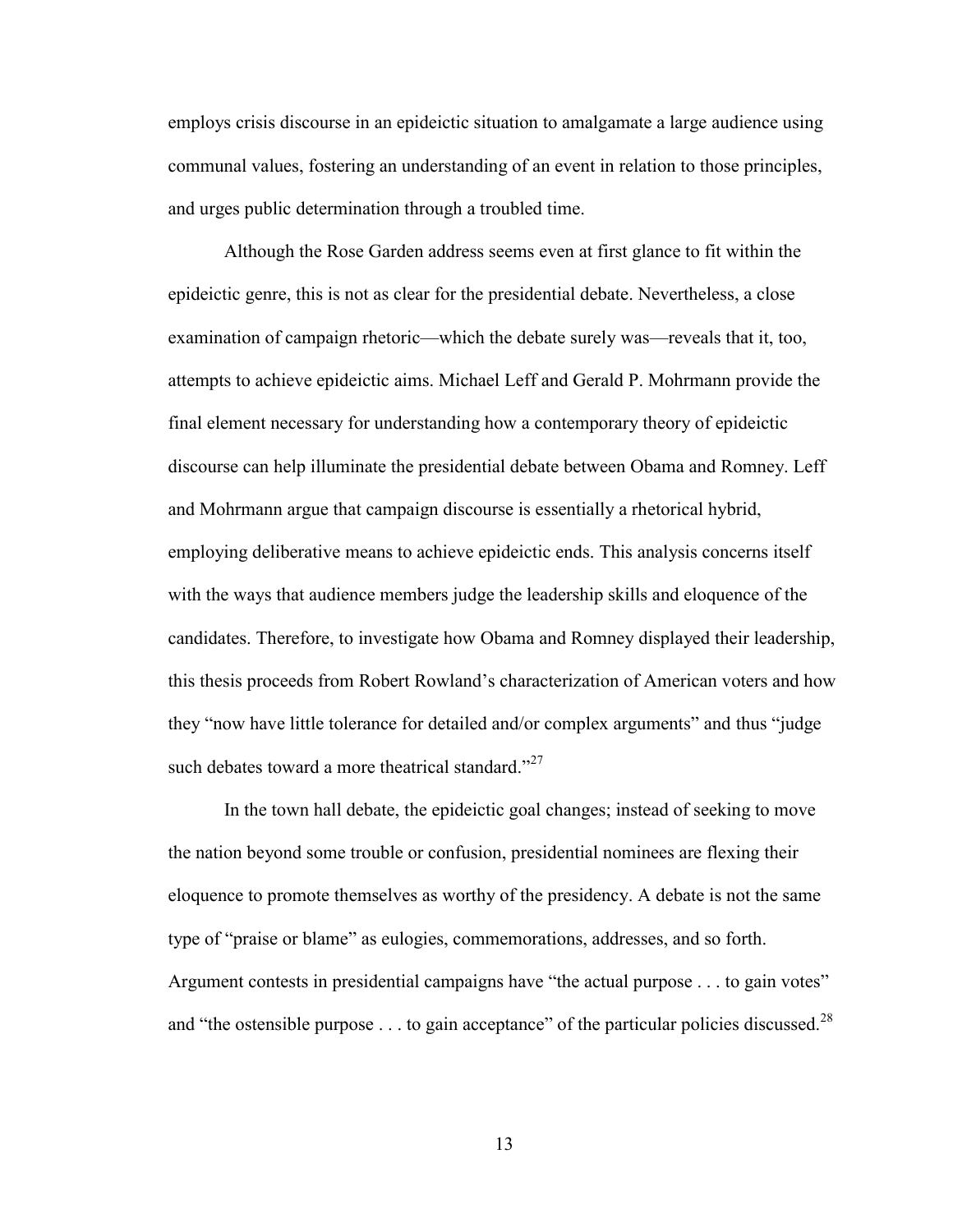In other words, campaign debates mirror the functions of commemoration or address for the *audience* but serve a different purpose for the *speaker* instead.

To this extent, campaign rhetoric is something of a rhetorical hybrid; the debate uses seemingly deliberative means via the discussion of policies to achieve epideictic ends, enhancing the ethos of the candidates through strong presentation and defense of their principles. Presenting their policy platforms is simply a way for candidates to seem better suited for the position of President of the United States. For this to succeed, candidates must generate an image of themselves as an acceptable and attractive alternative to their opponents. The argumentative contest between Obama and Romney, then, "is best characterized as a campaign oration, a speech designed to win" enough votes to secure the election.<sup>29</sup> Although both candidates put forth passion into their policy arguments, "the treatment of issues is subsidiary to the purpose of creating a general identification between the speaker and the audience," making the ultimate objective of a campaign oratory "ingratiation."<sup>30</sup>

Much like crisis rhetoric, campaign oratory too may serve both deliberative and epideictic ends. Paul Rosenthal calls this the distinction between "non-personal and personal persuasion."<sup>31</sup> Non-personal persuasion seeks to alter spectator's attitudes about a situation using substantive arguments which are enhanced by ethos. When a president wishes to declare war on another nation, the data to support the Executive's arguments and the ethos of the speaker becomes secondary to the outcome. Personal persuasion inverts this prioritization; the speaker *becomes* the object and uses the message as a catalyst for augmenting their ethos. The presidential nominees may in fact still be seeking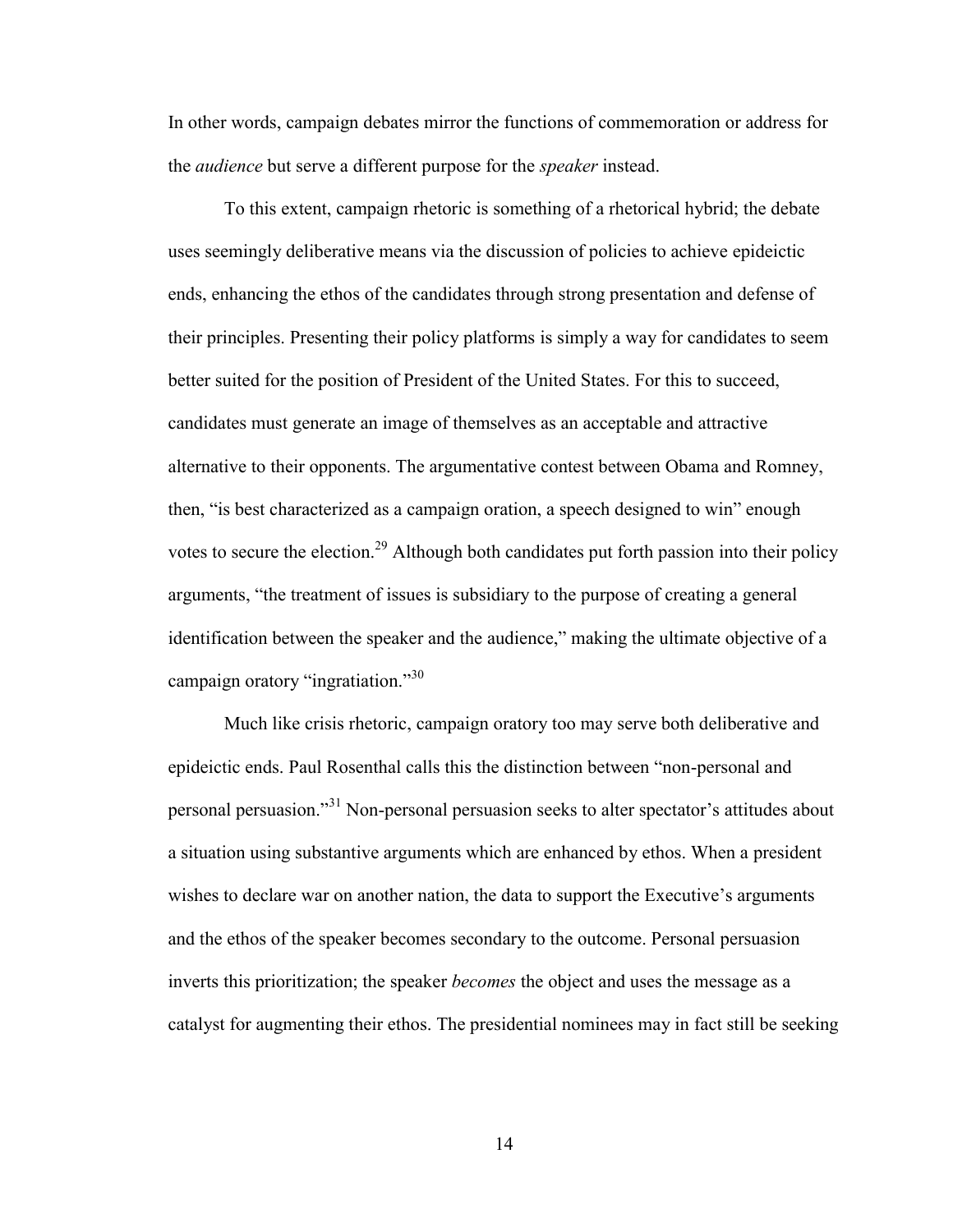acceptance or approval of an object through belief, but their *immediate rhetorical motive* is to ascertain enough votes to ascend to or retain their position in the Oval Office.

Framing the town hall debate as a back-and-forth of "personal persuasion" enables the project to narrow the text to study an important segment while preserving its purpose, functions, and style. The working definition of epideictic presented fits both texts suggested in this proposal for deep analyses with the screens of "crisis rhetoric" and "personal persuasion" to guide them. These screens will illuminate the Rose Garden address and second presidential debate in ways that have yet to be explored by scholars. In doing so, there are a wide variety of possible outcomes, each with their own implications for the field of rhetoric, and more precisely, presidential epideictic speech.

#### **Benefits of the Study**

There are two objectives this thesis project seeks to complete. First, in a narrow sense, this thesis will increase our understanding of two rhetorical events that were important for the 2012 U.S. presidential election. Currently, both of these texts are treated pre-dominantly by political scientists, understood and criticized as deliberative speech acts. This project points out not only that these are epideictic events, but also that there is more going on here than historians or political scientists may give credit for.

More broadly, this scholarship enhances our understanding of the epideictic genre. The project examines and compares a speech that contains both crisis discourse *and* delivers a eulogy to explain a troubling object with a town hall debate where the speaker *is* the object. Obama's Rose Garden Address sheds light on how epideictic texts are constantly engaged in praise *and* blame for an overarching purpose, while the debate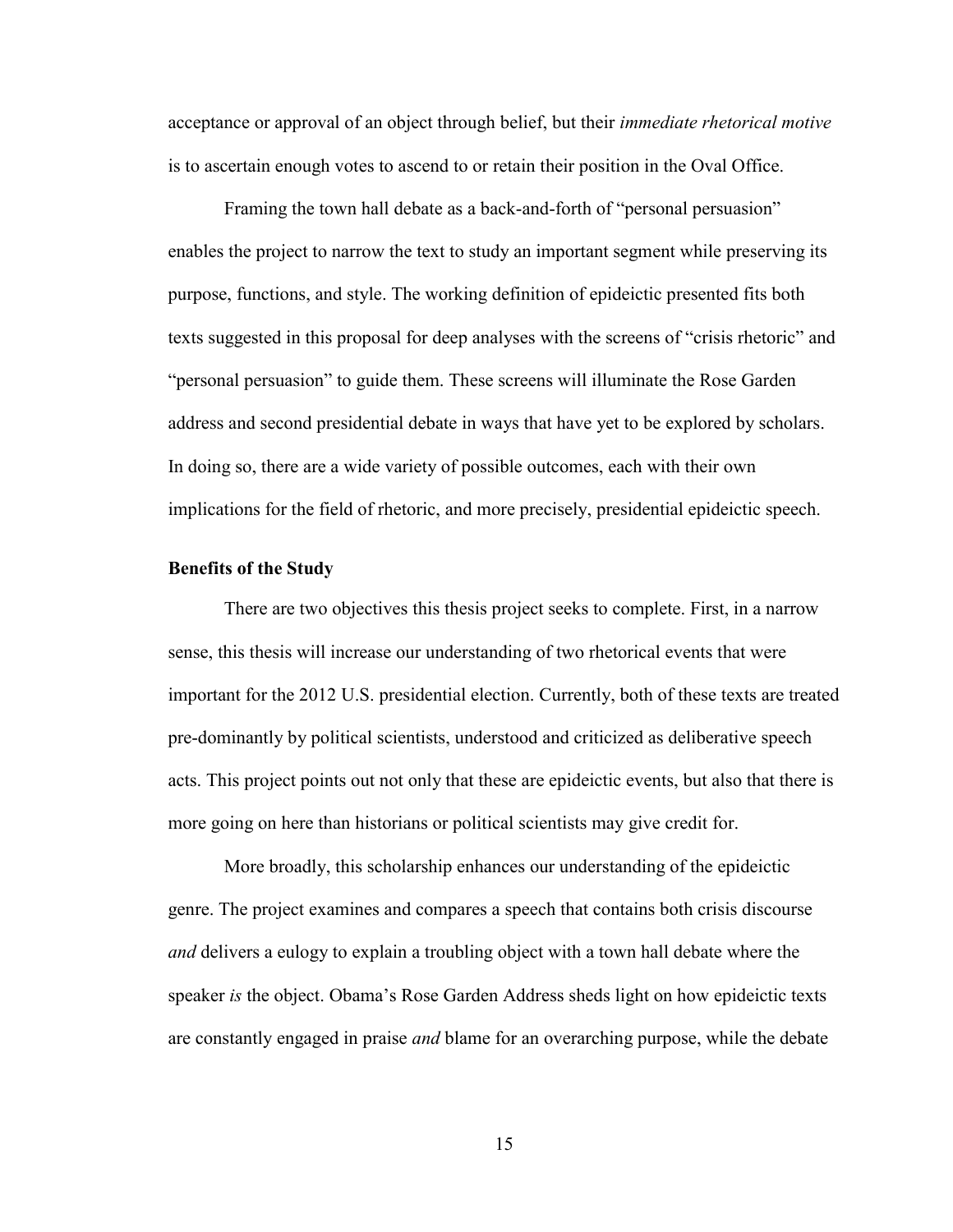confirms that Aristotle's conception of the three divisions of oratory are more fluid than they appear.

#### **Order of Chapters**

This thesis is broken into five chapters. Chapter two consists of a socio-cultural and political introduction to the aftermath of the attacks in Benghazi. The contextual events surrounding the texts, before and afterward, are important for framing the arguments of the thesis. It is also important to understand the positions of relevant political figures and media outlets since they are crucial to the concatenation of screens between speaker and audience in both occasions.

Chapter three develops the analytical framework that will guide analysis of the texts in much more depth, fully exploring the uses and functions of epideictic, crisis rhetoric, and campaign orations. This section addresses the needed updates from previous works for moving forward with new case studies of epideictic events. Chapter four applies the theoretical framework developed in the prior chapter, performing an in depth analysis that digs deep into the crevices of Obama's Rose Garden Address and the town hall debate between President Obama and Republican nominee Mitt Romney. Finally, Chapter five contains concluding remarks and outcomes of the project, offering advice for future research as well as identifying the strengths and limitations discovered throughout the project.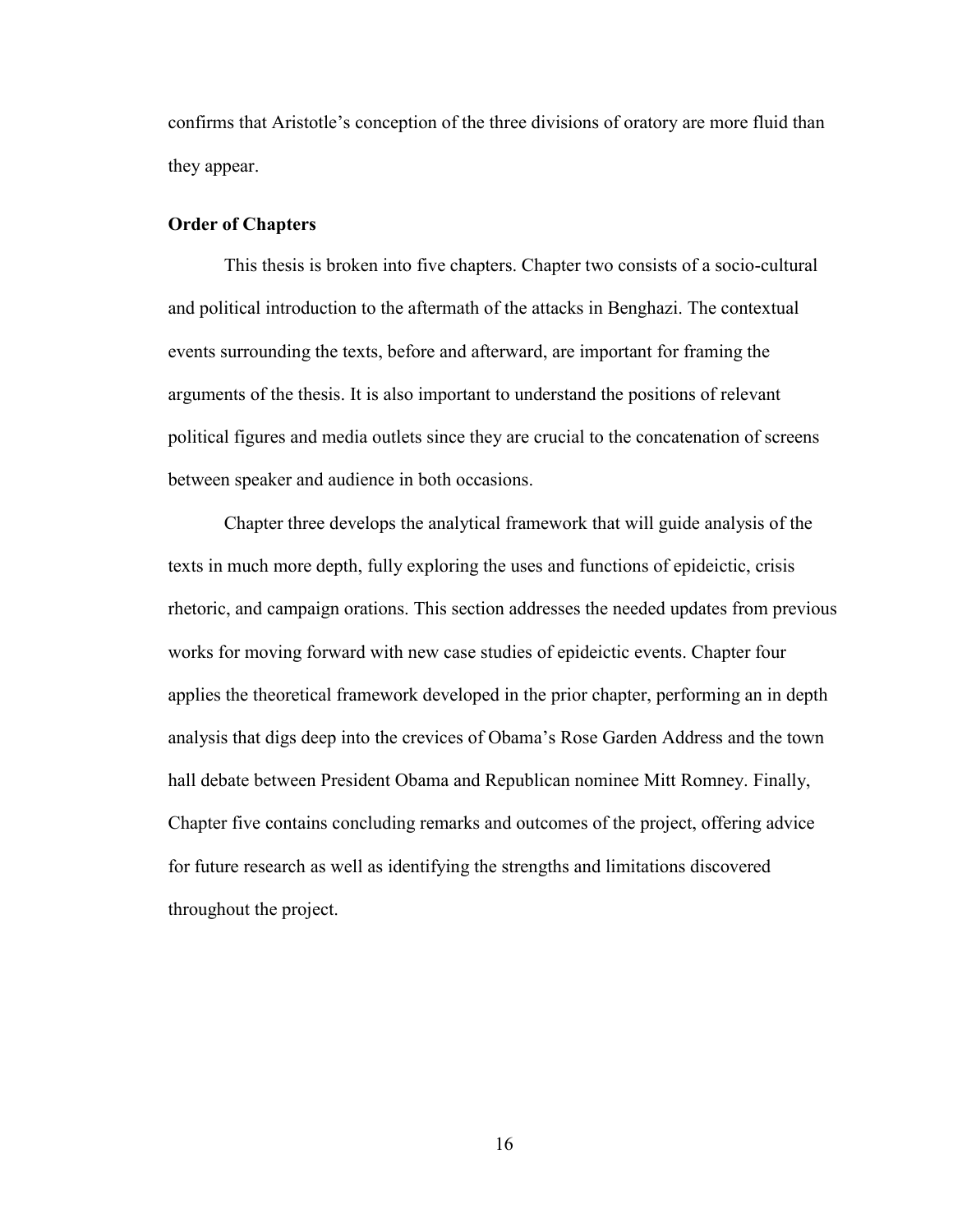#### **Notes**

<sup>1</sup> David Brock, "Benghazi Another Clinton Witch Hunt," *USA Today* 13 May 2013, [http://www.usatoday.com/story/opinion/2013/05/13/benghazi-congress-hillary-clinton](http://www.usatoday.com/story/opinion/2013/05/13/benghazi-congress-hillary-clinton-column/2155365/)[column/2155365/](http://www.usatoday.com/story/opinion/2013/05/13/benghazi-congress-hillary-clinton-column/2155365/)

 $2$  Barack Obama, "Remarks by the President on the Deaths of U.S. Embassy Staff in Libya," 12 September 2012, [http://www.whitehouse.gov/the-press](http://www.whitehouse.gov/the-press-office/2012/09/12/remarks-president-deaths-us-embassy-staff-libya.%20Paragraphs%20numbered.%20Paragraph%2010)[office/2012/09/12/remarks-president-deaths-us-embassy-staff-libya. Paragraphs](http://www.whitehouse.gov/the-press-office/2012/09/12/remarks-president-deaths-us-embassy-staff-libya.%20Paragraphs%20numbered.%20Paragraph%2010)  [numbered. Paragraph 10.](http://www.whitehouse.gov/the-press-office/2012/09/12/remarks-president-deaths-us-embassy-staff-libya.%20Paragraphs%20numbered.%20Paragraph%2010)

<sup>3</sup> "Second Presidential Debate," *National Public Radio*, 16 October 2012, [http://www.npr.org/2012/10/16/163050988/transcript-obama-romney-2nd-presidential](http://www.npr.org/2012/10/16/163050988/transcript-obama-romney-2nd-presidential-debate.%20Paragraphs%20Numbered.%20Paragraph%2010)[debate. Paragraphs Numbered. P](http://www.npr.org/2012/10/16/163050988/transcript-obama-romney-2nd-presidential-debate.%20Paragraphs%20Numbered.%20Paragraph%2010)aragraphs 10-11.

<sup>4</sup> Amy R. Slagell, "Anatomy of a Masterpiece: A Close Textual Analysis of Abraham Lincoln's Second Inaugural Address," *Communication Studies,* 42 (1991): 156.

5 Ibid.

<sup>6</sup> Aristotle, *Rhetoric*, trans. W. Rhys Roberts, *Rhetoric*, (Chelmsford: Dover Publications, 2004), [1358b].

7 *Rhetoric*, [1368b].

8 *Rhetoric*, [1358b].

<sup>9</sup> Ibid.

<sup>10</sup> Celeste Michelle Condit, "The Functions of Epideictic: The Boston Massacre Orations as Exemplar," *Communication Quarterly*, 33 (1985): 285.

 $11$  Ibid.

<sup>12</sup> Chaïm Perelman and Lucie Olbrechts-Tyteca, *The New Rhetoric: A Treatise on Argumentation*, trans. John Wilkinson and Purcell Weaver (Notre Dame: University of Notre Dame, 1969), 49.

<sup>13</sup> Condit, "The Functions of Epideictic," 285.

<sup>14</sup> Condit, "The Functions of Epideictic," 288.

 $15$  Ibid.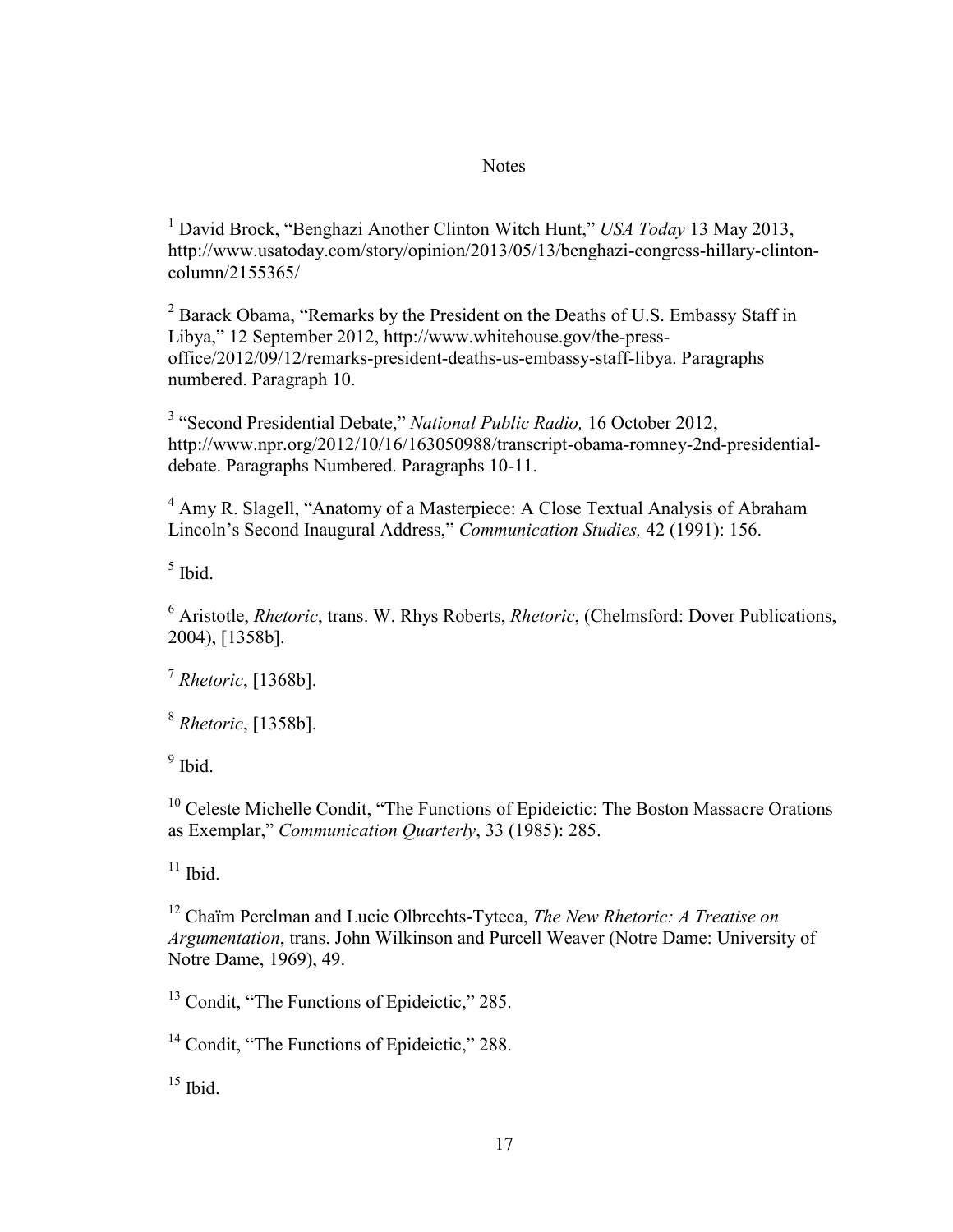$16$  Ibid.

<sup>17</sup> Gerard A. Hauser, "Aristotle on Epideictic: The Formation of Public Morality," *Rhetoric Society Quarterly*, 29 (1999): 19.

<sup>18</sup> Edward S. Casey, "Public Memory in Place and Time," in *Framing Public Memory*, ed. Kendall R. Phillips (Tuscaloosa: University of Alabama Press, 2004), 23.

<sup>19</sup> Condit. "The Functions of Epideictic." 289.

<sup>20</sup> Condit, "The Functions of Epideictic," 290.

<sup>21</sup> Condit, "The Functions of Epideictic," 291.

<sup>22</sup> Bonnie J. Dow, "The Function of Epideictic and Deliberative Strategies in Presidential Crisis Rhetoric," *Western Journal of Speech Communication,* 53 (1989): 294.

 $23$  Dow, "The Function of Epideictic and Deliberative Strategies in Presidential Crisis Rhetoric," 296.

<sup>24</sup> Dow, "The Function of Epideictic and Deliberative Strategies in Presidential Crisis Rhetoric,"295-296.

 $25$  Dow, "The Function of Epideictic and Deliberative Strategies in Presidential Crisis Rhetoric,"294.

<sup>26</sup> Dow, "The Function of Epideictic and Deliberative Strategies in Presidential Crisis Rhetoric,"297.

 $27$  Robert Rowland, "The First 2012 Presidential Campaign Debate: The Decline of Reason in Presidential Debates," *Communication Studies*, 64 (2013): 542.

<sup>28</sup> Michael C. Leff and Gerald P. Mohrmann, "Lincoln at Cooper Union: A Rhetorical Analysis of the Text," *Quarterly Journal of Speech*, 60 (1974): 348.

<sup>29</sup> Leff and Mohrmann, "Lincoln at Cooper Union," 347.

<sup>30</sup> Leff and Mohrmann, "Lincoln at Cooper Union," 348.

<sup>31</sup> Paul I. Rosenthal, "The Concept of Ethos and the Structure of Persuasion," *Speech Monographs*, 33 (1966): 120.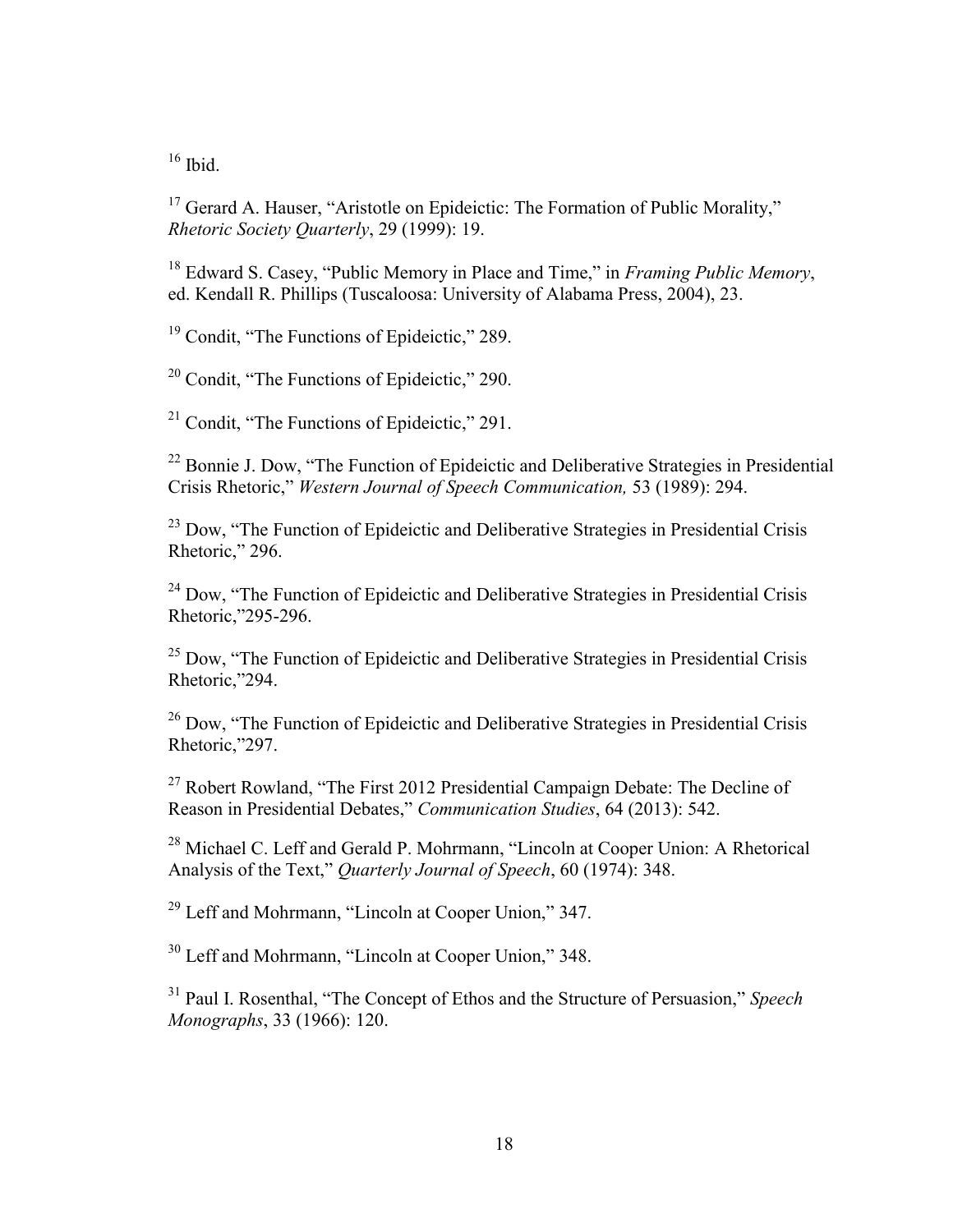# **CHAPTER 2: FROM ONE 9/11 TO ANOTHER, CONTEXTUALIZING THE RHETORICAL SITUATION**

The whole is greater than the sum of its parts. These are the words of Aristotle, and the key to digging deep into textual artifacts. Much can be said about President Barack Obama's Rose Garden address and the town hall debate between Obama and Republican Presidential Nominee Mitt Romney on their own. However, these artifacts cannot be investigated in great detail without understanding the contextual elements which shape their rhetorical situations. Each artifact examined in this thesis must be framed by the social, cultural, and historical issues from which they emerged. A historian might examine the speech and debate as simply two points on a constellation of occasions which map out a broader story. Rhetoricians perform the study inversely; the wider background illuminates the properties of texts to better inform readers on the goals and strategies rhetors employ. Therefore, this chapter examines how the Rose Garden Address and presidential debate are situated within a larger, ongoing, historical context, complete with obstacles that must be overcome if Obama is to achieve his rhetorical purpose.

#### **The Origins of "9/11" Discourse**

On the morning of September 11, 2001, the United States experienced the most traumatic attack since the bombing of Pearl Harbor. The World Trade Center in New York City and the Pentagon, just outside Washington, D.C., were struck by commercial airliners full of passengers whose lives were taken. Another plane, possibly targeting the White House or the U.S. Capitol, crashed into a field near Pittsburgh, Pennsylvania, after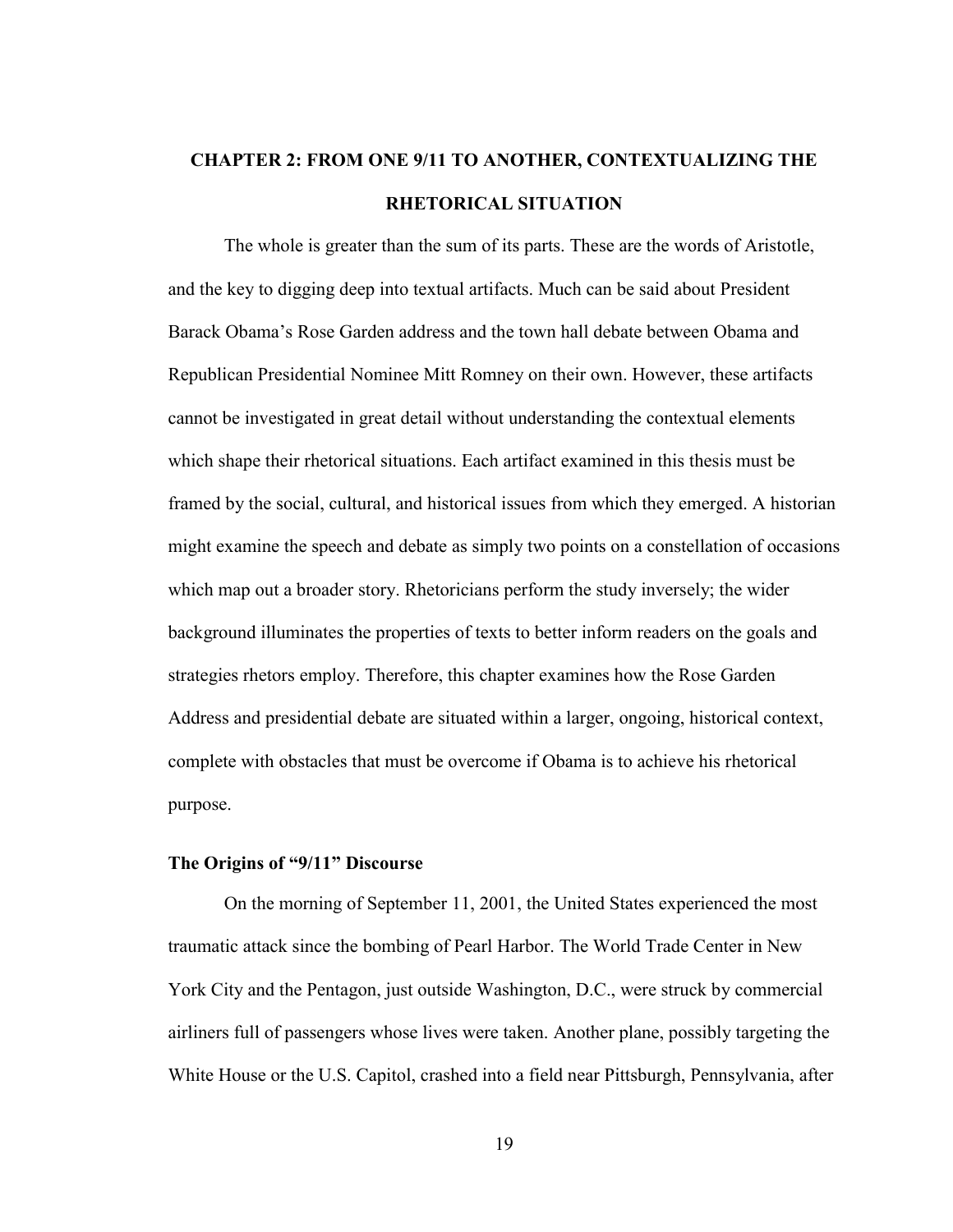passengers tried to overcome the hijackers, killing all onboard. Thousands more died in New York and Washington. Emergency responders and rescuers also risked and sacrificed their lives in the process of dousing flames and carrying scorched bodies. Institutions were shut down, classes canceled, and flights grounded. The nation was stunned. Our innocence and our sense of invulnerability were shattered.

Memory scholar Barbie Zelizer makes the general comment that complex historical events "become used up as resources for the establishment and continued maintenance of memory in its social, collective form."<sup>1</sup> The lives lost, the economic damage, and emotional carnage endured by the people of the United States on that day has not been forgotten. Functioning as a referent, the attacks on the World Trade Center and the Pentagon have continuously framed social, cultural, and political American issues. Events that ring of terrorism, Al-Qaeda, Afghanistan, or even the World Trade Center all trace back to that fateful day in recent United States history. In this case, September 11, 2001 has become ingrained in the collective memory of U.S. citizens to such a degree that it inescapably serves as the backdrop before which we tend to view all events even remotely related to "terrorism." Kendall Phillips, another memory scholar, explains that this emerges from "the instantaneous framing" of the attacks on the World Trade Center "by the media in relation to other national tragedies" to create "the overwhelming feeling that no one would ever forget," September 11, 2001. $2$ 

In a wide variety of ways, the attacks on the World Trade Center and the Pentagon continue to influence the way we think about, and talk about events that we see as somehow related. Of particular significance, as public memory academic Edward S. Casey argues, is the way September 11 "linked everyone present in a common concern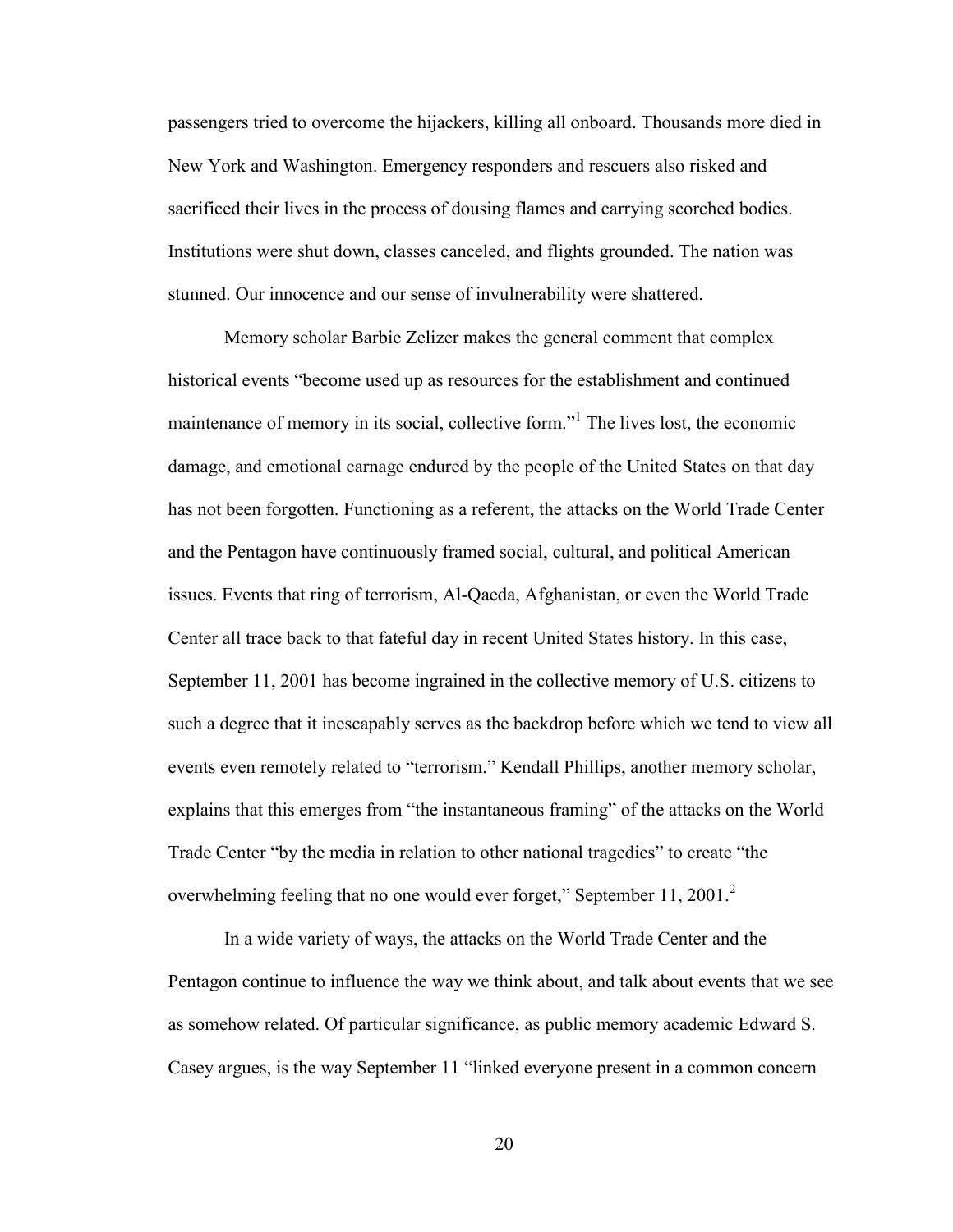and that the imagistic, gesticulatory, and linguistic practices in which we engaged all addressed this concern in one way or another."<sup>3</sup> Further, Casey articulates that September 11 is a *flashbulb* memory. This term has two implications. First, the event links U.S. citizens together because they "remember exactly where they were on hearing of" the attacks.<sup>4</sup> Second, and more importantly, the destruction of the World Trade Center has become a screen or filter through which later events are interpreted by the public at large. Acts of politically-motivated violence on the United States, either by citizens or unknown individuals, are branded as subjects of the broader War on Terror.

Both the Shoe Bomber and Christmas Bomber attacks demonstrate the media's urge to create linkages with September 11. On September 22, 2001, just 11 days after the attack on the World Trade Center and the Pentagon, Richard Reid attempted to ignite a bomb on a packed flight from Paris to Miami. News reports had mixed reactions to the motive behind Reid's attempt to attack the United States. The *BBC* reported that although links had not "yet been established between Mr. Reid and Osama Bin Laden's al-Qaeda network," there was a distinct possibility that he "may have been recruited for terrorist acts" which gave "this whole campaign an additional dimension."<sup>5</sup> Another *BBC* article further reports that "at some point Reid began to get involved with extremist elements" including Zacarias Moussaoui, an individual "charged in the US with conspiracy over the 11 September attacks."<sup>6</sup> Matthew Miller, the Director of Public Affairs for the Justice Department, explicitly labeled Reid an al-Qaeda terrorist, although such evidence at the time did not exist. $<sup>7</sup>$ </sup>

Umar Farouk Abdulmutallab, better known by U.S. citizens as the Christmas Bomber, attempted to detonate plastic explosives in his underwear on a flight from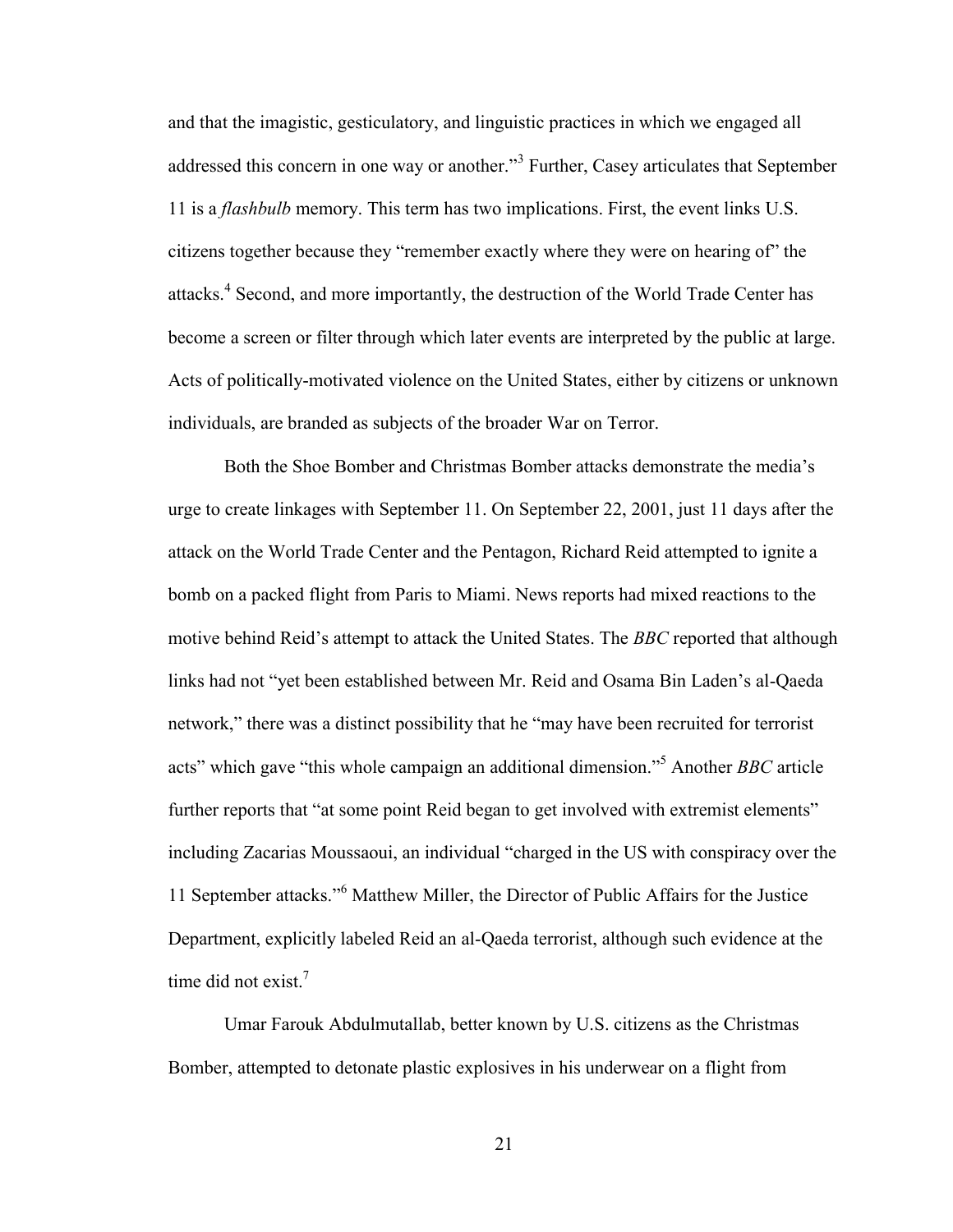Amsterdam to Detroit on Christmas Day, 2009. In response to the attack, 9/11

Commissioner Tom Kean expressed "an ugly, but familiar, ring."<sup>8</sup> Kean expressed that "it feels like after 9/11," "no one is connecting the dots" because it was immediately apparent that the incident was "the same thing all over again."<sup>9</sup> The symbolic weight of the airplane as a weapon is directly situated by September 11, 2001. However, commercial airliners are not the only type of attacks which are framed by September 11.

#### **The Eleventh Anniversary of the 11th**

Exactly eleven years after the attacks on New York and Washington, the United States was attacked again, this time at its consulate in Benghazi, Libya. Media coverage in the immediate aftermath was scarce since word of the attack did not reach the United States until late evening on September 11, 2012. *CNN* correspondents received information at 10:00 PM, EST, confirming that "someone at the American Consulate in Benghazi is dead," but it was "unclear if that person" was "an American citizen."<sup>10</sup> Although there was speculation about who may have been killed, there were "conflicting reports" and the State Department said "it doesn't have independent confirmation of that death."<sup>11</sup> What was clear was that the attack was a "huge event" because a "breach of an embassy or consulate's walls or security on any given day would be tremendous" and the date of the attack, September 11, instantly sparked "increasing concerns about al Qaeda presence."<sup>12</sup>

*CNN* also reported that Secretary of State Hillary Clinton confirmed "that a State Department officer was killed in an attack on the American consulate in Benghazi" based on "word from the Libyans" but that there were no "details as of yet as to how this gentleman met his death."<sup>13</sup> Speculation suggested that the attack was likely inspired by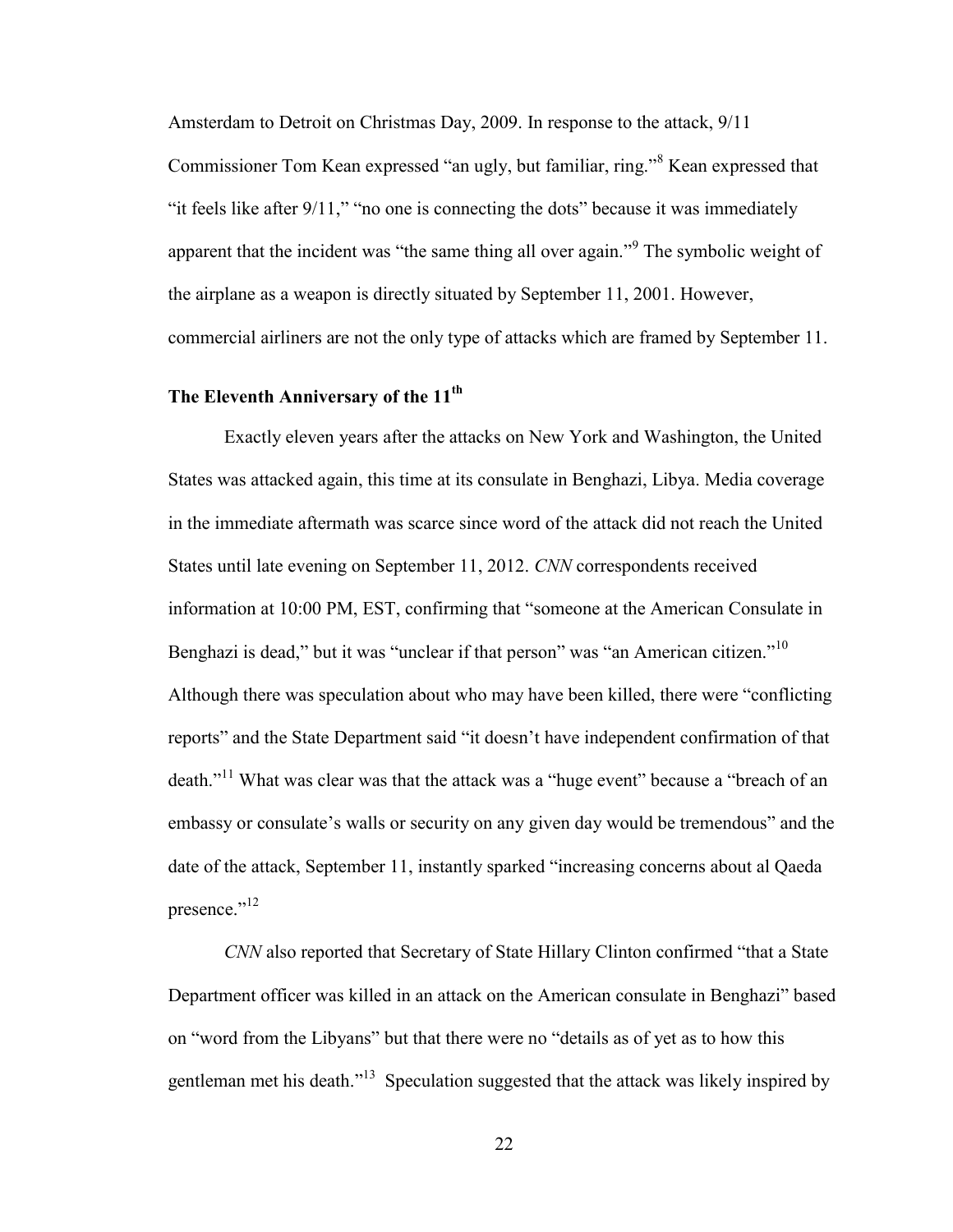"an armed mob protesting a film deemed offensive to Islam" that began in Cairo and continued in Benghazi.<sup>14</sup> Despite this initial conclusion, "it was not immediately clear" whether this was the cause of the attack or if the event reflected more generally "how much the ground in the Middle East has shifted" away from U.S. influence due to the instability of the Arab Spring.<sup>15</sup> Wanis Sharef from Libya's Interior Ministry informed U.S. intelligence that "hundreds of protestors . . . broke into the consulate building" but could not clearly articulate who had been killed or who led the attack.<sup>16</sup> In the wee hours of September 12, the public learned that American ambassador J. Christopher Stevens had been killed and there were likely other American diplomats slain as well.

Despite the paucity of information about the Benghazi attack at this point, the people of the United States began immediately to interpret it against the backdrop of the 2001 attack. Without the initial attack, Benghazi might have drawn less public attention for a shorter period of time. However, the framing of September 11 ensured that the assault on the consulate in Benghazi would sustain and re-constitute the ongoing uncertainty and paranoia that was felt a decade prior. After all, as John W. Jordan notes, "each conversation about 9/11 brings about interpretations designed to reframe its meaning in line with a specific purpose."<sup>17</sup> Similar to the attack in 2001, the looming fear presented important questions to U.S. citizens that needed an answer. Who was responsible for the Benghazi attack? Was it al-Qaeda? Why did they do it? Why were we unable to prevent it? Will they strike us again? These questions *demanded* an answer.

Less than twenty-four hours after the attack, the first official and extended answer came from President Obama in a speech in the White House the Rose Garden. Hillary Clinton had made comments to the press prior to Obama's speech, but they were not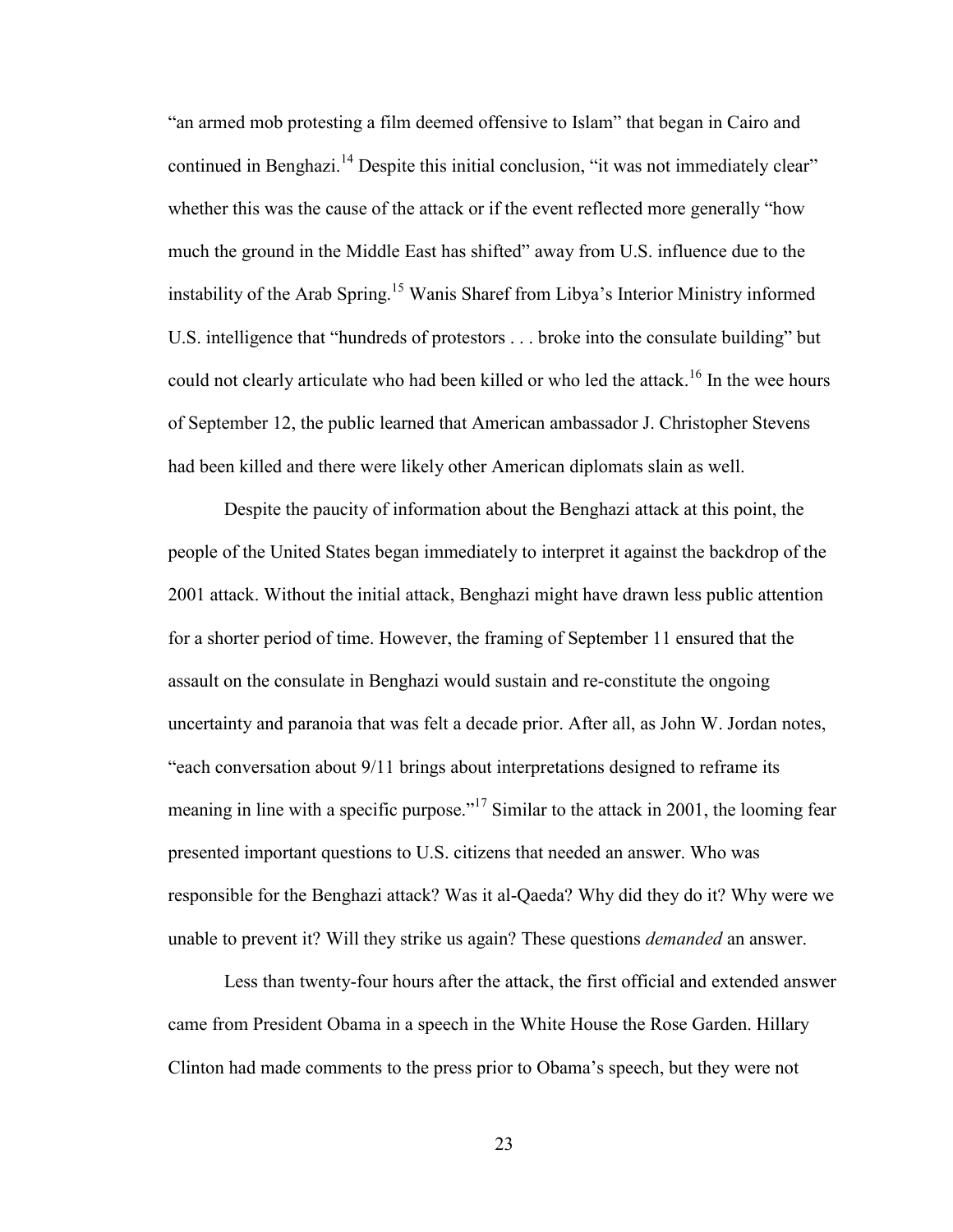addressed *to the nation*, nor were they *delivered as a speech*. Greg Miller and Michael Birnbaum characterized Obama's address as "unusually emotional" for both its commemoration of Chris Stevens and the promise to avenge their deaths and bring to justice all parties participating in the attack.<sup>18</sup> Close administration aides recalled the speech as a signal of "heartfelt prayers" to the loved ones of the fallen envoys and not the type of typical polarized "contrasting speech" America had been bombarded with because of campaign advertising for the upcoming presidential election.<sup>19</sup> However, the speech *did* contrast two important matters. Obama began the speech by eulogizing Stevens and making it clear that other diplomats had also been slain; but he continued by linking the Benghazi attack to the September 11, 2001, attacks, making an explicit allusion to that earlier, tragic time in connection with bringing justice to the perpetrators. It is this portion of Obama's address that became the intense loci of political talking points for the weeks following it.

In the wake of Obama's address, the media provided more detailed coverage of the attack. Government officials quoted in newspapers, on television, and online offered tentative explanations but remained anonymous due to the "sensitivity of the situation."<sup>20</sup> The *Washington Post* collected a large sample of this commentary on the same day as the speech. Officials' remarks were puzzling and ambiguous, doubtless reflections of uncertainty due to the immediacy of the situation:

A senior U.S. intelligence official said, "We haven't seen any significant indication of al-Qaeda involvement in this attack," adding that there are conflicting indications of the extent to which it was planned. "We've seen some indications that point us in that direction and others that do not," said the official, who spoke on the condition of anonymity because of the sensitivity of the situation. He declined to elaborate, except to say that U.S. spy agencies had seen no intelligence indicating such an attack was coming. U.S. officials said the CIA, the FBI and other agencies were mobilizing to identify and pursue the attackers,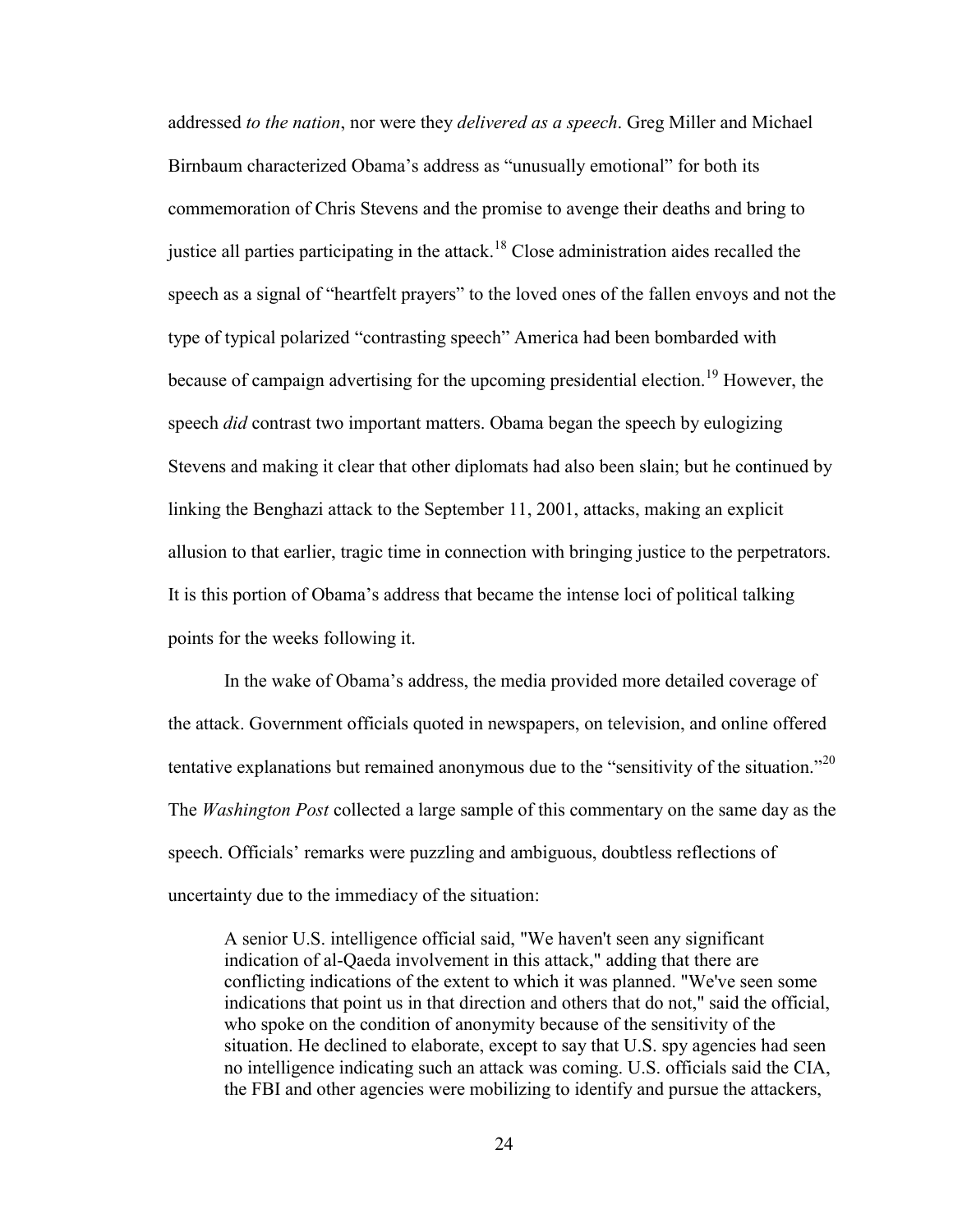an effort that could be aided by U.S. drones that have continued to conduct surveillance flights over the country since Tripoli fell 13 months ago. Officials said the assault may have been carried out by an affiliate of al-Qaeda, perhaps seeking to avenge the death of a Libyan who had served as the terrorist group's No. 2 operative until he was killed in Pakistan in June by a U.S. drone strike.<sup>21</sup> These expert accounts became the source of intense debate about the true cause of the

attack on the U.S. Consulate in Benghazi.

One "senior U.S. intelligence official" argued that although *no significant evidence* of al-Qaeda's participation is present, there were "some indications that point us in that direction and others that do not."<sup>22</sup> When pressed about what those indications might be, the "official" failed to elaborate except for one important detail, "that U.S. spy agencies had seen no intelligence indicating such an attack was coming."<sup>23</sup> Other officials, not necessarily of "senior" stature, held positions that "an affiliate of al-Qaeda" seeking vengeance was involved.<sup>24</sup> These "experts" had a number of warrants for their claim, but one in particular stands out, that "the suspicion of al-Qaeda involvement was supported by the Sept. 11 timing."<sup>25</sup> Succinctly, some expert testimony was purposefully vague describing the suspected attacker(s), but did not resist making the claim that "fingers pointed to possible al-Qaeda affiliates," justified by the anniversary of the "attack on Sept.  $11.^{0.26}$  Instead of a blunt statement that the details of the attack were still unknown, a debate was initiated over who was responsible for the infiltration of the U.S. Consulate in Benghazi.

Commentary clearly illustrates that people viewed the Benghazi attack through the filter or screen of the 2001 attacks. The utility of flashbulb memory lies in connecting as many people with the simplest understanding of a tragic event possible. Projecting the image of the 2001 attacks on the World Trade Center and the Pentagon instantly framed the issue in the angst, anxiety, and emotion that the U.S. felt that day. We may seriously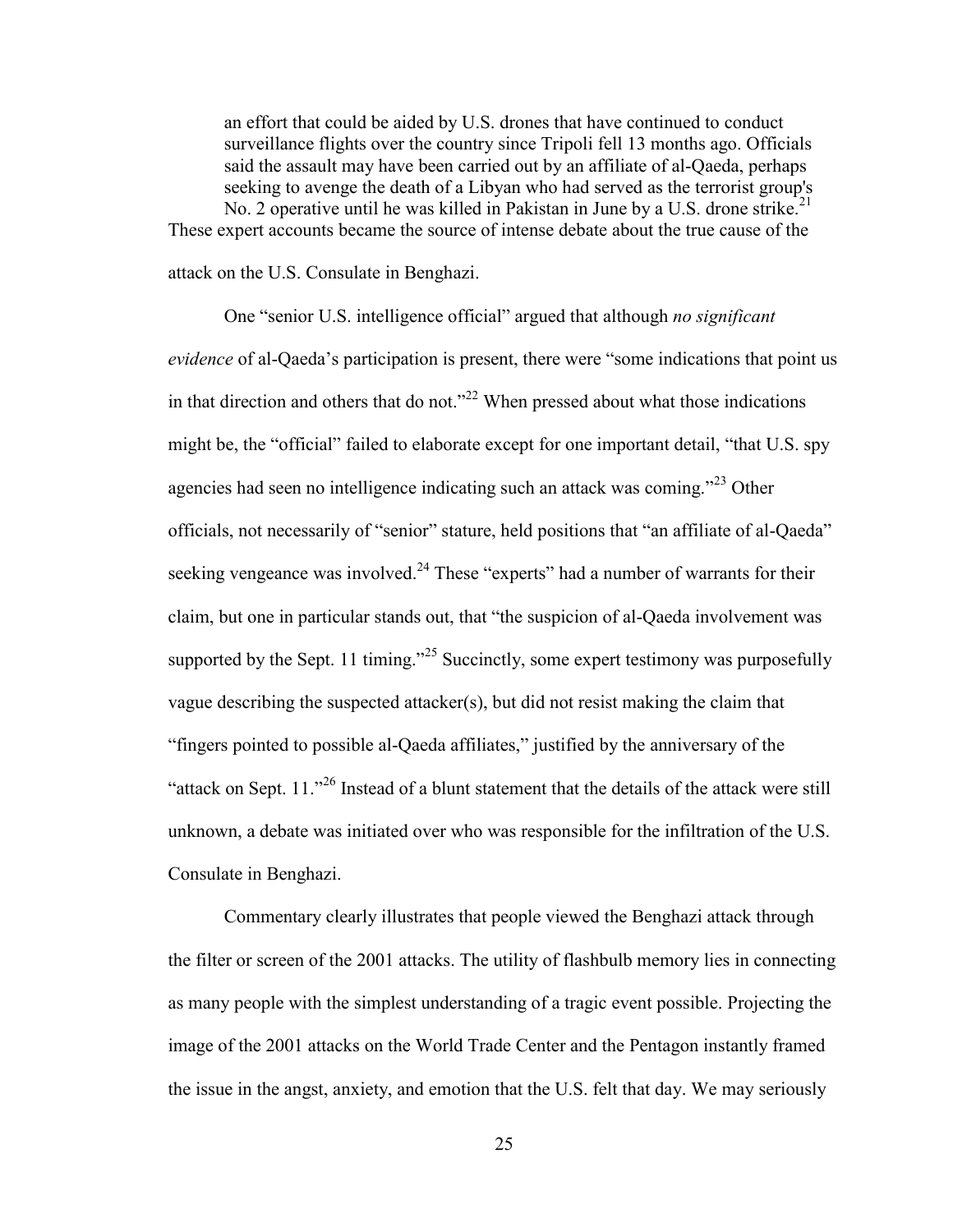underestimate the psychological power this image holds. People make snap decisions based on their memory of past events without bothering to understand the facts of the new situation.

Gary Ackerman and William Potter argue that these snap decisions have drastic consequences. They suggest that the "scapegoating of population groups" with repeated blame for terror attacks "might even lead to behaviors encouraging social reversion and the general deterioration of civil society" should a major attack succeed.<sup>27</sup> The paranoia experienced across the nation in the immediate aftermath of September 11, 2001, is only a miniscule reaction compared to what would result from the use of weapons of mass destruction by terrorist organizations. Although Benghazi is certainly not an example of this, the attack still feeds into a well-sustained set of exigencies surrounding the War on Terror. Despite the unlikely probability of a large-scale terrorist attack involving weapons of mass destruction, Theodore Caplow notes that the nation must be prepared for the social calamities that would ensue in its aftermath.<sup>28</sup> Of importance here is the persuasive and constitutive weight the September 11 frame carries. Whether or not proof is ever obtained, this structure has been compelling across the board. Justifications for invading Afghanistan and Iraq, the securitization of commercial airports, and intervening in politically volatile states are all, at least in part, built on the narrative of the attacks on the World Trade Center and the Pentagon.

With regard to September 11, 2012, the uncertain and anonymous testimony about responsibility remained unsettling because of the failure of a significant, identifiable orator to confirm or deny the unnamed "officials" allegations of terrorist activity. Further complicating the matter, the leader of Al-Qaeda was reported to have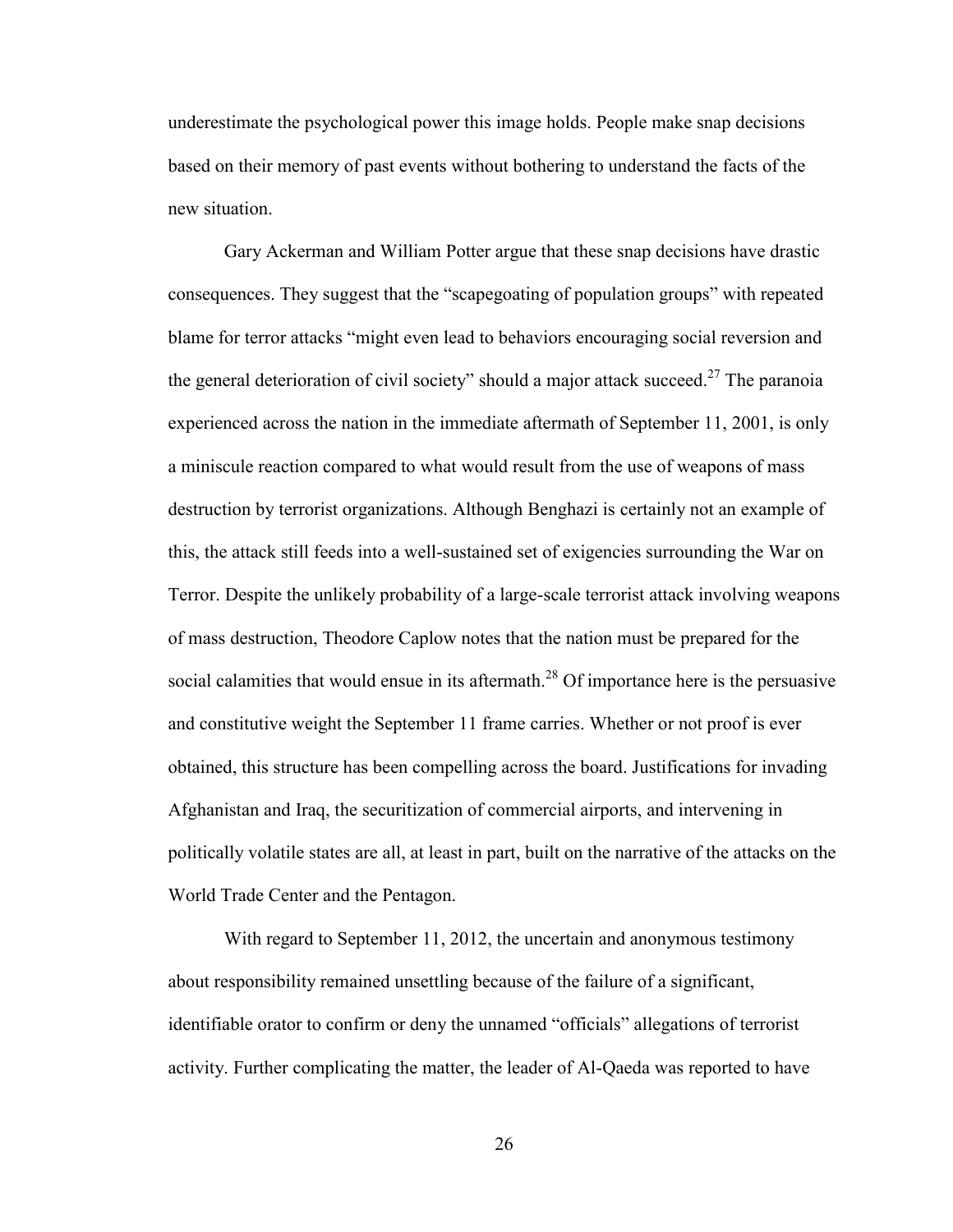"praised the assault on the American Consulate in Benghazi . . . but stopped short of claiming responsibility."<sup>29</sup> Surely the praise of the attack supports claims that Al-Qaeda may have been involved, but falls far short of direct proof.

In the days following the President's address at the Rose Garden, a blame game emerged with explicit and polarized explanations. More "officials" came forward after Obama's address with new allegations. David Ignatius reported in the *Washington Post* that "what's happening in . . . Benghazi appears to be a case of political opportunism . . . by Salafist Islamic extremists" that were "linked to al-Qaeda."<sup>30</sup> As David D. Kirkpatrick and Steven Lee Meyers of the *New York Times* wrote, other "officials" contested these accounts, cautioning that "it was too soon to tell whether the attack was related to the anniversary of the Sept. 11 attacks."<sup>31</sup> Even testimony that disavowed al-Qaeda's involvement, however, did agree that the attackers "appeared to have at least some level of advance planning."<sup>32</sup> Who then, carried out the attacks on the U.S. Consulate if "reports from some terrorism experts that the attack may be linked to the recent death in drone strikes of senior Qaeda leaders . . . were unsupported?"<sup>33</sup>

Competing testimonies began questioning the legitimacy of connections between the Consulate in Benghazi and Islamic extremists affiliated with al-Qaeda. Interestingly enough, the opposition to the "Sept. 11" argument relies on equally troubling evidence. The "preliminary reports" which "speculated that the violence grew spontaneously" were dismissed by "U.S. and Libyan officials" because of the finesse and nuance of the attack.<sup>34</sup> A mystery remained not only surrounding *who* attacked the consulate, but also *why* they were motivated to do so.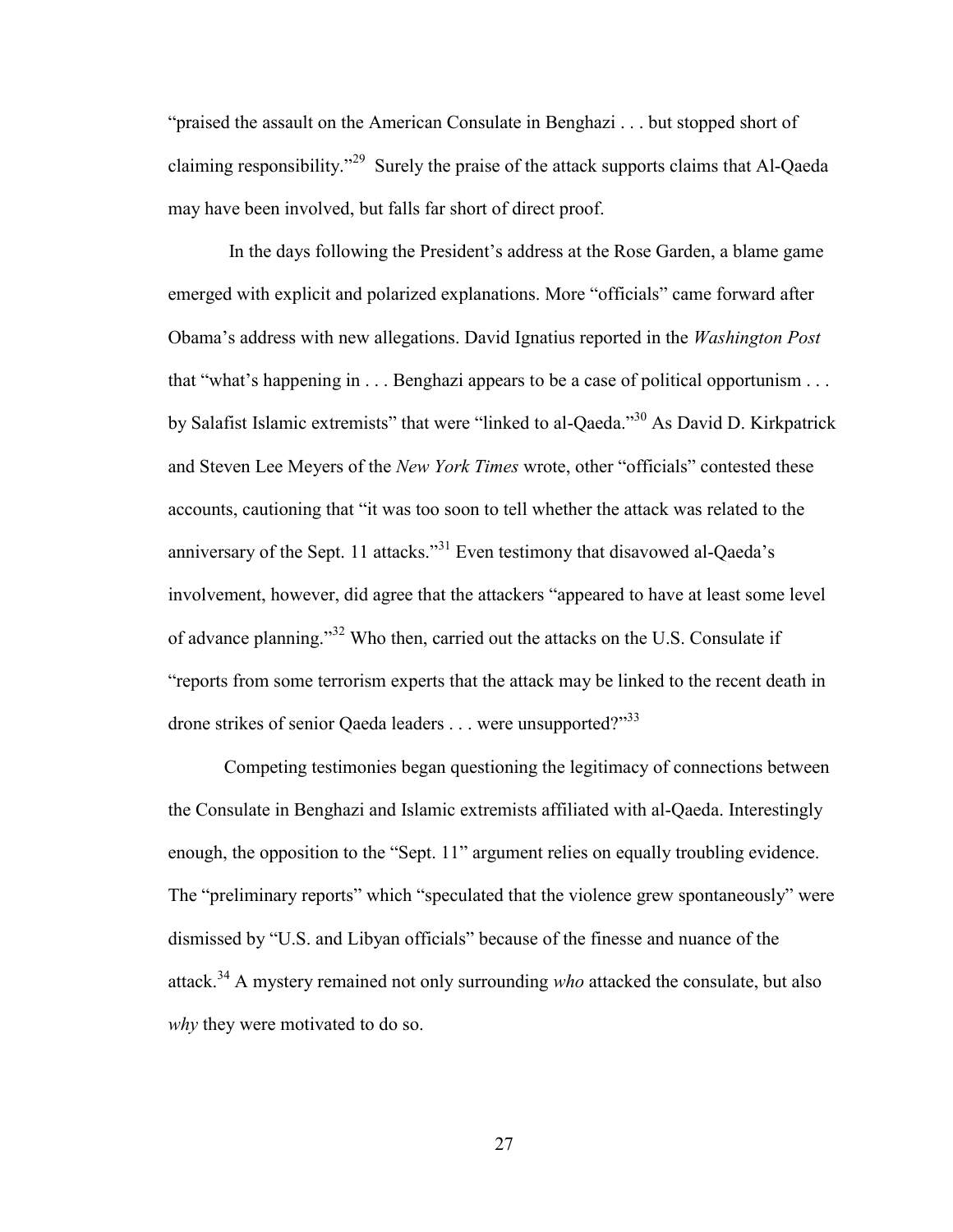Witness reports from *Morocco World News* documented "an armed mob protesting over a film" outside of the U.S. Consulate in the moments before the attack.<sup>35</sup> This film was, as *Africa News* characterized it, a Youtube video that deemed Islam a "cancer" and depicted the Prophet Mohammed as an adulterous figure.<sup>36</sup> However, members of the protest admitted that while they rejected the video "in the strongest possible terms," they "were not officially involved or were not ordered to be involved" with the attack on the consulate.<sup>37</sup> Given that intelligence officials across the board agreed that the attackers had some type of expertise, their response to blaming the protestors was that terrorists, as Greg Miller and Michael Birnbaum explain, "joined protestors outside the consulate" but they "neither chanted slogans nor carried banners," instead opening and spraying gunfire.<sup>38</sup> Although the film sparked a massive outrage, officials perceived it as an underwhelming reason for a group to form and take down a U.S. Consulate. If a terrorist group had "cannily taken advantage of the protest at the consulate," what was their motivation?<sup>39</sup> What was the diversion *for*?

Acts of terrorism are intended to create fear, instability, and a looming paranoia. Terrorists require a target that symbolizes their enemy's greatest, strongest assets. In other words, as David Ignatius of the *Washington Post* described it, factions were "battling for power in a fluid political situation" that presents an ample opportunity for inducing horror and anxiety by seizing a U.S. Consulate in a politically unstable environment.<sup>40</sup> The attack worried policy-makers so much that it was expected "any minute" after reports came in, according to Mark McDonald of the *New York Times*, that a demand for "more rigorous security at American embassies and consulates around the world" would follow.<sup>41</sup> Still, this did not provide a significant reason to target the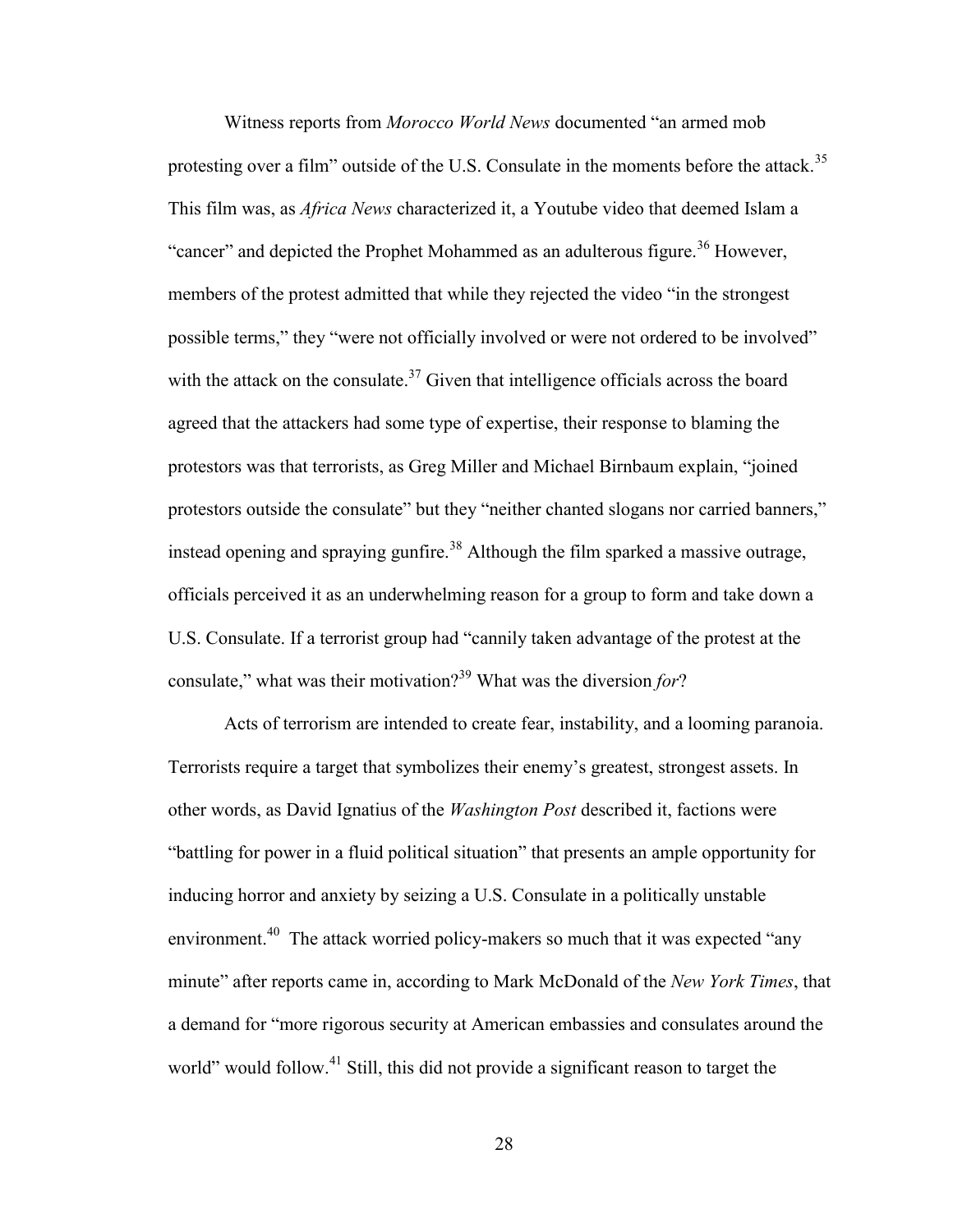consulate for a terrorist agenda because although it would trigger a reaction from policymakers, it might not reach U.S. citizens in the way desired.

The announcement that Chris Stevens was a victim of the traumatic experience prompted Kirkpatrick and Meyers to point out that "it was the first time since 1979 that an American ambassador" had been violently murdered.<sup>42</sup> This was significant for two reasons. First, Kirkpatrick and Meyers argued that Stevens had "become a local hero for his support to the Libyan rebels" during the 2010-2011 uprising against Libyan dictator Colonel Muammar Qaddafi.<sup>43</sup> As such, the *New York Times* writers concluded that the murder would stir up Libyan activists who supported U.S. diplomats, including "lots of the sheiks in town and a lot of the intellectuals."<sup>44</sup> According to the *New York Times*, pro-democracy revolutionaries "had no better friend than J. Christopher Stevens" because of his work to "build partnerships among . . . disparate groups and guide" new fragile democracies during difficult transition periods.<sup>45</sup>

Second, Stevens was a significant figure to diplomats. As a "career officer with the US foreign service," the U.S. ambassador had been responsible for many developments between the United States and other nations.<sup>46</sup> However, Stevens' "friendships extended well beyond the diplomatic community;" as Harvey Morris from the *International Herald Tribune* notes, he was well known for his time in the Peace Corps, holding the delicate task of "dealing with the Palestinian Authority leadership" in the Arab-Israeli Peace Process, and being an "American who understood and empathized" with the Arab world.<sup>47</sup>

It is clear that Chris Stevens played a major role as a diplomat and ambassador to the Arab world, and Steven Lee Meyers argued few could legitimately contest that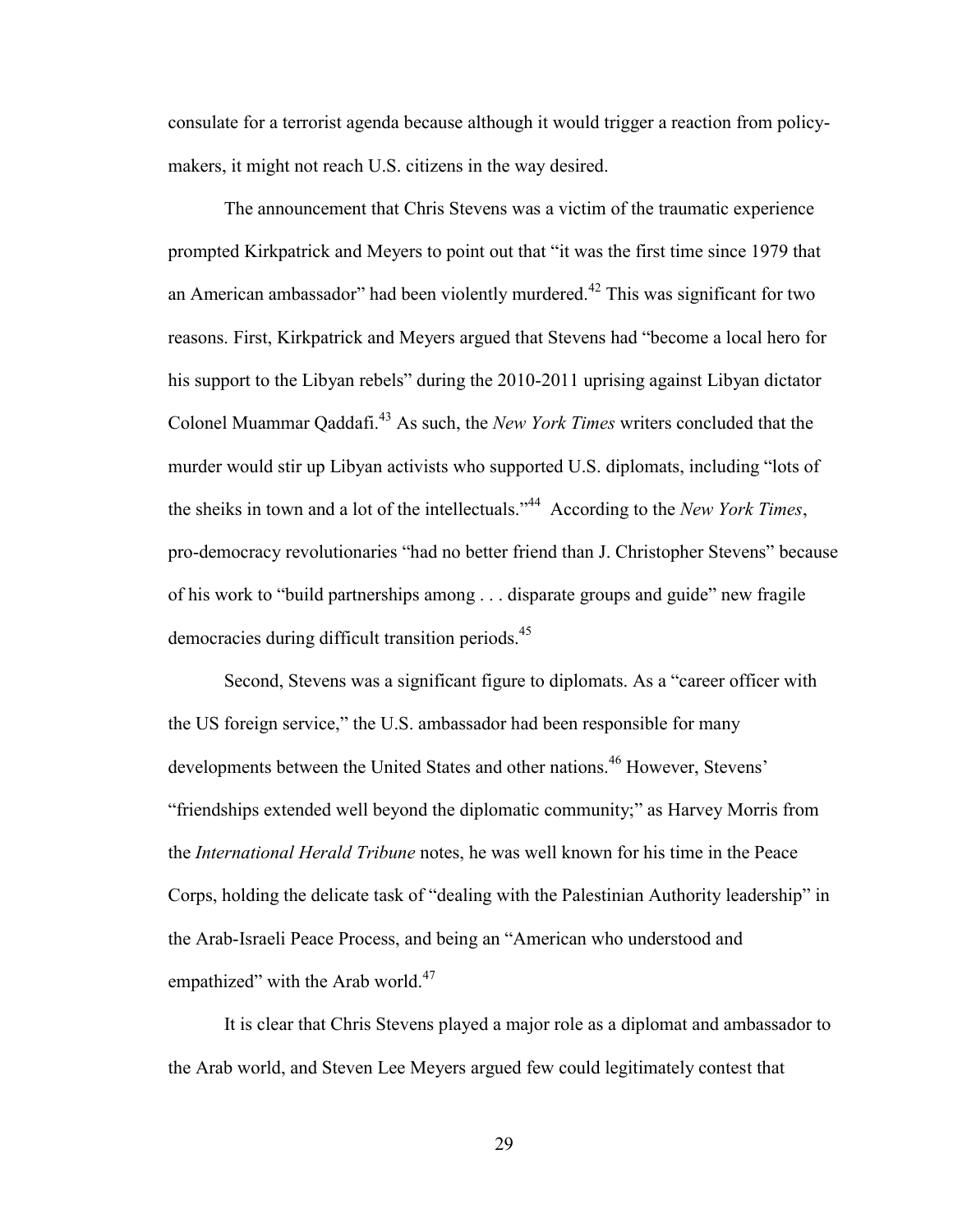"Stevens acted as President Barack Obama's main interlocutor . . . in Benghazi."<sup>48</sup> To cause the type of trigger in U.S. public discourse the attackers desired, Stevens' death would have to exemplify more than just the death of a diplomat. Stevens "had a level of candor that was unusual for a diplomat" and was high-profile even though "he had no pretensions" and "didn't take himself too seriously, but he took his job very seriously."<sup>49</sup> As a U.S. citizen, Stevens was "a husband and father of two," making his sacrifice for the country the "ultimate" one; Stevens represented "extraordinary service . . . around the globe."<sup>50</sup> Therefore, the lives of Stevens and other diplomats, said Mary C. Curtis from the *Washington Post,* "needed to be celebrated and their deaths mourned," especially since the violence in Benghazi coincided "with the anniversary of a horrific terrorists attack that – for a moment – united Americans," only this attack "triggered not clarity of purpose and revolve, but squabbling."<sup>51</sup>

The attack on Benghazi by no means shredded the fabric of civil society, nor did it approach the affective experience from September 11, 2001. Yet, the memory as a backdrop for the attack on the U.S. Benghazi Consulate had a significant political outcome. Even in the midst of the contentious presidential election campaign, the Obama Administration "quietly won" congressional approval for what Eric Schmitt of the *New York Times* described as a hefty budget increase in "counterterrorism aid" supposedly already underway "before the assault that killed Ambassador J. Christopher Stevens and three other Americans."<sup>52</sup> This is despite the fact that the best evidence at the time of the budget increase approval came from anonymous "officials" who could only offer that the assault suggested "the bad guys are making plans and organizing'" and that requires taking on "new urgency."<sup>53</sup>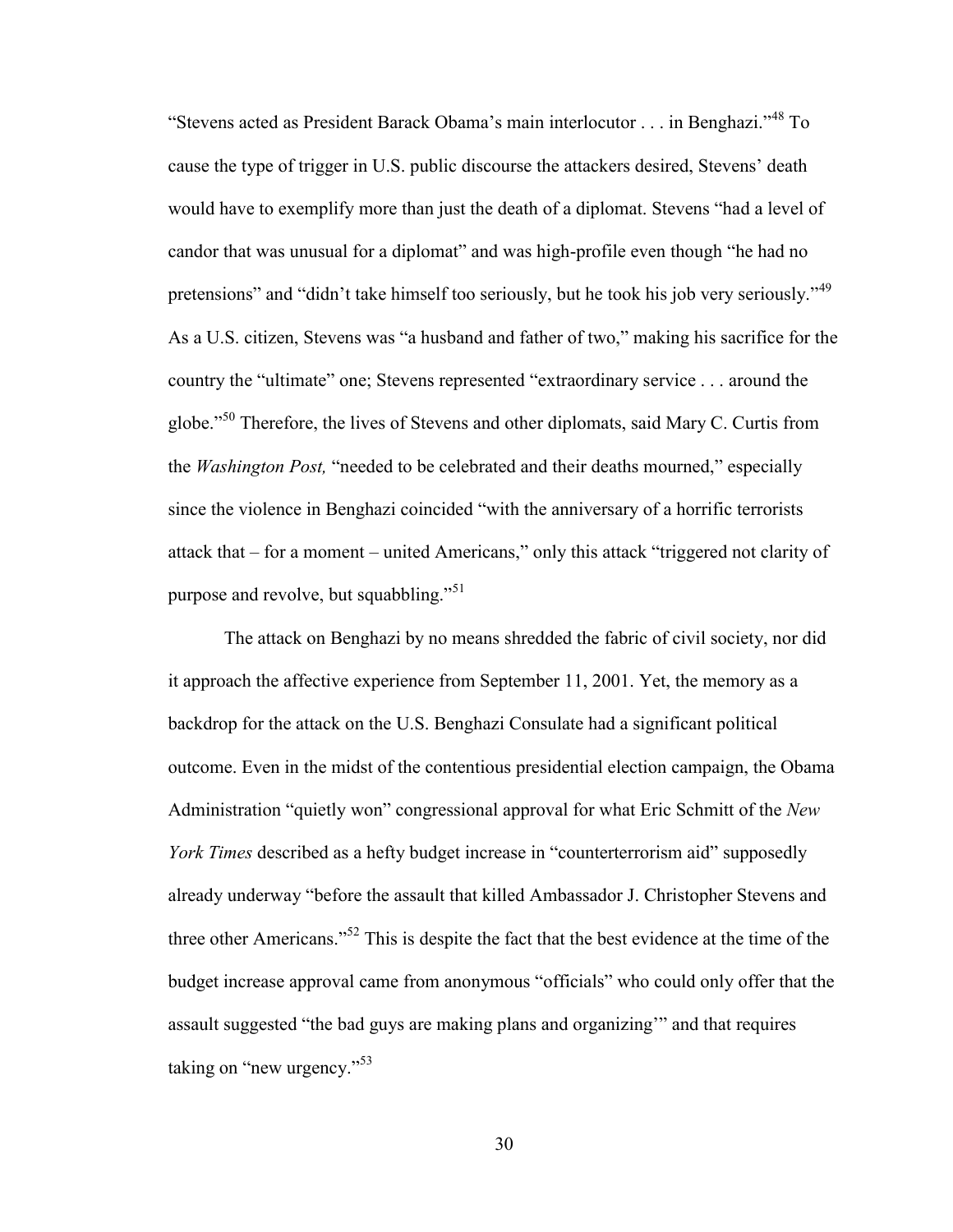Confusion over whether the attack on the U.S. Consulate was spontaneous or deliberately planned was further complicated by Obama naming it an "act of terror." This language directly contradicted other high-ranking government officials who spoke publically on the issue in weeks following the Rose Garden address. For example, Susan Rice, the U.S. ambassador to the United Nations argued on September 13 that "our best judgment" is that "what happened in Benghazi was . . . a spontaneous reaction to" demonstrations in Cairo, Egypt.<sup>54</sup> Rice's judgment was informed by what she described as "the best information and the best assessment" available and it concluded "that in fact this was not a preplanned, premeditated attack.<sup>555</sup> The problem with Rice's testimony in relation to Obama's speech was that Rice claimed security in Benghazi was "at an unprecedented level."<sup>56</sup> Miller and Birnbaum contend that accounts from "the CIA, the FBI" and "U.S. spy agencies" suggested that there had been "no intelligence indicating such an attack was coming."<sup>57</sup> If true, this was a revelation that a serious lapse of intelligence had occurred in the face of an act of terrorism. As Kirkpatrick observes, Obama was ultimately "faced with a range of possibilities" and "went with the one that was politically convenient."<sup>58</sup> Either the President labeled the attack an act of terror and it was a spontaneous act, or it was a planned attack the U.S. had just experienced a substantial intelligence lapse.

Despite widespread intelligence reporting that the protest over the Youtube film was *hijacked* and not led by a group of extremists, Rice held firmly that the attack on the Benghazi Consulate was "a direct result" of the "heinous and offensive video . . . that the U.S. government had nothing to do with, which we have made clear."<sup>59</sup> This presented a Sophie's choice for the President. Either the Obama Administration had to stick with the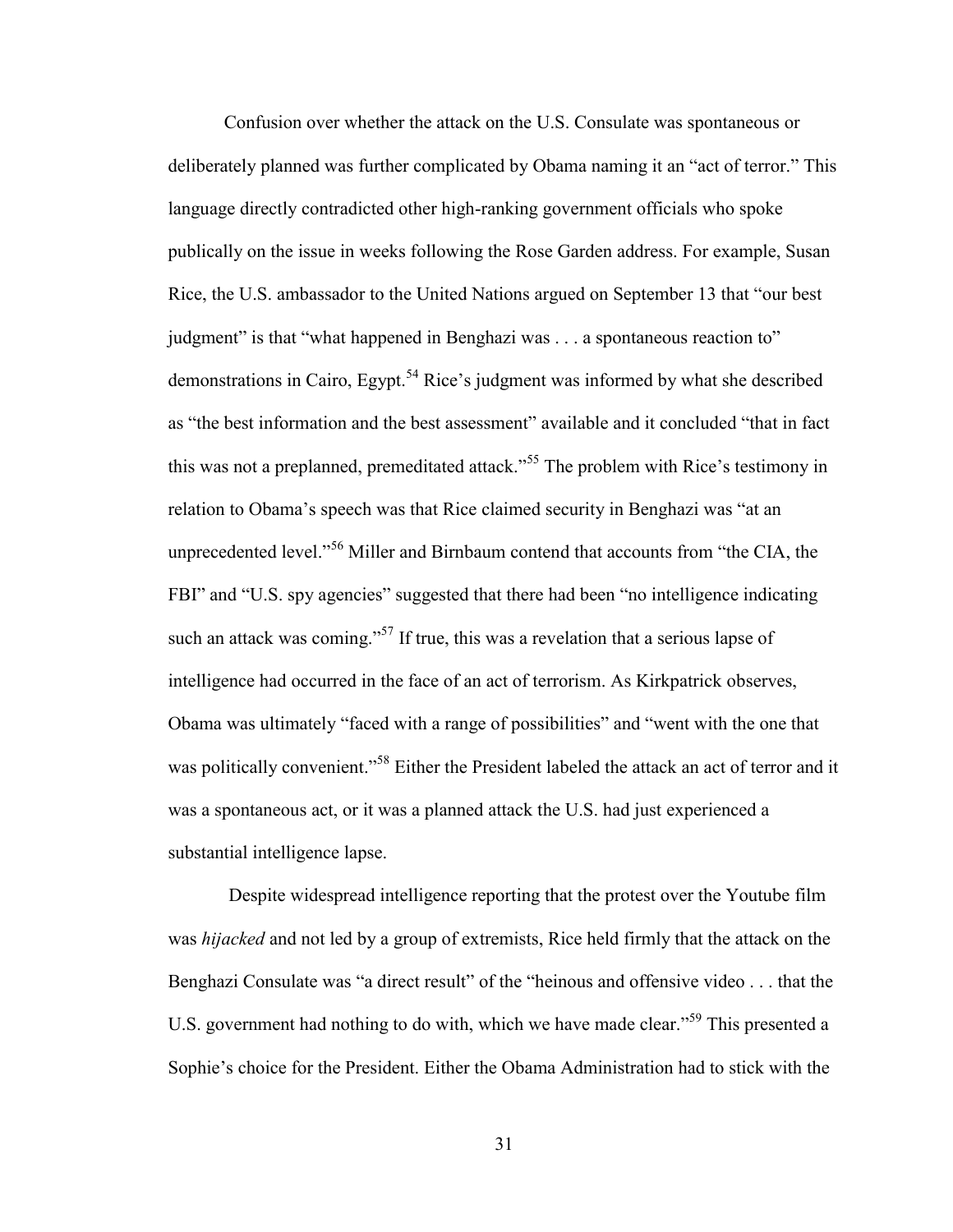story that the attack was spontaneous in response to a film, despite mounting evidence otherwise, or instead had to defend the position that it was a pre-meditated terrorist attack that U.S. intelligence was unable to detect. Either way, this presented a threat to the government's legitimacy, nation-wide and across the globe.

# **Taking it to Town Hall**

Unfortunately, Obama faced a more immediate source of criticism. It was the peak of the 2012 presidential campaign, with only two and a half weeks remaining before the election. The attack on the consulate was the type of event which Philip Rucker of the *Washington Post* said traditionally creates "moments of joint resolve back home, a time to pause from the daily bickering of partisan politics," but because of the unique situation, "Mitt Romney broke from that protocol."<sup>60</sup> Taking advantage of the volatile political climate, campaign strategists played into the same labeling game, some suggesting that the perpetrators of the attack were "aligned with" or "cells" for al-Qaeda.<sup>61</sup> This reproduced the problem with hasty media speculation; al-Qaeda becomes a label that, according to David Kirkpatrick of the *New York Times,* "can be used as a generic term for a broad spectrum of Islamist militants" and in "heated election year American political debate such distinctions have been lost" since "the administration has framed the attack around the need for American outreach to the Arab world, while Republicans have focused on the perils of American weakness there.<sup>62</sup> Romney's criticisms of the Obama Administration were a "calculated gamble" that it would win him the election, but the initial wave of vehement Republican saber-rattling occurred "before the full gravity of the situation was known," including confirmation that the diplomats were actually killed.<sup>63</sup> In a different political climate, Romney's remark that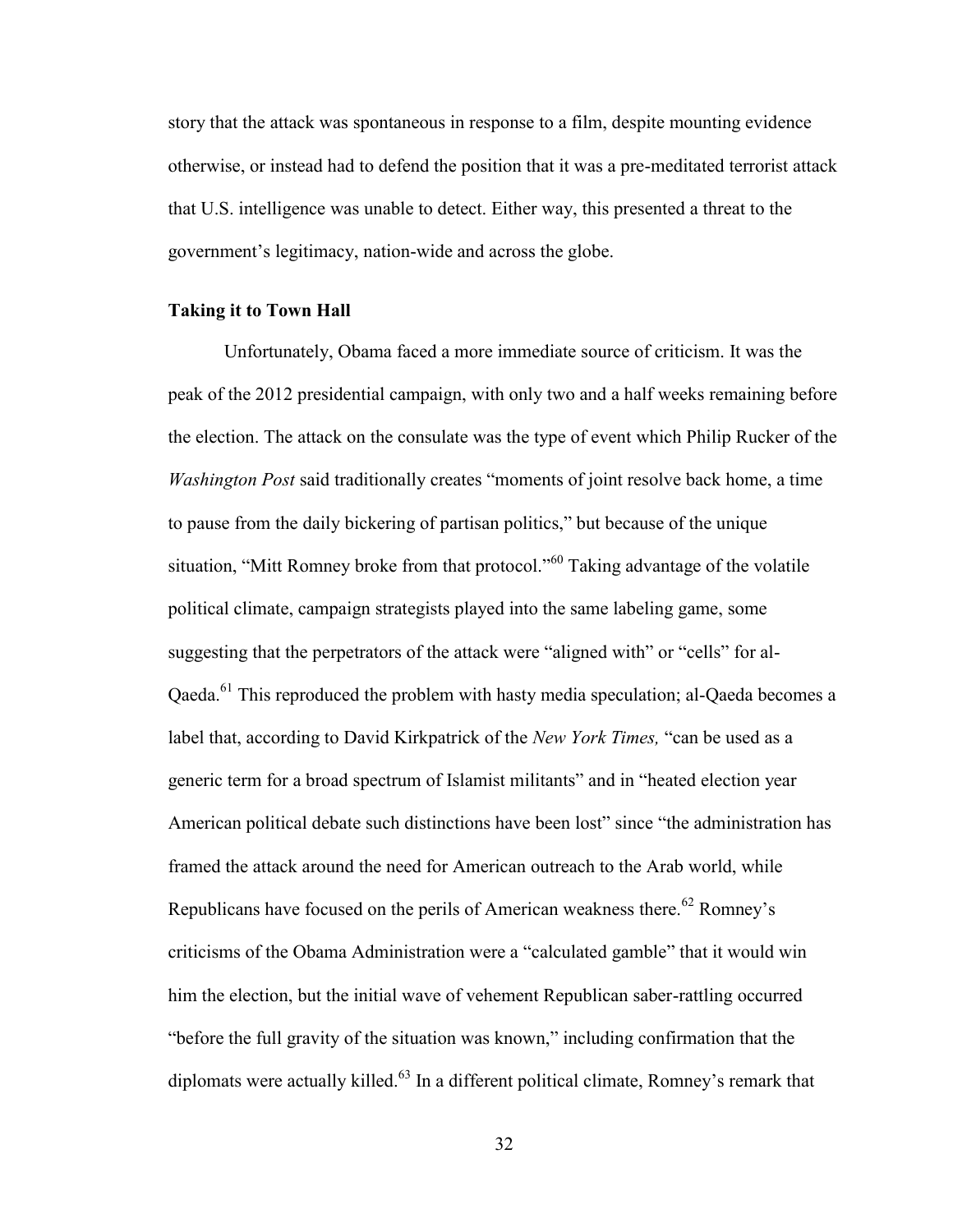Obama had failed in being "an effective leader for the U.S. interests in the Middle East" because "the president is apologetic towards America's enemies" might have been more successful.<sup>64</sup> This strategy backfired, Rachel Weiner from the *Washington Post* argues, because Romney's choice to "launch a political attack" during a shocking time "when the United States of America is confronting the tragic death of" fallen envoys was extraordinarily unpopular with the public. $65$ 

Instead of backpedaling, Romney "stood by his criticism" all week because he fully believed the Obama Administration's response was a "severe miscalculation."<sup>66</sup> Other Republicans stood behind framing Obama as an apologist, while Democrats highlighted the commitment to justice and spreading liberal democracy. The "escalating debate," as Michael Gordon from *Late Edition* called it, "over the security measures that the Obama administration established" became a battleground between the Left and Right, where Republicans continually pressed that "it is nobody's responsibility other than the commander in chief" and Democrats like Hillary Clinton made "an effort to inoculate President Obama from criticism."<sup>67</sup>

Romney had what Andrew Rosenthal from the *New York Times* described as his own Rose Garden moment on October 16, the night of the second presidential debate. The former Massachusetts governor "thought he had a big opening and he moved in for the kill when Mr. Obama  $\ldots$  called the attack a terrorist act."<sup>68</sup> When Romney got his chance and moderator Candy Crowley allowed a question about Benghazi to be asked in a domestic policy debate, it backfired once again. Obama's Republican opposition tried to stick Obama to the "spontaneous story" and claimed that the President failed to call it a terrorist attack, but as Rosenthal soberly qualifies, "whoever coached Mr. Romney on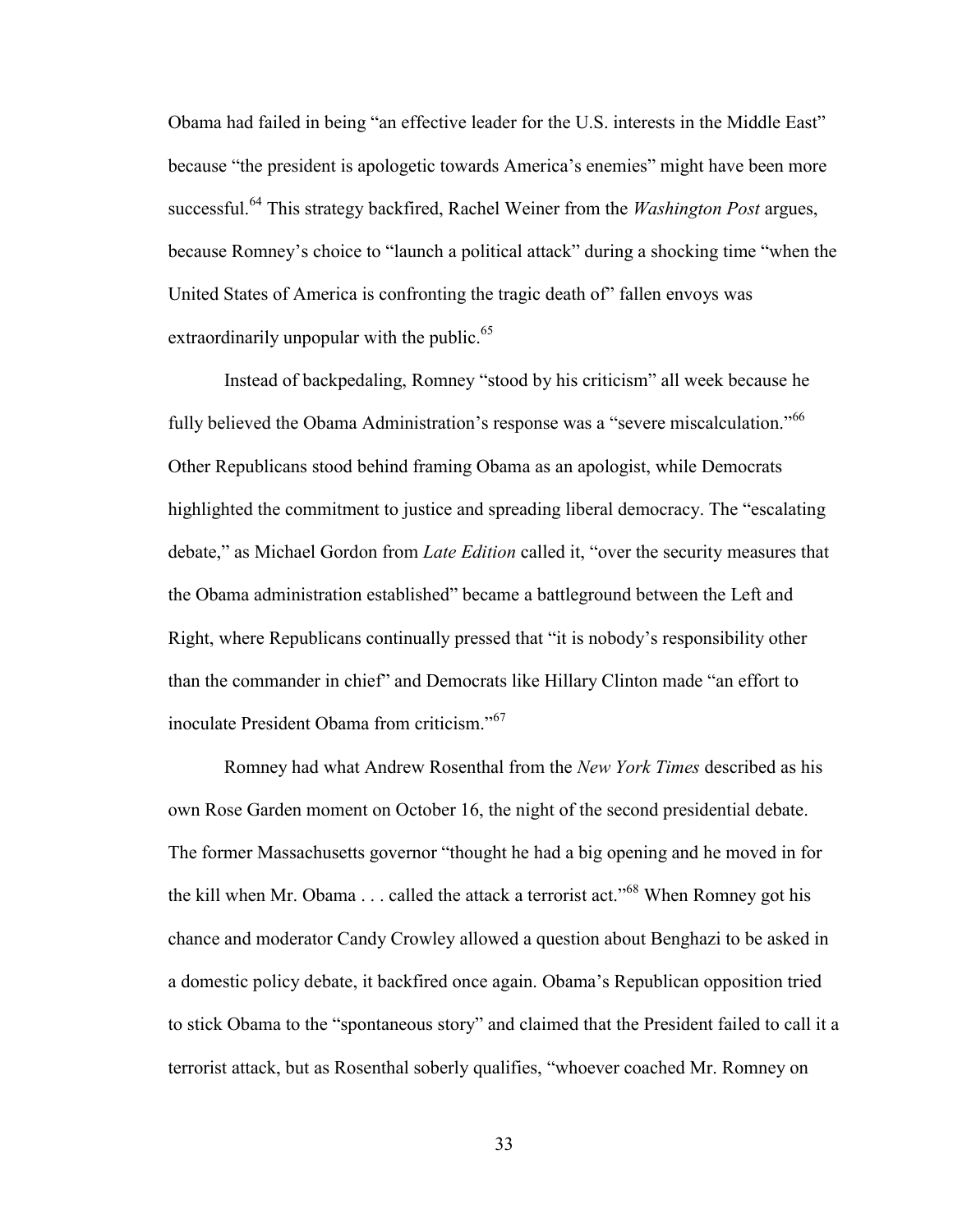that question did the candidate no favors.<sup> $569$ </sup> After an embarrassing intervention by Crowley to inform Romney he was blatantly wrong, voters were left in the "uncomfortable position of assuming that Mr. Romney either believes his own propaganda or doesn't care whether what he says is true."<sup>70</sup> This helped Obama easily grab the upper hand because it strengthened his campaign's narrative that Romney is "willing to twist the truth for political gain."<sup>71</sup>

Of the three presidential debates, the second played the most significant role in shaping each candidate as a leader. In fact, as the *New York Times* argued, the town-hall style debate was "the only prime-time national event at which ordinary citizens are allowed to directly confront the candidates."<sup>72</sup> After suffering a crushing defeat in the first debate, Obama's "special challenge" "was to show some teeth" and take a more confident stance on important voter-identified issues.<sup>73</sup> Brian Knowlten of the *New York Times* argued that Romney's crucial error was framing Benghazi "as a question of leadership, competence and transparency" because it became one of his campaign's most prominent "fundamental" claims on the Obama Administration.<sup>74</sup> Ironically, these jabs at Obama raised the Libya issue to "the forefront of the campaign," making other important foreign policy objectives "like the war in Afghanistan and the building confrontation with Iran . . . secondary topics" in the *New York Times* and elsewhere.<sup>75</sup> The Benghazi debate was only a "win" for Obama insofar as Romney elevated the stature of the issue to a point where it was pivotal in the election.

### **Conclusion**

Obama's Rose Garden address and the town hall debate clearly extend the social, cultural, and political situation which emerged from September 11, 2001. While it is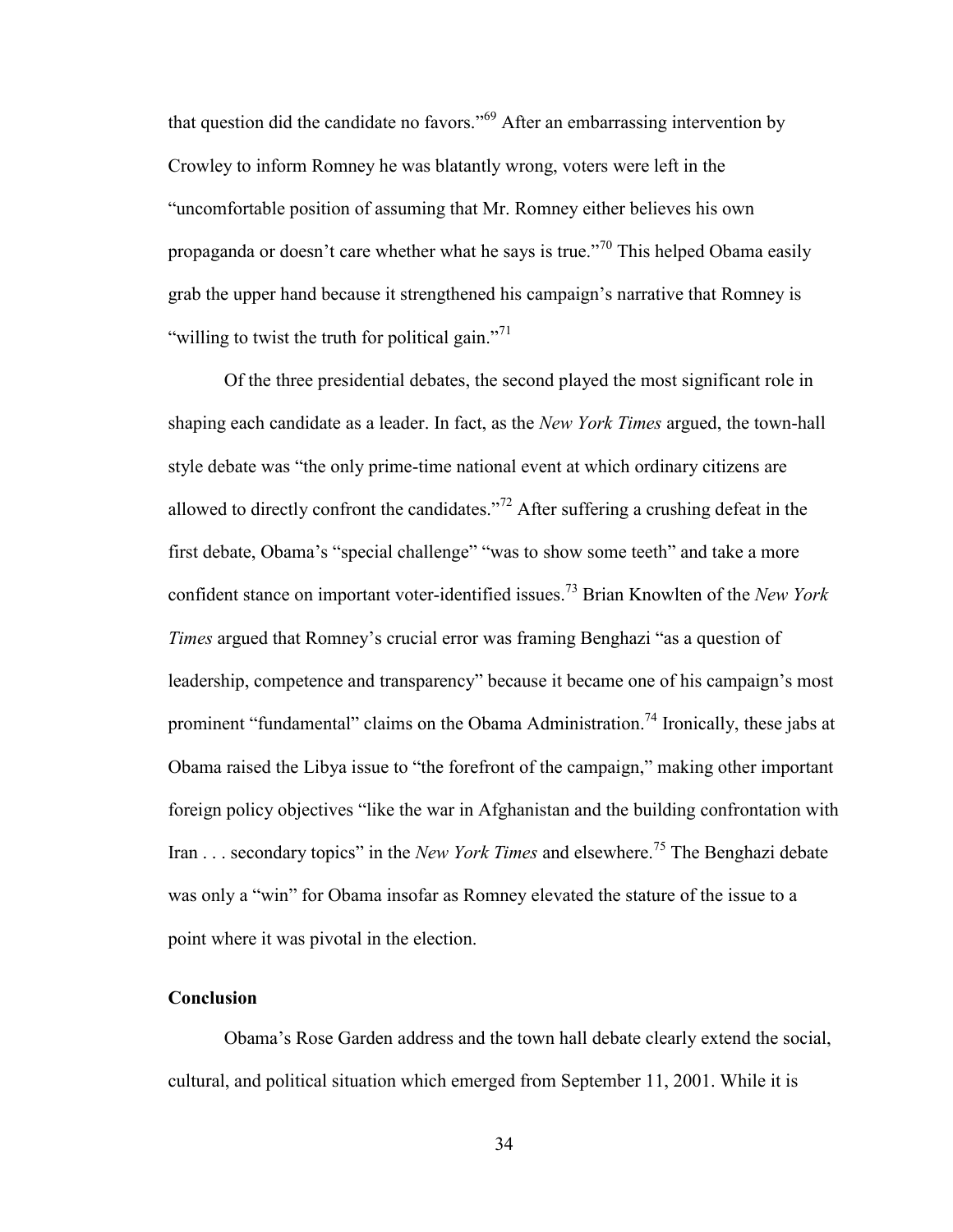important to document the context of the two rhetorical artifacts, it is insufficient to draw conclusions about the rhetorical strategies and goals present in each. The type of analysis this thesis aims to produce requires an analytical framework based in rhetorical theory to explain such strategies. A contextual analysis is necessary to discover what theories best inform and explain Obama's rhetoric, but it alone is only a starting point.

In the following section, a theoretical lens is developed to interpret the Rose Garden address and town hall debate. This lens is built from synthesizing *epideictic* rhetoric with *public memory*, influenced and assisted by prior studies of September 11, 2001. Developing an analytical framework is crucial to drawing conclusions about a text, since it is otherwise only interpreted by a surface reading of its contents.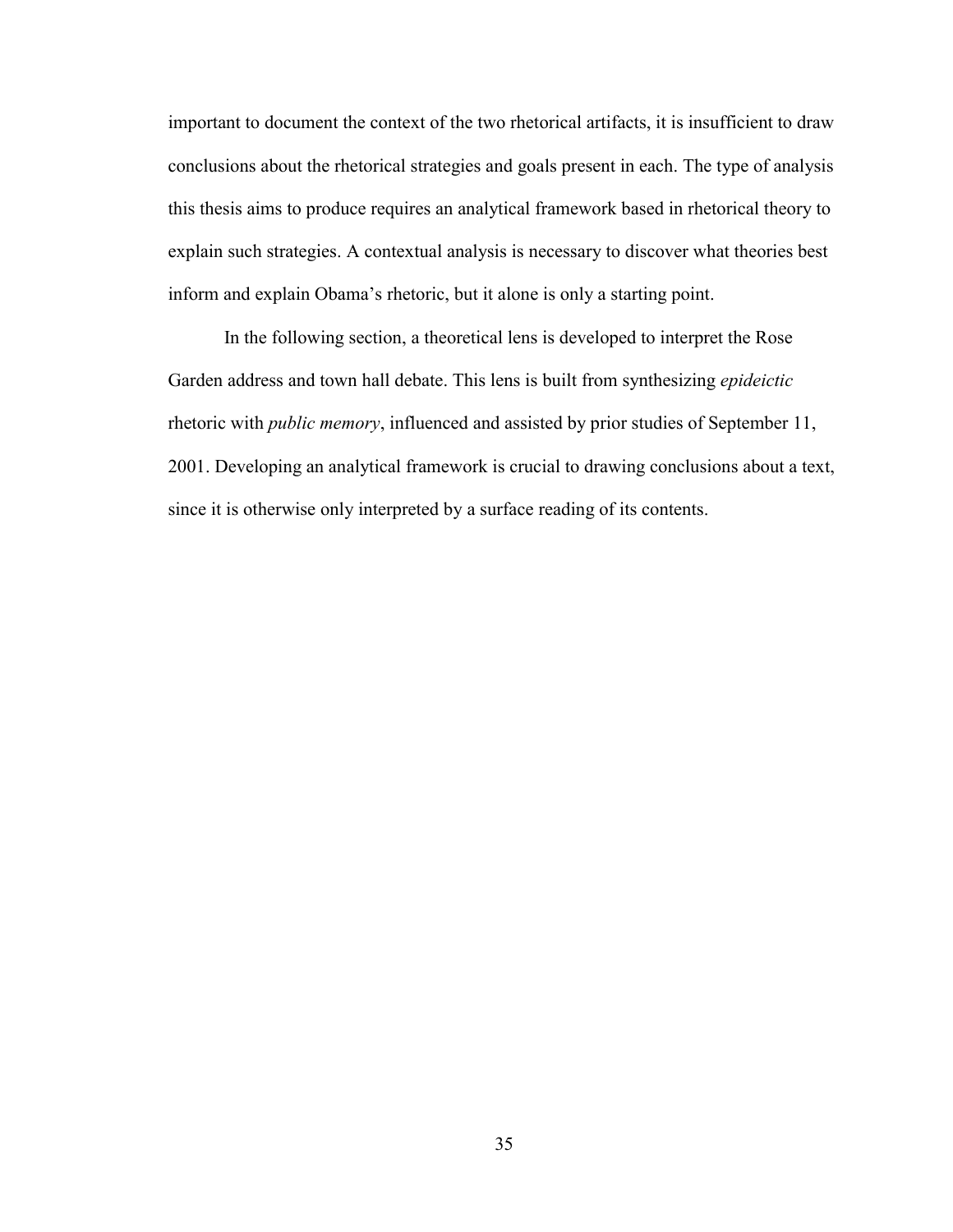#### **Notes**

<sup>1</sup> Barbie Zelizer, "Reading the Past Against the Grain: The Shape of Memory Studies," *Critical Studies in Mass Communication*, 12 (1995): 214.

<sup>2</sup> Kendall R. Phillips, *Framing Public Memory*, (Tuscaloosa: University of Alabama Press, 2007), 11.

3 Edward S. Casey, "Public Memory in Place and Time," in *Framing Public Memory*, ed. Kendall R. Phillips (Tuscaloosa: University of Alabama Press, 2007), 19.

<sup>4</sup> Casey, "Public Memory in Place and Time," 23.

<sup>5</sup> "Shoe Bomb Suspect's Unusual Profile," *BBC*, 26 December 2001, http://news.bbc.co.uk/2/hi/uk\_news/1729472.stm

6 "Who is Richard Reid?" *BBC*, 28 December 2001, http://news.bbc.co.uk/2/hi/uk/1731568.stm

7 "Detroit Christmas Day Bomber Case," *ABC News*, 26 January 2010, http://abcnews.go.com/Blotter/911-chairs-criticize-handling-detroit-christmas-daybomber/story?id=9667640

8 "Effectiveness of Post-9/11 Reforms Called Into Question," *Washington News*, 31 December 2009, Lexis Nexis.

 $9$  Ibid.

<sup>10</sup> "U.S. Government Buildings Attacked; September 11 Warnings Ignored?" CNN, 11 September 2012, Lexis Nexis.

 $11$  Ibid.

 $12$  Ibid.

 $13$  Ibid.

<sup>14</sup> "U.S. Ambassador to Libya Killed After Consulate in Benghazi Stormed," *AlArabiya*, 2012, Lexis Nexis.

 $15$  Ibid.

<sup>16</sup> "Libya; Protestors Storm U.S. Consulate in Libya's Benghazi Over Insulting Movie, 1 American Killed," *Xinhua*, 2012, Lexis Nexis.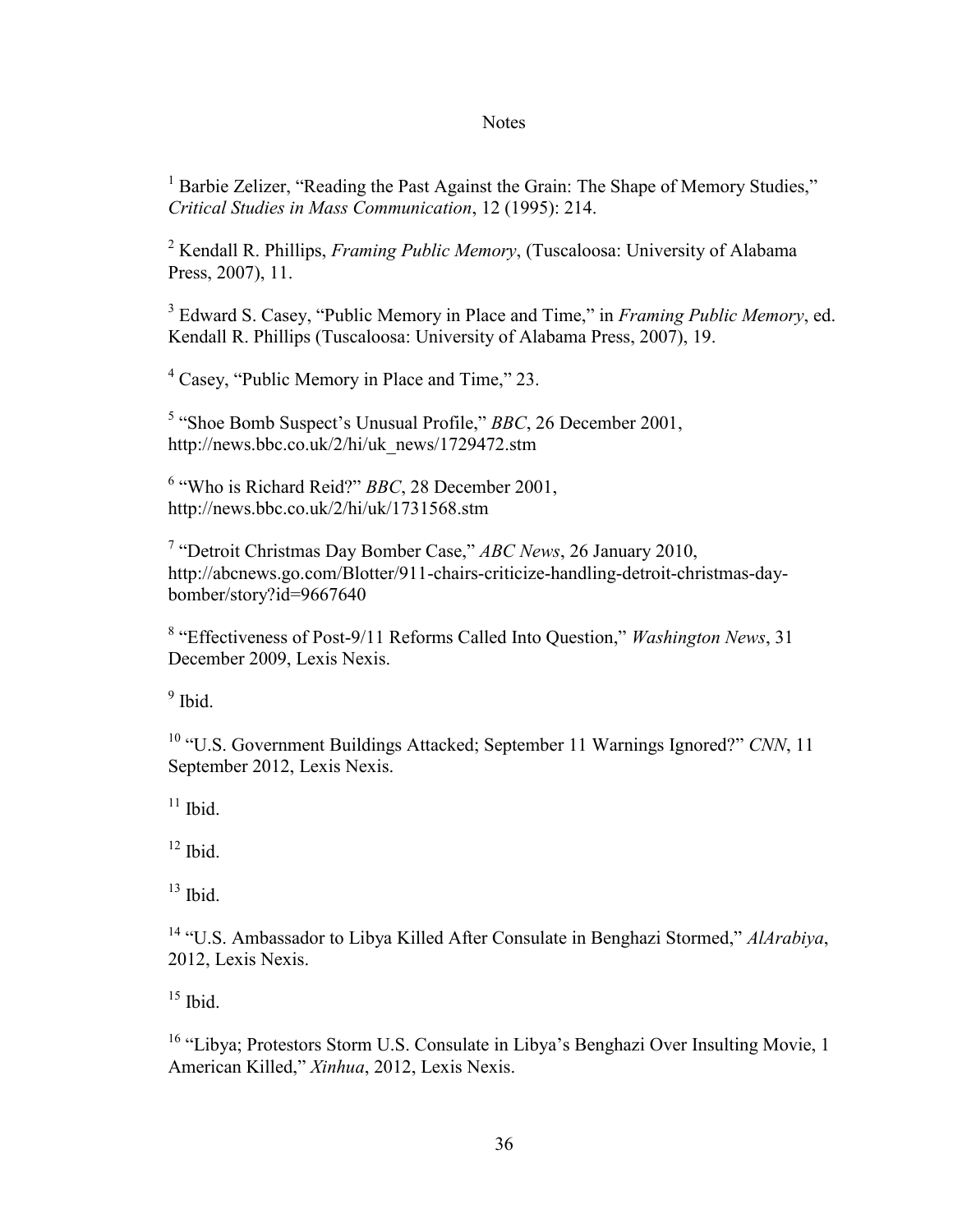<sup>17</sup> John W. Jordan, "Transcending Hollywood: The Referendum on *United 93* as Cinematic Memorial," *Critical Studies in Media Communication*, 25 (2008): 198.

<sup>18</sup> Greg Miller and Michael Birnbaum, "Chaos at U.S. Consulate in Libya," *Washington Post*, 12 September 2012, Lexis Nexis.

<sup>19</sup> Jim Rutenberg, "The Caucus; Obama Keeps Nevada Date but Crisis Alters the Tone," *New York Times*, 13 September 2012,

http://query.nytimes.com/gst/fullpage.html?res=9500E7D71631F930A2575AC0A9649D 8B63

<sup>20</sup> Miller and Birnbaum, "Chaos at U.S. Consulate in Libya."

 $21$  Ibid.

 $22$  Ibid.

 $23$  Ibid.

 $24$  Ibid.

 $25$  Ibid.

 $26$  Ibid.

<sup>27</sup> Gary Ackerman and William C. Potter, "Catastrophic Nuclear Terrorism: A Preventable Peril," in *Global Catastrophic Risks*, eds. Nick Bostrom and Milan M. Cirkovic (Oxford: Oxford University Press, 2008), 430-431.

<sup>28</sup> Theodore Caplow, *Forbidden Wars: The Unwritten Rules that Keep Us Safe* (Lanham: University Press of America, 2007), 97-98.

<sup>29</sup> "Qaeda Leader Calls for More Protests Outside U.S. Embassies," *Reuters*, 13 September 2012, http://www.reuters.com/article/2012/10/13/us-qaeda-zawahiri-filmidUSBRE89C06520121013

<sup>30</sup> David Ignatius, "Casualties in the 'Fog of Revolution,'" *Washington Post*, 2012, Lexis Nexis.

<sup>31</sup> David D. Kirkpatrick and Steven Lee Meyers, "Attack on U.S. Site in Libya Kills Envoy; A Flash Point for Obama and Romney," *New York Times*, 13 September 2012, http://www.nytimes.com/2012/09/13/world/middleeast/us-envoy-to-libya-is-reportedkilled.html

<sup>32</sup> Kirkpatrick and Meyers, "Attack on U.S. Site in Libya Kills Envoy."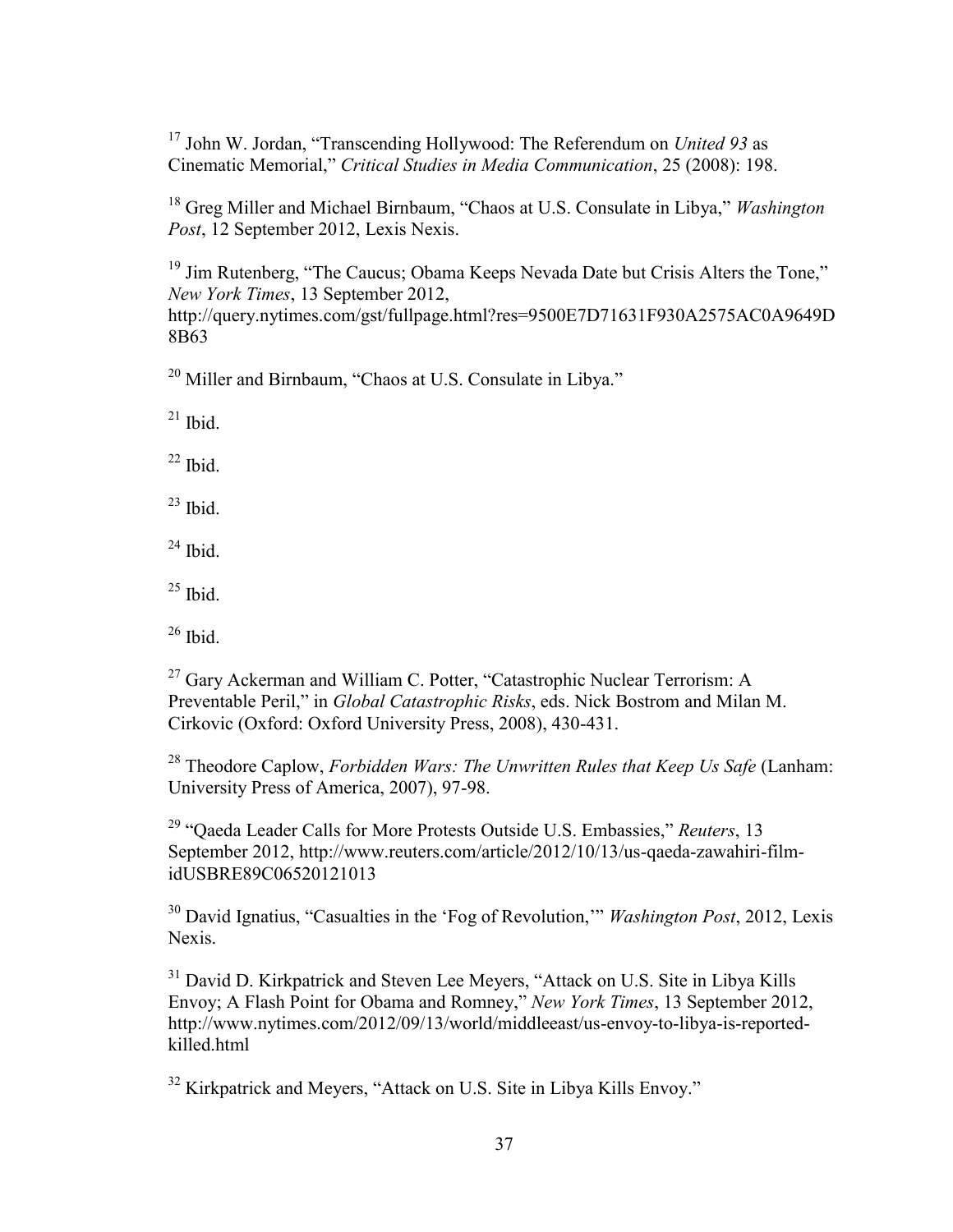$33$  Ibid.

<sup>34</sup> Miller and Birnbaum, "Chaos at U.S. Consulate in Libya."

<sup>35</sup> "Mob Sets Fire to US Consulate in Benghazi: Witness," *Morocco World News*, 11 September 2012, http://www.moroccoworldnews.com/2012/09/55494/mob-sets-fire-tous-consulate-in-benghazi-witness/

<sup>36</sup> "US Envoy to Libya, 3 Consul Officials Killed in Benghazi," *Africa Review*, 12 September 2012, http://www.africareview.com/News/US-envoy-to-Libya-killed/- /979180/1504872/-/13wfbp9/-/index.html

<sup>37</sup> Kirkpatrick and Meyers, "Attack on U.S. Site in Libya Kills Envoy."

<sup>38</sup> Miller and Brinbaum, "Chaos at U.S. Consulate in Libya."

<sup>39</sup> Ibid.

<sup>40</sup> Ignatius, "Casualties in the 'Fog of Revolution.'"

<sup>41</sup> Mark McDonald, "Must All U.S. Embassies Now Be Fortresses?" *New York Times*, 13 September 2012, http://rendezvous.blogs.nytimes.com/2012/09/13/must-u-s-embassiesnow-be-fortresses/?\_r=0

<sup>42</sup> Kirkpatrick and Meyers, "Attack on U.S. Site in Libya Kills Envoy."

 $43$  Ibid.

<sup>44</sup> Ibid. Sheiks are spiritual leaders in Islamic communities.

<sup>45</sup> "Murder in Benghazi," *New York Times*, 13 September 2012, http://www.nytimes.com/2012/09/13/opinion/murder-in-benghazi.html

<sup>46</sup> "US Envoy to Libya, 3 Consul Officials Killed in Benghazi," *Africa Review*, 12 September 2012, http://www.africareview.com/News/US-envoy-to-Libya-killed/- /979180/1504872/-/13wfbp9/-/

<sup>47</sup> Harvey Morris, "Diplomat Saw Improvement but Knew the Risks; Reporter's Notebook," *The International Herald Tribune*, 13 September 2012, http://newsbusiness.vlex.com/vid/diplomat-saw-improvement-knew-risks-425217558

<sup>48</sup> Steven Lee Meyers, "An Envoy with a Deep Connection to Libya," *The International Herald Tribune*, 13 September 2012, Lexis Nexis.

<sup>49</sup> Meyers, "An Envoy with a Deep Connection to Libya."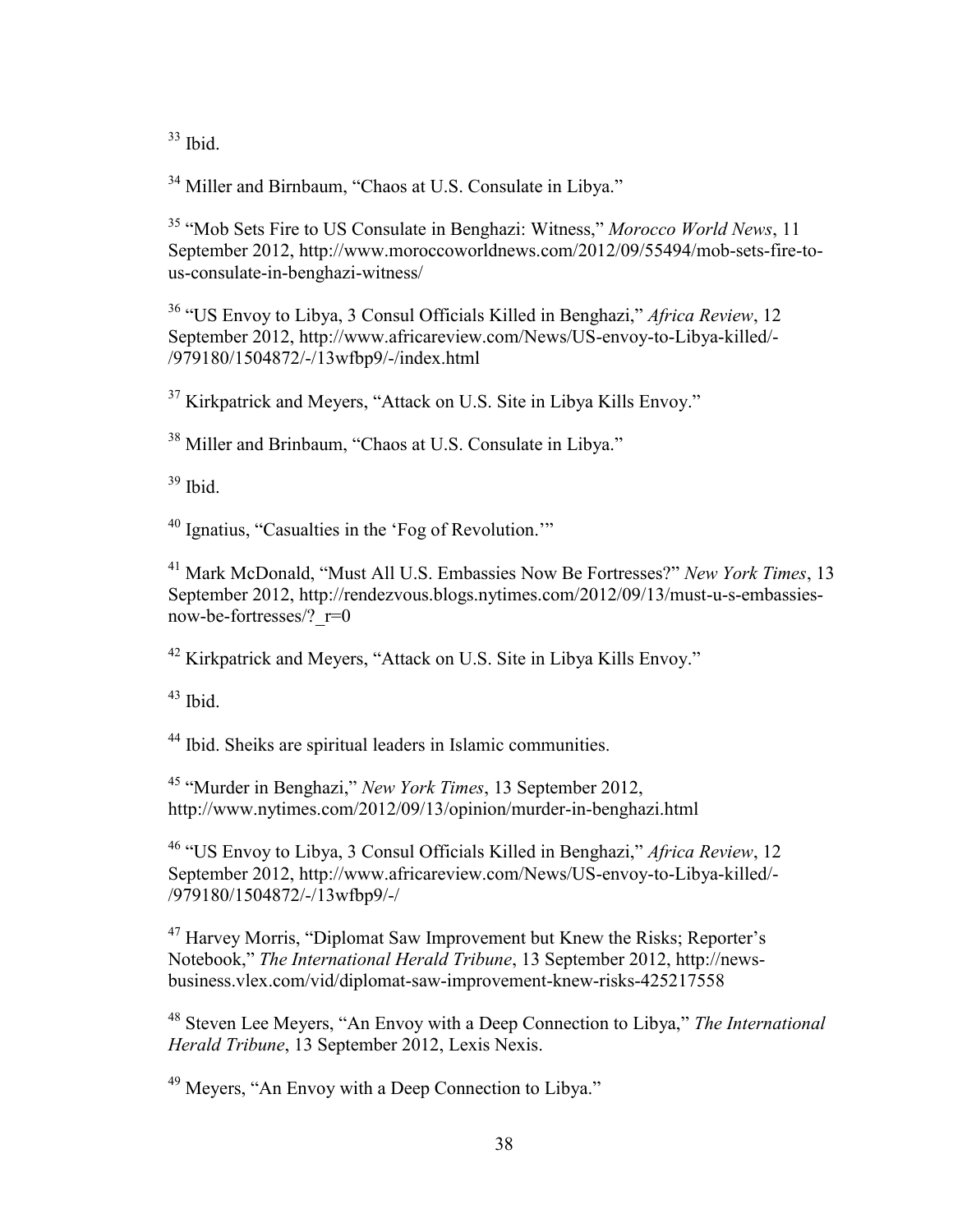<sup>50</sup> Kirkpatrick and Meyers, "Attack on U.S. Site in Libya Kills Envoy."

<sup>51</sup> Mary C. Curtis, "Middle East Attacks: A Day of Mourning, Wasted on Politics," *Washington Post*, 13 September 2012, http://www.washingtonpost.com/blogs/she-thepeople/post/mideast-attacks-a-day-of-mourning-wasted-onpolitics/2012/09/13/e5268e94-fdd1-11e1-98c6-ec0a0a93f8eb\_blog.html

<sup>52</sup> Eric Schmitt, "U.S. to Help Create Elite Libyan Force to Combat Islamic Extremists," *New York Times*, 16 October 2012, http://www.nytimes.com/2012/10/16/world/africa/usto-help-create-libyan-commando-force.html?pagewanted=all

<sup>53</sup> Schmitt, "U.S. to Help Create Elite Libyan Force to Combat Islamic Extremists."

<sup>54</sup> Benjamin Netanyahu, Susan Rice, Keith Ellison, Peter King, Bob Woodward, Jeffrey Goldberg, and Andrea Mitchell, "September 16 Meet the Press," *NBC News*, 16 September 2012, http://www.nbcnews.com/id/49051097/ns/meet the presstranscripts/t/september-benjamin-netanyahu-susan-rice-keith-ellison-peter-king-bobwoodward-jeffrey-goldberg-andrea-mitchell/#.UYrGq8qnDCW

<sup>55</sup> Chris Wallace, "Amb. Susan Rice, Rep. Mike Rogers Discuss Violence Against Americans in the Middle east," *Fox News*, 16 September 2012, http://www.foxnews.com/on-air/fox-news-sunday-chris-wallace/2012/09/16/amb-susanrice-rep-mike-rogers-discuss-violence-against-americans-middleeast#p//v/1843960658001

 $56$  Ibid.

<sup>57</sup> Miller and Birnbaum, "Chaos at U.S. Consulate in Libya."

<sup>58</sup> David D. Kirkpatrick, "Election-Year Stakes Overshadow Nuances of Libya Investigation," *New York Times*, 16 October 2012, http://www.nytimes.com/2012/10/16/world/africa/election-year-stakes-overshadownuances-of-benghazi-investigation.html?pagewanted=all

<sup>59</sup> Jake Tapper, "U.S. Ambassador to the United Nations Susan Rice," *ABC News*, 16 September 2012, http://abcnews.go.com/Politics/week-transcript-us-ambassador-unitednations-susan-rice/story?id=17240933&singlePage=true

<sup>60</sup> Phillip Rucker, "Romney Faces Blowback in Assailing Obama After Attacks," *Washington Post*, 13 September 2012, Lexis Nexis.

<sup>61</sup> Kirkpatrick, "Election-Year Stakes Overshadow Nuances of Libya Investigation."

 $62$  Ibid.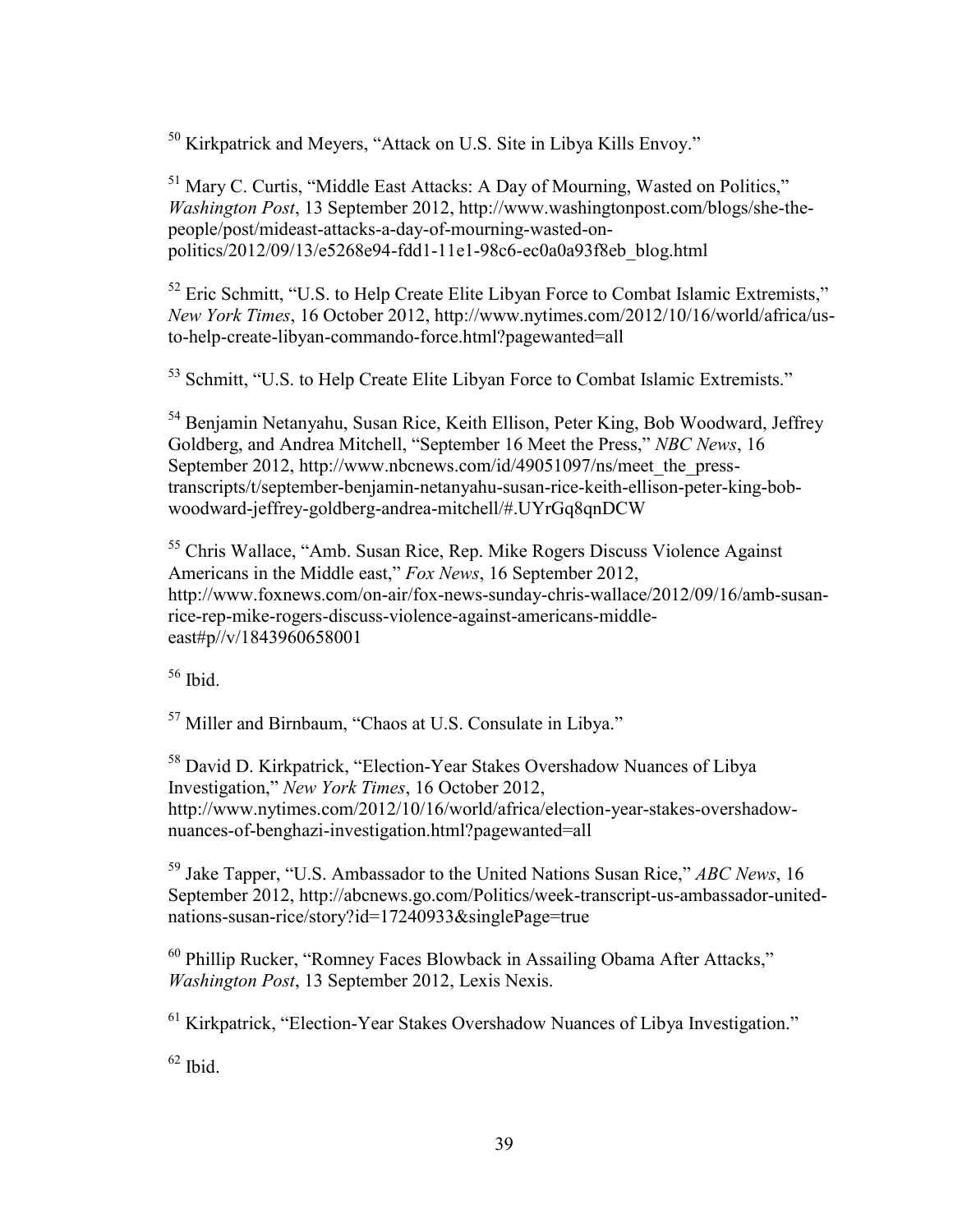<sup>63</sup> Rucker, "Romney Faces Blowback in Assailing Obama After Attacks."

<sup>64</sup> Rachel Weiner, "Romney Calls Obama Administration Response to Libya Attacks 'Disgraceful,'" *Washington Post*, 12 September 2012, http://www.washingtonpost.com/blogs/post-politics/wp/2012/09/12/romney-calls-obamaresponse-to-libya-attacks-disgraceful/.

 $65$  Ibid.

 $66$  Ibid.

<sup>67</sup> Michael R. Gordon, "Clinton Takes Responsibility for Security Failure in Libya," *Late Edition*, 15 October 2012, Lexis Nexis.

<sup>68</sup> Andrew Rosenthal, "Romney's Rose Garden Moment," *New York Times*, 16 October 2012, http://takingnote.blogs.nytimes.com/2012/10/16/romneys-rose-gardenmoment/?  $r=0$ 

 $69$  Ibid.

 $70$  Ibid.

 $71$  Ibid.

<sup>72</sup> "Debating Points: Obama vs. Romney, Round Two," *New York Times*, 16 October 2012, http://campaignstops.blogs.nytimes.com/2012/10/16/debating-points-obama-vsromney-round-two/

<sup>73</sup> Frank Bruni, "Obama Bares His Teeth," *New York Times*, 16 October 2012. http://bruni.blogs.nytimes.com/2012/10/16/obama-bares-his-teeth/

<sup>74</sup> Brian Knowlton, "Two Sides Trade Criticism in Rancor Over Libya Attack," *New York Times*, 15 October 2012, http://www.nytimes.com/2012/10/15/us/politics/benghaziepisode-takes-on-political-overtones.html

<sup>75</sup> Peter Baker and Trip Gabriel, "New Front in Campaign as G.O.P. Seizes on Libya Attack," *New York Times*, 13 October 2012, http://www.nytimes.com/2012/10/13/us/politics/libya-attack-gains-steam-as-issue-inrace-for-president.html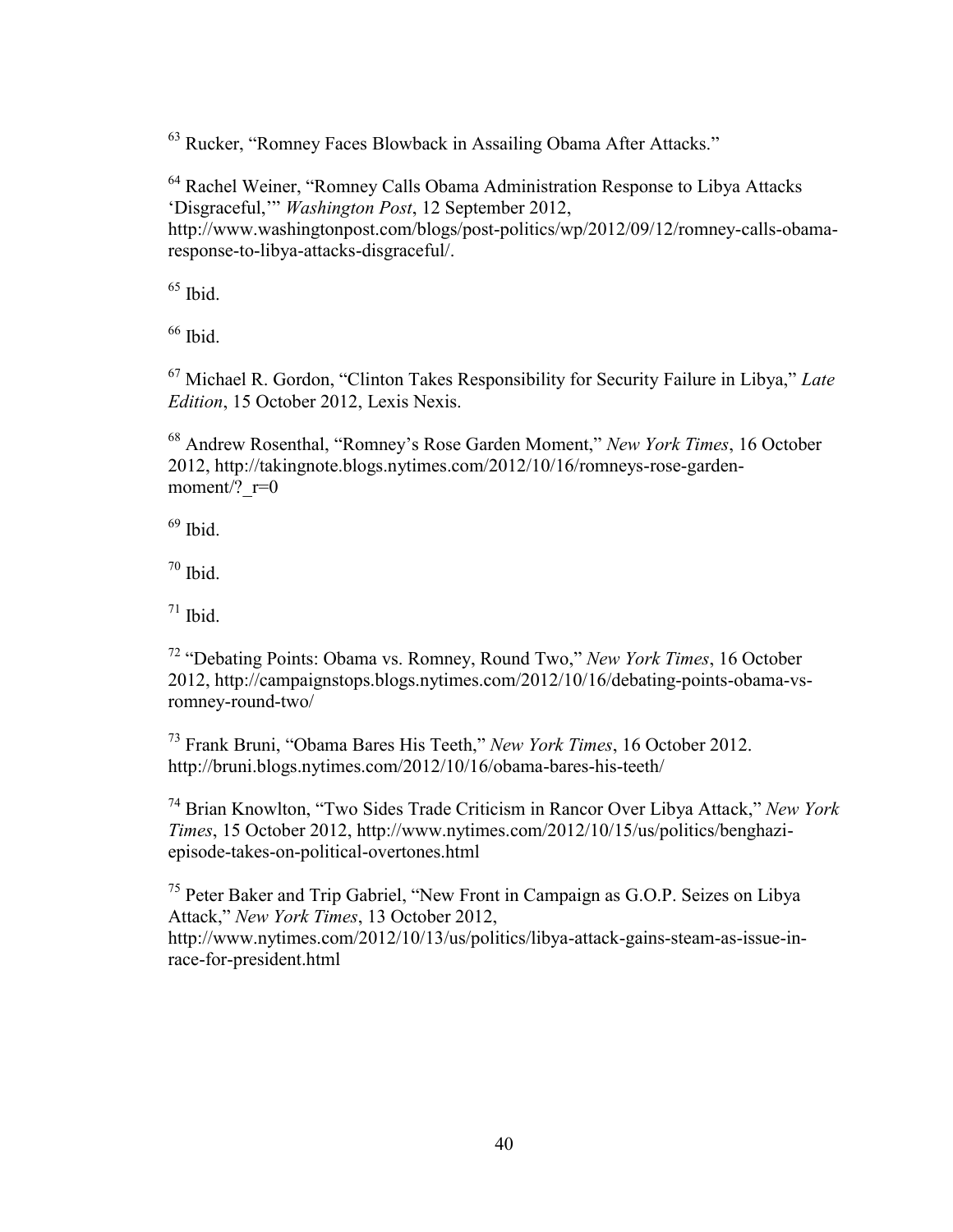# **CHAPTER 3: CONCEPTUALIZING CONTEMPORARY PRESIDENTIAL EPIDEICTIC RHETORIC**

Preliminary reading of Obama's speeches and their respective contexts suggested analyses based in epideictic rhetoric. This chapter develops a theoretical framework to guide those analyses by surveying relevant literature on ceremonial discourse and crafting a succinct but in-depth rhetorical perspective for framing the texts. Given the context of the events, this theoretical framework synthesizes studies of epideictic rhetoric, foreign policy discourse and public memory to draw conclusions about the motives and consequences of Obama's speeches.

## **Aristotle's Three Divisions of Oratory**

In the *Rhetoric*, Aristotle identifies three categories of oratory. Each category contains three elements—speaker, subject, and person addressed. Those being addressed are particularly important to orators because they determine a speech's telos and focal point. As such, the three divisions are identified by a respective "three classes of listeners to speeches" including judges, members of the assembly, or observers.<sup>1</sup> The three divisions of oratory then can be described as (1) forensic or judicial, (2) deliberative or political, and (3) epideictic or ceremonial.

Forensic speaking closely resembles what you might witness in a court of law. A case is presented either attacking or defending someone, and "one or other of these two things must always be done" in a forensic situation.<sup>2</sup> As such, judicial speeches are concerned with the past since both attacks and their respective defenses reference events which have already occurred. Listeners of forensic discourse make judgment on the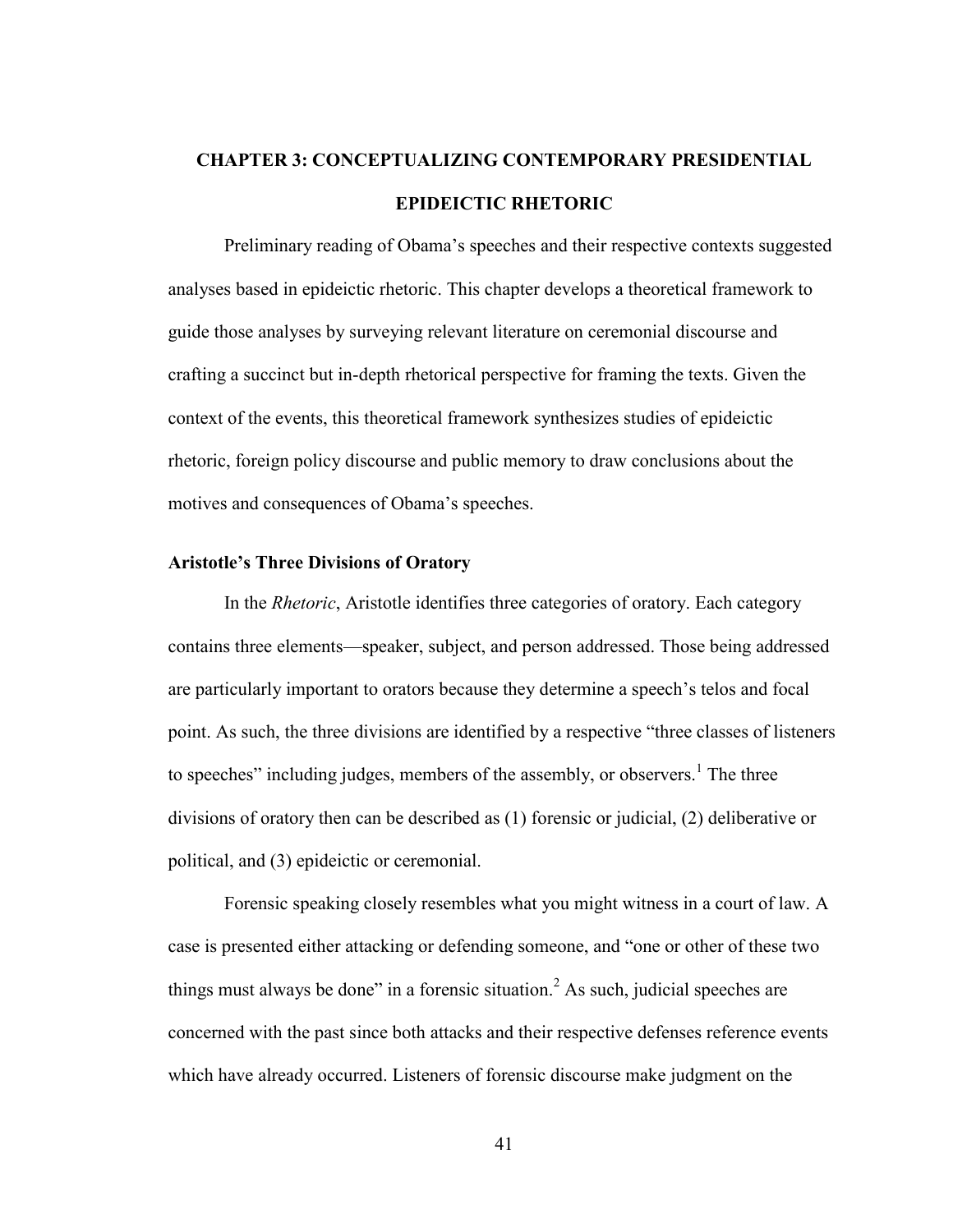justice or injustice of defendants based on the accusations and evidence of attackers. Succinctly, forensic oratory is delivered by accusers and defenders, providing accounts of a past event, determined just or unjust by a judge or group of jurors.

Deliberative oratory "urges us either to do or not to do something" and is often delivered to public assemblies.<sup>3</sup> Policy speeches in particular exemplify the attributes of the deliberative division. Unlike forensic speaking, political speeches are concerned with the future, presenting arguments for or against some action based on their potential to do good or cause harm. Listeners of political speech cast their support either in favor of or against the speaker's proposed outcome. In short, deliberative oratory is delivered by individuals addressing a decision-making body, articulating the costs and benefits of some future action or inaction, seeking support or approval by a majority of listeners.

Ceremonial discourse, in Aristotle's view, is an "oratory of display" which "either praises or censures somebody."<sup>4</sup> Epideictic speeches serve a variety of functions since there are numerous ways to praise or blame individuals. As Jon Hesk notes, "in arguing that epideictic oratory is concerned with praise and blame in relation to virtue and vice or what is noble or shameful, Aristotle was clearly imagining the ceremonial contexts of classical Greek civic religious festivals and funerals in which gods, critics, or individuals were praised."<sup>5</sup> The praise or blame of subjects aim at proving them "worthy of honour or the reverse," and speakers approach listeners through this filter.<sup>6</sup> Because epideictic speakers praise or blame an object "in view of the state of things existing" at the time of a speech's delivery, they are primarily concerned with the present although they often find it useful "to recall the past and to make guesses at the future."<sup>7</sup> Listeners of ceremonial speeches play a role similar to yet distinct from those of forensic or deliberative nature.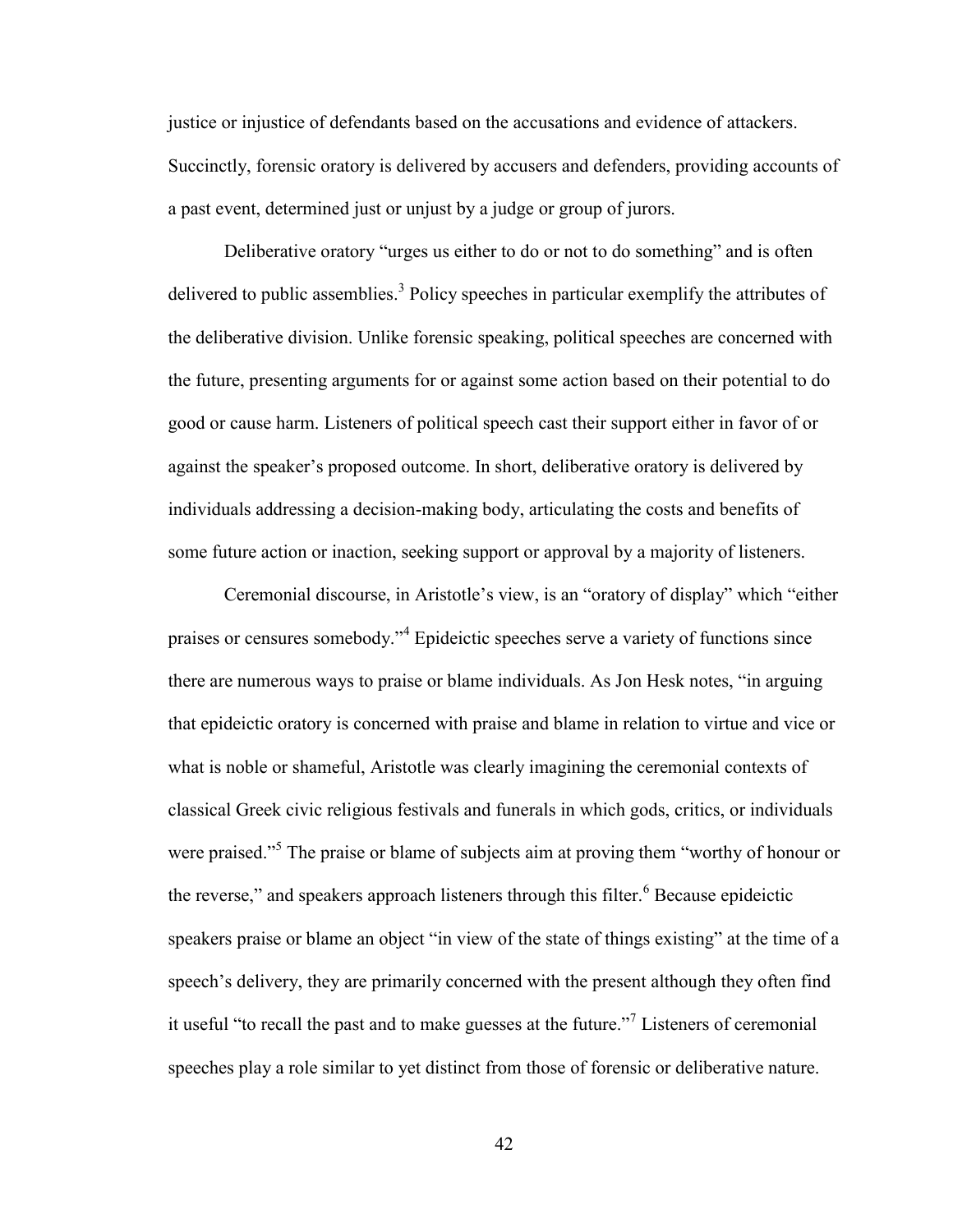On one hand, audiences of epideictic discourses do not cast a vote for a policy nor do they make legal judgment on the innocence or guilt of a party. However, as Aristotle notes, to praise an individual "is in one respect akin to urging a course of action" because it encourages audiences to acknowledge and accept the praise as speakers have forwarded  $it<sup>8</sup>$ 

While it is important to understand the distinctions between the three divisions of oratory, the overlap is equally important. Each genre has distinct end in view, but these ends are accomplished through the support of the means of their counterparts. For example, consider that deliberative speakers seek primarily to establish the "expediency or the harmfulness of a proposed course of action" on either the grounds that it will do good or it will do harm.<sup>9</sup> In order to demonstrate that accepting a course of action will bring good, a proposal must also be interpreted as just and honorable, although these are "subsidiary and relative to" the main contemplation.<sup>10</sup> Forensic speakers in a court of law may also implicate the present and future. Decisions rendered about the past may set a precedent for how laws are interpreted and applied in the future, and the stigma attached to a (not) guilty verdict certainly affects the way individuals are honored or shamed by their surrounding communities. Ceremonial orators may not consider whether their acts "have been expedient or not, but often make it a ground of actual praise" that they have neglected their "own interest to do what was honourable."<sup>11</sup> Epideictic discourse may encourage a later action or reimagine the meaning of justice altogether. Summarily, speeches in any of the three genres must command the absolute or relative greatness or smallness of their praise or blame, their proposals for action, or their accusations or defenses.<sup>12</sup> In short, speakers set goals for themselves depending on their purpose for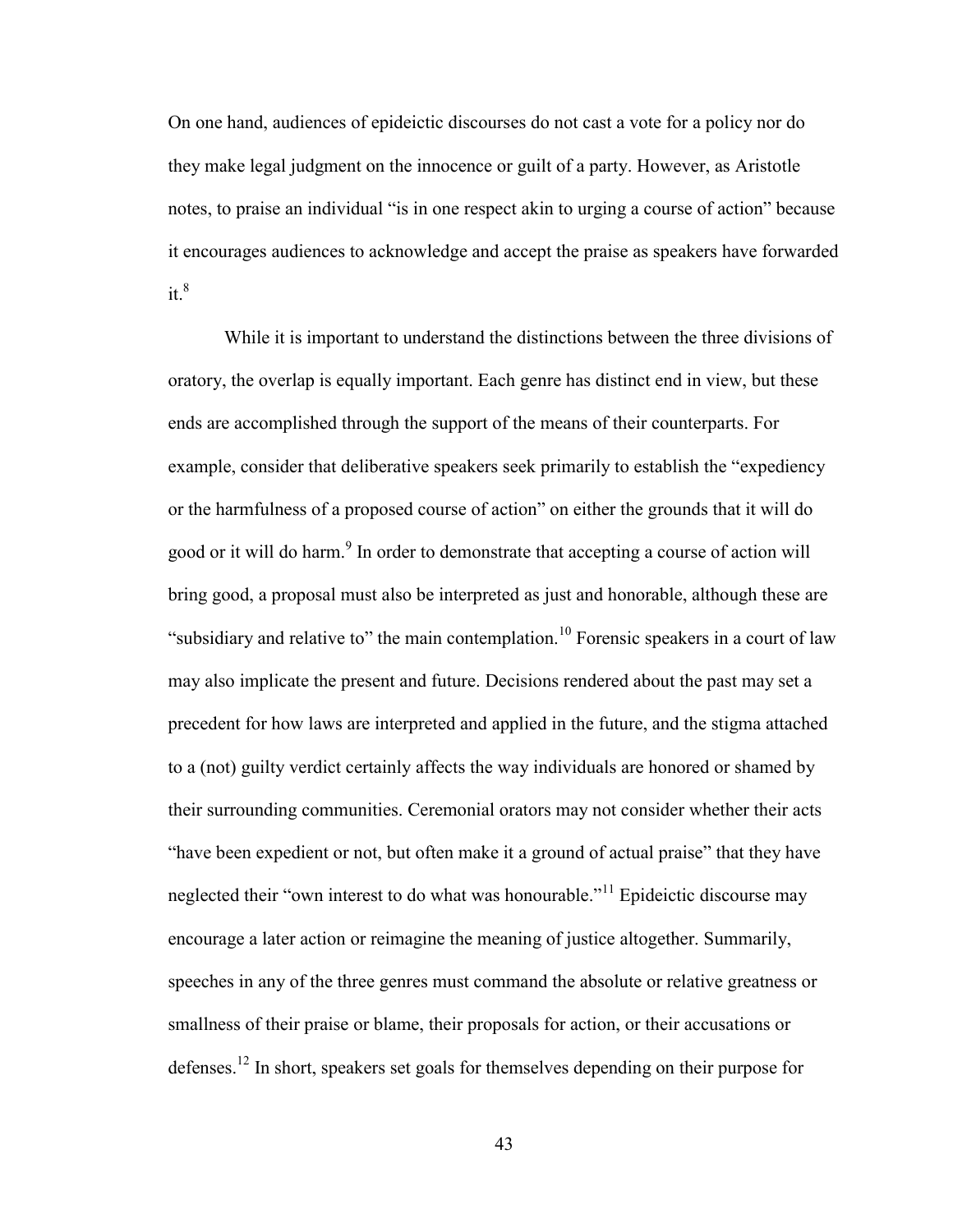audiences; deliberative oratory decides what is expedient; forensic oratory decides what is just; and epideictic oratory praises or blames with eloquently articulated value systems. $^{13}$ 

Aristotle was clairvoyant when he observed the importance of audience to the genres of oratory. The centrality of audience is crucial to Aristotle's taxonomy. In each genre, the needs of audiences are distinct and therefore a speaker's strategies for satisfying those needs are distinct as well. Forensic speeches act on the need to determine innocence or guilt, deliberative speeches on the need to plan for future actions, but what of epideictic speeches? An audience's needs that conjure up ceremonial speeches are often *definitional* instead of *judgmental*. According to Aristotle, speakers must "take into account the nature of" their "particular audience when making a speech of praise" since if audiences esteem "a given quality," then the subject of praise must be emblematic of that quality for listeners to understand it as speakers intend.<sup>14</sup> In other words, epideictic rhetoric (re)defines the state of existing things for an audience instead of urging them to make judgments on them. Certainly listeners may make judgments on the subject, particularly if their new understanding is persuasive. Audiences may also disagree with a speaker's praise or blame. However, the primary role of listeners in ceremonial oratory is to understand the object as speakers define it, and praise or blame are the vehicles bridging a speaker's definition with an audience's understanding. Summarily, epideictic rhetoric satisfies the needs of both speakers and audiences; it provides orators with a tool to communicate how and why events have occurred while granting audiences a means of understanding them.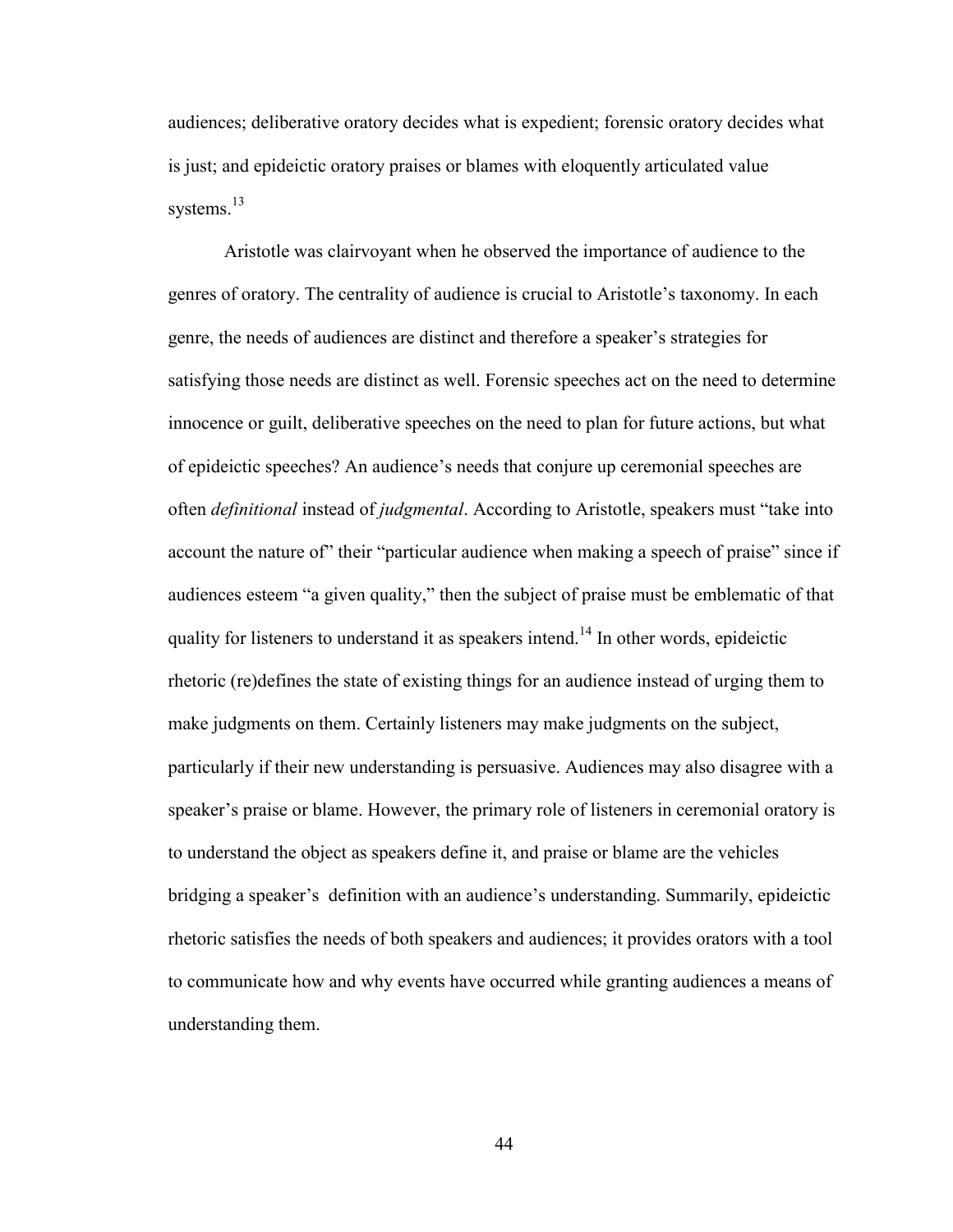For Aristotle, epideictic rhetoric was an essential component of Athenian life. Contemporary rhetoric has produced situations much more complex than those Aristotle encountered in ancient Athens. While Aristotle's ceremonial oratory is foundational to describing the epideictic genre, it lacks the meticulousness needed to describe rhetoric in modern discursive arenas. This is not because Aristotle lacked precision or breadth; it is simply an outdated perspective that fails to account for the variety of ceremonial occasions which have become commonplace in contemporary rhetoric. The audiences are larger, the distribution of information is faster, and channels for consuming texts have evolved. Therefore, critiques of contemporary epideictic rhetoric are guided but not completed by the assumption that all ceremonial artifacts contain some degree of praise and/or blame, but these two terms alone do not explain the nuanced patterns evident in modern public discourse.

### **Characteristics of Modern Epideictic Texts**

Celeste M. Condit updates Aristotle's work on epideictic rhetoric, arguing that contemporary epideictic situations extend far beyond the "ceremonial" occasions he described. Epideictic situations, Condit argues, emerge when some distressing event creates a set of needs for both the community involved and its leadership.<sup>15</sup> That there is a need on behalf of both communities and their leadership is important for understanding the kinds of epideictic situations in which presidents—like Obama—find themselves in. As Chapter 2 outlined, the attack on the U.S. Consulate in Benghazi created a climate of uncertainty and apprehension among U.S. citizens. The brewing chaos and fear produced a need for definition and understanding. In situations like Benghazi, leaders must lead and communities need leadership.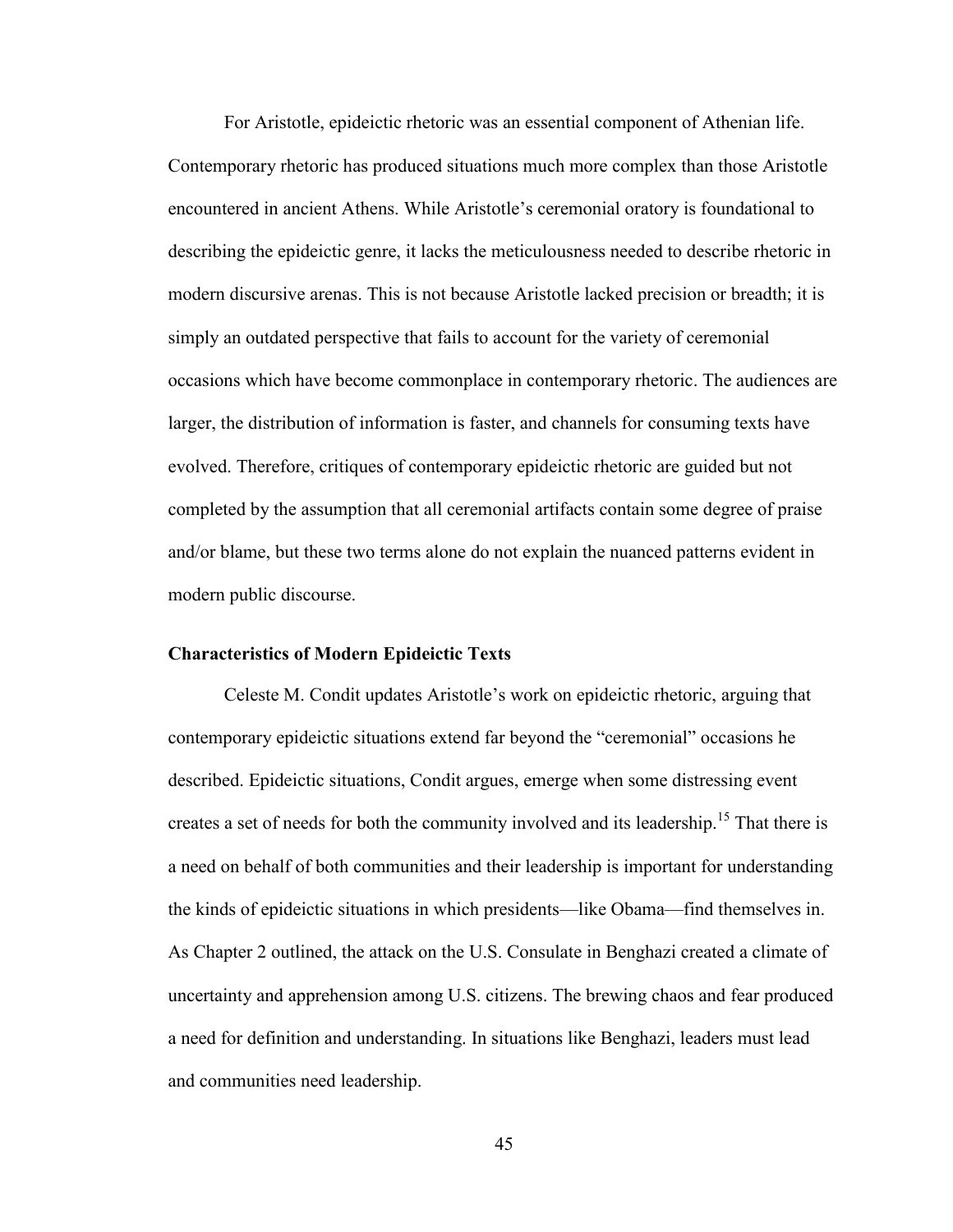Condit articulates that epideictic rhetoric is studied from three general perspectives, message-centered, speaker-centered, and audience-centered. Messagecentered perspectives orient themselves around the prevalence of praise or blame of an object, event, or person.<sup>16</sup> Speaker-centered perspectives prioritize a speaker's long-term intentions over the immediate interests of their audiences. In other words, there is a focus on the possibility that leaders use epideictic speeches to "make the populace more amenable to later arguments on more focused topics."<sup>17</sup> Finally, there are two audience perspectives. One pays attention to "the 'judgment' performed by the audience, the other on the 'experience' had by the audience."<sup>18</sup> Synthesizing these general perspectives, Condit offers three functional pairs illustrating how exigencies are dealt with by speakers and their audiences. In each pair, the first term represents the needs arising for leaders, the second the corresponding needs for their communities. These pairs "define/understand," "shape/share a sense of community," and "display/entertain" should not be understood as an attempt to "fence in the territory of epideictic," but instead guide critics in investigating the "characteristics shared by epideictic speeches."<sup>19</sup>

Condit's first functional pair, defining/understanding, explains how leaders portray a volatile situation to a community. When a troubling event occurs, epideictic speakers explain the issue through the lens of an audience's key values and beliefs.<sup>20</sup> If audiences interpret an event through a backdrop saturated by important familiar terminology, it soothes their confusion over the issue and provides them a sense of comfort. In essence, audiences are "tamed" by speakers' explanations, and the speakers earn "the right to define the meaning of past experience."<sup>21</sup> Ceremonial speakers then apply the meaning of a past experience to a present one, thereby wielding the power of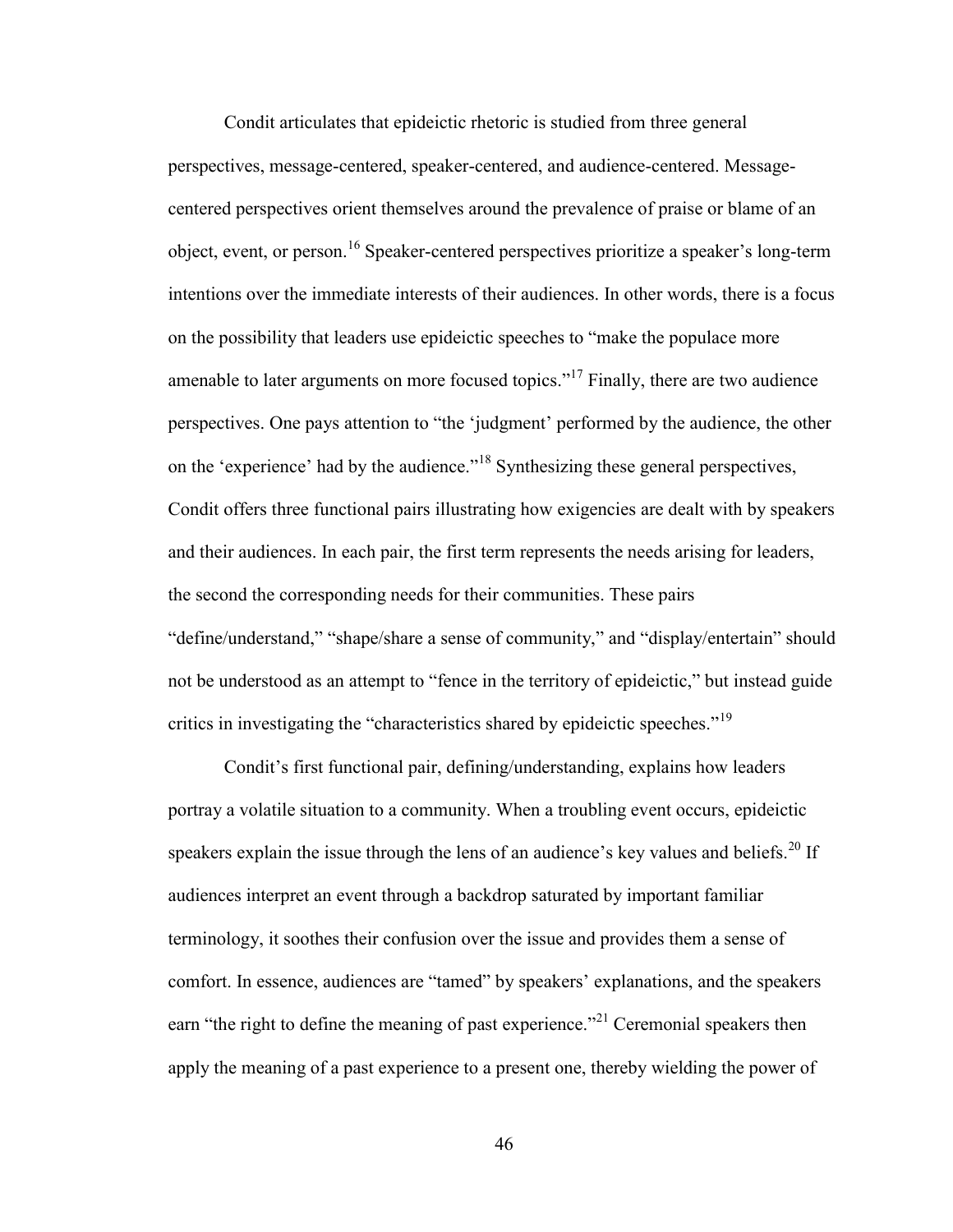emphasizing those values in order to create paths to the future. The strategy of defining events in the present through the lens of the past, if successful, gives audiences "a hint at how they might judge what is to come." $^{22}$ 

In defining events, epideictic texts often rely on public memory. A funeral oration is designed to comfort friends, family and loved ones by celebrating the life of the deceased. Campaign speeches remind citizens of the past successes and failures of those in power. Commemorations of any kind celebrate the bravery or treachery of spectacular individuals. This is the case, Edward Casey notes, because public memory "points both backward—to the vanished event or person—and forward (by means of the resolute wish to preserve the memory of the event or person, or even to act on it)."<sup>23</sup> Collective remembering operates through the "imagistic, gesticulatory, and linguistic practices" it engages in. $^{24}$ 

Presidents are uniquely prone to engage in collective remembering. Denise Bostdorff argues that presidents "often turn to the resources of *memoria* or shared recollections of the past" in order "to explain an event, renew community, and demonstrate leadership."<sup>25</sup> When troubling events occur, "epideictic rhetors may be especially tempted to draw on collective memories as a way of uniting an audience that is highly fragmented both demographically and attitudinally.<sup>226</sup> These are the linguistic practices of eloquent leaders. Ceremonial rhetoric renews the shared identity of communities through what Bostdorff calls "the creative performance of memory."<sup>27</sup>

When speakers create a coherent meaning for their audience, they have achieved what Condit calls "definitional authority."<sup>28</sup> Speakers' stature can offer a metric for the breadth of how far their definition reaches. Presidents in particular speak to a large,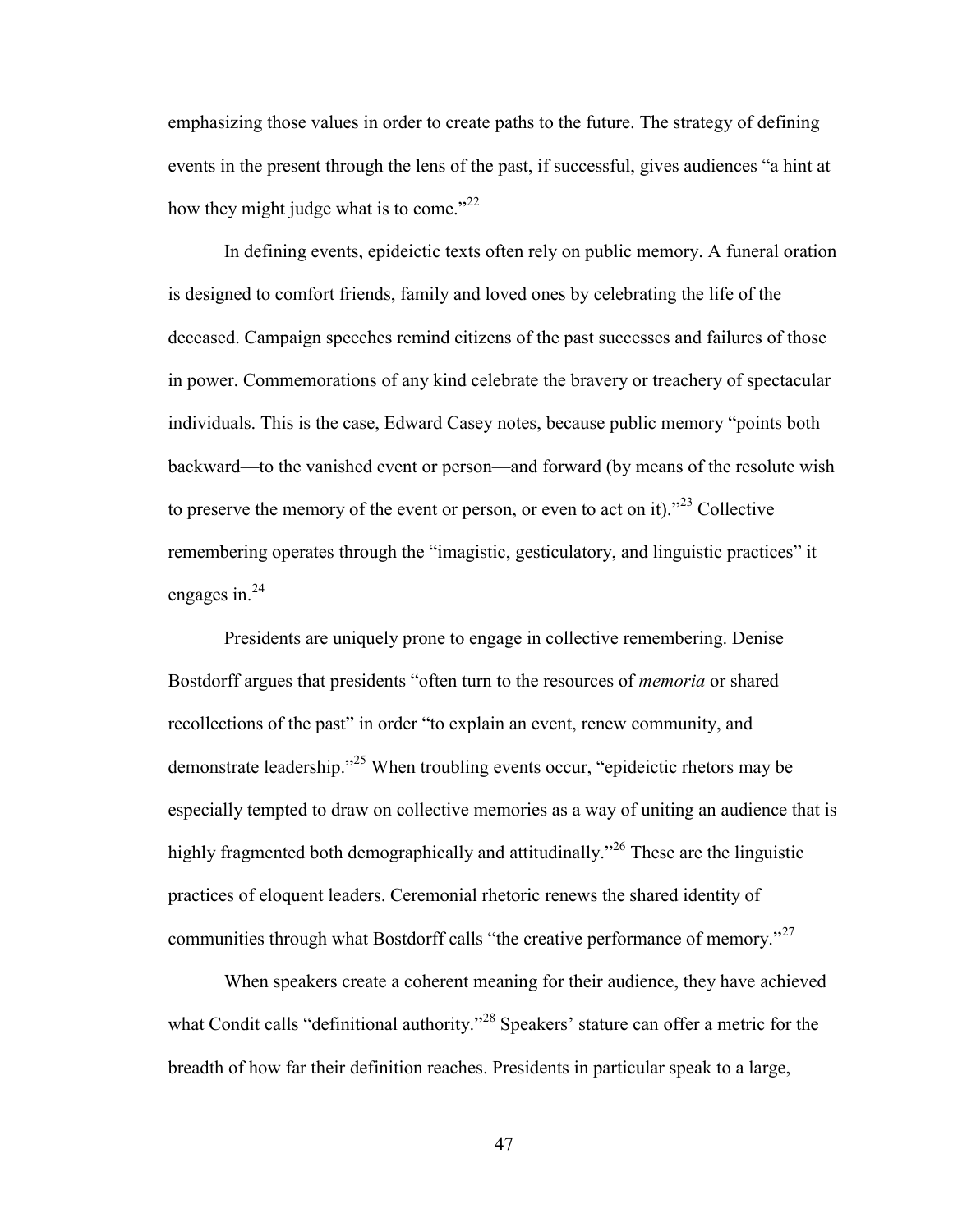national audience. David Zarefsky articulates that "because of his [sic] prominent political position and his access to the means of communication, the president, by defining a situation, might be able to shape the context in which events . . . are viewed by the public."<sup>29</sup> Audience members become "publically tamed" by the explanation rhetors offer in the aftermath of a troubling event. A troubling event often presents the opportunity for leaders to both praise and blame. That is, speakers obtain the power to prescribe objects relevant to the situation as good or evil via the audience's key values and beliefs they have accessed in defining it. Rhetors themselves become the gatekeepers of their audiences' most sacred values. Summarily, presidents purposefully reach into the past for value systems that form the foundations of moral screens that define present situations, seeking to influence an audience's understanding of them.

Epideictic speakers define troubling events using language understandable to their audience. Not only must the language used be familiar to their listeners, it must resonate with them as well. There are a variety of ways speakers may choose to characterize an event. Presidents' rhetorical strategies are influenced by the exigencies which call them forward. As such an event, September 11 has developed significant influence over U.S. citizens in the past decade. Michael J. Hyde characterizes the rhetorical sway of September 11 as a "gut-wrenching spectacle and an awesome symbolic act," a "vivid epideictic display" embodying American vulnerability through national loss.<sup>30</sup> The World Trade Center, the symbol of U.S. economic primacy, crumbled to the ground. An airliner crashing into the Pentagon demonstrated that the most powerful military in the world was unable to detect or prevent an attack at its own headquarters. Even the date of the attack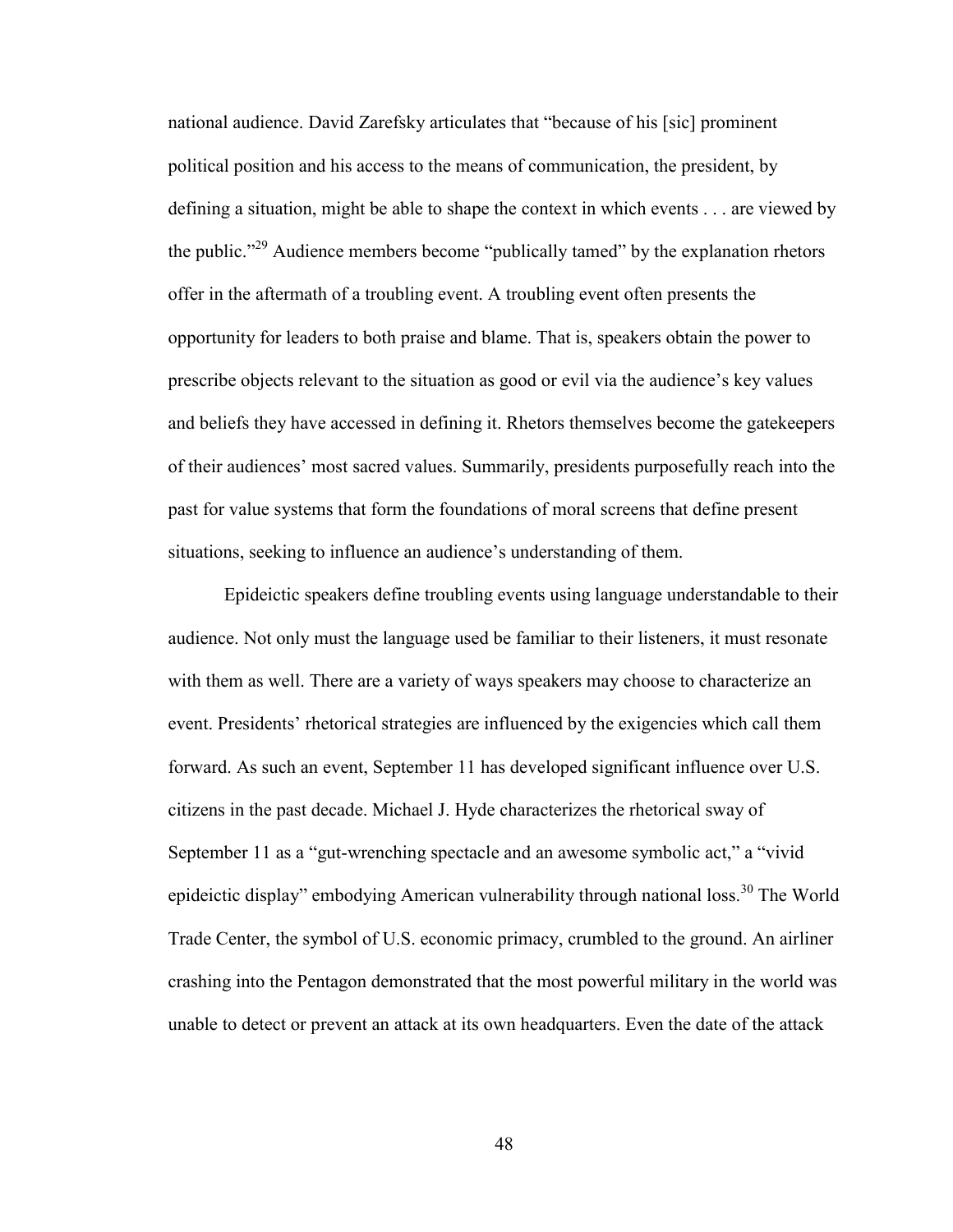was eye-opening, it occurred on 9-1-1, the number which signifies "state of emergency" to U.S. citizens.

It seemed natural given the date of the attack on the U.S. Consulate in Benghazi that it too would become signified by September 11. A diplomatic structure was assaulted and American lives were taken in the process. Intelligence gathering by a country that takes pride in its counter-terrorism operations failed and the country lost four lives as a result. As Chapter 2 discussed, the date of the attack was largely responsible for the uncertainty looming over the public because of immediate inference that the attack was connected to its legacy in recent U.S. history. These instant connections by the public and the media demonstrate that the resonance and familiarity of September 11 was alive and well eleven years after the initial attacks.

Leaders achieve definitional authority in ceremonial discourse by claiming either moral or political authority. Choosing definitions is, as Zarefksy argues, "to plead a cause" devoid of explicit claims but offered as if they were "natural and uncontroversial."<sup>31</sup> This is crucial to overcoming inevitable political opposition. After all, there are always interests at stake in how situations are framed because that determines how they are translated for constituents. As Zarefsky notes, this is how definitions affect audiences; they highlight certain elements of situations for use in arguments while obscuring others, influence whether citizens take notice of situations and how they handle them, and invite moral judgments about the circumstances and individuals involved.<sup>32</sup>

The second functional pair, "shaping/sharing a sense of community," illustrates the formation and sustainability of communities through traditional, long-standing value systems. Condit maintains that epideictic rhetoric is particularly important to the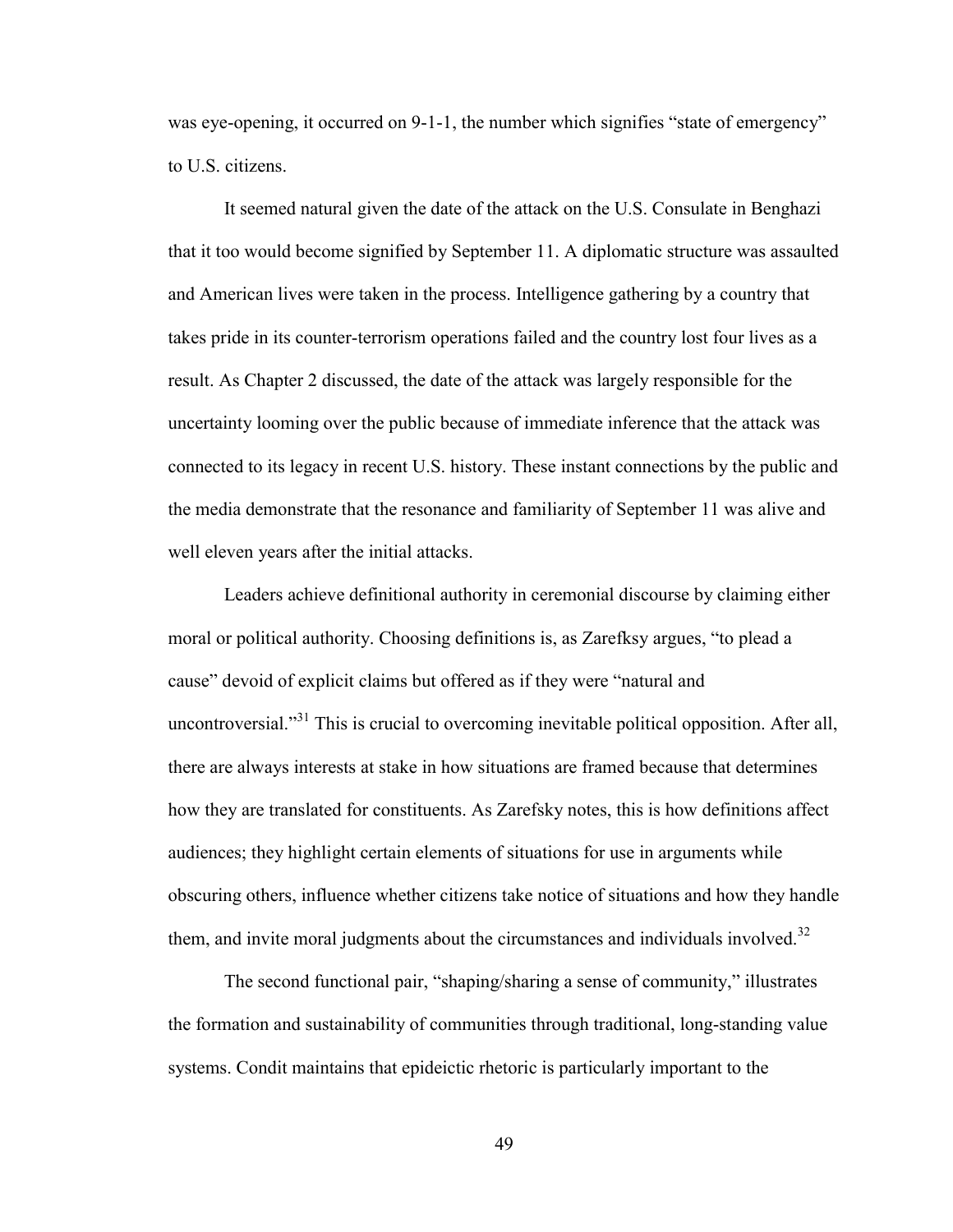sustainability of communities because forensic and deliberative speech "pit two sides against each other," meaning "the focus of the event is inevitably division" instead of "unity and sharing."<sup>33</sup> Ceremonial discourse does not make arguments through refutation or competition; rather, it creates "opportunities for expressing and reformulating our shared heritage."<sup>34</sup>

Communities of any size from small groups, such as a family grieving for a departed loved one, to entire nations, as in the case of the Benghazi attack, need a means for identifying themselves as a people. Epideictic speakers synthesize symbols, values, and myths to construct a "heritage" forming the underlying principles of a community's identity.<sup>35</sup> Communities' identities can be formed through narrow, contained texts or broad ubiquitous ones. For example, U.S. citizens may identify through well-defined objects, such as the country's flag or the acronym "USA." However, the same audience may identify more closely with its principal values, such as freedom and justice. In either case, ceremonial speakers may point to referents of their audiences' as a means of identifying the recipients of their messages. This mode of identification overlaps with and contributes to "definition/understanding," Condit says, because "community renews its conception of itself and of what is good by explaining what it has previously held to be good and by working through the relationships of those past values and beliefs to new situations."<sup>36</sup> It is the role of epideictic speakers then to "help discover what the event" means to the community, and what the community will come to be in the face of the new event."<sup>37</sup>

Condit also notes that there is potentially a dark underbelly to the formulation and sustainability of communities through heritage. A community's discursive norms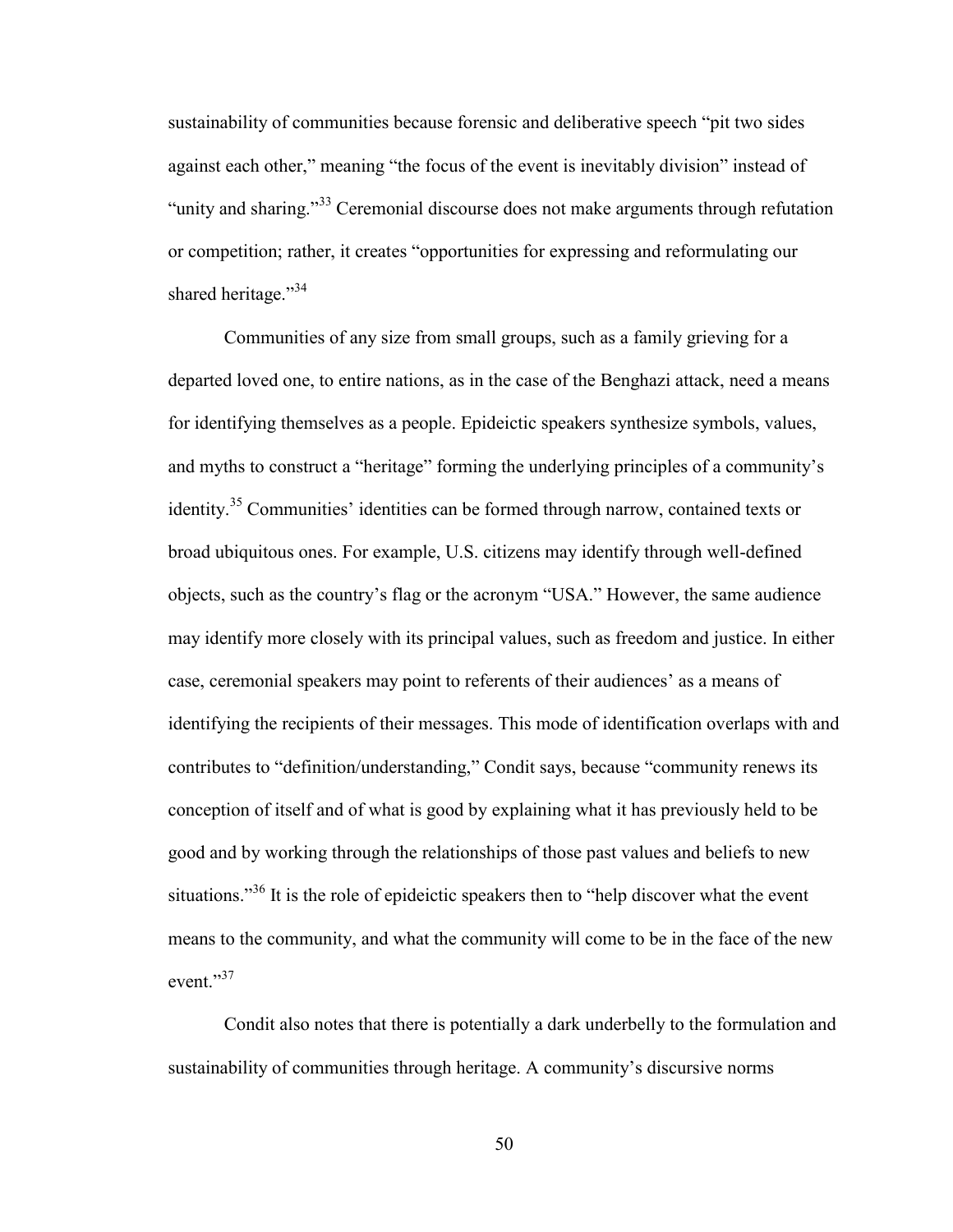contribute to the formation of its boundaries by highlighting the differences between that community and those existing outside of it. For if there is a community defined by its members, there must also be individuals excluded from it because they do not esteem the characteristics of the heritage which has been tied to what is good; in fact, they may be painted as opposing it. As such, "definitions of community are often advanced by contrast with 'others' outside of the community."<sup>38</sup> The result of this phenomenon is that "we constitute ourselves as good (necessarily) by ranging ourselves against 'the bad."<sup>39</sup> That is, in the dialectic of "good" and "evil," speakers portray the community as "good" and "others" outside as evil. In many cases, the labeling of individuals as outsiders to communities is noncontroversial because "there is usually no overt conflict," and "the promotion of individual values in the abstract" is seemingly benevolent because "we are trained to accept a wide range of values, and to see conflict only in their relationships to each other and to specific decisions."<sup>40</sup> This was certainly the case in the aftermath of the attacks on the World Trade Center and the Pentagon, and as Chapter 2 illustrated, the same tone emerged in the aftermath of the attack in Benghazi.

Given the complexities of  $21<sup>st</sup>$  century politics, partisanship has further polarized the divide between the political Left and Right in the United States. This polarization is evident in the congressional gridlock that has increasingly slogged congress over the last decade. However, there are broad value systems that define the heritage of the U.S. as a whole with the power to unify the nation-wide community. For example, the notion that the U.S. is a defender of "freedom" traces back to the nation's origin, a traverse across the Atlantic Ocean for religious and political freedom from the British monarchy. Likewise, the concept of "justice" is an ideograph of U.S. culture. Still, both of these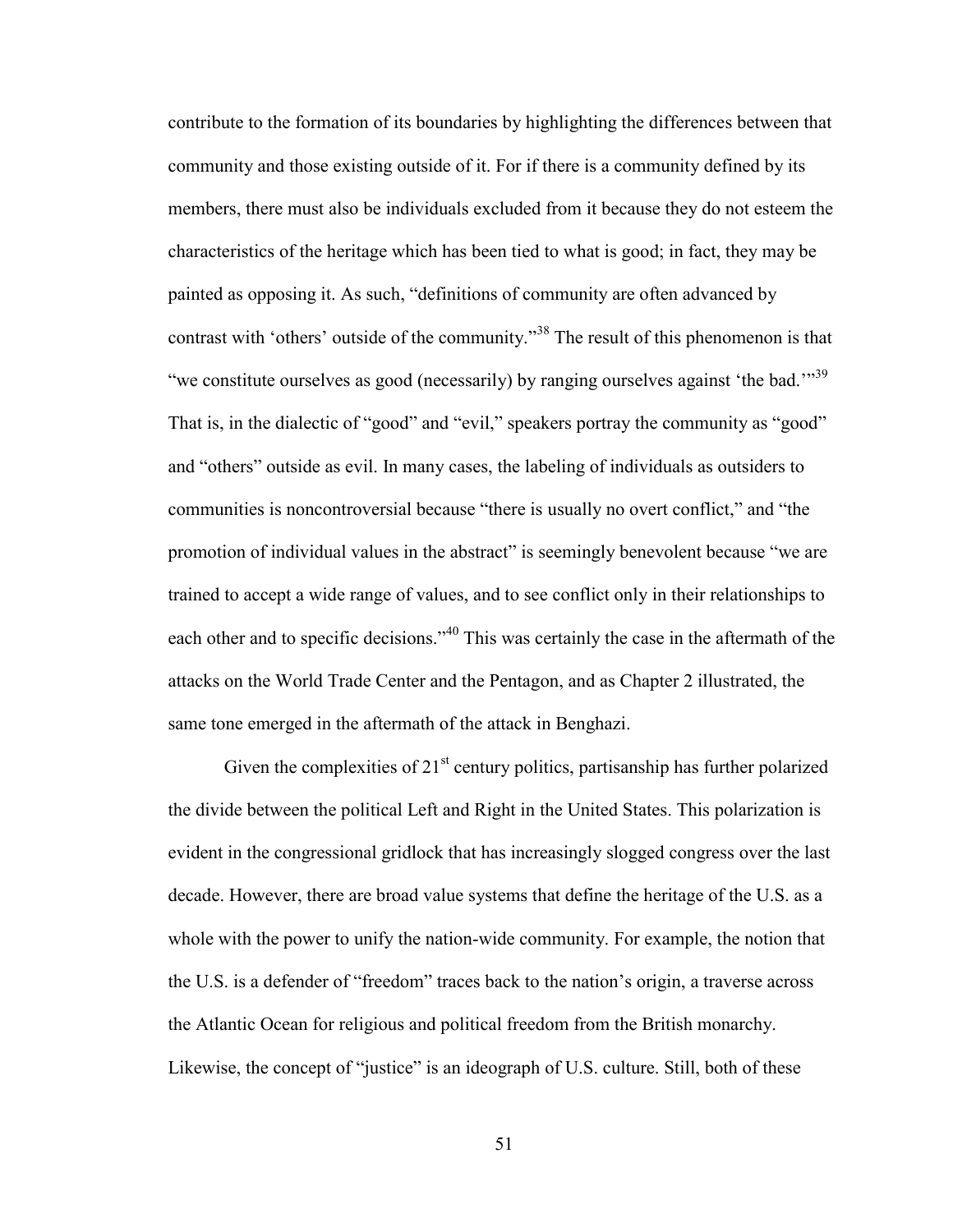terms lack concrete definition. It is the role of leaders then to make meaning out of the values that form the nation-state and its community.

As David Hoogland Noon articulates, "historical analogies offer cognitive frameworks through which we might evaluate new information and experience, but they also trigger emotional, even subconscious associations that are equally capable of inspiring, attracting, and recruiting support for a particular political decision.<sup> $341$ </sup> In times of conflict, leaders often paint the U.S. as defenders of freedom and the pursuit of justice. George W. Bush frequently alluded to the legacy of World War II in the aftermath of September 11, 2001. For example, in his Address to Joint Session of Congress on September 20, 2001, Bush said that:

On September the 11th, enemies of freedom committed an act of war against our country. Americans have known wars -- but for the past 136 years, they have been wars on foreign soil, except for one Sunday in 1941. Americans have known the casualties of war -- but not at the center of a great city on a peaceful morning. Americans have known surprise attacks -- but never before on thousands of civilians. All of this was brought upon us in a single day -- and night fell on a different world, a world where freedom itself is under attack. $42$ 

According to Noon, this connection highlights the general tendency of presidents to invoke "the 'lessons of history' to insinuate that the United States has been reliving the tribulations of the 'good war'" for freedom and justice, and ever since the "'lessons of September 11' and the 'lessons of history' are seemingly coterminous."<sup>43</sup>

September 11 posed a substantial threat to the core of American values. It has become engraved in the U.S. as the go-to metaphor when troubling events occur. Noon argues that Bush "enjoyed countless opportunities to summon the legacy of World War II as the sanctifying touch for his global campaign against terrorism" because September 11, 2001 represented 'our' Pearl Harbor."<sup>44</sup> Bush's analogies, Noon argues, "in the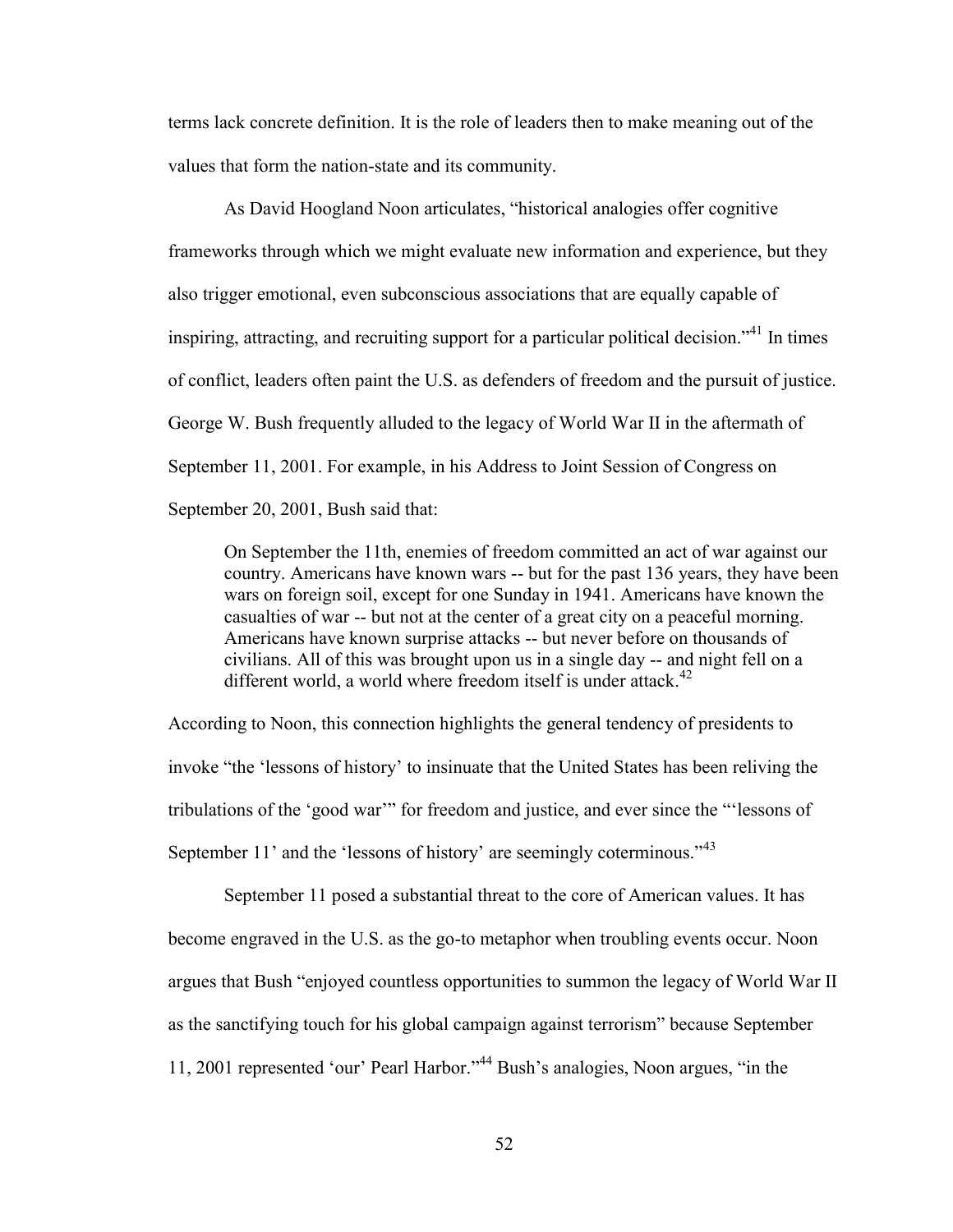months immediately following the attacks . . . have been extended (and distended) in every imaginable direction;" they "attuned to all the appropriate rhetorical tones," and saturated "public appearances with reminders of the moment's historical gravity."<sup>45</sup> The institutions of freedom and justice were undoubtedly vulnerable in the aftermath of the attacks on the World Trade Center and Pentagon.

Historical analogies play a significant role in all types of oratory, but they serve the needs of presidential epideictic speech profoundly. They are not only "frameworks through which we might evaluate new information and experience, but they also trigger emotional, even subconscious associations that are equally inspiring, attracting, and recruiting support for a particular political decision."<sup>46</sup> This explains why presidents satisfy deliberative ends with epideictic means. While "popular nostalgia for World War II serves potentially innumerable functions for ordinary citizens, corporate advertisers, scholars, and political pundits," the "good war" has since been consistently reappropriated as September 11 "not simply to justify . . . policy aims, but more importantly as a cultural project as well as an ongoing gesture of self-making;" summoning its memory for ethos-building and "appealing to the anguished national quest for meaning amid catastrophic loss."<sup>47</sup> Succinctly, historical analogies are important rhetorical devices for leaders to gain adherence from their audiences, and the memory of September 11 is part of a broader, ongoing cultural project that ensures public support of the state in a war between good and evil.

While there have been several policies implemented in the post-9/11 environment, its memory has independently served as a definition, identity, and moral vision for subsequent events. James Jasinski argues that although "policy proposals are developed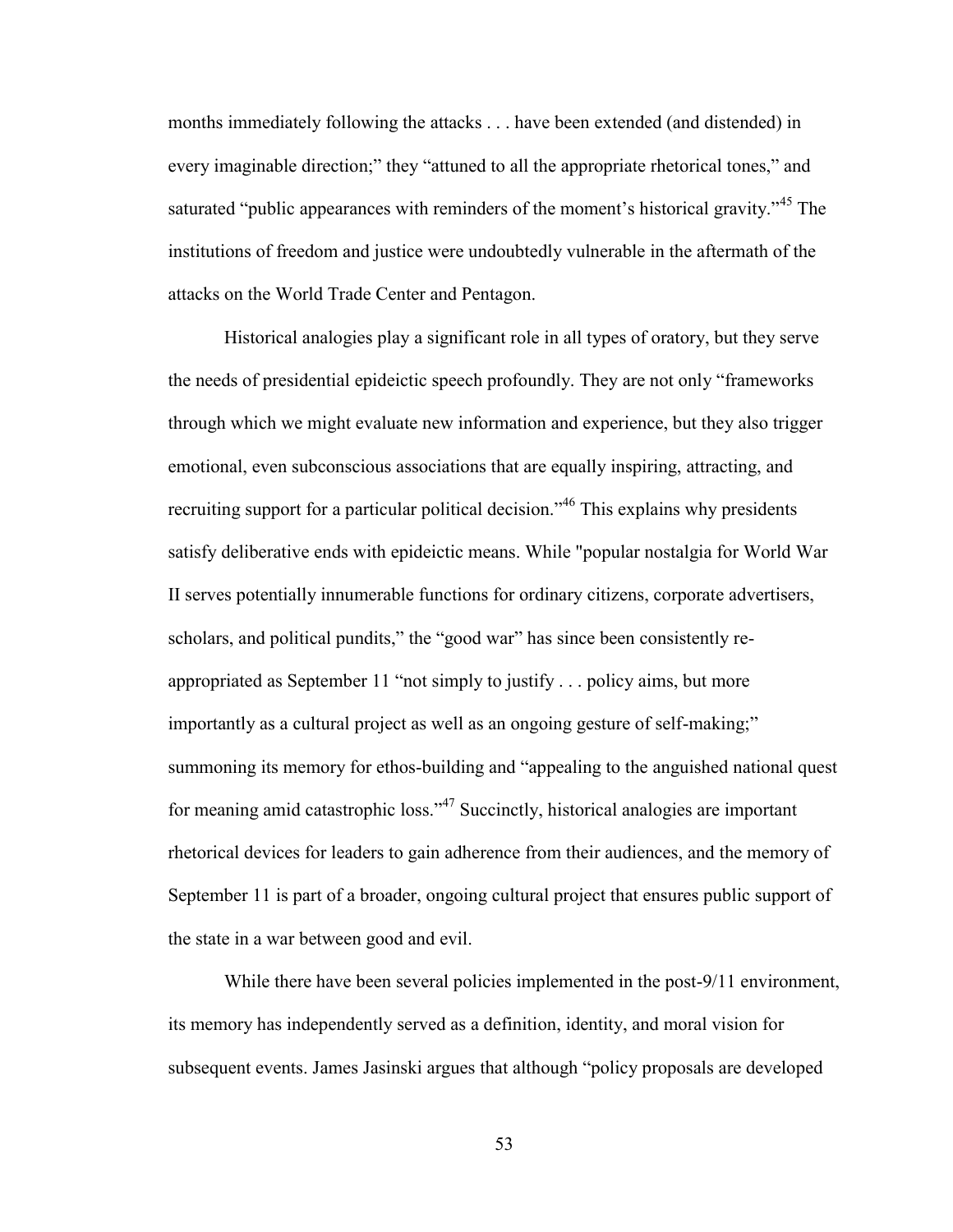to help curb these problems, we also encounter a substantial amount of epideictic discourse—from speeches by the present . . . that encourages a *reaffirmation* of core values."<sup>48</sup> In other words, presidents must constantly reaffirm the "good war" because it promotes the value systems which have the best chance at audience adherence and eventually action. Summarily, Noon concludes, leaders invoke historical analogies of freedom and justice "as a cultural project as well as an ongoing gesture of self-making" to shape the nation-wide community.<sup>49</sup>

It is no coincidence that Bush, Obama, and other political leaders have used September 11 as an access point for defining both the U.S. as a community and the outsiders who oppose it. As discussed in Chapter 2, instances of violence subsequent to September 11, 2001 have been framed as an extension of the original attacks because it is a filter accessible to the community at large, transcending bitter partisan politics with which the country has become all too familiar with. When presidents make epideictic appeals through these frames, it is "noncontroversial" because of the immense difficulty it requires to challenge them. When Presidents define troubling events as nation-wide concerns rooted in strong value-based claims, it becomes easy for opponents to be labeled as threats to the community. As John Murphy argues, this strategy reduces the risk of political obtrusion from opponents because challenging "the president's epideictic appeals is to question his [sic] right to define the people," painting the picture that dissenters pose "a threat to the nation" and violate the occasion.<sup>50</sup> Only ideologically extreme politicians "dare take the momentous step of challenging the moral authority of the president."<sup>51</sup> Ultimately, Murphy says, opponents of presidents' epideictic appeals are cast as "un-American" and banished from their respective communities. $52$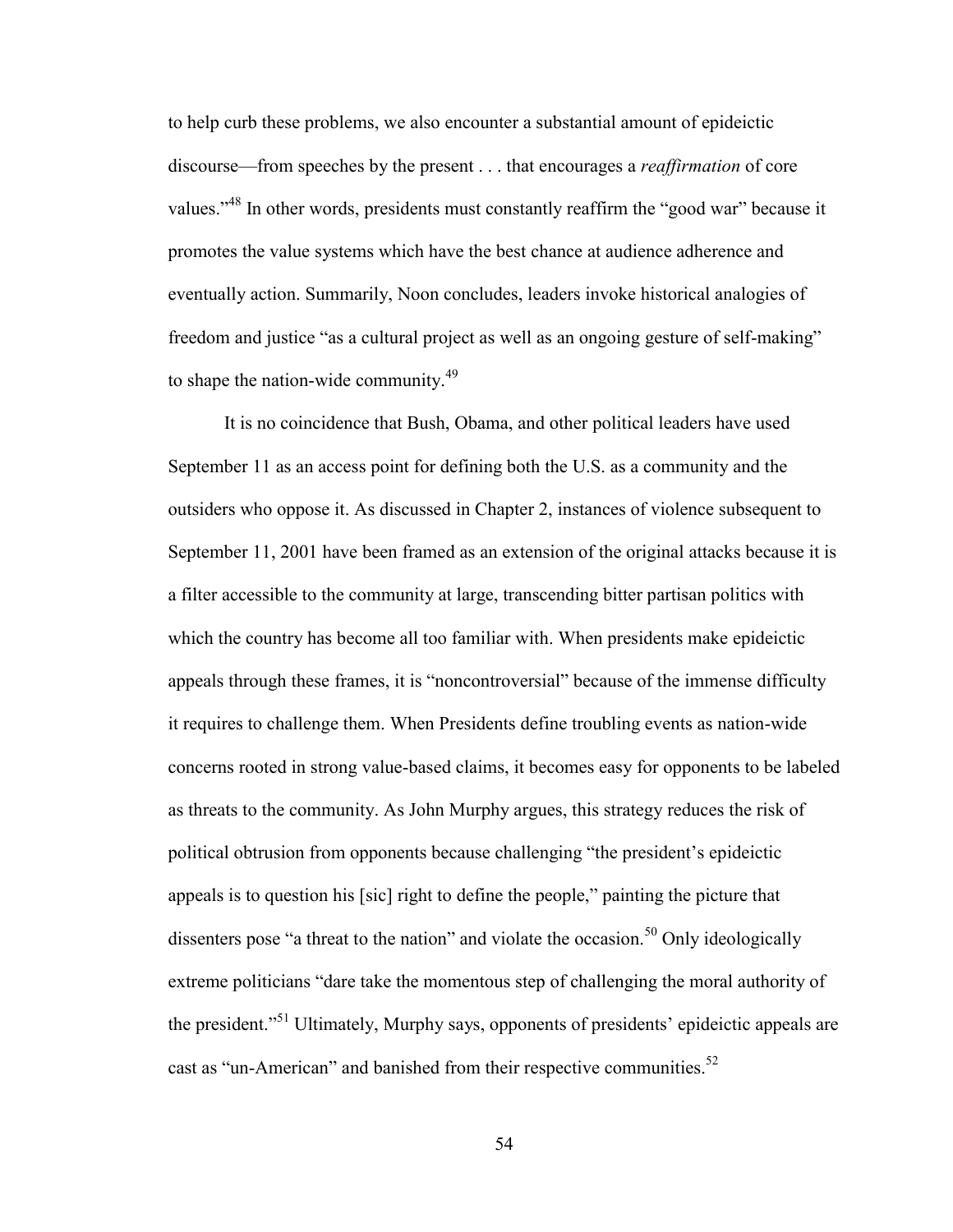Even when rhetors succeed in shaping communities and sharing their norms, their task is incomplete. Speakers offer definitions of troubling events which they see fit for the communities they address, but they must also demonstrate their leadership skills through mastery of the values and beliefs they wish to instill upon artifacts and audiences. This set of needs describes Condit's third functional pair, display/entertain. In ceremonial discourse, speakers need to demonstrate eloquence, "the combination of truth, beauty, and power in human speech" to which listeners can stretch their "capacities and identities in the human quest for improvement."<sup>53</sup> Eloquent language gives audiences a means to recognize and accept leadership in troubling times because it transforms their daily experiences into "grand, noble" ones.<sup>54</sup> That is, if leaders are perceived by their audiences to know truth, recognize and wield beauty, and manage power then they stand a good chance of "being a desirable leader for the community."<sup>55</sup>

Epideictic rhetoric serves the important function of developing and teaching public morality. Orators frame issues to communities in ways appearing to convey sound judgment and demonstrate discernment on practical matters, inviting them to accept the speakers' interpretation. As Gerard Hauser argues, ceremonial speakers must possess noble qualities and present them eloquently to their audiences.<sup>56</sup> Ceremonial discourse therefore not only defines events and shapes communities, but it actively teaches communities who they are. Hauser notes that "only skilled arguers" can possess *dynamis*, or the "power of observing the available means of persuasion" for a given occasion.<sup>57</sup> If orators can *define* troubling events through the lens of *shaped communities*, then they can *display* leadership over issues of public morality since they have shown why something has happened and who we are moving forward. When orators exhibit leadership over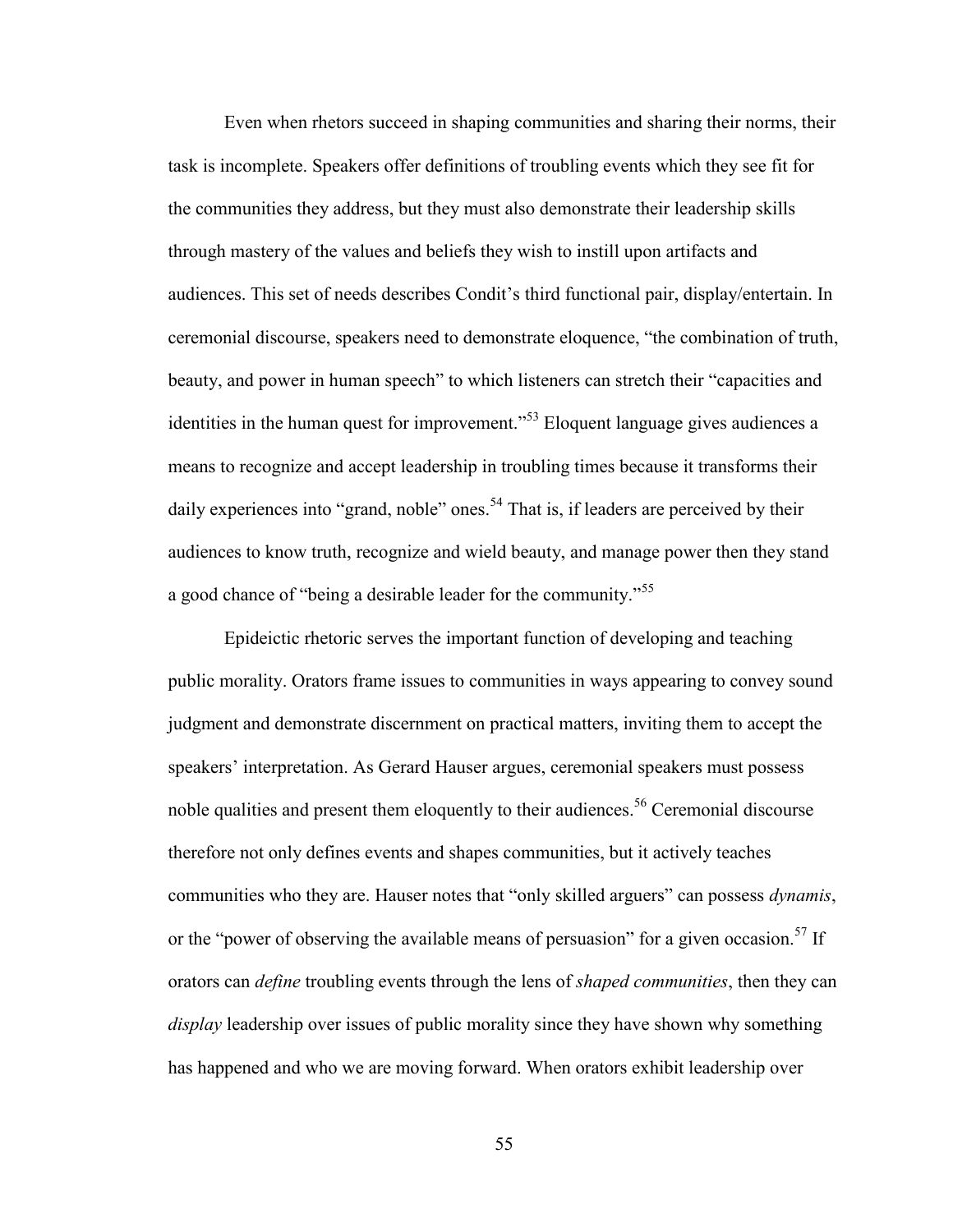noble qualities, Hauser says, they directly benefit "the community since, 'if virtue is a faculty of beneficence, the highest kinds of it must be those which are most useful to others,'" and in particular "acts of courage and justice are the most laudatory, since they embody virtues that aid the whole community."<sup>58</sup>

Even if leaders speak virtuous language to their respective communities, their form requires complementary content. Hauser defines the teaching role of epideictic "by assigning its practitioners the responsibility for telling the story of lived virtue."<sup>59</sup> In other words, leaders cannot simply offer praise of the beliefs and values held dearly to their communities, they must embody them and bring them to life. However, this embodiment is not just the story of heroic deeds. Instead, according to Hauser, the embodiment of values is "the expression in words of the eminence of a man's [sic] good qualities" displaying "his actions as the product of such qualities."<sup>60</sup> Therefore, "the subjects of epideictic rhetoric are not themselves the teachers of society," rather; *leaders* are the teachers because "the moral of their acts emerges not in what" the hero did, "but in the storyteller's province of how their deeds are narrated."<sup>61</sup> This is precisely what Aristotle meant when he said "to praise a man [sic] is in one respect akin to urging a course of action."<sup>62</sup> That is, bearing witness to narratives of valor and virtue reveals the lives of "exemplary citizens," implicitly asking society to follow the hero's footsteps by urging "manifestation of their communal aspirations."<sup>63</sup>

The process of teaching communities about the virtuous deeds of others is what Condit labels *entertainment* because it stretches the daily experiences of listeners by encouraging them to emulate the grand, noble narratives displayed by their leaders. Leaders display eloquence and audiences gain leaders. Condit's use of "entertainment"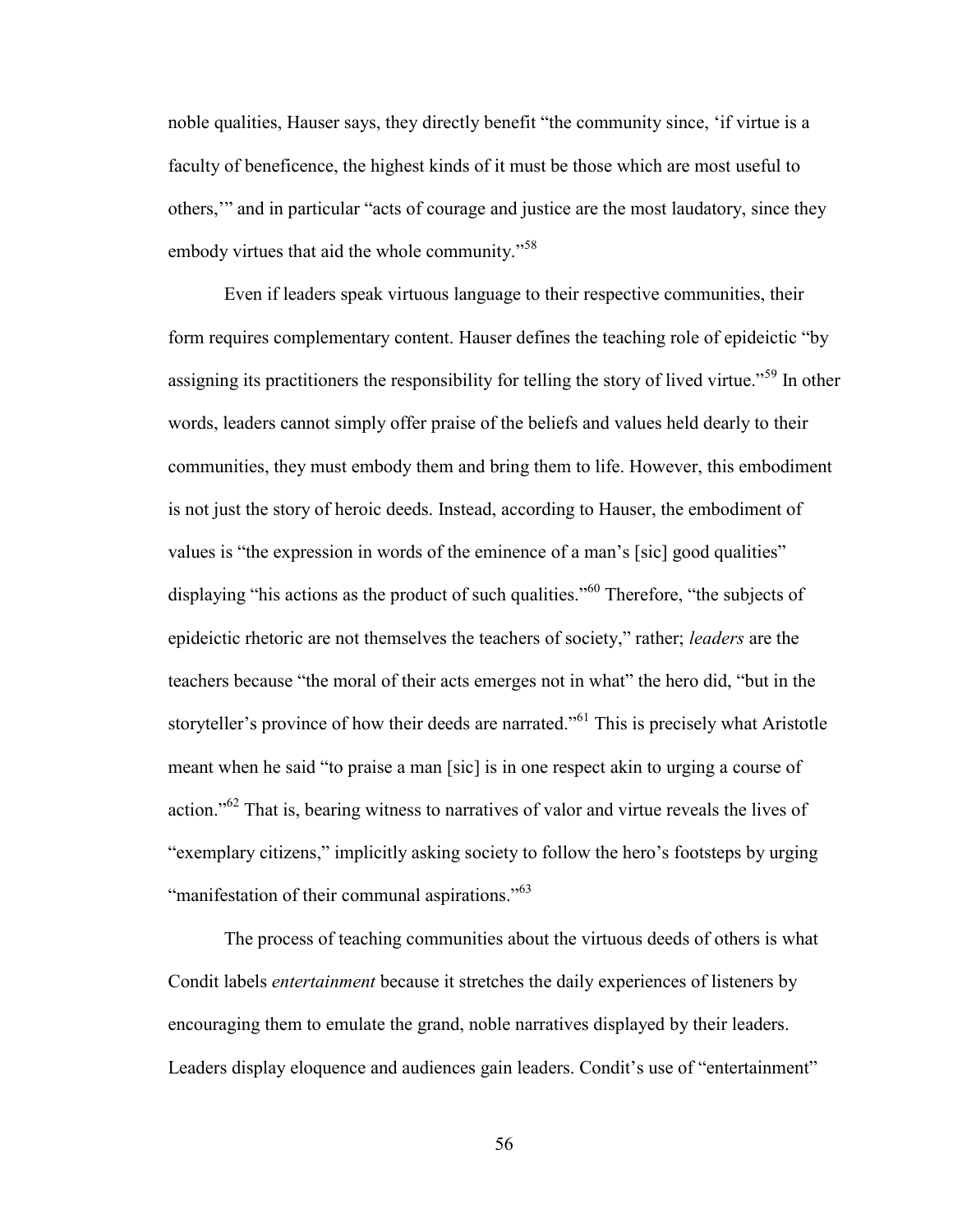certainly explains the attention-grabbing performative nature of epideictic rhetoric, but it seems out of place when accounting for the active learning that takes place in ceremonial speeches. Instead, "manifestation" seems more appropriate since it implies that leaders display leadership through virtuous stories, and listeners are persuaded to emulate the expressed heroic deeds.

Condit's three functional pairs are useful for understanding the epideictic genre because they explore common characteristics in ceremonial texts. However, it is mistaken to assume that the three pairs are rigid. Instead, it is better to understand them as three mutually reinforcing families of characteristics that often overlap in any given ceremonial oration. That is, leaders define troubling events in ways that are understood by their audiences because they are framed around pre-existing beliefs or values. Leaders' definitions come from an authoritative position and therefore wield the power to tell communities who they are and what they stand for. When presidents artfully display their leadership over the beliefs and values of their communities, they inspire citizens to emulate the good deeds of others. All three functional pairs interpenetrate one another; they are part of one larger acclamation, the on-going process of ceremonial oratories. Summarily, epideictic texts engage in profoundly constitutive activities; its meaning proves essential in shaping and teaching community norms and producing its leadership; and audiences experience, understand, and celebrate its virtues for political conduct. Ceremonial discourse, Hauser concludes, is a "rhetorical space where community is invented and shared in performances of virtue through stores of significant individuals and momentous events" and are "worth imitating because they teach lessons for making society itself more noble" by defining and articulating public morality.<sup>64</sup>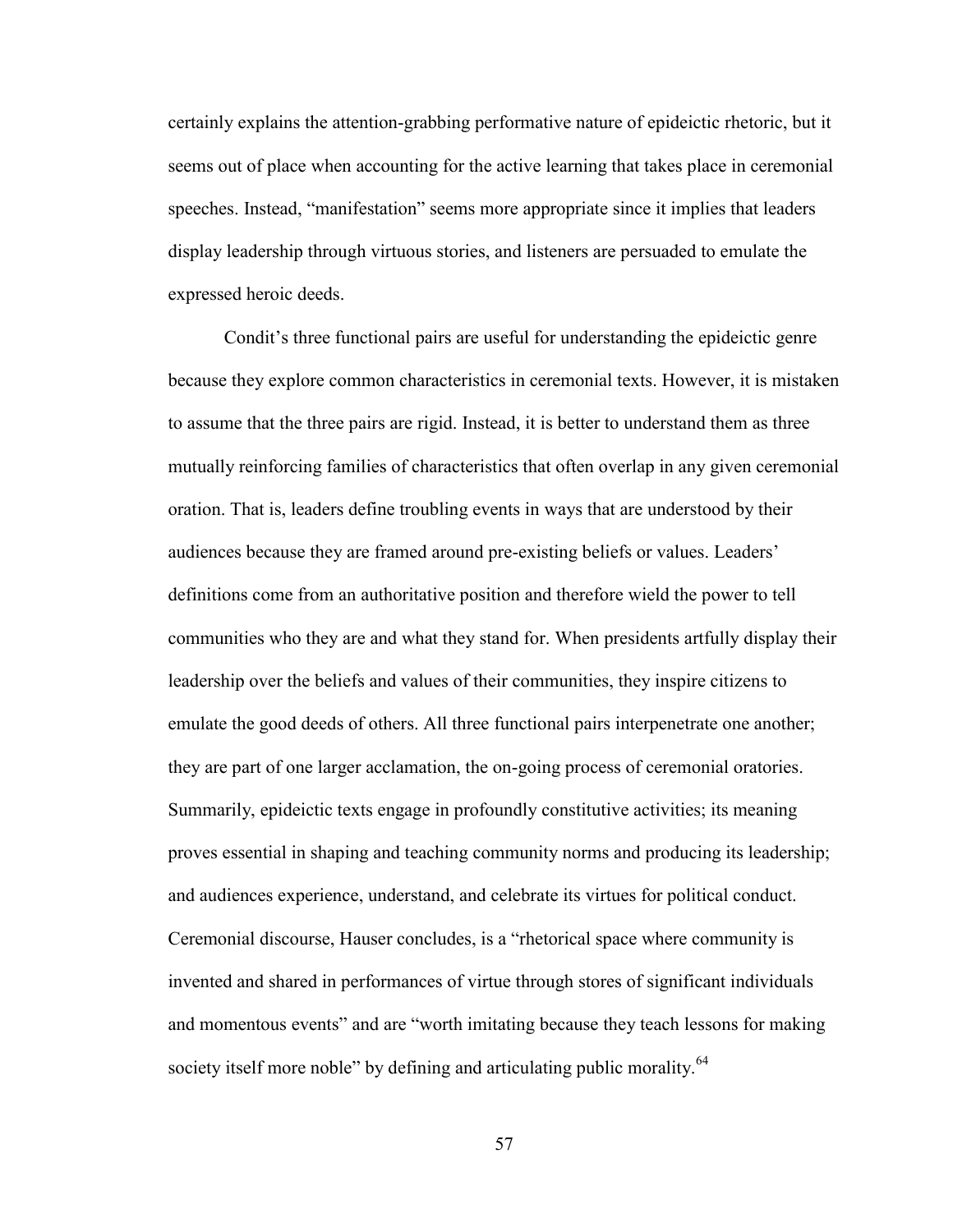## **Crisis Rhetoric in Epideictic Form**

Although there are many forms of epideictic discourse, *crisis* rhetoric carries a particular urgency in its very nature. Most crises threaten not only lives and property, but also our very sense of community, the understanding of who we are. Some of the troubling events which presidents address through epideictic rhetoric are genuine crises. Certainly that was the case for the attacks on September 11, 2001. It is no surprise then that the media and Obama explained the Benghazi attacks through the lens of September 11; doing so carried over some of the emotion and memory of those earlier attacks and applies them to a more immediate situation.

Bonnie Dow identifies three defining characteristics of presidential crisis rhetoric. First, presidents tend to assert their "possession of 'New Facts' about a situation" in order to define it as a crisis.<sup>65</sup> Even when the general public is already aware of a troubling event, there are often looming questions and a corresponding set of viral rumors surrounding it. Second, presidents may offer a "melodramatic comparison between the pure motives of the United States and the evil motives of the enemy.<sup>566</sup> These comparisons are the type of Manichean notions of good vs. evil, saviors vs. barbariansdiscourse that defines who is inside and outside of the (nation-wide) community. Finally, presidents tend to shift troubling issues from "practical, political" contexts to "moral, ethical" ones.<sup>67</sup> This notion echoes Condit on the formation and sustainability of community and Hauser on teaching public morality. That is, epideictic crisis rhetoric beats the belly-drum of community ethics to reinforce messages that may eventually translate into deliberative calls for action, but are ceremonial in their immediacy. As Mary Stuckey articulates, presidents clarify national crises because they are "the nation's chief storyteller," their "interpreter-in-chief" because they "tell us stories about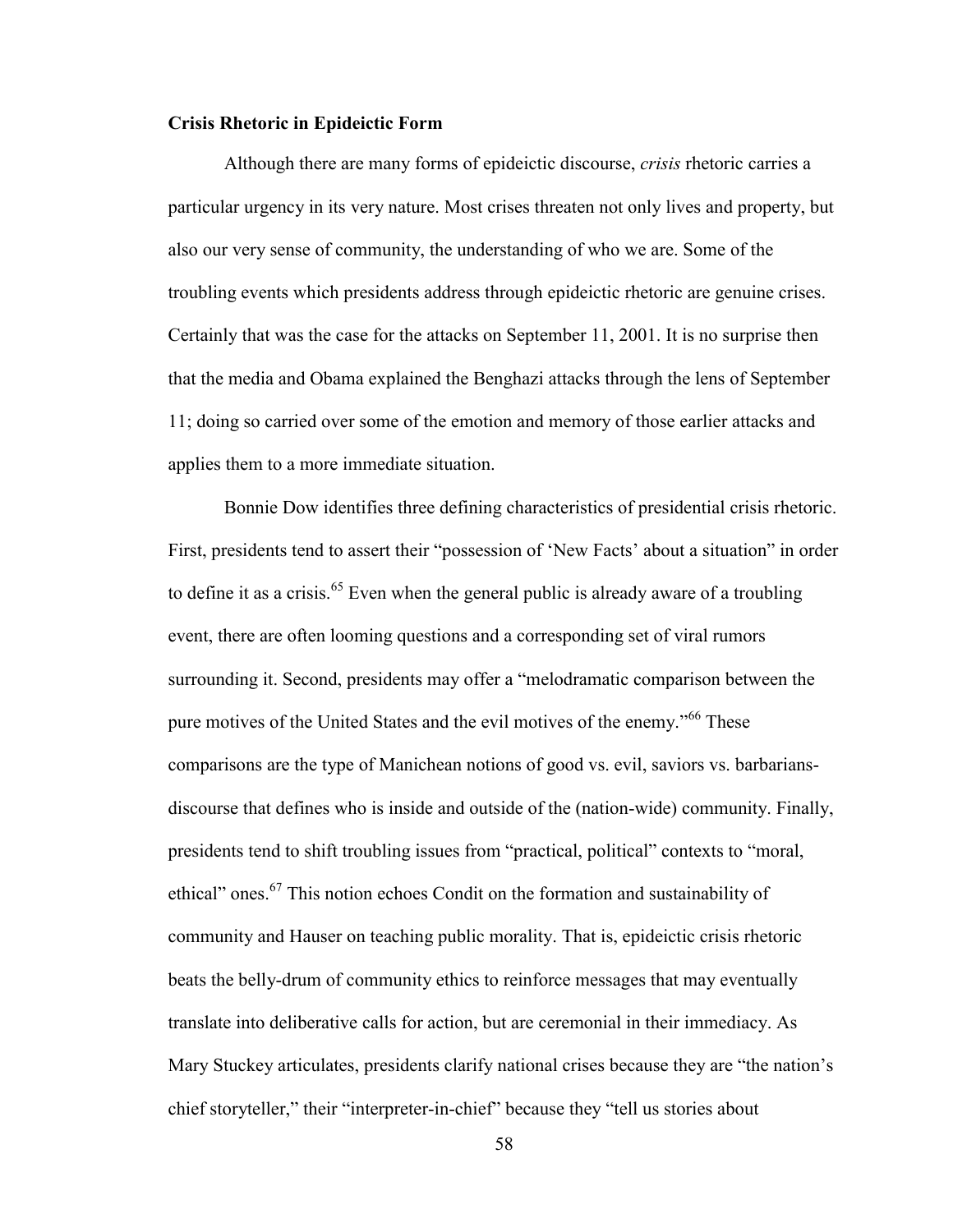ourselves" suggesting "what sort of people we are" and "how we are constituted as a community."<sup>68</sup>

September 11 has drastically changed the way leaders define foreign policy crises. A bipartisan consensus has since emerged that the "9/11 attacks" marked the beginning of "an interventionist 'war on terror,'" drawing attention to "the significant threats to our national security posed by . . . terrorism."<sup>69</sup> U.S. foreign policy has undergone dramatic changes. As Michael Mazarr argues in *Foreign Affairs*, the world has experienced "profound shifts in U.S. foreign and defense policy as a result" of violence committed by non-state actors requiring "multi-dimensional operations composed of such components as political/diplomatic, humanitarian intelligence, economic development, and security."<sup>70</sup> The post-Cold War period can easily be described as a lost era in foreign policy because it was a mostly peaceful time for U.S. interests. Clinton's New World Order was a period of indeterminism because the only metaphor describing conflicts the U.S. was engaged in was a series of "nation-building" operations. Our "enemies" were weak, fragile states. After September 11, our enemies were the terrorizing individuals taking sanctuary in them.

According to Dow, exigency is crucial to crisis rhetoric because crisis speeches are "informed by an understanding of the differing exigencies that give rise to it."<sup>71</sup> As she further notes, "the most fruitful way for critics to analyze crisis rhetoric is to begin with an understanding of how the rhetoric functions to respond to the exigence created by the situation."<sup>72</sup> Crisis discourse often occurs because of one of two pre-dominant exigencies. First, crisis speeches can be justificatory, where orators focus on "explanation and rationalization of military retaliation."<sup>73</sup> Justificatory crisis speeches are therefore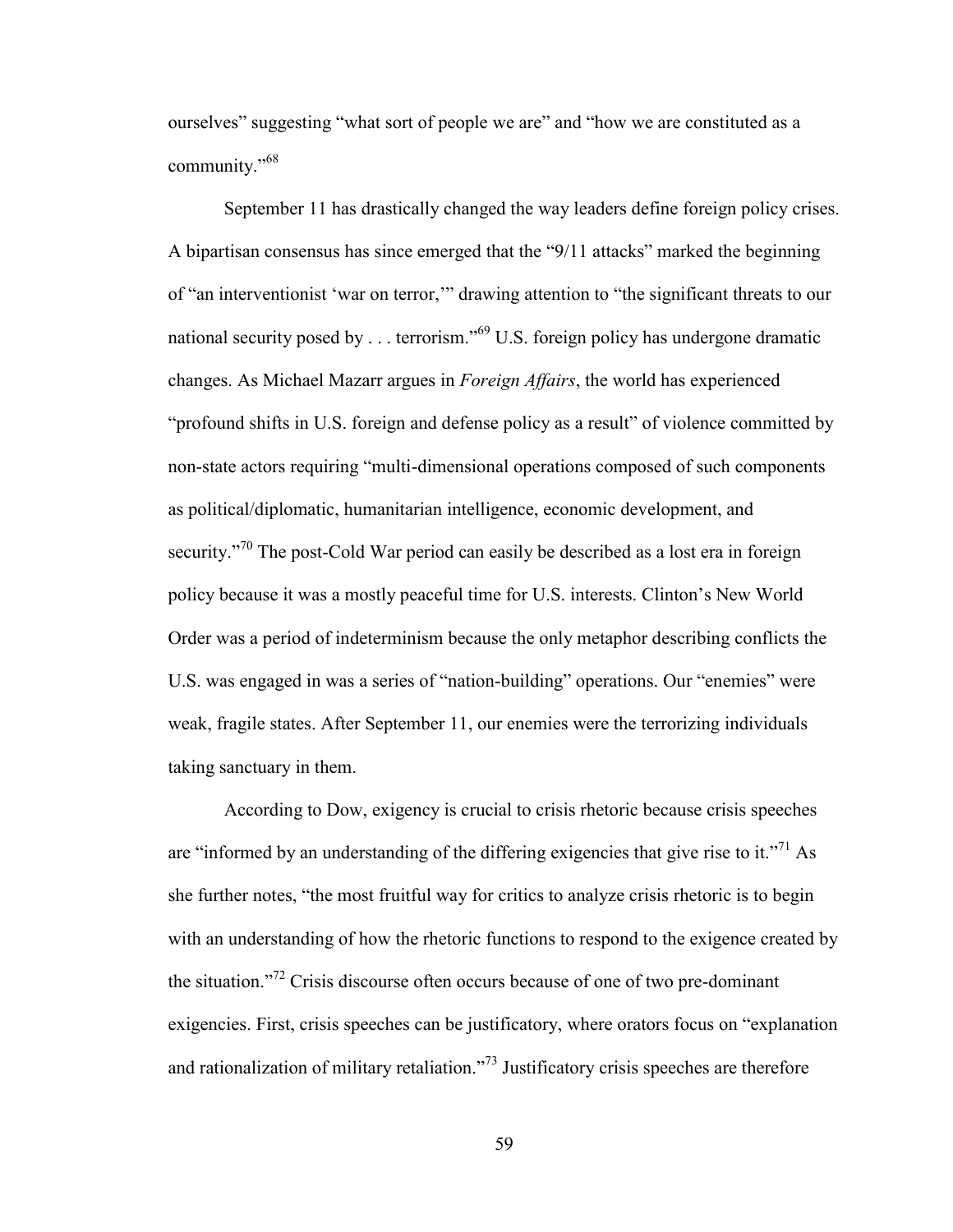deliberative, since it is "the President's announcement of American *action* that led to the situations being perceived as crises."<sup>74</sup>

In other cases, as Dow says, crisis rhetoric is consummatory, or when presidents are "*reacting* to what the news media had already treated as an event with high potential for generating conflict."<sup>75</sup> Consummatory rhetoric is pre-dominantly epideictic since it functions to "allow the audience to reach a communal understanding of the events which have occurred" in contrast to justificatory discourse that seeks to legitimize "the expediency of action taken in an effort to gain public support" for a policy or law.<sup>76</sup> Regardless of whether crisis speeches are consummatory or justificatory, there are generally both deliberative and epideictic characteristics present where one will be more prevalent than another. Exigency is central to analyzing crisis speeches because the dominance of either type "is tied to the function that the discourse fulfills in a situation<sup>"77</sup>

From the discussion in Chapter 2, the rhetorical environment of the attacks on the U.S. Consulate in Benghazi can be easily described as one calling for consummatory rhetoric, "where presidential discourse *initially* constituted the only official reply made by the American government" instead of functioning as the "very beginning of a larger, *overt* military retaliation taken by the government of the U.S."<sup>78</sup> The important distinction between consummatory and justificatory crisis rhetoric is how each responds to the exigence calling them forward. Important exigencies for crisis rhetoric are "the events, the needs of the audience, and the purposes of the rhetor.<sup>"79</sup> These exigencies neatly fit into Condit's functional pairs: a definition and understanding of the *event*, the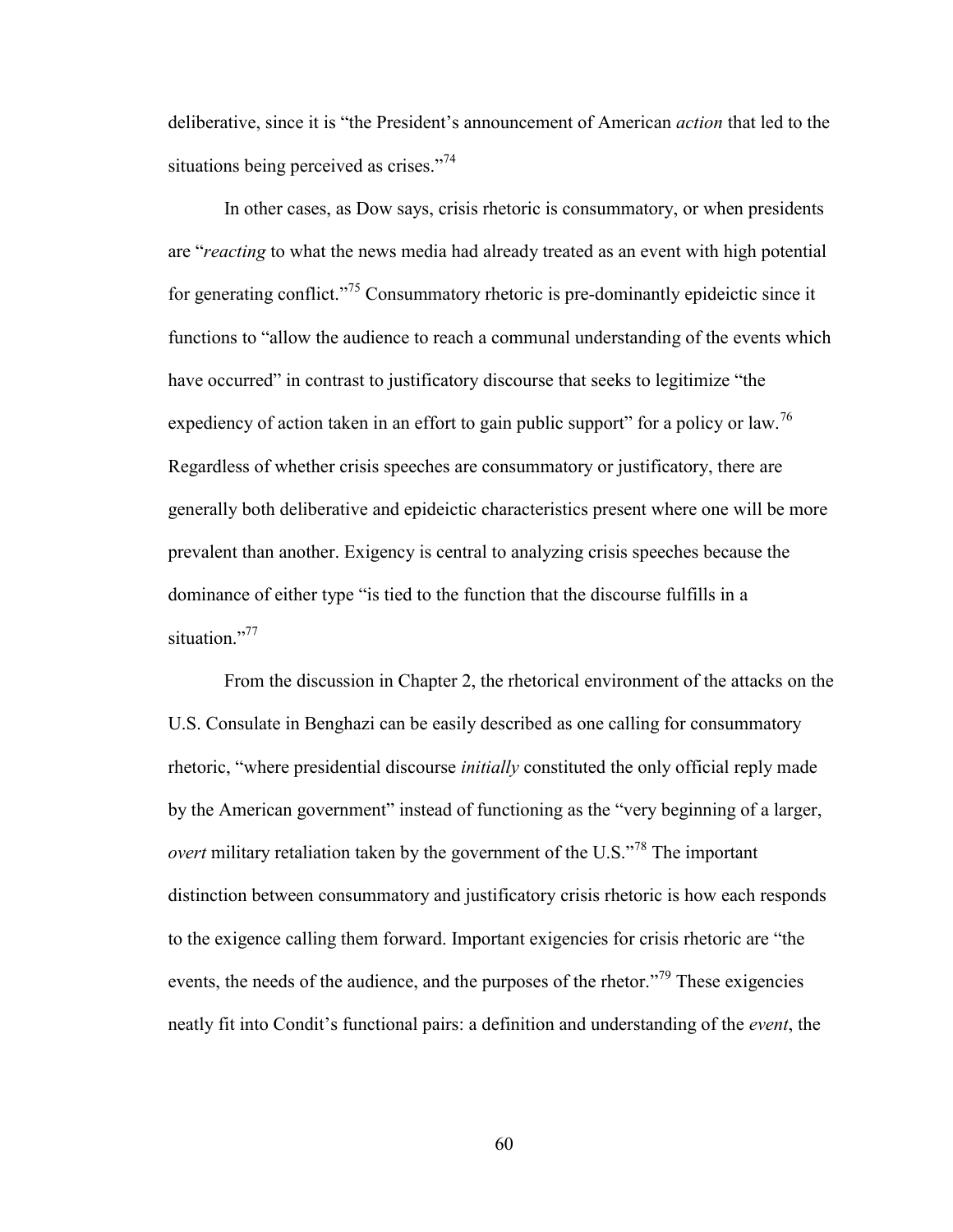needs of *audiences* addressed, and the presidents' leadership over the event constituting their *purpose* for being an authoritative speaker.

The attacks on the Pentagon and World Trade Center in 2001 have become, as Gary Woodward argues, a specific form of crisis rhetoric: a set of occasions for "endlessly recycled narratives of American virtue vehemently argued" by presidents. $80$ These arguments are rooted in "nationalistic piety," functioning "rhetorically as the legitimizing agent" for foreign policy, veiling its political rational beneath the veneer of "moral and historic inevitability."<sup>81</sup> Much like the failure of Lyndon B. Johnson's War on Poverty, the War on Terror has no definitive end-point. Therefore, "we relish the certainty that our wounded nation will seek its revenge against alien forces around the globe" as long as there are enemies to vanquish. $82$ 

Presidential reaffirmation of the values sustaining the moral and historic inevitability of September 11 is significant for the construction of crises. Casey articulates that "a given public memory is constituted from within a particular historical circumstance, usually a crisis of some sort."<sup>83</sup> The initial attacks on the World Trade Center resulted in an "instantaneous installation of a new public memory" that was "regarded *en masse*."<sup>84</sup> September 11 is a unique memory in this regard. In the aftermath of the original attack, Bush held a *ninety* percent approval rating, what the *New York Times* described as "the highest rating for a president ever recorded by the Gallup polling group."<sup>85</sup> Ever since, the memory of September 11 has been fundamental for how presidents have defined conflicts the U.S. has engaged in.

### **Eulogizing the Patriots**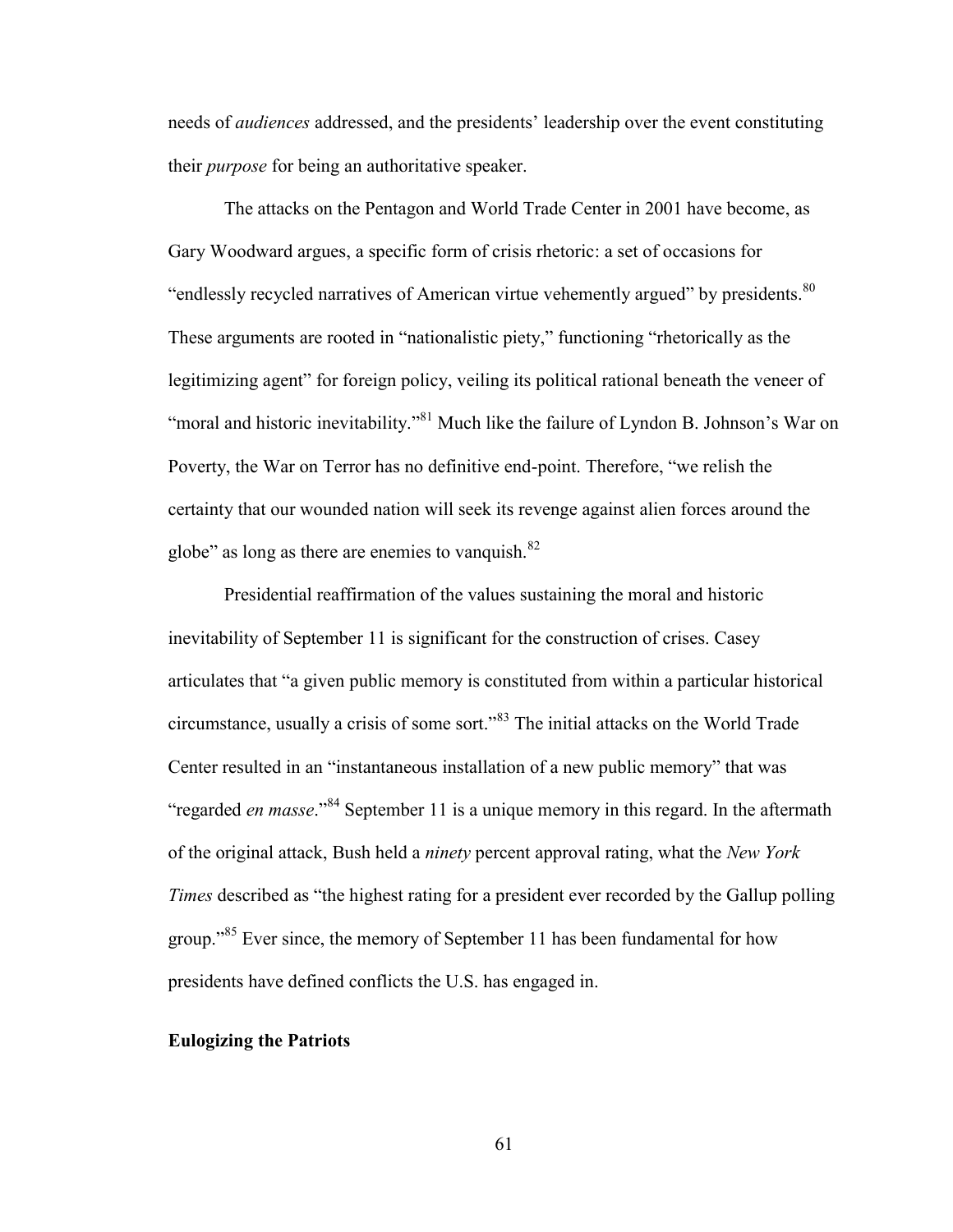Chapter 2 noted that the situation Obama faced when he spoke at the Rose Garden was not only a crisis, but it also involved the loss of American lives. The President acknowledged this and it was seemingly appropriate that part of Obama's address was eulogistic. Crisis rhetoric is pre-dominantly epideictic in this case, so the marriage of eulogy and crisis is rather seamless in Obama's speech. Obama's speech was fitting for the occasion because U.S. lives were lost *in* a crisis.

Although crisis rhetoric appears in many forms, eulogies are particularly important for leaders to achieve the functions of epideictic speaking. As Dow notes, "in the case of eulogies, the community has experienced a loss, and its most basic need is to assign meaning to that event and to discover how to proceed following it."<sup>86</sup> Even when "the majority of the audience is not personally involved" in crisis situations, "they still feel a sense of confusion, a need to understand the meaning of the event for the nation as a whole and to know how the nation will proceed" forward.<sup>87</sup> Eulogies present orators opportunities to flex their rhetorical muscle by leading the nation forward from tragedy and lighting the path to the future. In short, eulogies perform the consummatory function of epideictic rhetoric because they explain tragic events to the nation-wide community instead of legitimizing the actions of the individuals being celebrated.

Presidents tend to have at least one of three strategies in mind when performing eulogies. First, as Dow argues, leaders will "dissociate the nation from responsibility for the crisis."<sup>88</sup> This is a necessary component of eulogies because it persuades the community that their anger should "not be directed at the government or themselves."<sup>89</sup> Leaders can achieve dissociation if they depict the deceased U.S. citizens as helpless victims and their killers as amoral. Second, leaders "place the event within a value-laden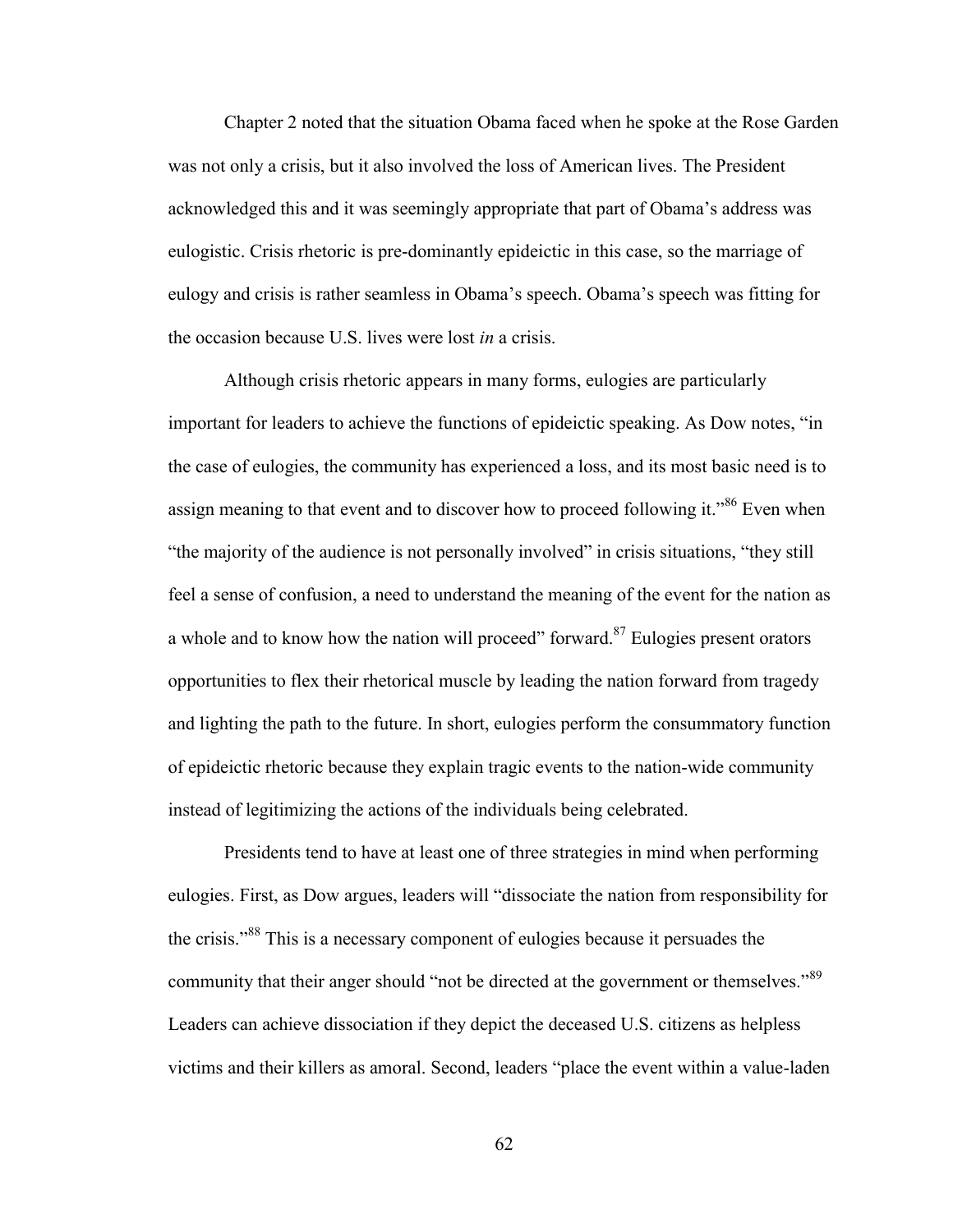context of similar situations."<sup>90</sup> In other words, presidents draw on similar troubling events from the past and use them to guide their explanation of the present situation. This is how leaders make the nation-wide community "feel comforted, restored, and unified after a disruptive experience."<sup>91</sup> Finally, according to Dow, presidents may "urge" perseverance in present policy rather than changes in policy."<sup>92</sup> Again, it is certainly possible for deliberative elements to appear in epideictic discourse although leaders may not be seeking action in the immediacy of the speech. Summarily, Dow's three strategies for performing eulogies strongly reflect Condit's three functional pairs. That is, leaders offer citizens a particular understanding of an event that dissociates the U.S. from guilty involvement; places the event in a specific value-laden context that aligns with the community's identity; and urges perseverance in their ideas, demonstrating eloquence through their words of wisdom.

Eulogies are not just understanding, dissociation, and value-laden. They play an active role in teaching good citizenship. This is because eulogies, Kendall Phillips argues, are "not simply to memorialize an individual but to pass on cultural ethics by describing exemplary lives and deaths."<sup>93</sup> When orators speak to audiences about civic virtue, it must be in a language common to listeners but ethically important. Epideictic rhetoric, as Hauser notes, "commemorates noble deeds" and "also can inculcate a common vocabulary of excellence among its witnesses."<sup>94</sup> Therefore, eulogies not only frame the way citizens experience an individual's life, but also how they ought to experience their own in the future.

As Amos Kiewe articulates, "eulogies are temporal discourses meant to construct timeless memories and consequently seek to construct future space for such memories."<sup>95</sup>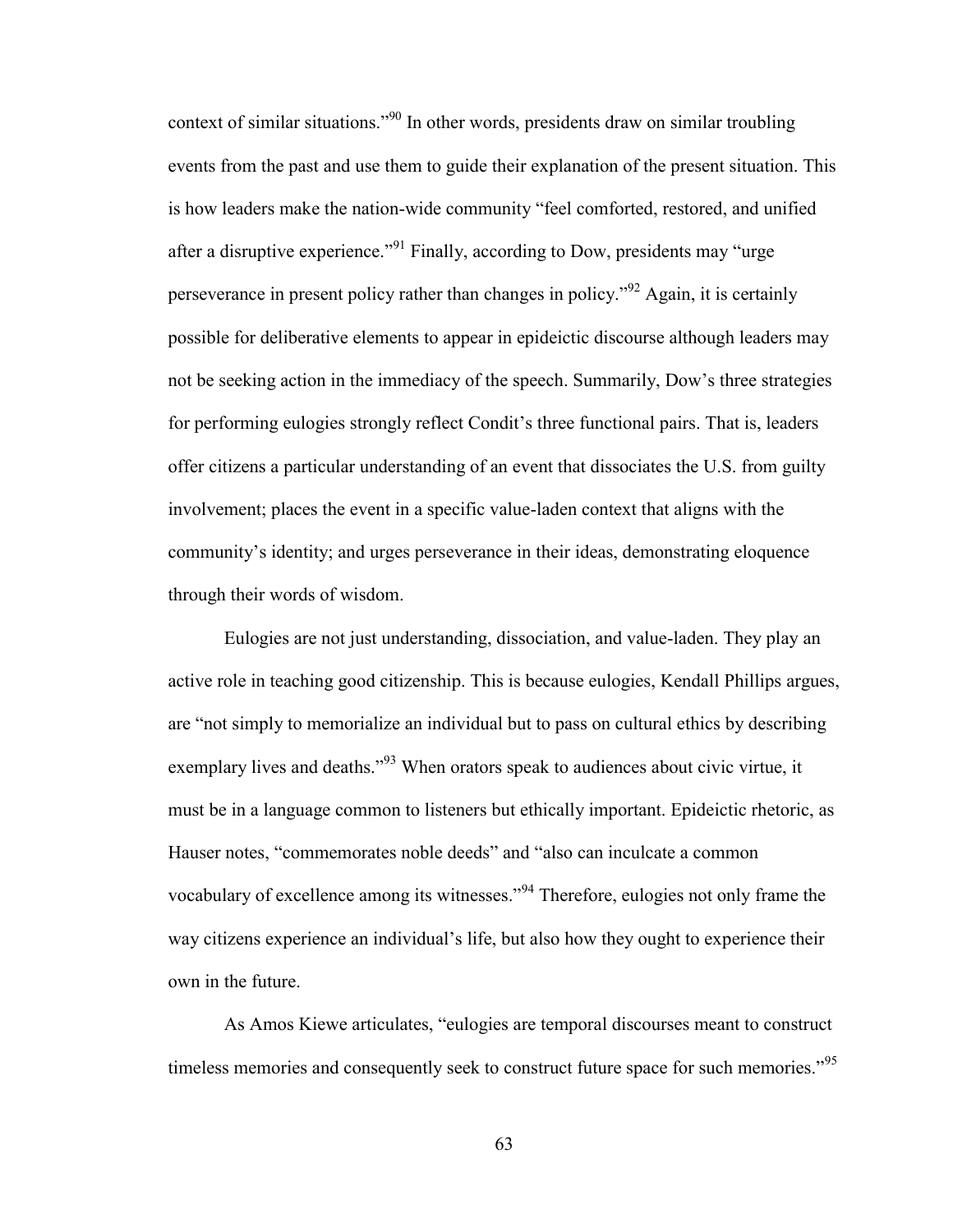Presidents are particularly "concerned with their heritage" and "are prone to the practice of conditioning memories."<sup>96</sup> Valorizing civic heroes is an avenue which presidents reinvent "the American myth" which "is not often about historical truth but about rhetorical truth."<sup>97</sup> Eulogy is thus a performance "to create a sense of community" through the ritual of memory work.<sup>98</sup> In short, eulogies foster "a rhetorical space where community is invented and shared in performances of virtue through stories of significant individuals and momentous events" that are "worth imitating because they teach lessons for making society itself more noble."<sup>99</sup> Eulogized Americans become a concrete representation of "renewed hope for a country and a future," and "their optimism toward making a difference in the world . . . acts as cynicism's anti-matter."<sup>100</sup>

Eulogies are also substantially influenced by public memory. As noted earlier, funeral orations create timeless memories of the individuals who have passed away. Kiewe articulates that "as epideictic speech, funeral orations are performative, as they rely on noble acts and thoughts and their ritual function is to create 'a sense of community among its participants,'" and public memory is "a function of the ritual of eulogies."<sup>101</sup> Deceased individuals are not always remembered for their actions. Instead, eulogized persons are often remembered as idealist representations of particular values. In this way, eulogies evoke emotions because they are "an affiliative bond between perfected action and human response" and thus the memories in eulogies "can be harnessed to rhetorically instruct, educate, guide, and motivate" the audience.<sup>102</sup> Succinctly, eulogies perform the ritualistic function of epideictic rhetoric because they guide citizens to act the same way idealistic others have before them. By doing so,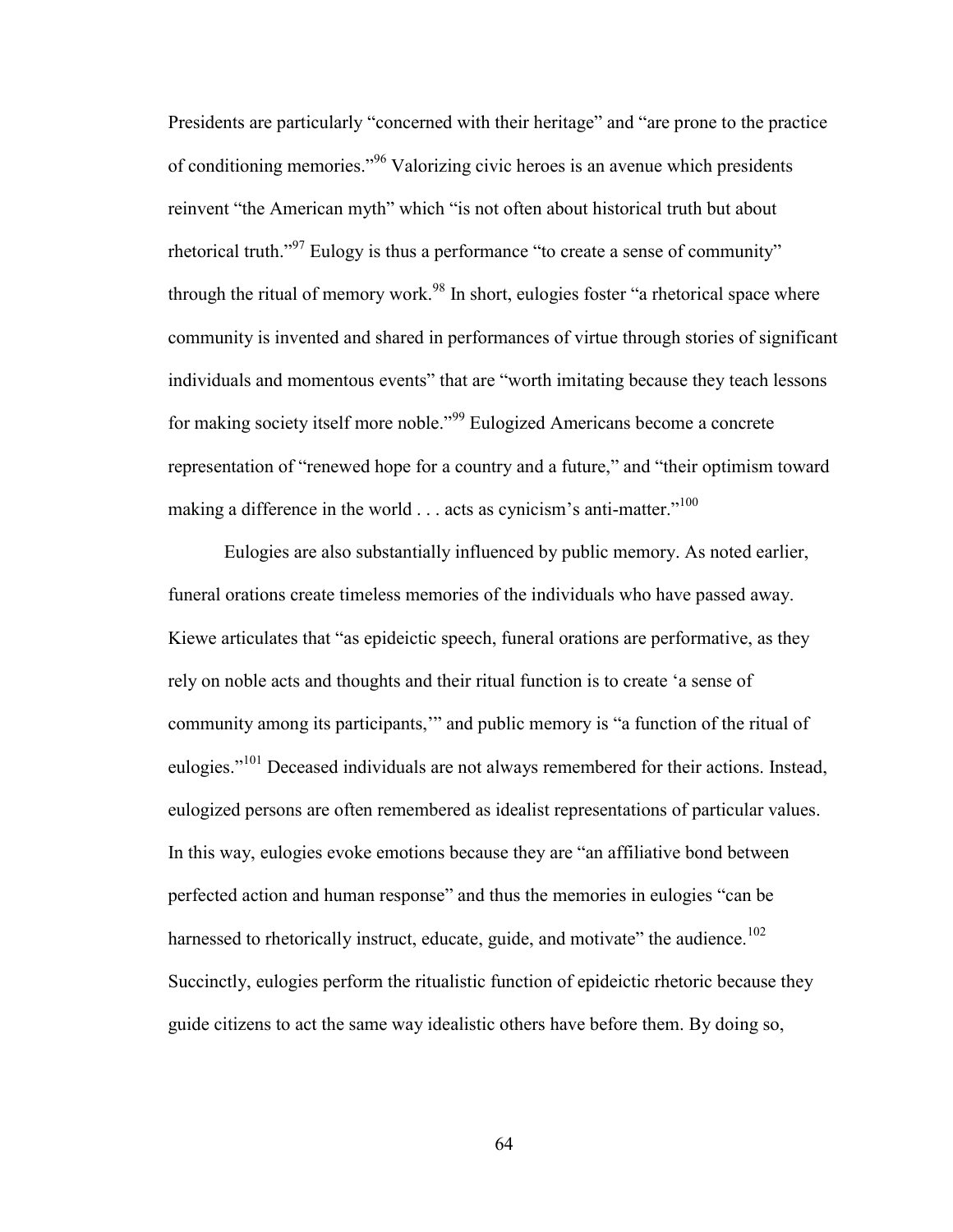eulogies construct narratives that "can and so invent a persona and a myth and thus can condition future discourses and accounts."<sup>103</sup>

Personas can be invented in a variety of ways. One important way personas are developed is the process of historical individuals about who little was known transforming into public figures. As Cindy Koenig Richards argues, by associating these individuals "with traditional US symbols and heroes and by displaying" them "as a model of civic values such as courage, duty, and progress," speakers offer epideictic performances that are "aesthetically appealing and culturally resonant," evoking the American identity and calling upon a historic past to provide a "model of civic action" through "traditional vocabularies and values."<sup>104</sup> Eulogists often invent personas and attach them to the individuals they are grieving over. When presidents eulogize individuals they deem heroes, their remembrance focuses less on the particular actions of those individuals and more on the ways they represent ideal citizenship and civic duty.

### **Campaigning to the Voters**

Obama's Rose Garden Address is easily characterized as an epideictic text. The speech both eulogizes the loss of a U.S. citizen and soothes the confusion over a troubling event for the nation-wide audience. At first glance, the town hall debate between the President and Governor Romney may appear to lack the traditional characteristics of epideictic rhetoric. With regards to its format, the debate was a series of question and answer periods with a moderator to keep time. Although there was an immediate audience in attendance, the target audience was U.S. citizens across the nation watching in real time. Further, the topics discussed were pre-dominantly deliberative issues. Each candidate sought to differentiate himself from the opponent by highlighting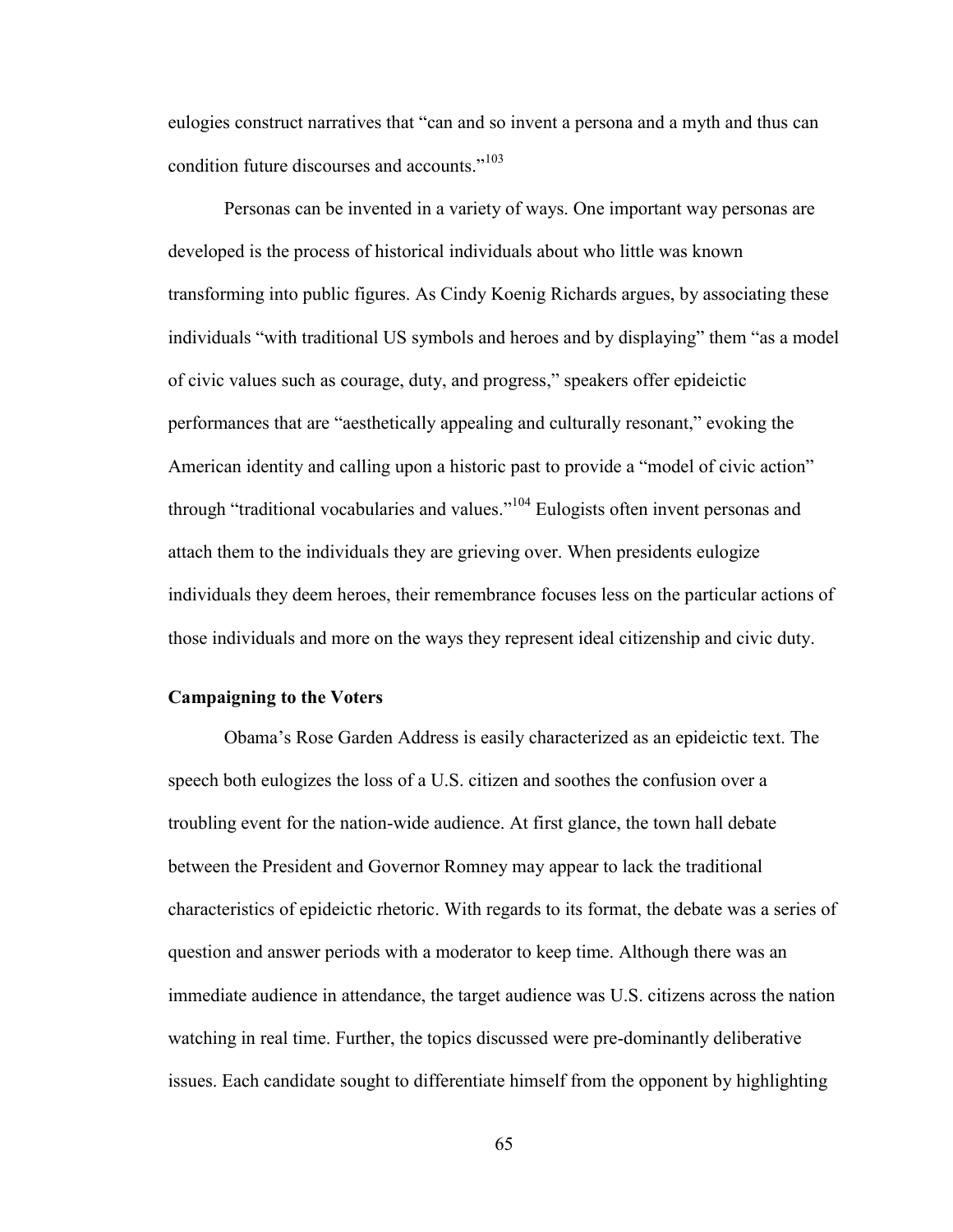his own distinct political agendas for each of the issues conjured by concerned audience members. Above all else, the candidates prepared to appear on national television to enhance their reputations as leaders who made themselves more politically available to U.S. citizens and politicians on both sides of the aisle.

The ultimate goal for the candidates in the town hall debate was to convince U.S. citizens, voters in particular, that they were best-suited to make expedient decisions for the nation as its leader. In order to do so, each candidate needed to demonstrate their confidence in and knowledge of important and urgent political issues. These political issues composed the molecules of the candidates' larger moral vision for the country, the overall platform they promised to bring with their nomination as President of the United States. Candidates' larger moral vision of the nation reflects what Robert Rowland means by the contemporary "heavily theatrical character of American politics in general and presidential debates in particular."<sup>105</sup>

While these attributes of the town hall debate seemingly warrant a deliberative classification, there are important epideictic elements present as well. Recall that in Aristotle's taxonomy the role of the audience in epideictic rhetoric is to make judgment on a speaker's praise or blame of an object. In the case of a debate that has a "winner" and "loser," the speakers praise *themselves* while "blaming" their opponents. Obama and Romney needed to make voters believe they could remedy the nation's current problems while constructing a caricature of their opponent that suggested those complications would continue or grow worse. Certainly this required both speakers to articulate a wellreasoned, well-researched policy platform. However, the presidential nominees would first need to win the election before those deliberative realities were even possibilities.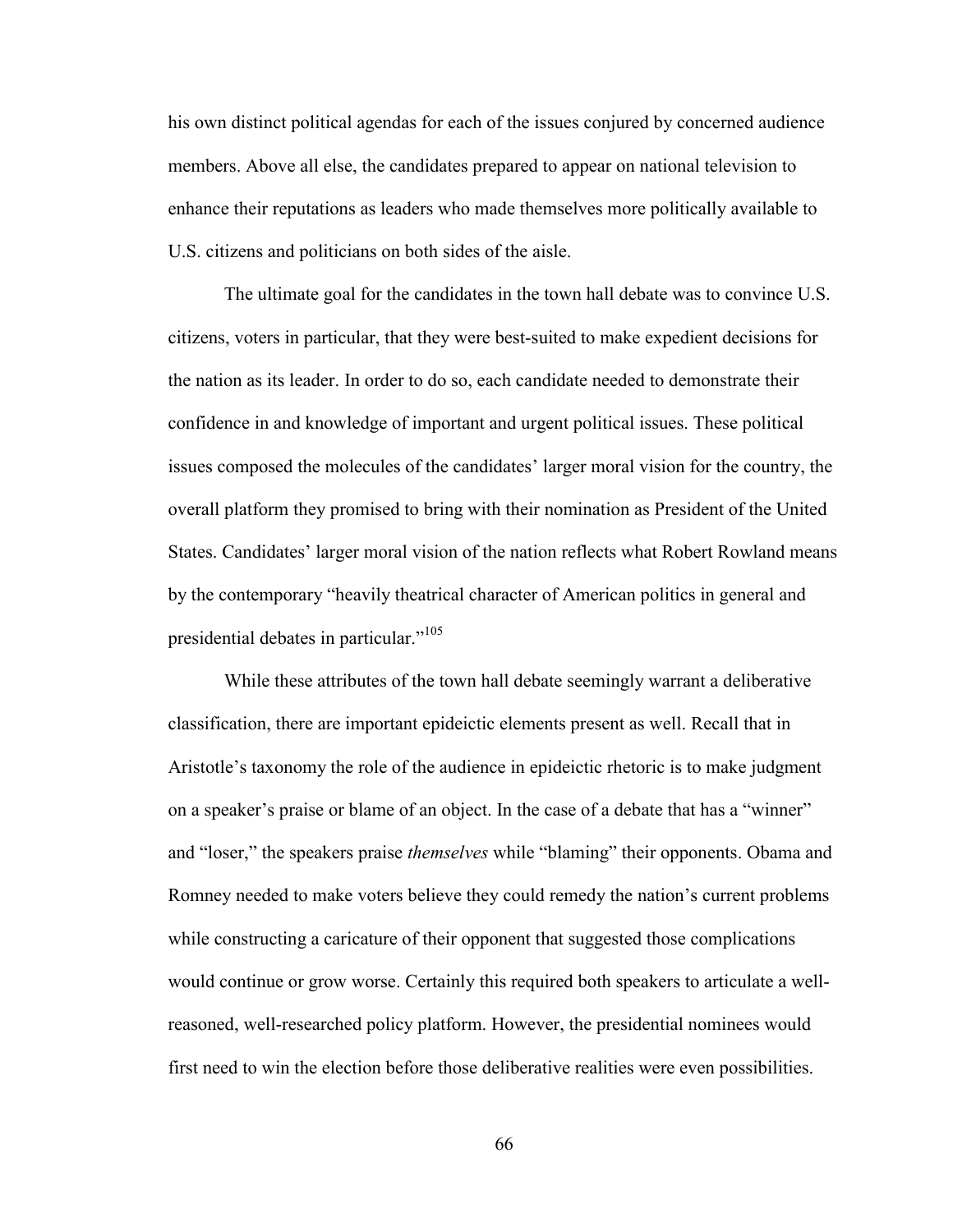Most significant to the immediate rhetorical situation for Obama and Romney, then, was their self-promotion as a credible, desirable leader.

The significant relationship between the deliberative and epideictic elements of the town hall debate between Obama and Romney reflect the broader genre of rhetorical situations that Michael C. Leff and Gerald P. Mohrmann isolate as campaign oratory. Leff and Mohrmann contend that campaign orations are best understood as epideictic because in essence they address the honorability of candidates, asking for judgment from the audience on whether they deserve to become the President of the United States. This is the case because the deliberative elements of the occasion, the policies and laws, are used as a *means* to achieve an epideictic ends of self-honor and worthiness of leading the nation.<sup>106</sup> Campaign speeches contain elements of expediency, but *speakers* are not inherently expedient or inexpedient. Although campaign orations do address policy issues, the aim is not to urge the audience to adopt those policies; but rather, to enhance the individual ethos of the candidate. Speakers are not just or unjust, expedient or inexpedient; rather, they are worthy of honor or the reverse..

Paul Rosenthal identifies this phenomenon as the distinction between "nonpersonal and personal persuasion."<sup>107</sup> Non-personal persuasion refers to occasions where speakers attempt "to influence audience attitudes about a particular issue, and ethos is important insofar as it lends credence to the substance of the argument."<sup>108</sup> In other words, the object of non-personal persuasive texts is something external to speakers; the focal point of the text is some platform item and the candidates' credibility makes that agenda more intelligible and likeable to their audiences.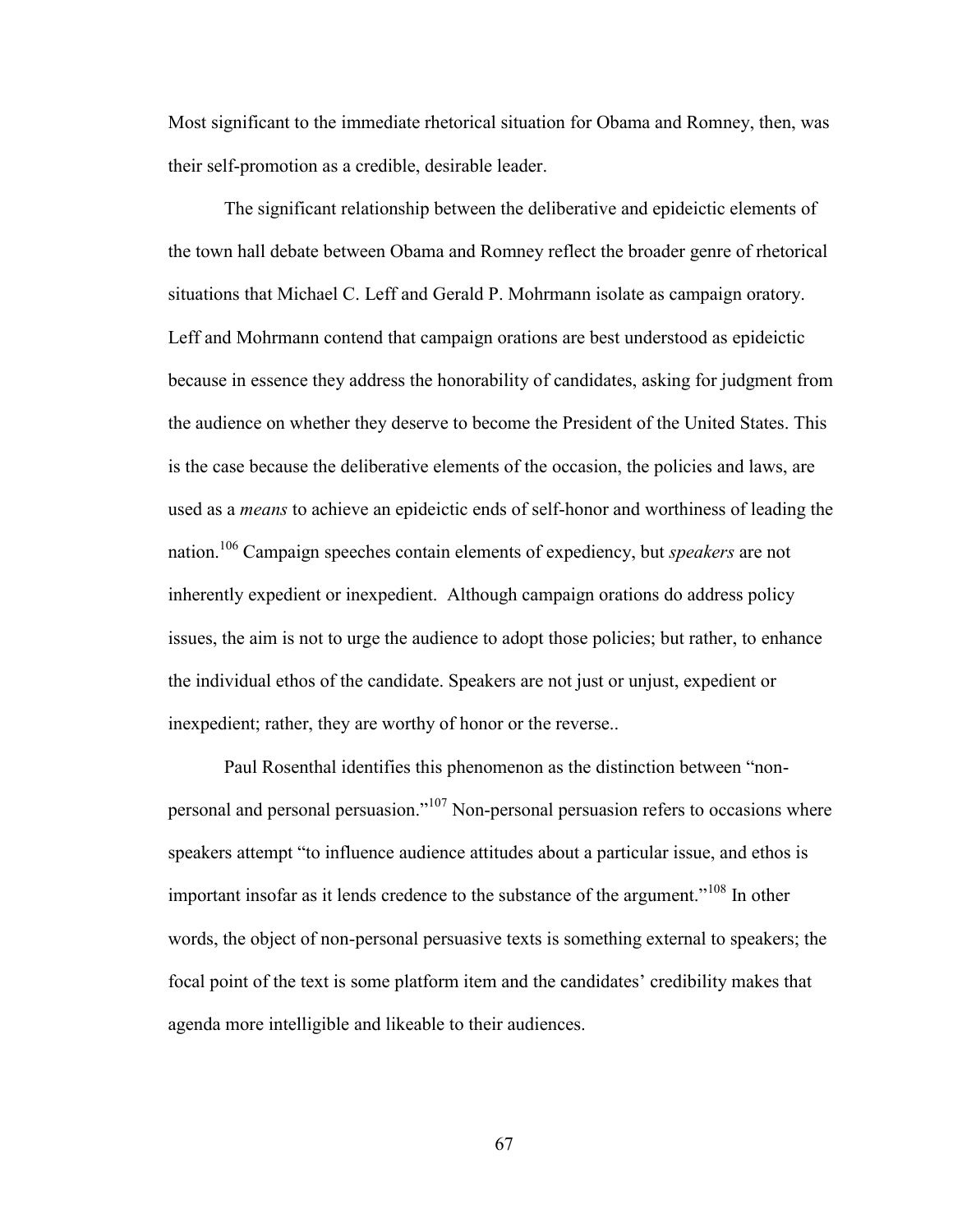Personal persuasion, on the other hand, reverses this process. The focal point, Rosenthal argues, is the speaker, where the message becomes a vehicle for enhancing ethos. This means that while "the ostensible purpose of a given speech may be to gain acceptance of a particular policy . . . the actual purpose is to gain votes for the candidate."<sup>109</sup> In any given policy-oriented speech, speakers need both a strong ethos and a relatable, sensible platform. Sometimes speakers' ethos enhances the desirability of their policies, and others the desirability of the policies enhances their ethos. Although campaign orations can therefore be classified as either deliberative or epideictic, the town hall debate is uniquely situated to be characterized as personal persuasion and ceremonial since, as Leff and Mohrmann conclude, "the treatment of issues is subsidiary to the purpose of creating a general identification between the speaker and the audience;" the ultimate objective of campaign oratory is not to pass legislation, but is instead "ingratiation."<sup>110</sup>

Epideictic campaign speeches must develop their ethos through artistic displays of leadership. Describing presidential leadership generally, Woodward argues that presidents demonstrate their leadership through an "unremitting chain of symbolic acts."<sup>111</sup> Through their use of active, controlling verbs, presidents are given purpose by their promises to affirm, determine, direct, or order decisions. This purpose secures presidents' place as "the master of significant events," the arbiter of which decisions are relevant and when they are made.<sup>112</sup>

Assuming that campaign speeches serve epideictic needs of speakers, the effectiveness of the speeches, according to Chaïm Perelman and Lucie Olbrechts-Tyteca, "cannot be measured by the degree of probability attributed to the accepted argument, but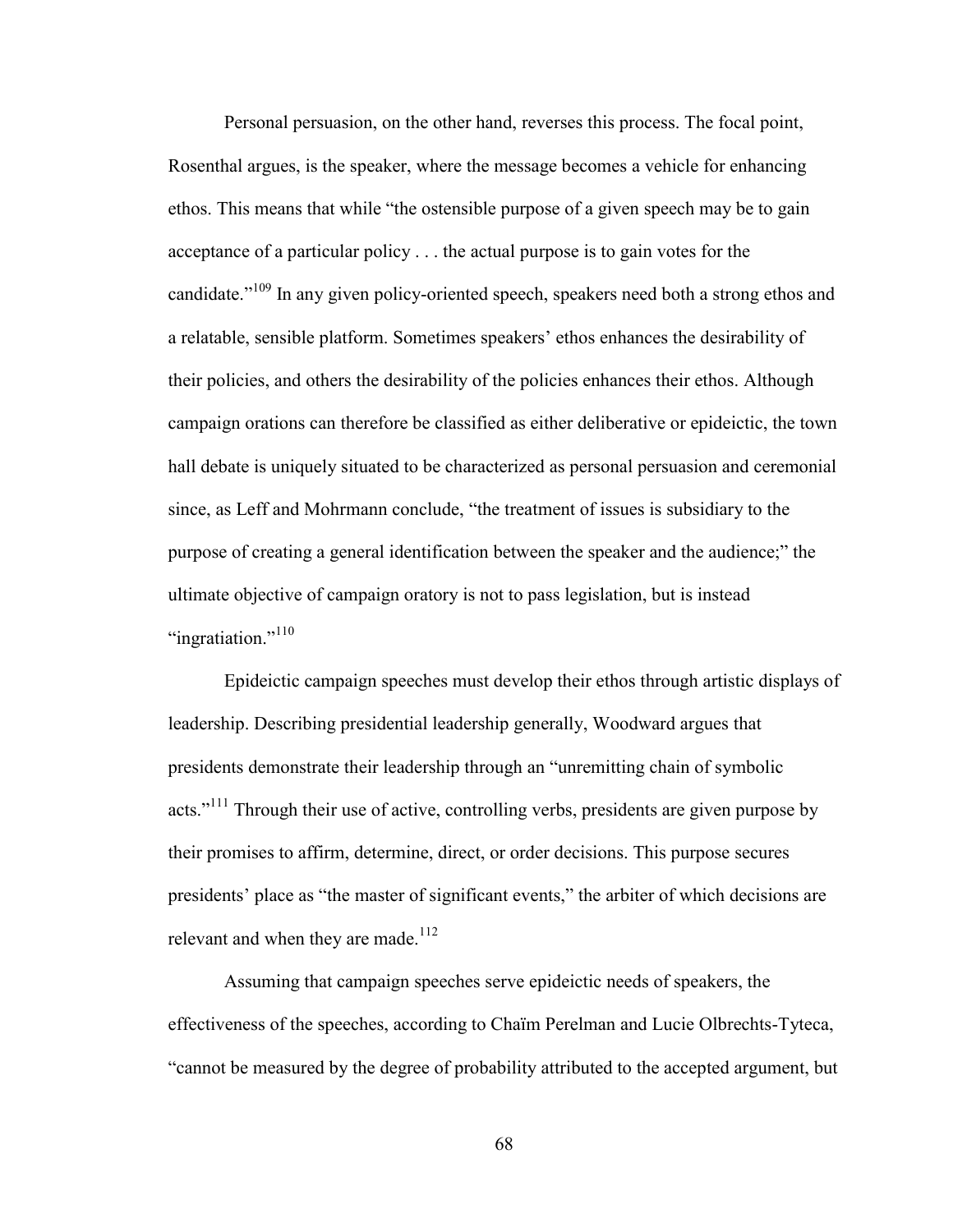rather by the obstacles overcome by the action and the sacrifices and choices it leads to and which can be justified by the adherence."<sup>113</sup> In other words, election speeches cannot be determined by the likelihood that audiences agree with candidates' platforms. Instead, critics should pay attention to the obstacles speakers must overcome to meet their goals. Perelman and Olbrechts-Tyteca argue that this is the "existence of an interval . . . between the time of adherence and the time of action it was designed to stimulate."<sup>114</sup> This does not occur in a vacuum. It is part of an ongoing process where speakers continually build adherence with their audiences. Presidential campaigns are prime examples where "adherence gained by a speech can always advantageously be reinforced" because slogans and other signifiers build larger, more determined crowds.<sup>115</sup> Therefore, the *display* function of ceremonial rhetoric is significant because of its visible, ritualistic performance; "it strengthens the disposition toward action by increasing adherence to the value it lauds."<sup>116</sup> As such, "the speaker's reputation is not the exclusive end of epideictic discourse," but instead a *consequence*.<sup>117</sup> Presidents promote policies to build their *ethos* and increase the likelihood they win public approval or their candidacy.

When presidents perform political rituals, it effectively blurs the line between theater and politics. That is, "the essence of campaigning and governing" consists of two mutually reinforcing ideas; that campaign orations *construct* a moral vision of the future, and that such visions are *represented* by broad political actions speakers wish to take to get there.<sup>118</sup> If presidents' moral visions are shared by their audiences, they can achieve what Perelman and Olbrechts-Tyteca refer to as "amplification and enhancement."<sup>119</sup> This directly connects Aristotle, Condit, and Hauser's arguments about epideictic rhetoric. Ceremonial speaking uses value systems to teach public morality, manifesting a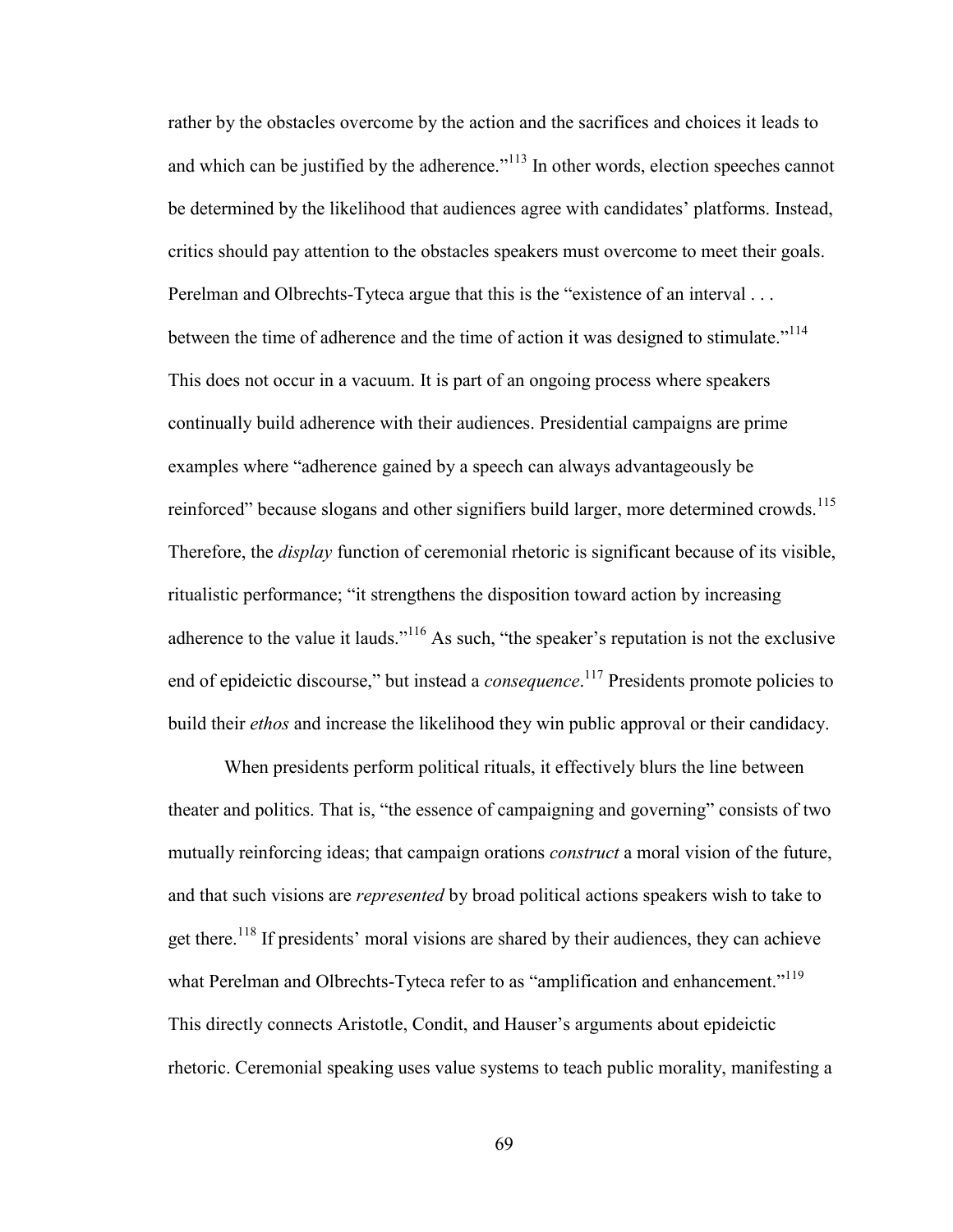vision of ideal citizenship and encouraging the audience to support leaders who display mastery of eloquent rhetoric and knowledge. In short, Perelman and Olbrechts-Tyteca conclude that leaders "defend the traditional and accepted values" which influence citizens "object of education" to readily convert "into universal values, if not eternal truths, that which has acquired a certain standing through social unanimity."<sup>120</sup>

#### **Conclusion**

Given the complexities of  $21<sup>st</sup>$  century politics, U.S. presidents are bound to encounter troubling events that require explanation to the public at large. What separates 21<sup>st</sup> century crises from earlier troubling times is the speed and open-ended access to information that the public at large has. Generally, the immediate response to these confusing situations is not deliberative because policy decisions have not been made by the time information reaches the public. Before deliberative action can take place, presidents must demonstrate control over the situation and explain what has happened to U.S. citizens. Therefore, analyzing the rhetorical strategies presidents use requires a detailed but concise understanding of the epideictic genre. Epideictic rhetoric, first and foremost, praises or blames an object and invites audiences to make judgment on its worthiness of honor or the reverse. This is true of all ceremonial discourse, and yet it is woefully inadequate for the complex objects this thesis analyzes.

Contemporary studies of presidential epideictic rhetoric must pay close attention to the exigencies calling ceremonial speakers forward. In the case of Obama's Rose Garden Address and the town hall debate, there are three important circumstances. First, the attack on the U.S. Consulate in Benghazi spurred a crisis in U.S. public discourse. Crises require strong leadership to define what has happened and promise the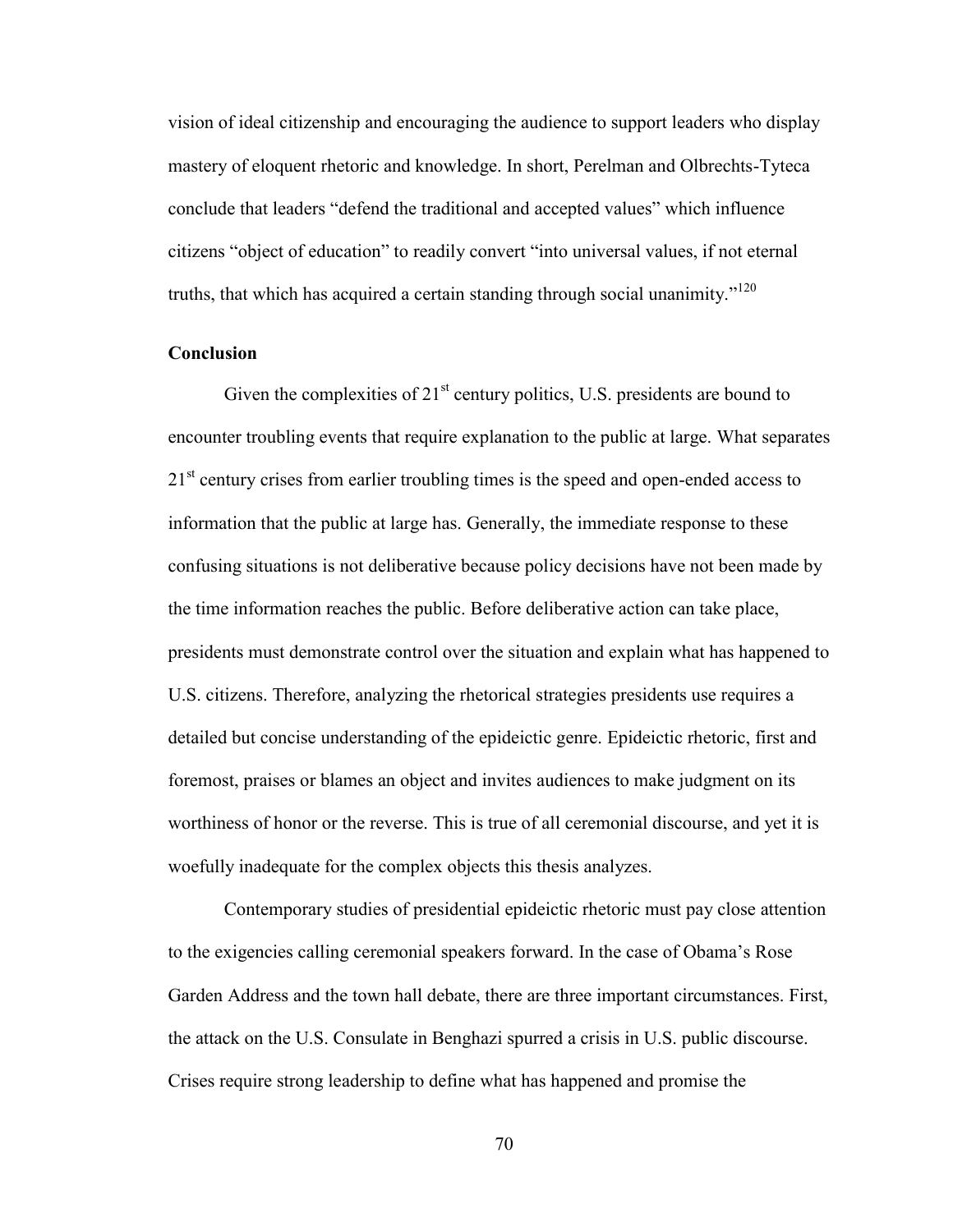preservation of community heritage through the perseverance of widely-held beliefs that pave the path forward to the future. Second, the death of a U.S. Ambassador opened opportunity for Obama to articulate a moral vision of the nation, urging citizens to strive for the exemplary character of hard-working diplomats that sacrifice their lives for the sanctity of the country. Finally, the town hall debate illustrates how speakers use deliberative means, arguing the expediency or inexpediency or various policies, to enhance their own ethos and undermine the ethos of their opponent. Critics wishing to understand the text as more than a list of platform items that may or may not ever amount to legislation must appreciate it for its ceremonial qualities. Although the nationallytelevised debate served the needs of audience members, it primarily served the speakers need of becoming elected as President of the United States. In short, critics should approach presidential epideictic rhetoric by examining the ways it transforms the instability of crises into manageable, well-defined events that inculcate and reaffirm a particular heritage, guided by a fidelity to a moral vision that builds a cadre of exemplary citizens acquiescing to the desires of the President of the United States.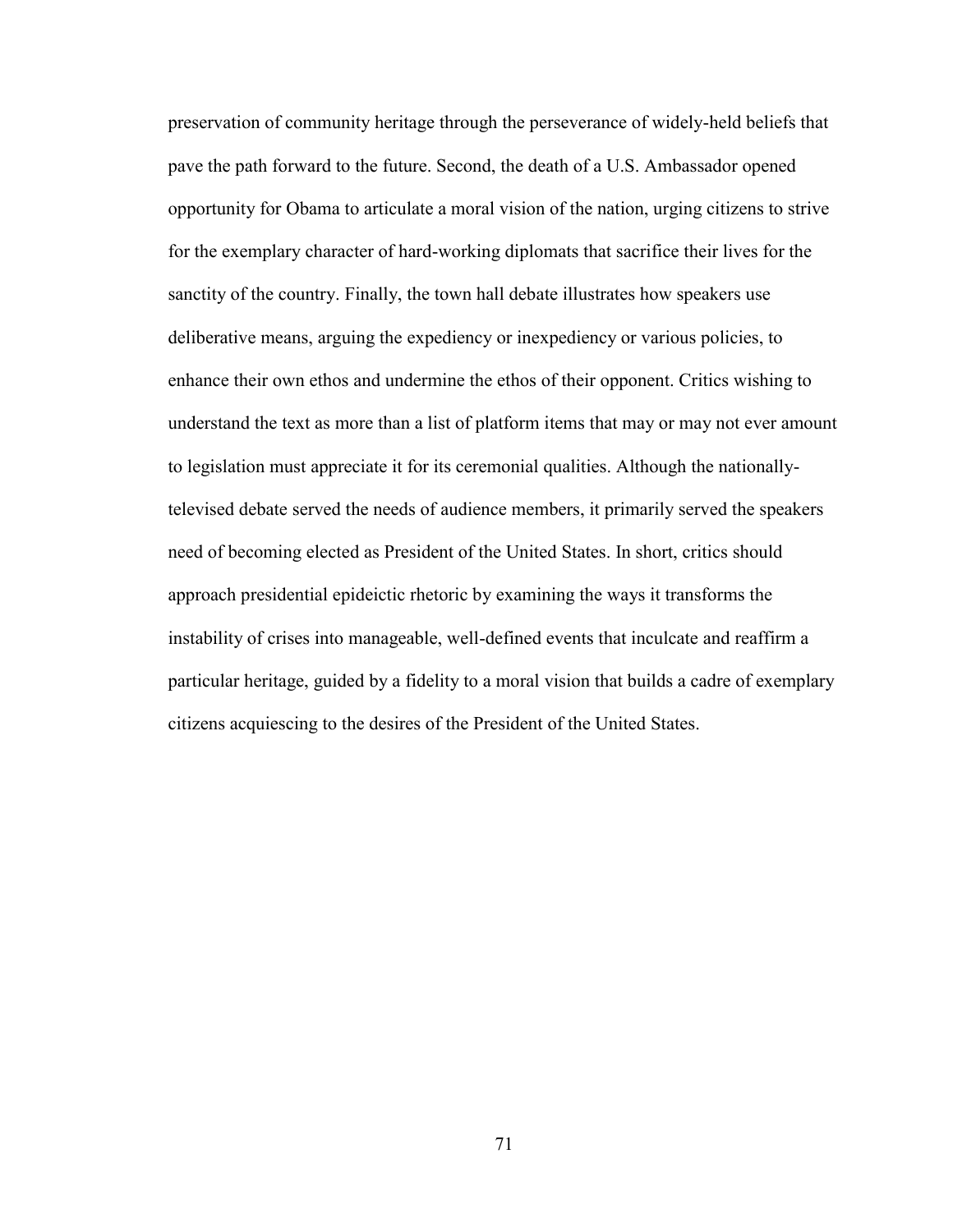## **Notes**

<sup>1</sup> Aristotle, *Rhetoric*, trans. W. Rhys Roberts, *Rhetoric*, (Chelmsford: Dover Publications, 2004), [1358a].

*Rhetoric*, [1358b].

Ibid.

Ibid.

 Jon Hesk, *The Cambridge Companion to Ancient Rhetoric,* ed. Erik Gunderson (New York: Cambridge University Press, 2009), 156.

Ibid.

 $<sup>7</sup>$  Ibid.</sup>

*Rhetoric*, [1367b].

*Rhetoric*, [1358b].

Ibid.

*Rhetoric*, [1359a].

Ibid.

*Rhetoric*, [1358b].

*Rhetoric*, [1367b].

<sup>15</sup> Celeste Michelle Condit, "The Functions of Epideictic: The Boston Massacre Orations as Exemplar," *Communication Quarterly*, 33 (1985): 285.

Ibid.

<sup>17</sup> Condit, "The Functions of Epideictic," 286.

Ibid.

<sup>19</sup> Condit, "The Functions of Epideictic," 288.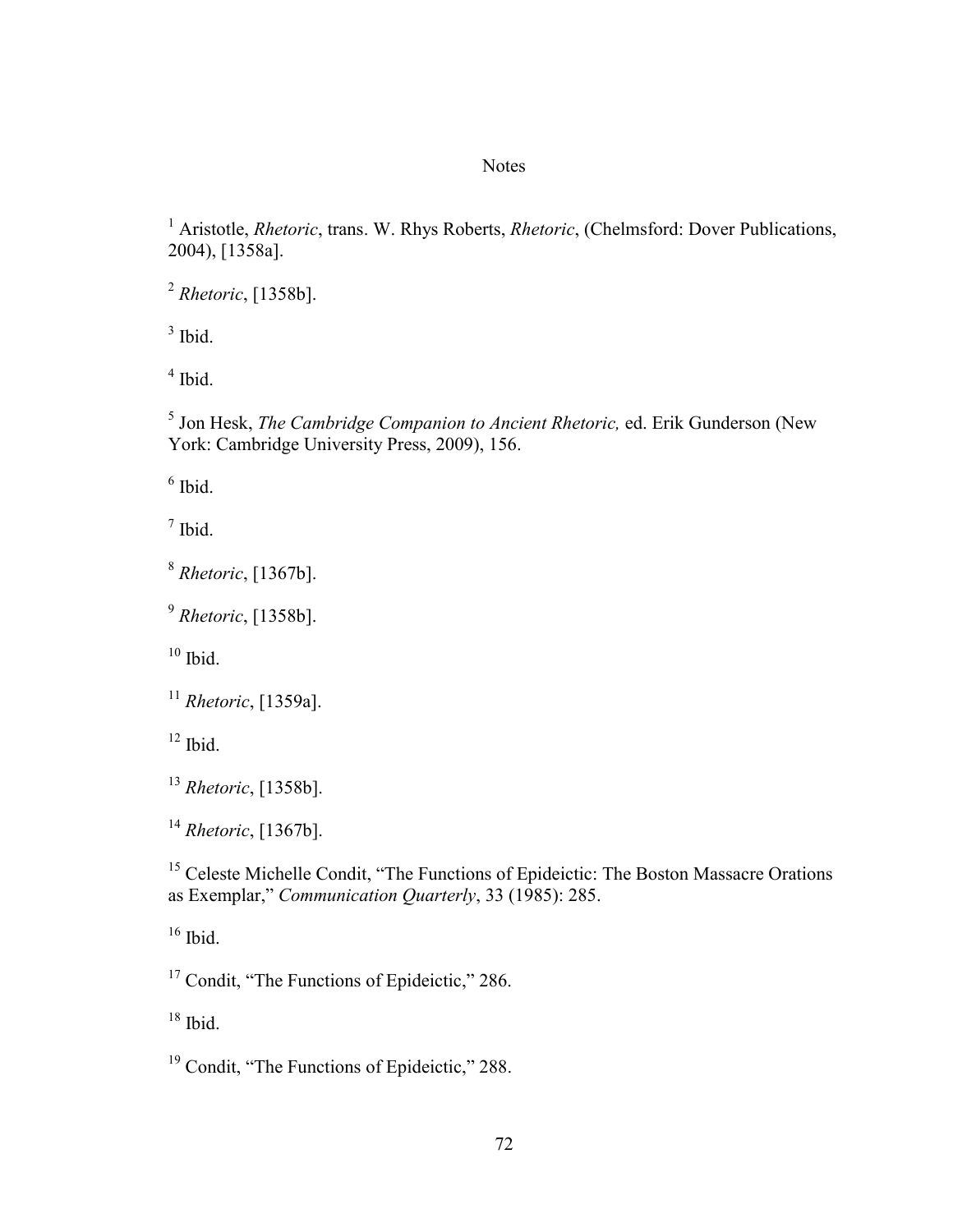Ibid.

Ibid.

Ibid.

 Edward S. Casey, "Public Memory in Place and Time," in *Framing Public Memory*, ed. Kendall R. Phillips (Tuscaloosa: University of Alabama Press, 2007), 35.

Ibid.

<sup>25</sup> Denise M. Bostdorff, "Epideictic Rhetoric in the Service of War: George W. Bush on Iraq and the 60th Anniversary of the Victory Over Japan," *Communication Monographs*, 78 (2011): 300.

Ibid.

Ibid.

Ibid.

 David Zarefsky, "Presidential Rhetoric and the Power of Definition," *Presidential Studies Quarterly*, 3 (2004): 611.

 Michael J. Hyde, "The Rhetor as Hero and the Pursuit of Truth: The Case of  $9/11$ ," *Rhetoric & Public Affairs*, 8.1 (2005): 5.

<sup>31</sup> Zarefsky, "Presidential Rhetoric and the Power of Definition," 612.

Ibid.

<sup>33</sup> Condit, "The Functions of Epideictic," 289.

Ibid.

Ibid.

Ibid.

Ibid.

Ibid.

<sup>39</sup> Condit, "The Functions of Epideictic," 291.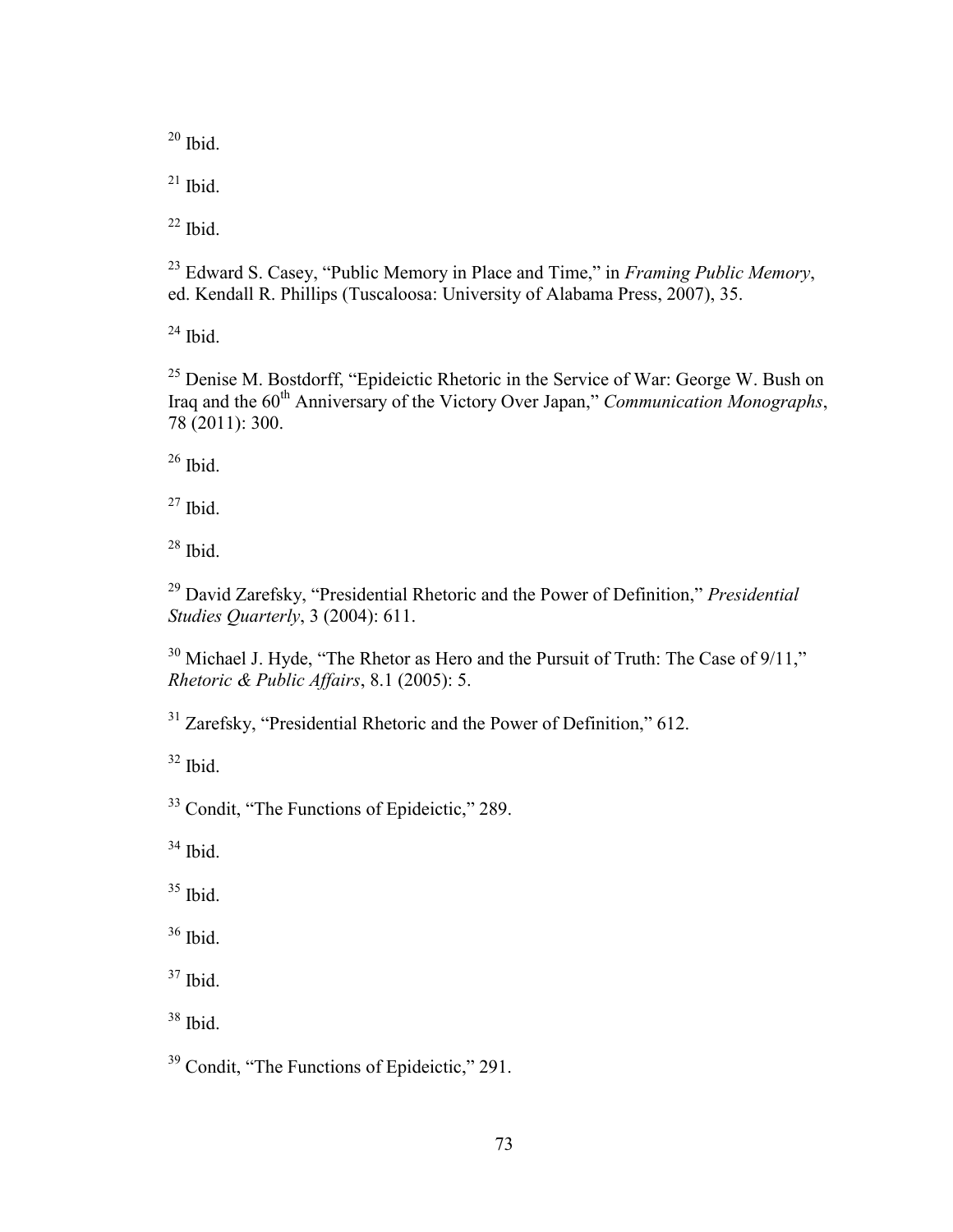Condit, "The Functions of Epideictic," 289.

 David Hoogland Noon, "Operation Enduring Analogy: World War II, The War on Terror, and the Uses of Historical Memory," *Rhetoric & Public Affairs*, 3 (2004): 340.

 George W. Bush, "Address to Joint Session of Congress Following 9/11 Attacks," 20 September 2001, <http://americanrhetoric.com/speeches/gwbush911jointsessionspeech.htm>

Noon, "Operation Enduring Analogy," 339-340.

Noon, "Operation Enduring Analogy," 339.

Ibid.

Noon, "Operation Enduring Analogy," 340.

Ibid.

 James Jasinski, *Sourcebook on Rhetoric: Key Concepts in Contemporary Rhetorical Studies* (Thousand Oaks: Sage Publications, 2001), 212.

Noon, "Operation Enduring Analogy," 340.

 John M. Murphy, "Epideictic and Deliberative Strategies in Opposition to War: The Paradox of Honor and Expediency," *Communication Studies*, 43 (1992): 72.

Ibid.

Murphy, "Epideictic and Deliberative Strategies in Opposition to War," 67.

Condit, "The Functions of Epideictic," 290.

Ibid.

Condit, "The Functions of Epideictic," 291.

 Gerard A. Hauser, "Aristotle on Epideictic: The Formation of Public Morality," *Rhetoric Society Quarterly*, 29 (1999): 14.

Hauser, "Aristotle on Epideictic," 11.

Hauser, "Aristotle on Epideictic," 14.

Ibid.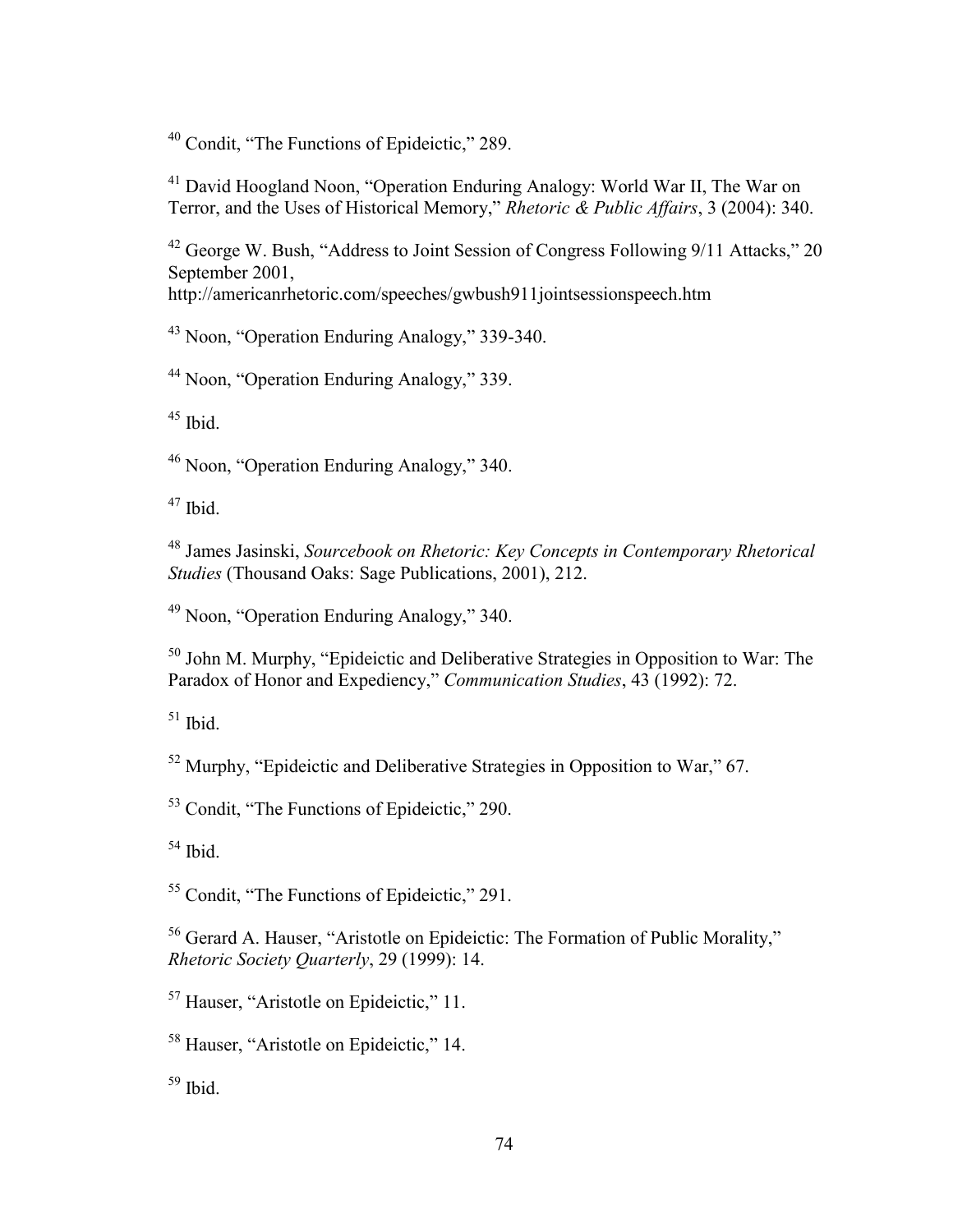Hauser, "Aristotle on Epideictic," 15.

Ibid.

*Rhetoric*, [1367b].

Hauser, "Aristotle on Epideictic," 15.

Hauser, "Aristotle on Epideictic," 19.

 Bonnie J. Dow, "The Function of Epideictic and Deliberative Strategies in Presidential Crisis Rhetoric," *Western Journal of Speech Communication*, 53 (1989): 294.

Ibid.

 $^{67}$  Ibid.

Mary Stuckey, *The President as Interpreter in Chief*, (Chatham: New Jersey, 1991), 1.

 Michael J. Mazarr, "The Rise and Fall of the Failed-State Paradigm: Requiem for a Decade of Distraction," *Foreign Affairs*, 93 (2014): 115-116.

Mazarr, "The Rise and Fall of the Failed-State Paradigm," 114-115.

 Dow, "The Function of Epideictic and Deliberative Strategies in Presidential Crisis Rhetoric," 295.

Ibid.

 Dow, "The Function of Epideictic and Deliberative Strategies in Presidential Crisis Rhetoric," 294.

 Dow, "The Function of Epideictic and Deliberative Strategies in Presidential Crisis Rhetoric," 295.

Ibid.

 Dow, "The Function of Epideictic and Deliberative Strategies in Presidential Crisis Rhetoric," 296.

Ibid.

 Dow, "The Function of Epideictic and Deliberative Strategies in Presidential Crisis Rhetoric," 294.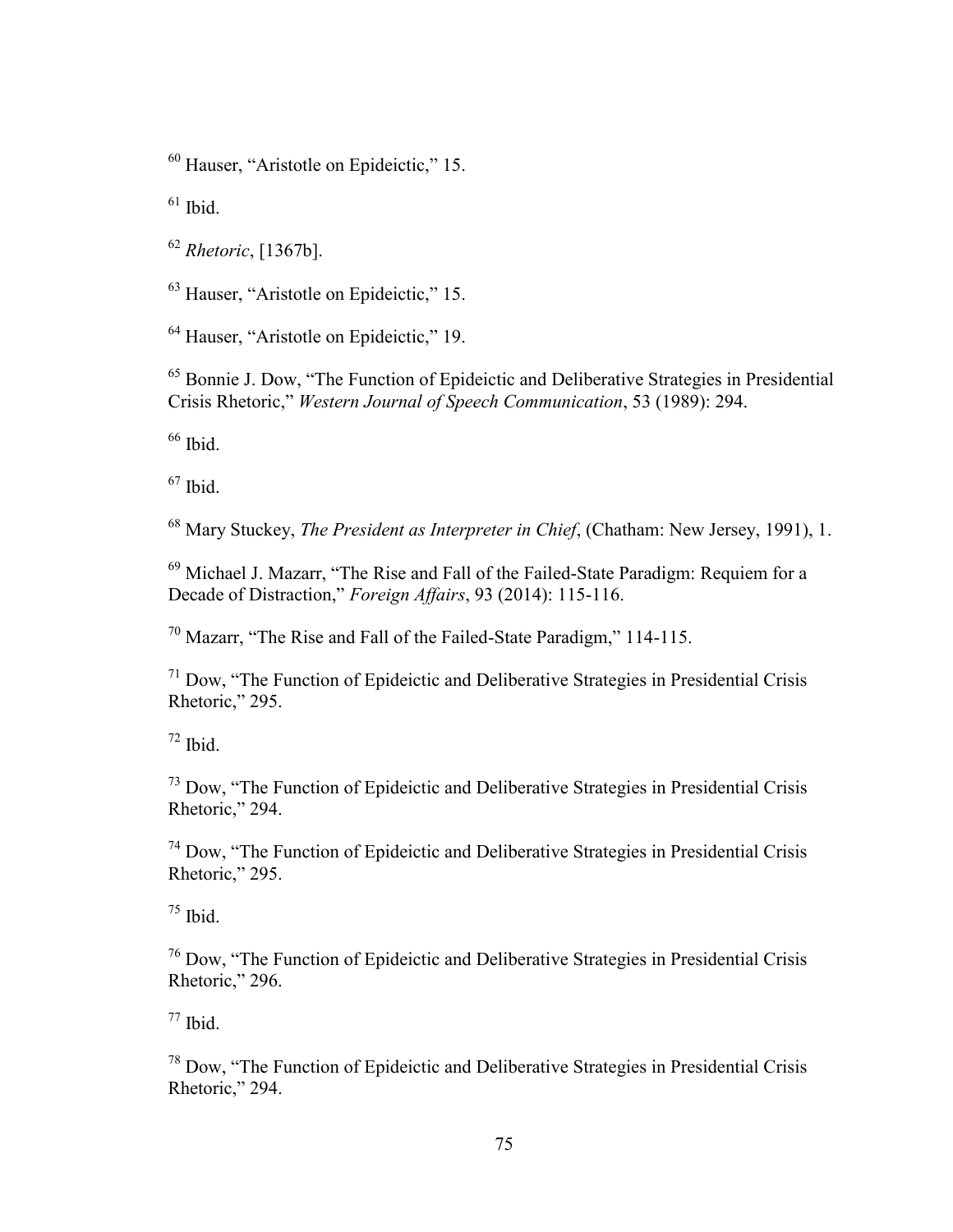$79$  Dow, "The Function of Epideictic and Deliberative Strategies in Presidential Crisis Rhetoric," 296.

<sup>80</sup> Gary Woodward, *Center Stage: Media and the Performance of American Politics*, (Lanham: Rowman & Littlefield Publishers Inc.: 2007), 138.

 $81$  Ibid.

 $82$  Ibid.

<sup>83</sup> Casey, "Public Memory in Place and Time," 26.

 $84$  Ibid.

<sup>85</sup> "A Nation Challenged; A Snapshot Gives Bush 90% Approval," *New York Times*, 23 September 2001, [http://www.nytimes.com/2001/09/24/us/a-nation-challenged-a](http://www.nytimes.com/2001/09/24/us/a-nation-challenged-a-snapshot-gives-bush-90-approval.html)[snapshot-gives-bush-90-approval.html](http://www.nytimes.com/2001/09/24/us/a-nation-challenged-a-snapshot-gives-bush-90-approval.html)

<sup>86</sup> Dow, "The Function of Epideictic and Deliberative Strategies in Presidential Crisis Rhetoric," 297.

 $87$  Ibid.

 $88$  Ibid.

<sup>89</sup> Dow, "The Function of Epideictic and Deliberative Strategies in Presidential Crisis Rhetoric," 298.

<sup>90</sup> Dow, "The Function of Epideictic and Deliberative Strategies in Presidential Crisis Rhetoric," 297.

 $91$  Dow, "The Function of Epideictic and Deliberative Strategies in Presidential Crisis Rhetoric," 298.

 $92$  Dow, "The Function of Epideictic and Deliberative Strategies in Presidential Crisis Rhetoric," 297.

<sup>93</sup> Kendall R. Phillips, *Framing Public Memory*, (Tuscaloosa: University of Alabama Press: 2007), 9.

<sup>94</sup> Hauser, "Aristotle on Epideictic," 19.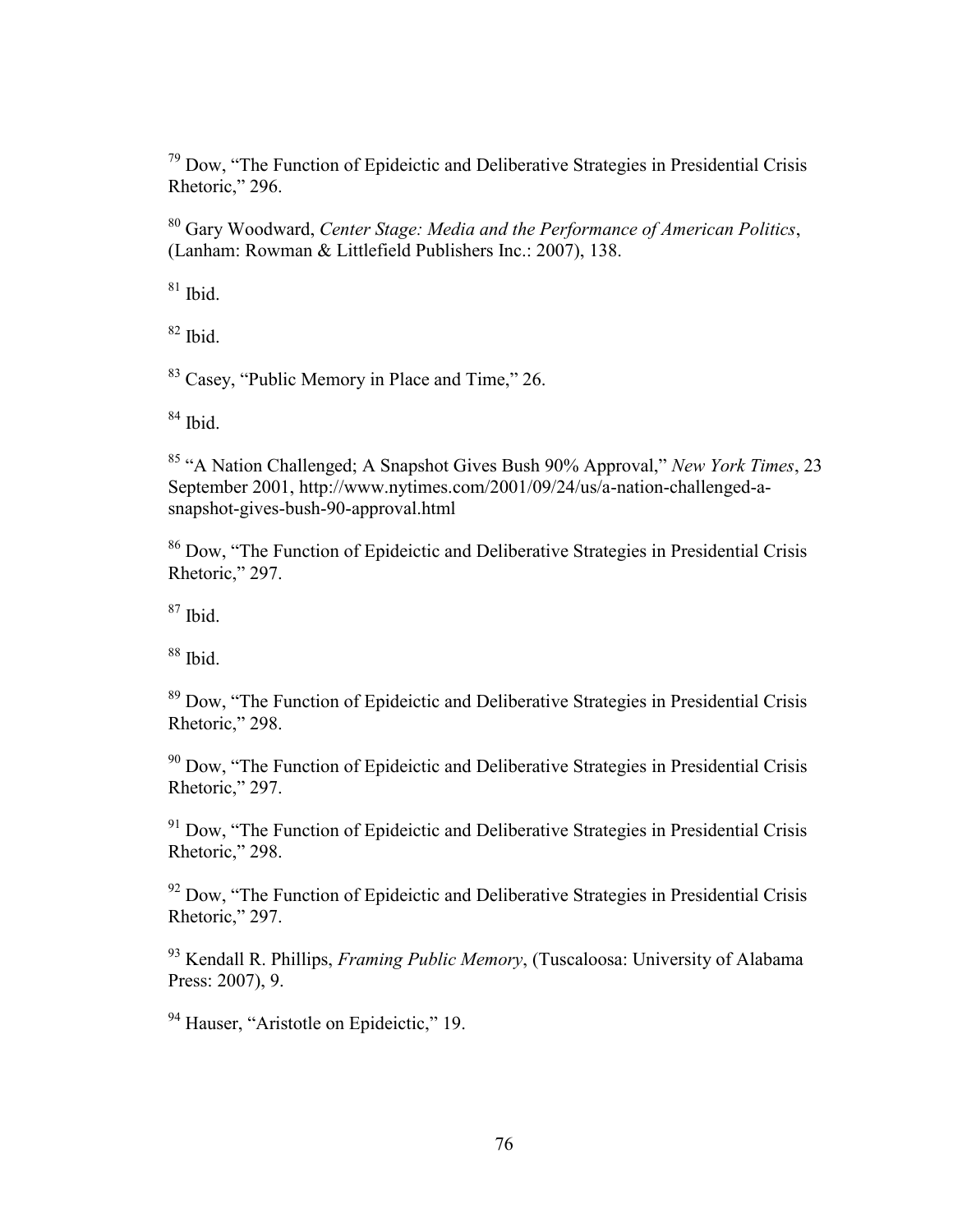<sup>95</sup> Amos Kiewe, "Framing Memory through Eulogy: Ronald Reagan's Long Good-bye," in *Framing Public Memory*, ed. Kendall R. Phillips (Tuscaloosa: University of Alabama Press, 2007), 249.

 $96$  Ibid.

<sup>97</sup> Kiewe, "Framing Memory through Eulogy," 251.

<sup>98</sup> Kiewe, "Framing Memory through Eulogy," 250.

<sup>99</sup> Hauser, "Aristotle on Epideictic," 19.

<sup>100</sup> Hauser, "Aristotle on Epideictic," 18.

<sup>101</sup> Kiewe, "Framing Memory through Eulogy," 250-251.

<sup>102</sup> Kiewe, "Framing Memory through Eulogy," 251.

<sup>103</sup> Kiewe, "Framing Memory through Eulogy," 252.

<sup>104</sup> Cindy Koenig Richards, "Inventing Sacagawea: Public Women and the Transformative Potential of Epideictic Rhetoric," *Western Journal of Communication*, 73 (2009): 8.

<sup>105</sup> Robert Rowland, "The First 2012 Presidential Campaign Debate: The Decline of Reason in Presidential Debates," *Communication Studies*, 64 (2013): 542.

<sup>106</sup> Michael C. Leff and Gerald P. Mohrmann, "Lincoln at Cooper Union: A Rhetorical Analysis of the Text," *Quarterly Journal of Speech*, 60 (1974): 347.

<sup>107</sup> Paul I. Rosenthal, "The Concept of Ethos and the Structure of Persuasion," *Speech Monographs*, 33 (1966): 120.

<sup>108</sup> Leff and Mohrmann, "Lincoln at Cooper Union," 348.

<sup>109</sup> Rosenthal, "The Concept of Ethos and the Structure of Persuasion," 120.

<sup>110</sup> Leff and Mohrmann, "Lincoln at Cooper Union," 348.

<sup>111</sup> Woodward, *Center Stage*, 86.

 $112$  Ibid.

<sup>113</sup> Chaïm Perelman and Lucie Olbrechts-Tyteca, *The New Rhetoric: A Treatise on Argumentation*, trans. John Wilkinson and Purcell Weaver (Notre Dame: University of Notre Dame, 1969), 49.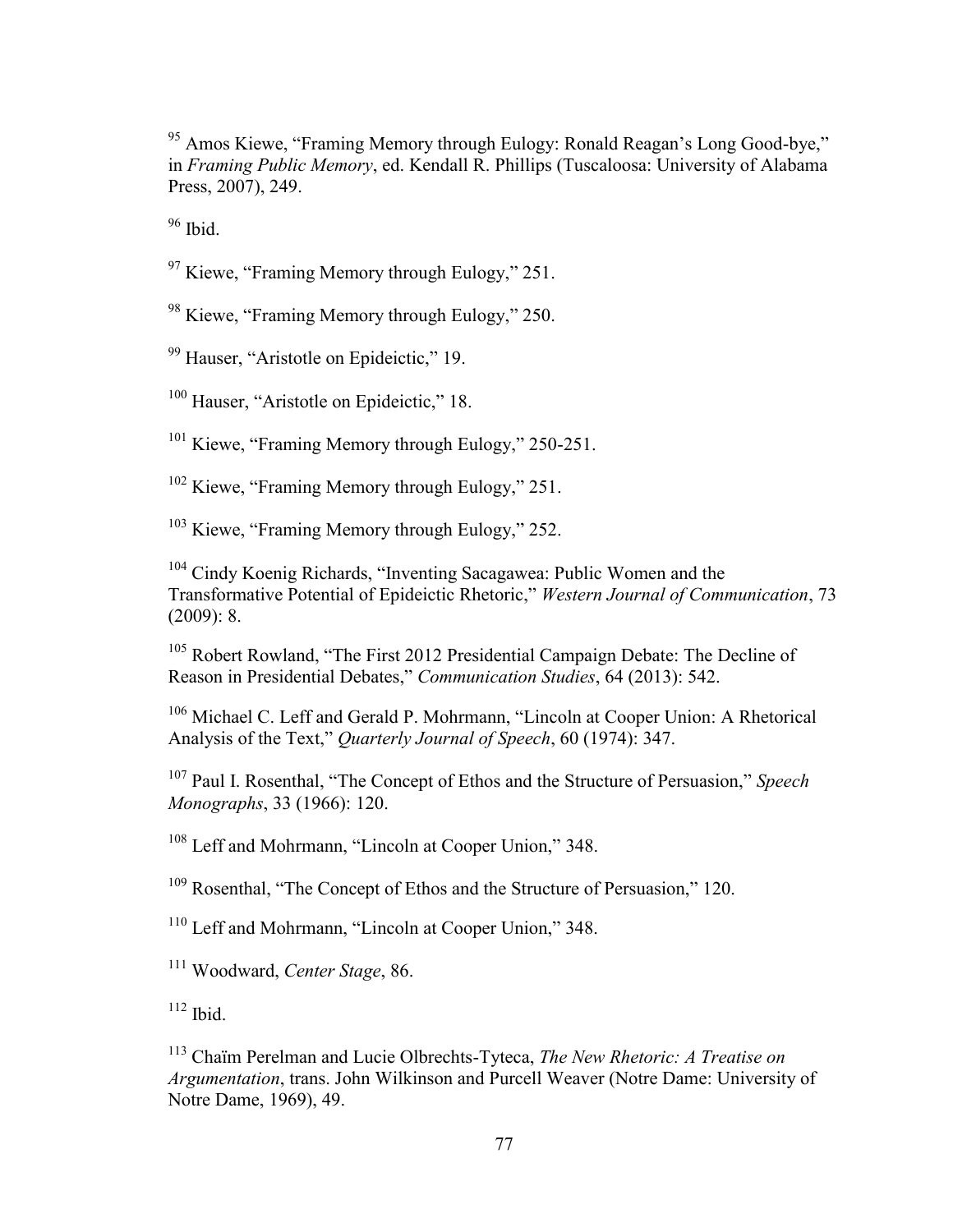Ibid.

Perelman and Olbrechts-Tyteca, *The New Rhetoric*, 50.

<sup>116</sup> Ibid.

- <sup>117</sup> Ibid.
- Woodward, *Center Stage*, 87.
- Perelman and Olbrechts-Tyteca, *The New Rhetoric*, 51.

Ibid.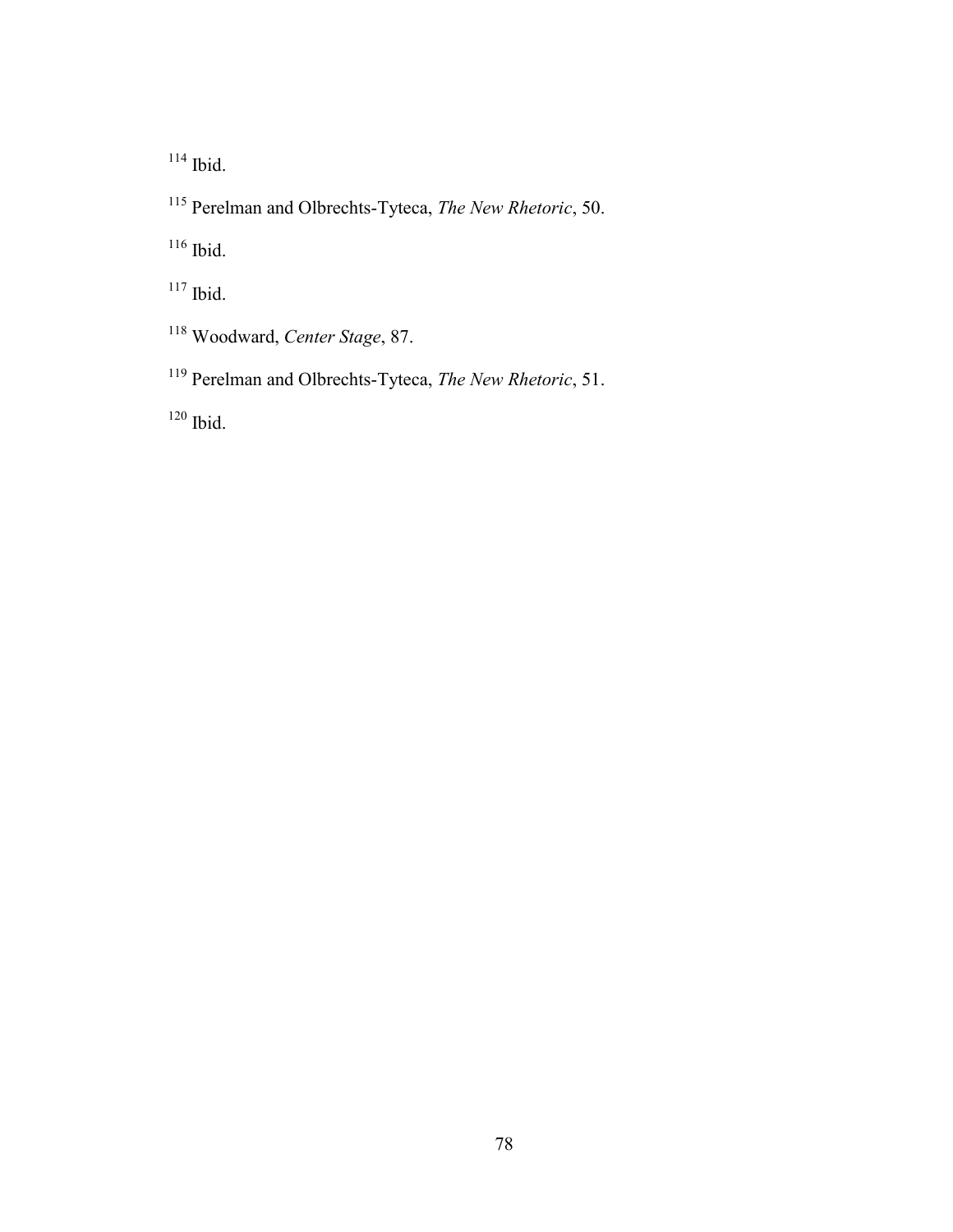# **CHAPTER 4: EVALUATING THE ROSE GARDEN ADDRESS AND TOWN HALL DEBATE AS PRESIDENTIAL EPIDEICTIC RHETORIC**

The analytical framework developed in Chapter 3 provides significant insight into Barack Obama's remarks at the Rose Garden and the town hall debate as epideictic events. In both cases, the President refrains from making explicit deliberative proposals in the wake of the attack on the U.S. Consulate in Benghazi. Instead, Obama's aim was to nurture the public during a spectacular event that was troubling because of its geographical and geopolitical distance from U.S. soil. To define that event in the Rose Garden speech, Obama constructed the Benghazi attack as a crisis and eulogized Christopher Stevens and the others who died. Later, he transformed an otherwise policyoriented presidential debate into an important epideictic moment. This chapter will analyze the Rose Garden Address's construction of a crisis and eulogy as well as the significant ceremonial elements of the town hall debate to draw conclusions about their implications for studies of presidential epideictic rhetoric.

## **Obama's Rose Garden Address**

In its most basic form, epideictic rhetoric praises or blames an object. Obama's Rose Garden Address simultaneously praises the life of Christopher Stevens and the sacrifices of U.S. civil servants and blames the unknown, evil perpetrators for committing intolerable acts of violence on the U.S. Consulate in Benghazi. Celeste M. Condit's three epideictic functions, define/understand; shape/share a sense of community; and display/entertain are clearly present in the speech. However, the Rose Garden Address is unique because there are two distinct genres of epideictic rhetoric present.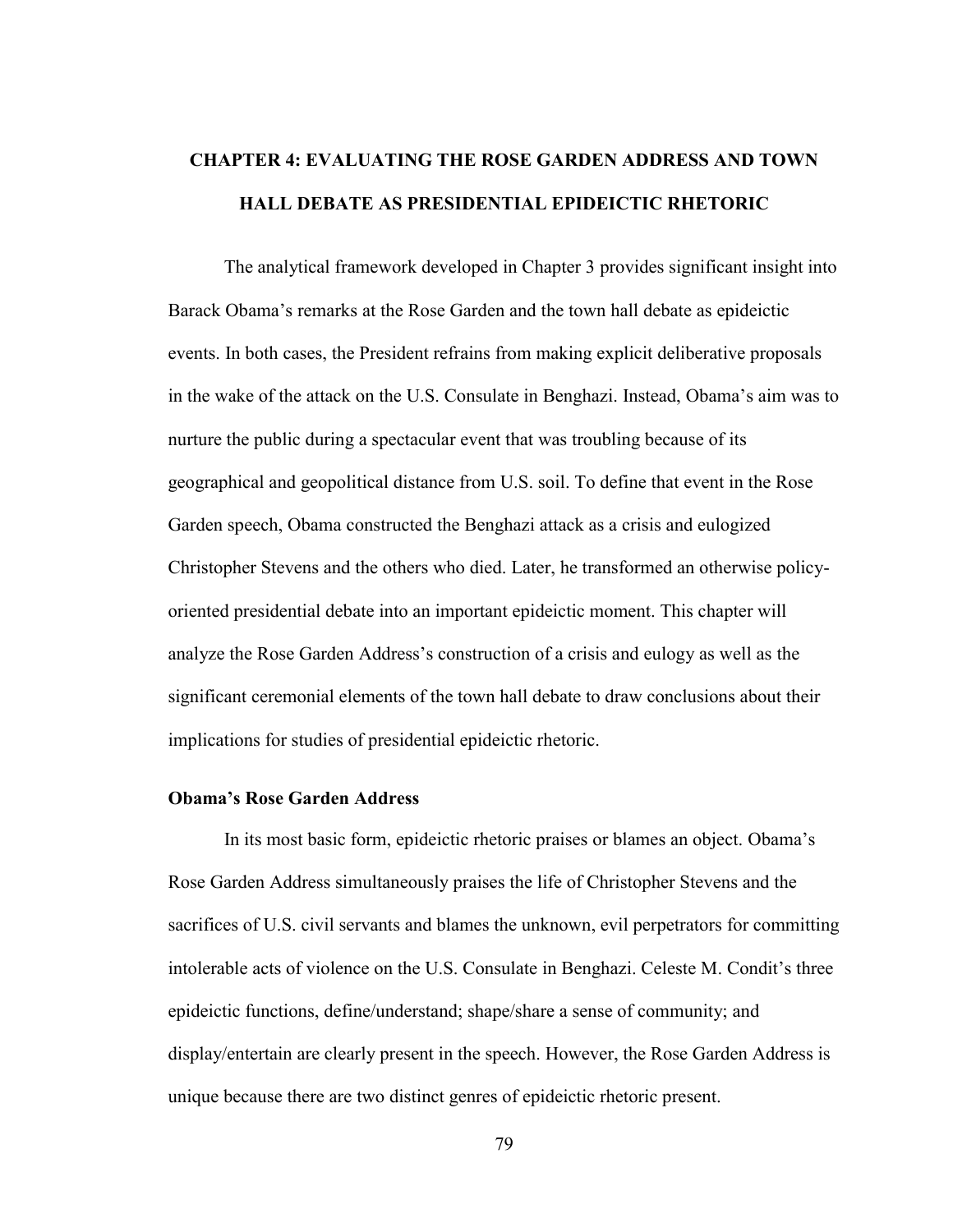As Carolyn Miller argues, wholesale studies of epideictic texts are overly general and miss important textual distinctions; instead, critics must identify the "constituent strategies of contemporary genres" and their relationships to one another.<sup>1</sup> This is not to say that examining the eulogy of Christopher Stevens has no overlap with analyzing the text as crisis rhetoric. Rather, it is precisely this overlap that warrants examining the text as both a crisis speech and a eulogy in greater detail. Crisis rhetoric and eulogies have situational, stylistic, and substantive similarities. However, they serve separate, yet mutually-reinforcing functions. Therefore, this analysis organizes itself around the particular types of ceremonial discourse evident in the Rose Garden Address but maintains a fidelity to Condit's functional pairs.

### Communicating the Crisis in Benghazi

Traumatic or confusing events threaten our very sense of community, our understanding of who we are as U.S. citizens and what we represent as a people. Rhetoric that follows crisis situations are pre-dominantly either deliberative or epideictic. The exigencies shaping the rhetorical situation help clarify how discourses should be classified. When the rhetor announces some action previously unknown to the audience, the discourse creates the crisis and is justificatory or deliberative. On the other hand, when the audience is already aware of the event the discourse is a *reaction* and is generally consummatory or epideictic.

In Obama's case, the Rose Garden Address dealt with three pre-existing exigencies, making it consummatory and thus epideictic. First, the attack in Benghazi happened on September 11. More than a decade after the attacks on the World Trade Center and the Pentagon, September 11 is still, as Obama puts it, "a painful day for our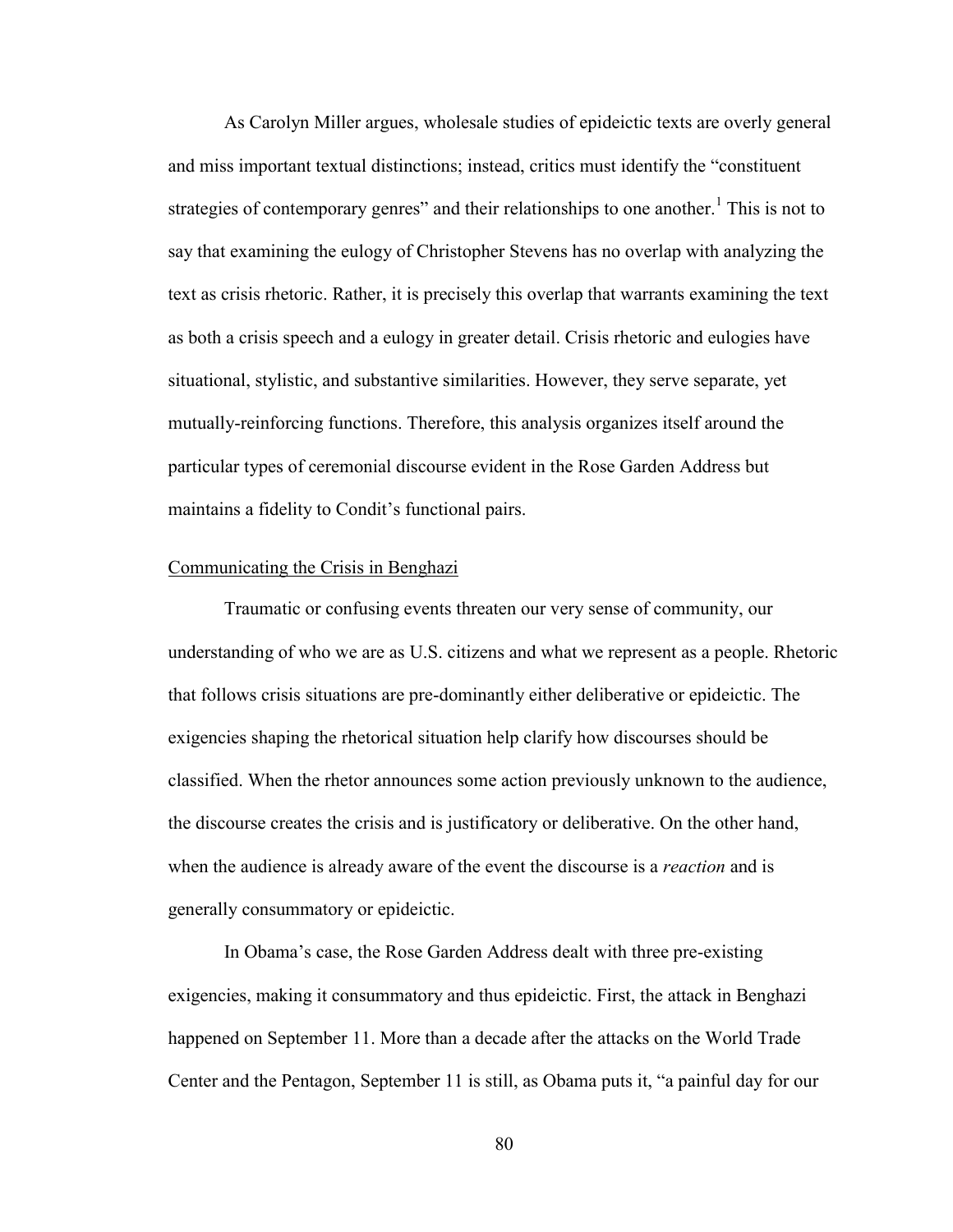nation" and a day that the nation mourns "with the families who were lost on that day."<sup>2</sup> Even had the attack in Benghazi not occurred, this would have still been a day of general unease among citizens; a day on which people might be nervous to fly, to leave the country or even to drive by an airport, a national monument, or a courthouse.

Because U.S. citizens already interpreted September 11 in such a specific way, the other two emerging exigencies fit seamlessly into the situation. The second exigency was the loss of U.S. citizens' lives. Although the attack in Benghazi only resulted in the deaths of only four individuals, they all held highly-esteemed positions. Obama needed to offer an interpretation of that loss to the public because, as the President, he held the most apropos position for explaining to the country what had occurred.

Finally, the lack of a coherent explanation by media outlets demanded that a highranking official offer clarity to the situation. It was initially unclear whether the attack was spontaneous or premeditated, if any U.S. citizens had been killed or how many, and whether this exposed a serious flaw in the security of the United States. Had the media circulated a consistent story or waited for confirmation of what had happened, the public may not have reacted in a way that required Obama to address the nation a mere twelve hours after the attack. As Chapter 2 pointed out, it took little effort on the part of news outlets to attach the September 11 label to the attack in Benghazi. The date of the attack, the death of U.S. citizens, and the paranoia from uncertainty collectively called on Obama.

Since Obama defined the attack in Benghazi through the lens of September 11, it is worthwhile to analyze the Rose Garden Address as presidential crisis rhetoric and how this genre of epideictic discourse influences the ways audiences are intended to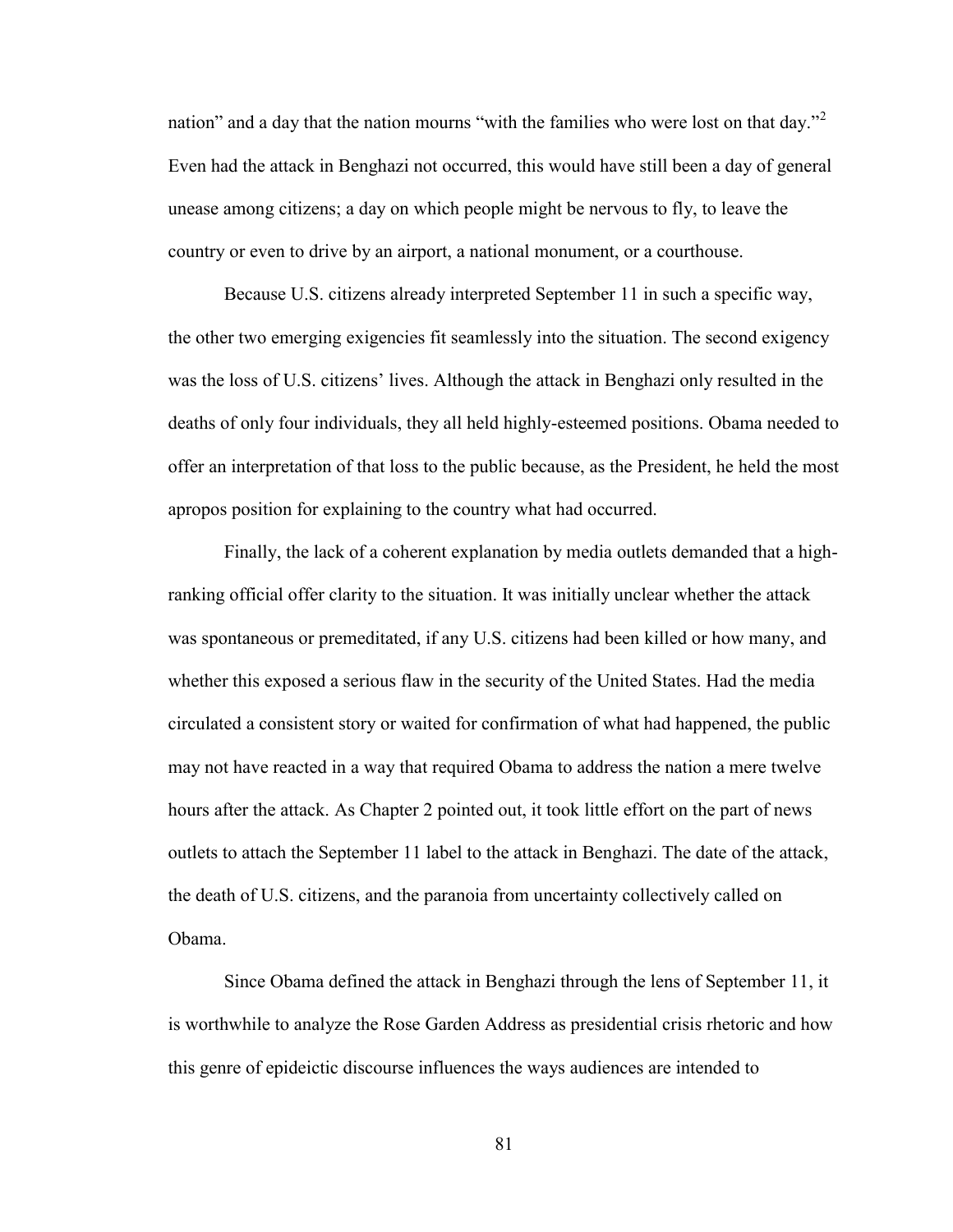understand messages. Recall from Chapter 3 that presidential crisis rhetoric emerges when new facts are presented; a melodramatic comparison between pure and evil is established; and troubling issues are shifted from practical to moral contexts. Each of these characteristics is present in the Rose Garden Address. Obama was tasked with presenting new, clarifying evidence; exhibiting fortitude and resolve toward the perceived perpetrators; and framing the event as a moral issue instead of a political one since the rhetorical situation was carefully suspended and wound up in the peak of an extraordinarily heated election season. Bonnie J. Dow argues that when presidents engage in crisis rhetoric, "the net effect of these strategies is to create a communal meaning for the event which is consistent with the community's existing beliefs and values and which guides the response of its members" and strengthens their confidence that the nation will endure in troubling times. $3$ 

Again, by the time Obama delivered the Rose Garden Address several media outlets, including the *Washington Post* and *New York Times* had circulated information and rumors about the attacks; some of which were confirmed by then Secretary of State Hillary Clinton, but the majority was mere speculation. For example, Obama's announcement that on the previous night four "extraordinary Americans were killed in an attack on our diplomatic post in Benghazi" was the first time it had been revealed that more than two civil servants lives had been taken; and even at the time of the speech the President noted that "we are still notifying the families of the others who were killed."<sup>4</sup> This not only confirmed the death of Libyan Ambassador Christopher Stevens and Foreign Service Officer Sean Smith, but also revealed that at least two more lives were lost in the assault.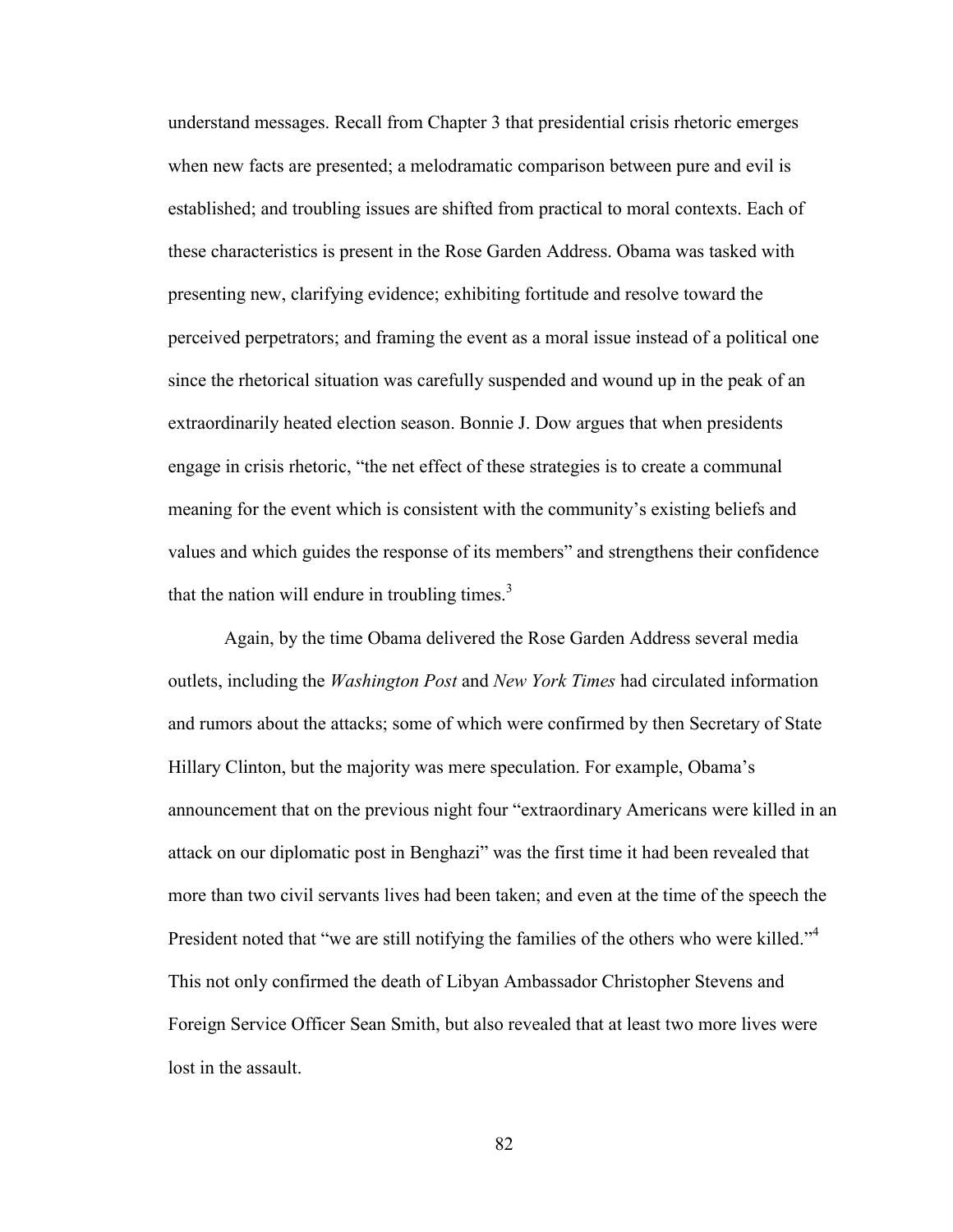Revealing that U.S. diplomats had been killed was not the only new information Obama offered citizens. One prominent and immediate critique of the Obama Administration was that it had not effectively anticipated or reacted to the attack on the U.S. Consulate in Benghazi.<sup>5</sup> Obama responded to these criticisms by arguing that because of "this outrageous and shocking attack," the U.S. was actively "working with the government of Libya to secure our diplomats" and he had directed his "administration to increase our security at diplomatic posts around the world."<sup>6</sup> Further, the President argued that this cooperation with Libya was not a new policy, even if news of its existence had been scant prior. This information was a necessary, consummatory reaction to the rumors that the U.S. had been unprepared for the attack, that it would destroy the nation's hard work of stabilizing a Libya in political turmoil. Contrary to such speculation, Obama noted, "already, many Libyans have joined us . . . and this attack will not break the bonds between the United States and Libya."<sup>7</sup> Still, recognizing the tragic deaths of U.S. diplomats and reaffirming the nation's commitment to building a future Libya is on its own insufficient to consider the text crisis rhetoric. While the President certainly asserted possession of new facts about the situation, it has not been uncommon for the U.S. to cooperate with Middle Eastern or North African countries regarding terrorist activity, nor has the deaths of U.S. citizens throughout the broader War on Terror. The President's presentation of information does, however, achieve the epideictic function of define/understand because it clarified an unusually troubling situation and fostered a clear understanding that the tragedy was being adequately dealt with.

In order to strengthen his own position and the broader position of the U.S. in the Benghazi crisis, Obama needed to demonstrate that the U.S. had only the purest motives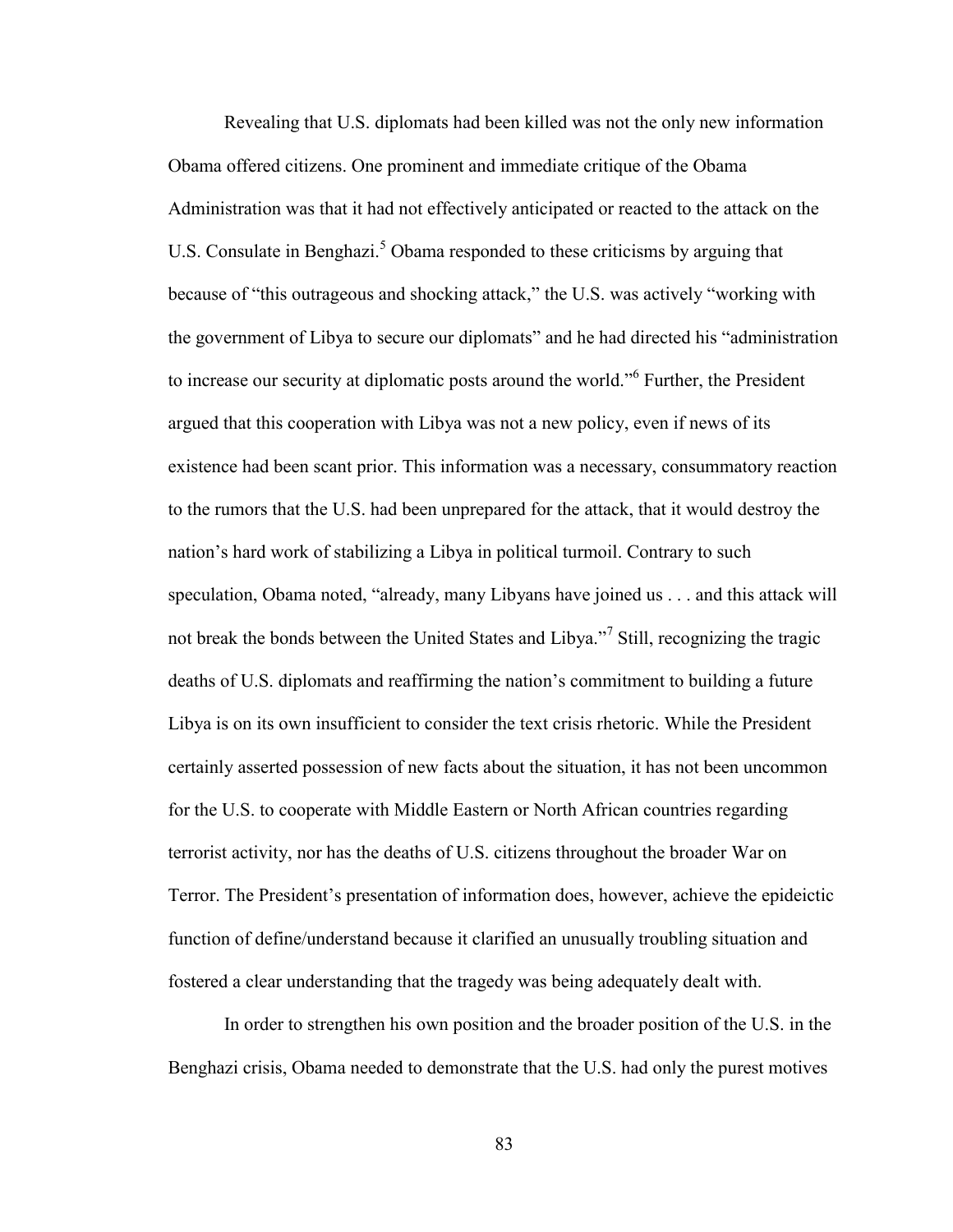in Libya and that the perpetrators of the attack were ruthless, stopping at nothing to ensure its failure and destruction. To build the case that the U.S. was innocent, Obama was tasked with representing the diplomats, himself, and the nation at large. In other words, the President needed to shape a nation-wide sense of community in order to share it among all citizens who had heard about the attack in Benghazi. American diplomats, Obama said, "work tirelessly to advance the interests and values of our nation," often forcing them to "brave great danger."<sup>8</sup> Prior to the attack, the President claimed he was engaged in similar work. Obama, earlier in the day, was busy visiting "the graves of troops who made the ultimate sacrifice in Iraq and Afghanistan at the hallowed grounds of Arlington Cemetery," where he "had the opportunity to say thank you" for their services before nightfall when he "learned the news of this attack in Benghazi."<sup>9</sup> Finally, Obama expressed that "since our founding, the United States has been a nation that respects all faiths," rejecting "all efforts to denigrate the religious beliefs of others," urging the world to "stand together to unequivocally reject these brutal acts."<sup>10</sup> Together, these statements conveyed that the United States in no way instigated the attacks in Benghazi because everything the nation represented could be framed around the pursuit of justice to bring about global freedom.

Conversely, the President needed to portray the perpetrators as evil-doers, separating the U.S. as far from them as possible. Condit argues that communities are sometimes identifiable by who is *outside* of them as well as whom its constitutive members are. In this regard, the President shared the nation's sense of community by contrasting it from the villains responsible for the death of U.S. civil servants in Benghazi; characterizing the U.S. as "good," ranging the country against the "bad."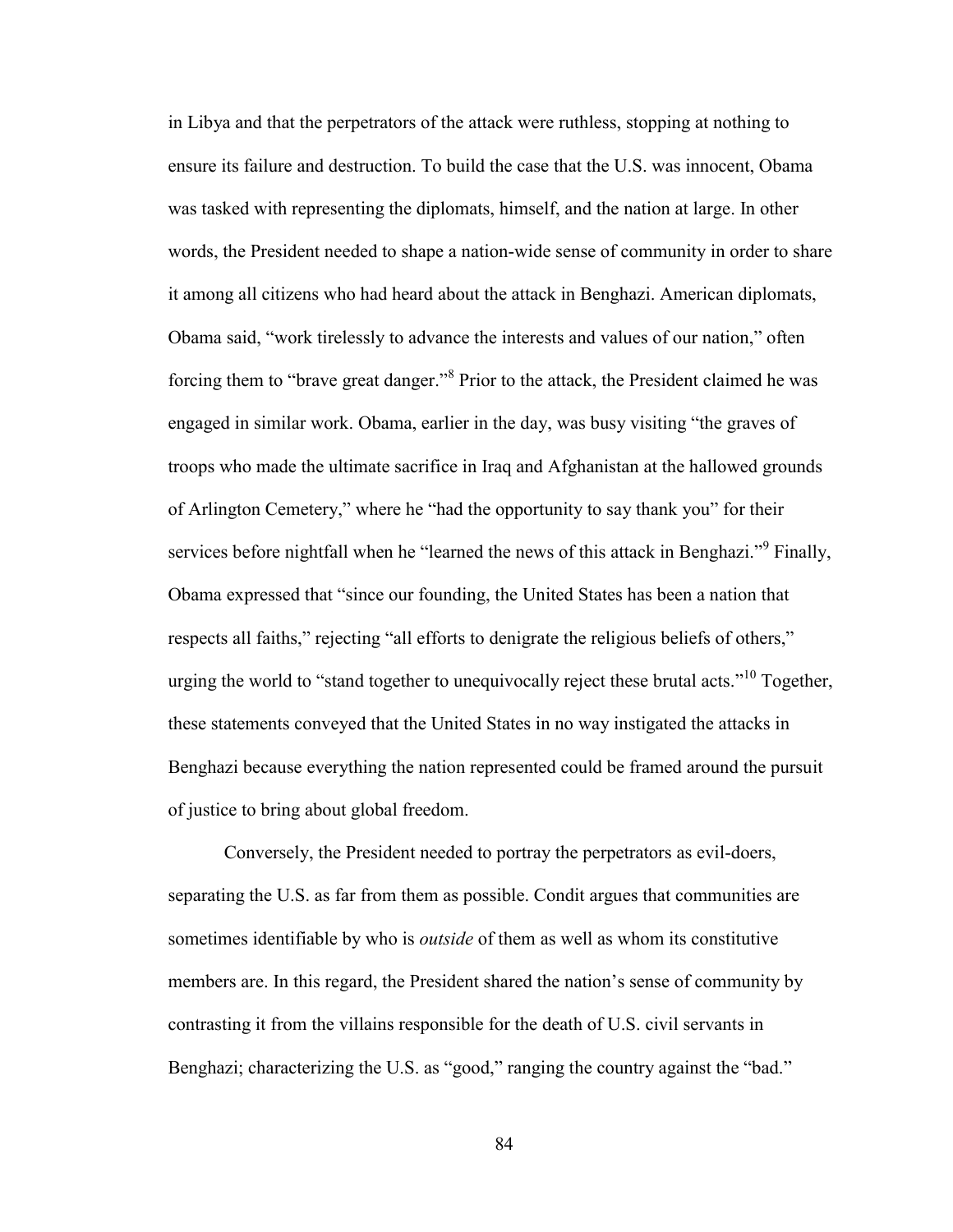Obama began this process by arguing that "there is absolutely no justification to this type of senseless violence."<sup>11</sup> Any individuals willing to commit that type of spectacular violence must be outright rejected, and justice must be served. The President promised that "we will not waver in our commitment to see that justice is done for this terrible act," and after a pause repeated "...make no mistake, justice will be done."<sup>12</sup> Even more explicitly, Obama, referring to Stevens and the other diplomats, said that "the lives these Americans led stand in stark contrast to those of their attackers."<sup>13</sup> In other words, Obama unambiguously delineated the unknown attackers from the slain U.S. diplomats by contrasting the evil-doers with individuals "who represent the very best of the United States of America."<sup>14</sup> Most importantly, the President affirmed that he would "bring to justice the killers who attacked our people," cementing their identity as sworn enemies of the institutions foundational to people of the United States.

The final element of crisis discourse is shifting the troubling event from a practical to a moral context. This technique consists of praising communally-accepted ethics that reinforce the community's purpose. Such a shift is emblematic of Condit's display/entertain function of epideictic rhetoric because it demonstrates speakers' leadership over a situation through their artful, persuasive language to enhance their audiences' experiences. Obama's rhetoric highlights the intersection between Condit's functional pairs. Not only does the Rose Garden Address shift a practical issue to a moral context; in doing so, it instructs citizens on what they must become in light of acts of terror. Factually, the Rose Garden Address does not articulate a deliberative course of action in response to the attack, nor does it even hint at one beyond the promise for justice to be served. Instead, there is an immense focus on the moral resolve of the United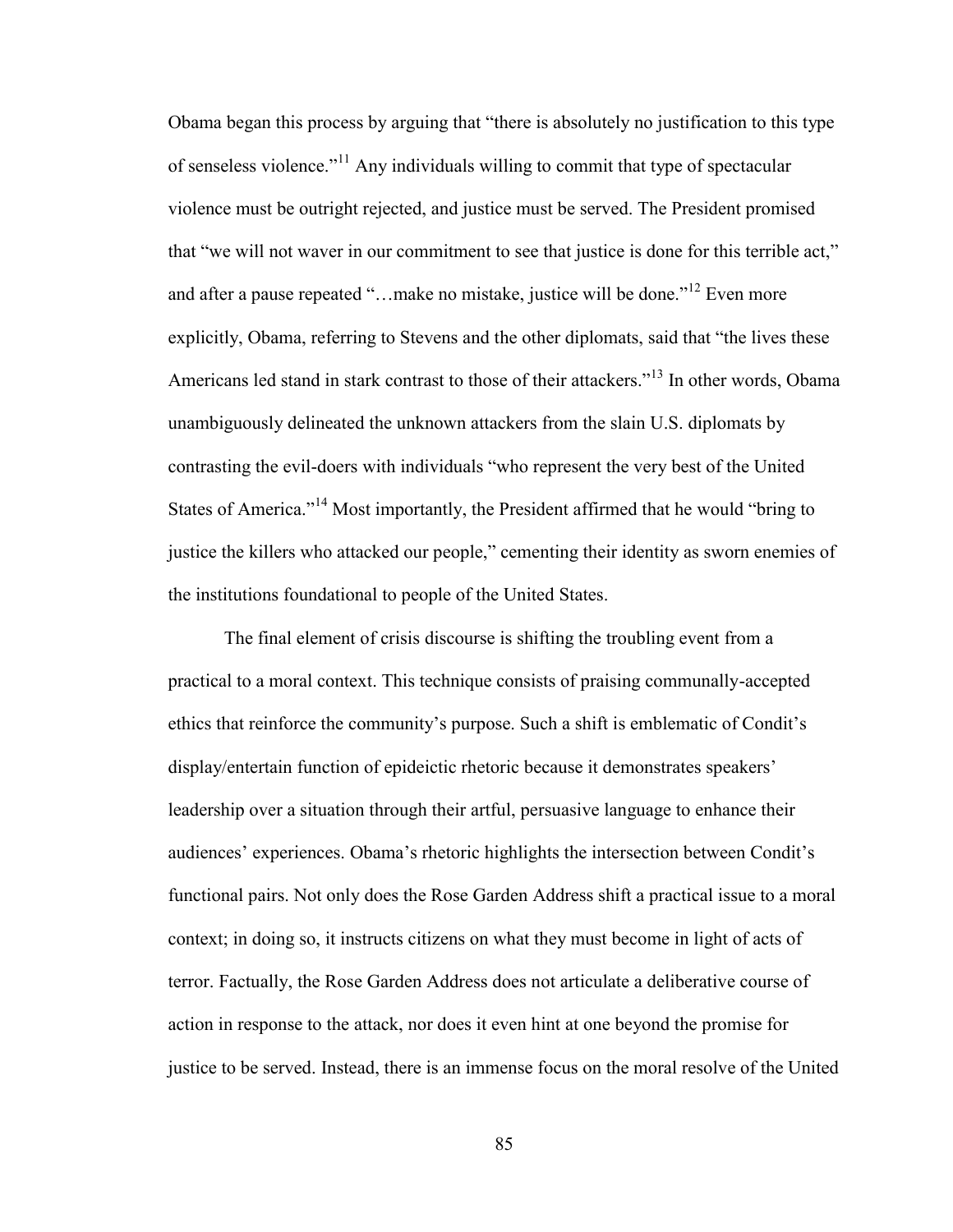States in the face of dangerous rapscallions. For example, Obama told citizens that "as Americans, let us never, ever forget that our freedom is only sustained because there are people who are willing to fight for it, to stand up for it, and in some cases, lay down their lives for it."<sup>15</sup> Urging citizens' perseverance during the tragic moment, the President contended that "our country is only as strong as the character of our people and the service of those  $\dots$  who represent us around the globe."<sup>16</sup> If the U.S. is to remain the global protector of freedom, citizens must not let acts of terror "ever shake the resolve of this great nation, alter that character, or eclipse the light of the values that we stand for." $17$ Obama argues that because of the hard work and sacrifice of U.S. diplomats, every citizen should take "great pride in the country" and recognize "that our flag represents to people around the globe who also yearn to live in freedom and with dignity" the hope for a better future.<sup>18</sup>

Given the complexities of the situation, it is difficult to assess whether the attack in Benghazi produced a *genuine* crisis. That is, the ambiguity of what actually occurred on September 11, 2012 made it problematic even for U.S. intelligence agencies to determine whether the attack highlighted a broader security threat to the nation and its people. However, hashing this question out misses the more important implication of presidential crisis rhetoric in this case study. Instead, it is more significant to ask if the events transpiring at the U.S. Consulate in Benghazi did *not* constitute a legitimate crisis to the nation because the President elevated the attack to a level of parity with the "acts of terror" that threaten to "shake the resolve of this great nation."<sup>19</sup> Either way, the Benghazi attack was still what Condit calls a "troubling event" and certainly brought back memories of genuine crises like the 2001 attacks on New York and the Pentagon for U.S.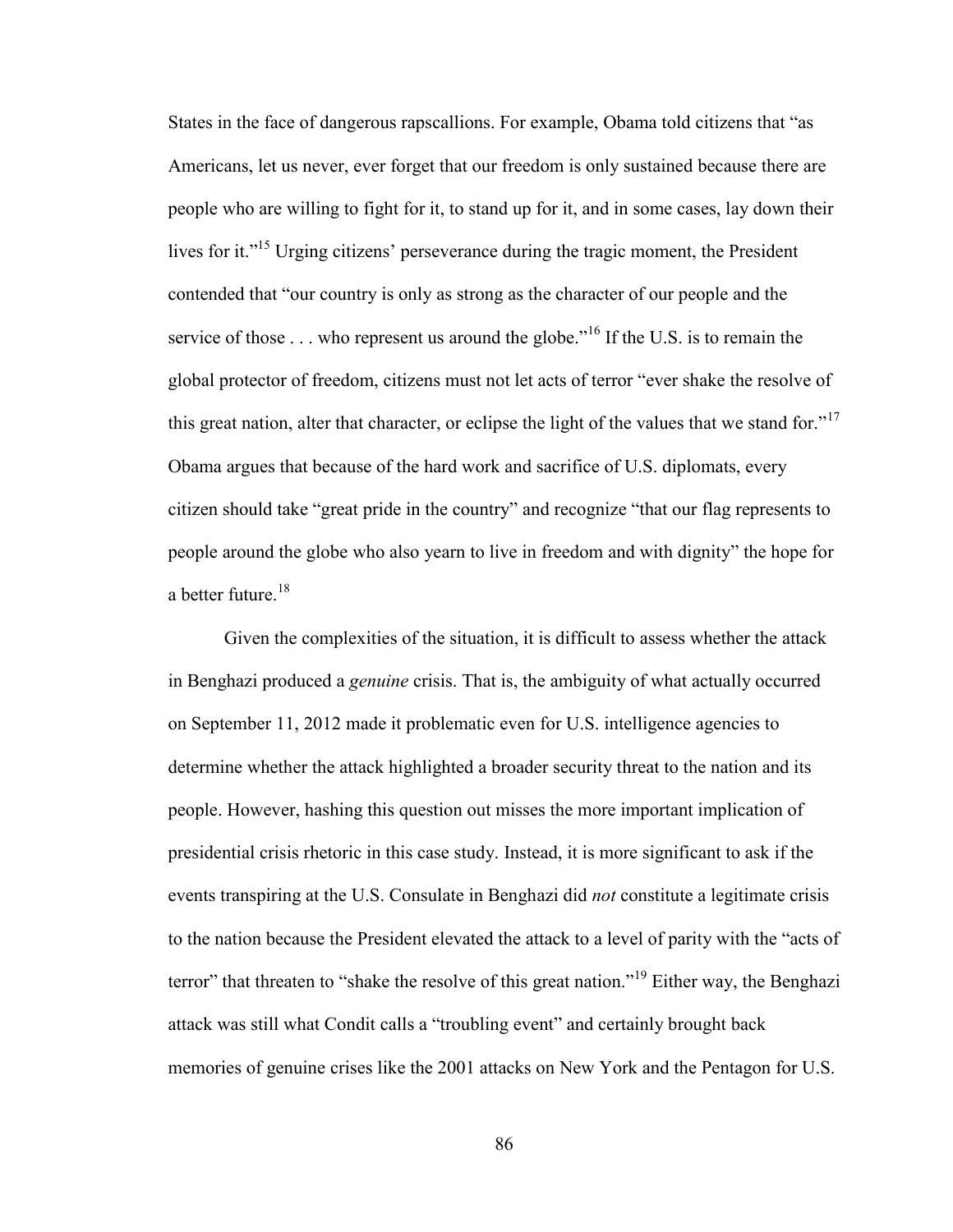citizens. Because what "was already a painful day for our nation" became worse when "the solemn memory of the 9/11 attacks" and all of its constitutive weight was revived by the Benghazi attack, Obama easily compared it to those on the World Trade Center and the Pentagon eleven years earlier. Summarily, Obama used the constitutive weight of September 11 to frame the attack in Benghazi as a crisis that threatened U.S. citizens' way of life, the freedoms guaranteed to them, and the pursuit of justice only possible if the nation maintained firm resolve, therefore encouraging its people to remain committed to the moral vision of a "stronger America and a better world for all of our children."

When national crises occur, the public becomes angry, afraid, and sometimes confused. The ensuing paranoia requires a leader to emerge to address them. Obama's Rose Garden Address recognized that the attack in Benghazi exposed the nation's vulnerability, and from that recognition the President reminded U.S. citizens who they were as a people. They were the people represented by Christopher Stevens and other brave diplomats who devoted their lives to sustaining freedom and justice around the world. As long as "their legacy will live on through . . . the hearts of those who love them," the U.S. will move forward and become a stronger, more unified people.<sup>21</sup>

### Elegiac Eulogy for Stevens

The President's words were certainly encouraging, but the proclamation that justice would be served could not alone convince citizens that the crisis could be resolved. It is for this reason that Obama's fusion of two important epideictic genres into one ceremonial occasion occurred seamlessly. Chapter 3 noted that eulogies are themselves a particular form of crisis rhetoric because the most basic need they satisfy is assigning meaning to community loss and proceeding forward from it. Approaching the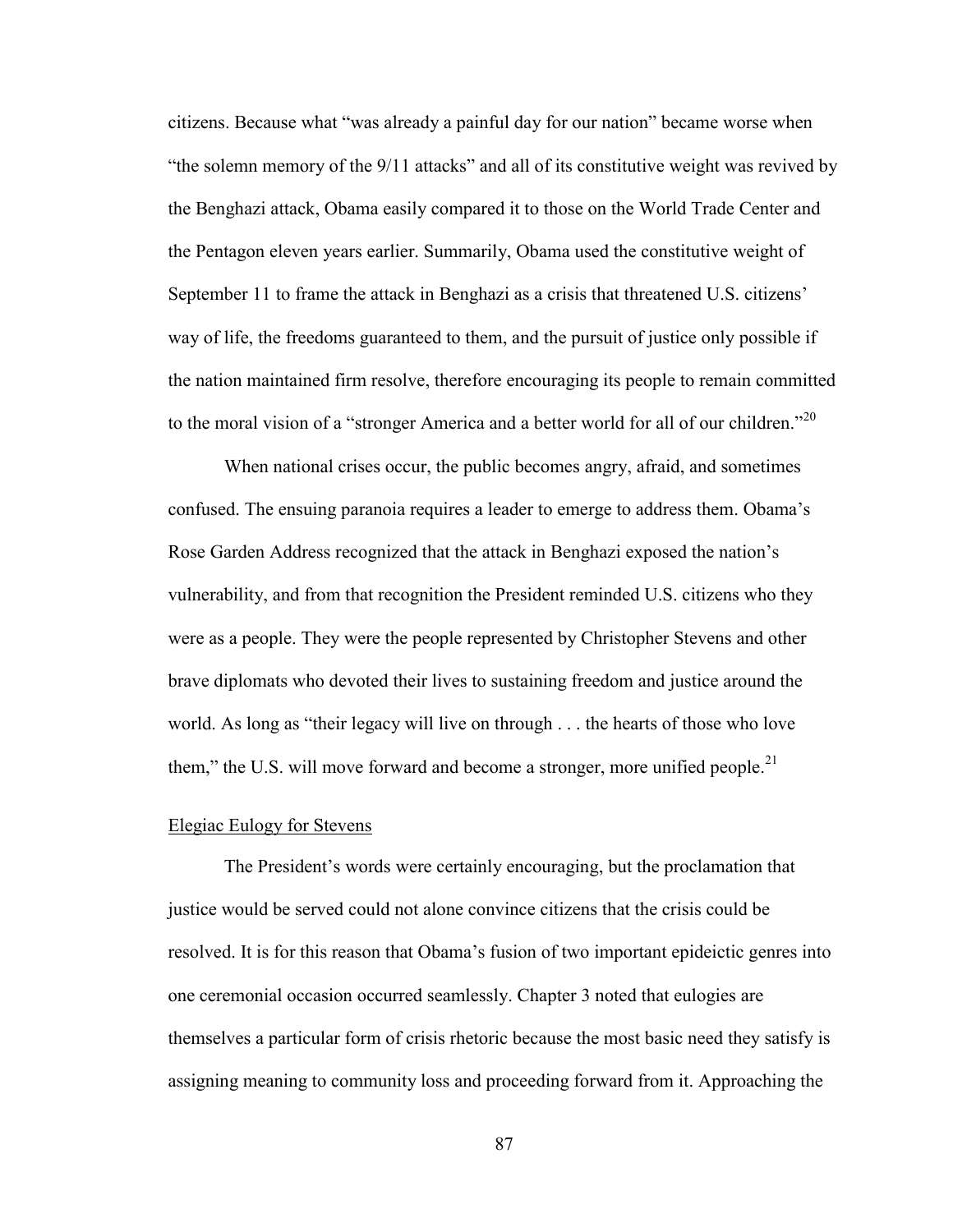eulogy from this basic premise, however, is insufficient to capture the rhetorical strategies at play in the Rose Garden Address.

There are sharp differences between a eulogy delivered by family members of a lost loved one to a small funeral gathering and a televised eulogy for individuals that many listeners may have never heard of prior. One particularly important difference is that achieving audience identification becomes more difficult because speakers must describe the deceased persons in ways that complete strangers can relate. Eulogies delivered by the President to the nation thus possess distinct characteristics. Regarding these characteristics, Amos Kiewe notes that "presidents, in particular, are prone to the practice of conditioning memories" that citizens retain after they witness eulogies of persons that presidents recognize as special individuals.<sup>22</sup>

Therefore, it is important to isolate and discuss four functions of presidential eulogy that assist in accomplishing this task. The first three functions, dissociating the nation from responsibility; establishing a value-laden context; and urging perseverance in present policy are borrowed from Dow. Not all eulogies are delivered in the context of a crisis, but given the rhetorical situation, it is important to understand how the President's eulogy contributed to the impending crisis. Informing good citizenship, the fourth function, is borrowed from Gerard Hauser.<sup>23</sup> Because of Obama's stature, the eulogy was not meant simply to mourn the loss of Stevens, but also to inspire U.S. citizens to emulate his civic virtues. This is the teaching function of epideictic that Hauser describes. In relation to the rhetorical situation Obama was faced with, it is important to understand how funeral orations exhibit the potential to *transcend* crises. Put another way, presidential deliver eulogies in a variety of contexts; however, in this particular situation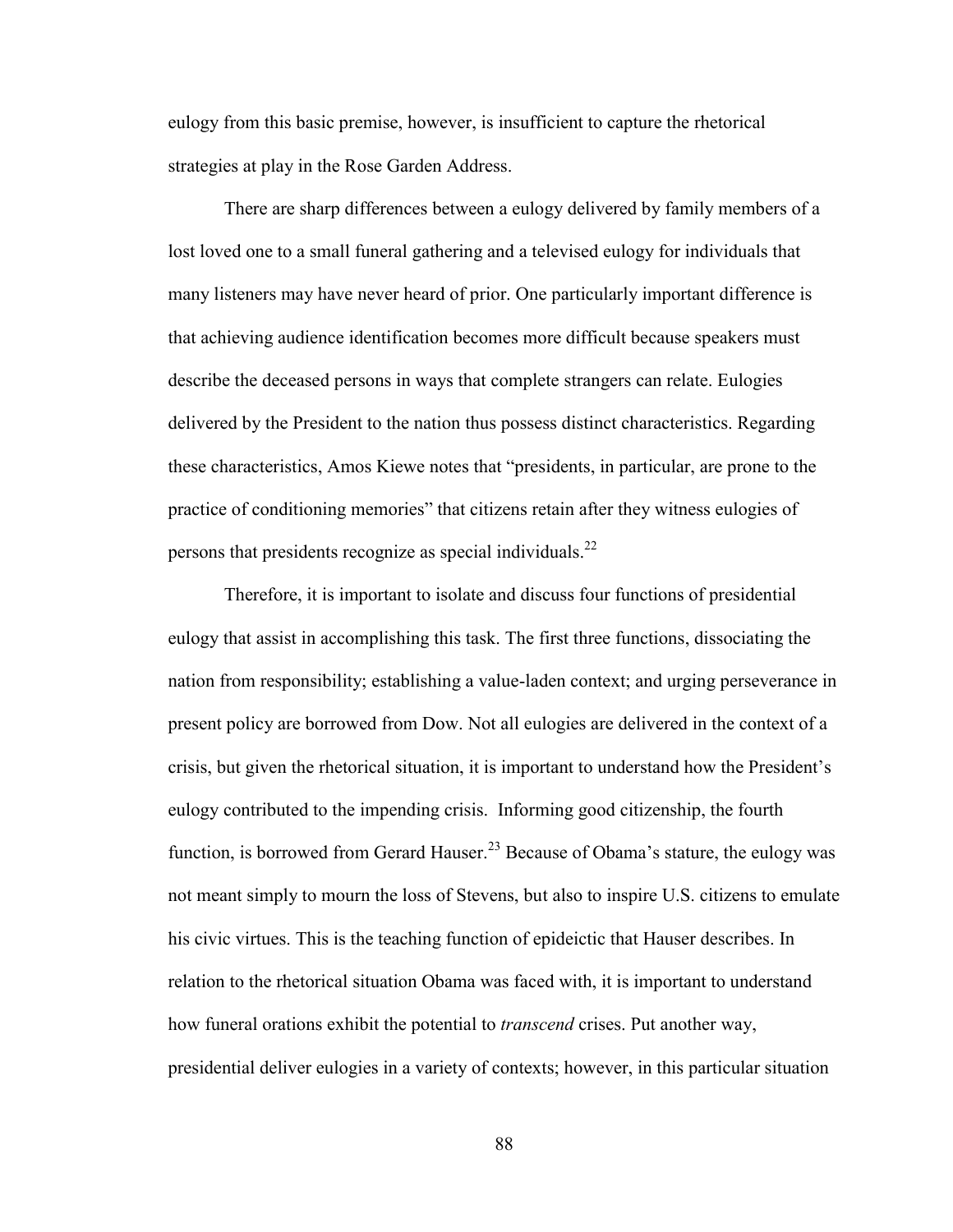it functions both to remember the loss of loved ones and to explain what the community represents, and its understanding of who it is made up of in the wake of crisis situations.

One of the core controversies surrounding the attack in Benghazi was whether or not the U.S. could have prevented it. It remains unclear whether intelligence agencies believed the attack was spontaneous or premeditated. Although the Rose Garden Address does not address the issue directly, Obama ensured citizens that in the aftermath of the attack "we're working . . . to secure our diplomats" and to "increase security at diplomatic posts around the world."<sup>24</sup> Further, U.S. civil servants could not have been responsible for the violence in Benghazi because they "stood up for freedom and human dignity," striving to bring peace to those "who also yearn to live in freedom and with dignity."<sup>25</sup> On the contrary, Stevens and the other diplomats were unconditionally dedicated to assisting Libyans "striving to emerge from the recent experience of war" in a country battered and war-torn by the Qaddafi regime.<sup>26</sup> To admit that the U.S. had not been prepared for the attack or that the diplomats engaged in provocative activities would be a concession of complicity. The eulogy needed to reflect that the nation had not simply let the attack slip through the cracks and that the slain diplomats never saw their death coming.

Eulogies offer excellent opportunities for leaders to inject value-laden claims into what might appear as pre-dominantly political issues, providing them an additional means of reacting to crisis situations. When celebrating the lives of fallen citizens, eulogies tend to focus less on the lived experiences of individuals and more on the qualities of those people that resulted in their significant contributions and achievements. This is not to say funeral orations completely ignore or sideline lived experiences; rather, they play a more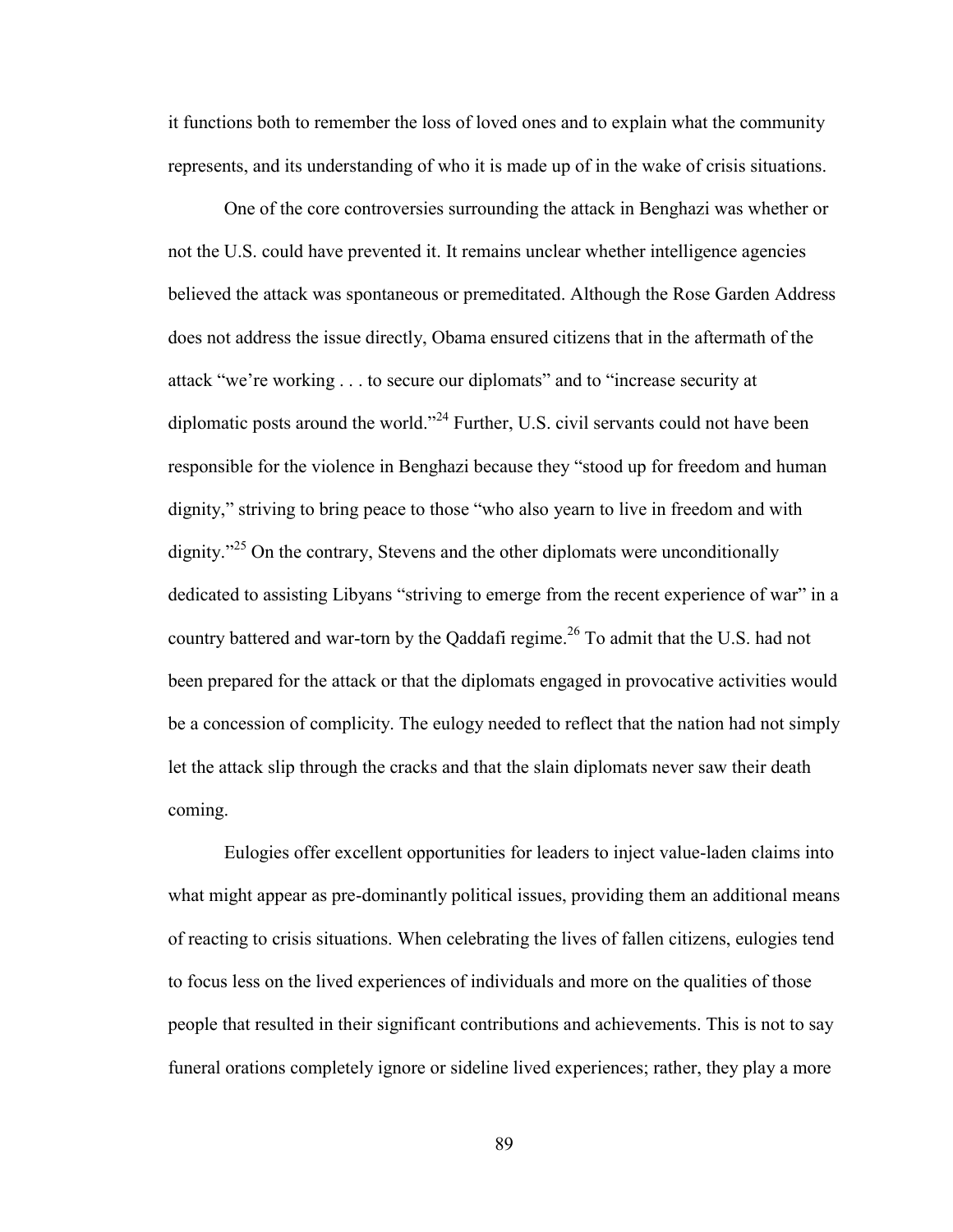supportive role by enhancing the credibility of the claims speakers make about their subject's character. By illuminating and prioritizing the eulogized persons' remarkable qualities, speakers commemorate the values that define individuals' experiences. Commenting on the "use of epideictic to revise collective memory and to transform the image of a model American," Cindy Koenig Richards contends that commemoration evokes "a powerful communal identification" because it celebrates "an icon" of "traditional values" through "a complex rhetorical performance" that reconstitutes "the membership of a public community."<sup>27</sup> The eulogy itself reinforces communal bonds between an otherwise widely diverse series of populations.

President Obama recognized that Stevens "built partnerships with Libyan revolutionaries, and helped them as they planned to build a new Libya;" but this was only possible because of Stevens' "characteristic skill, courage, and resolve" that set him apart from other U.S. civil servants.<sup>28</sup> Stevens' death in Benghazi was particularly tragic "because it is a city that he helped to save;" but more importantly, "he worked tirelessly to support this young democracy" because he was an exemplary diplomat.<sup>29</sup> Certainly Stevens' lived experiences in Libya reflect his dedication as a U.S. Ambassador, but those experiences may be inaccessible to the community at large. Therefore, Obama carefully attached Stevens' actions to character qualities, courage and resolve, that U.S. citizens should strive to have themselves. In other words, the President focused his efforts on describing the type of values "these extraordinary Americans" possessed that allowed them to put their lives on the line for the cause of the nation.<sup>30</sup>

Obama's Rose Garden Address does not offer a policy prescription in response to the attack in Benghazi, but the text did urge citizens to persevere and support the nation's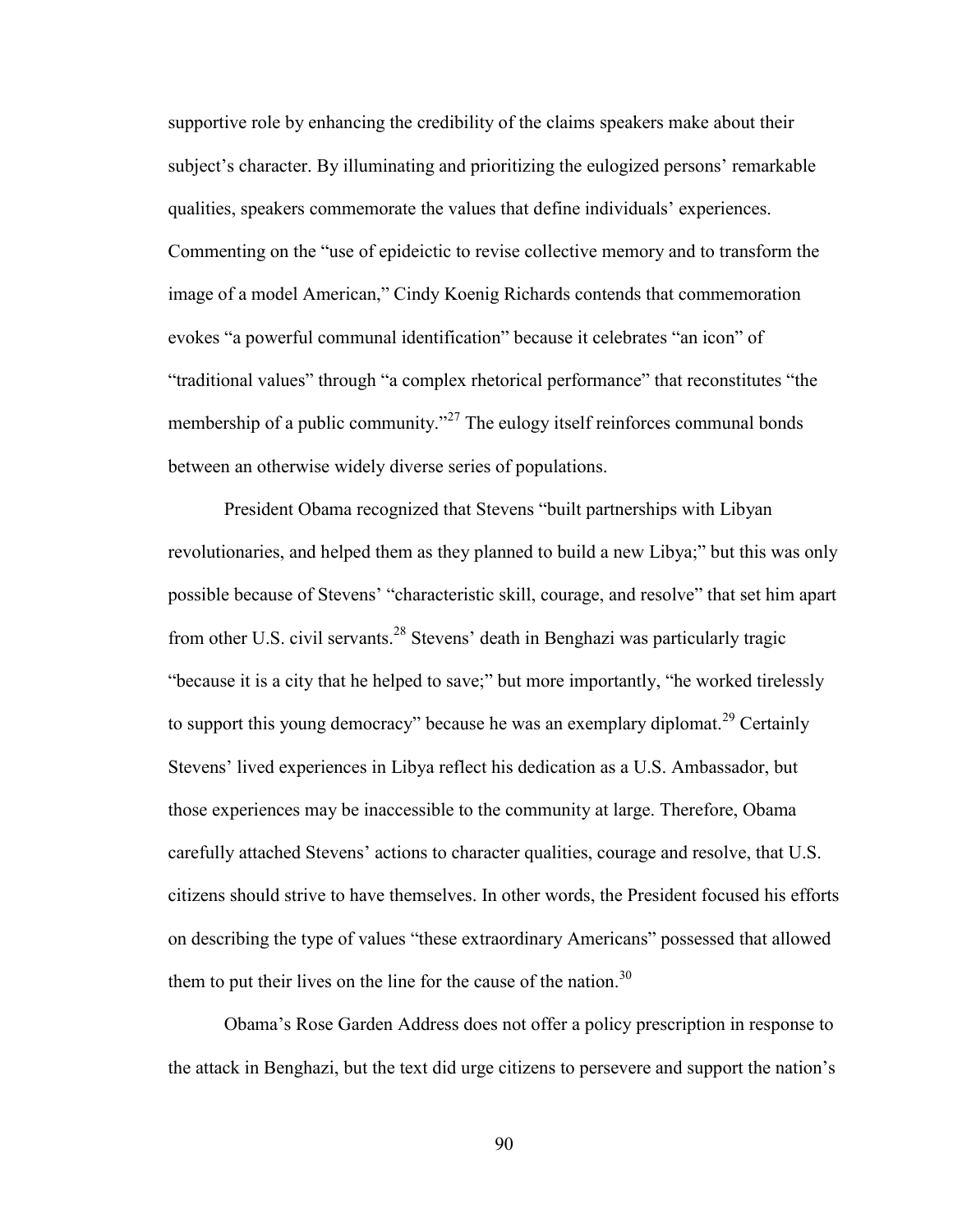existing goals. In wake of the attack, Obama told the country that "today, the American people stand united," arguing that such fortitude was necessary to move forward in troubling times. Further, the President did not argue that the U.S. needed to change course. On the contrary, Obama said we must "continue their work" that brought hope and democracy to Libyan revolutionaries for people around the globe.<sup>31</sup> If those goals were to be achieved, Obama argued, the U.S. and its people must "not waver in our commitment to see that justice done for this terrible act" and others which will inevitably threaten the nation-wide community. Despite the bloodshed and instability in Libya, Obama reminded citizens that "many Libyans have joined us" in alleviating the North African country's woes and those Libyans would fight back "against the attackers alongside Americans."<sup>32</sup> All in all, Obama did not present a policy to put into place in response to the attack in Benghazi. Doing so may have been a tragic mistake since the attack had occurred only hours prior and a misstep could have resulted in political suicide. Instead, the President reassured citizens that the loss of an important U.S. life was not in vain; Stevens' contributions made an unstable part of the world a better place and continuing that branch of work would prove crucial to maintaining that stability in the future.

Despite the lack of a policy proposal, there were political implications for Obama's Rose Garden Address. Kiewe argues that "eulogies have been used throughout history as political tools . . . the *encomium* has political objectives embedded in the intersection between character and ideology.<sup> $33$ </sup> If the eulogist convinces listeners that they ought to emulate the actions of their lost loved ones or the nation's most heroic figures, then they have inspired more than just judgment on the honor or dishonor of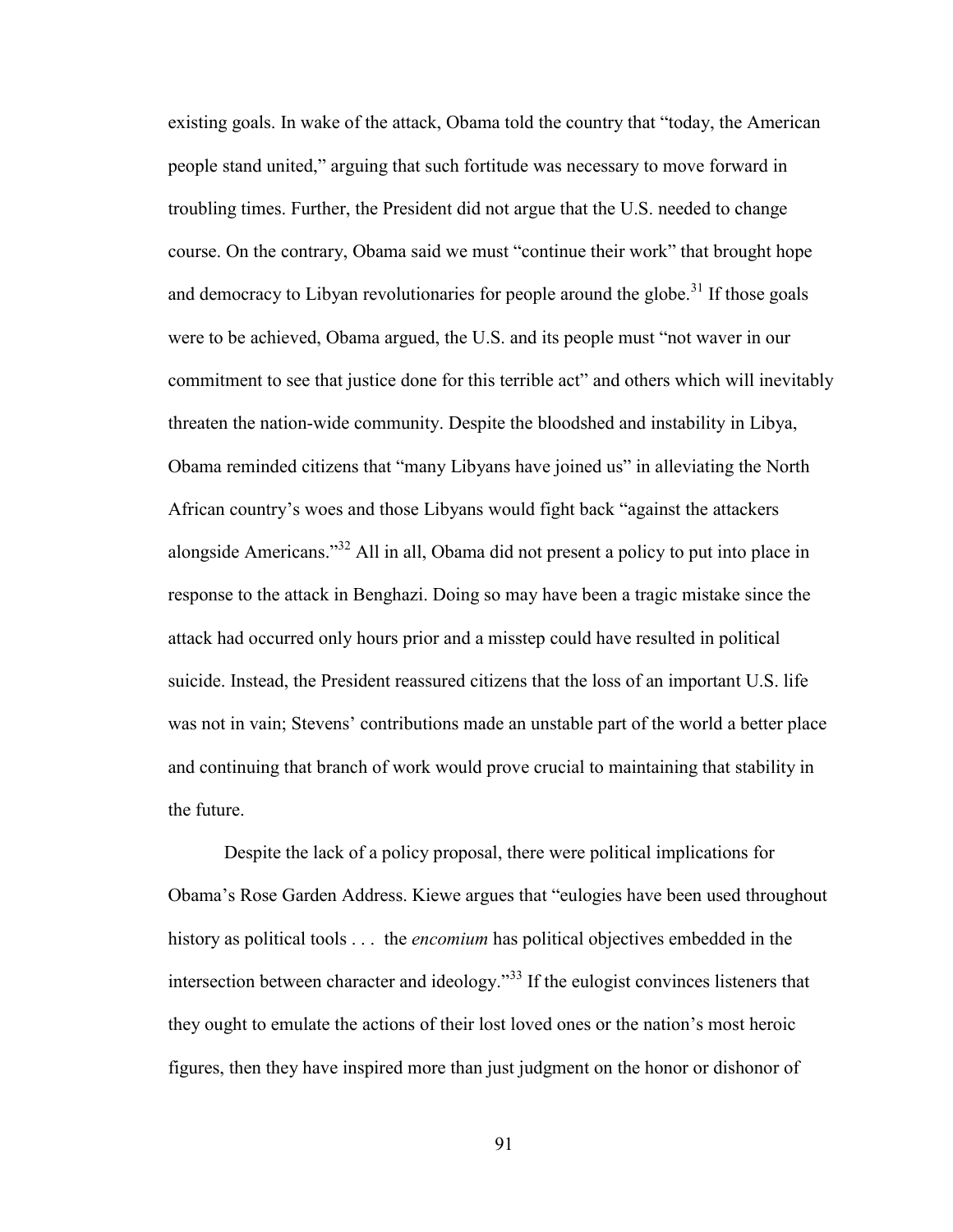those persons; the eulogist has encouraged the community to act a certain way and frame their politics in similar fashion. This valorization, Kiewe contends, is how "the user of epideictic . . . can advance political objectives without necessarily resorting to overt partisan advocacy. Persuasion, in this sense, can succeed when generated by an appealing narrative as distinct of an overt advocacy."<sup>34</sup> Therefore, even when it appears the President is urging citizens to continue their support for the policies present in the status quo, it is erroneous to write off the presence of a political agenda. After all, epideictic rhetoric satisfies both the needs of audiences and the corresponding speakers.

The focus of Obama's eulogy for Stevens reflected on his qualities as a civil servant of the U.S. and not his lived experiences because those were less relatable to citizens tuned into the Rose Garden Address. These characteristics; skill; courage; and resolve represent qualities of ideal citizens. Speaking on the power of embodying U.S. civic virtues, Richards argues that by associating characters "with traditional US symbols and heroes," displaying them "as a model of civic values such as courage, duty, and progress," epideictic rhetoric offers a performance that is "aesthetically appealing and culturally resonant" because it evokes an identity that draws its norms from the nation's heritage.<sup>35</sup> Hauser argues that the noble qualities presented in epideictic address should benefit the community, where acts of courage and the pursuit of justice are the most powerful because they embody virtues that resonate through the entire community.<sup>36</sup> Obama praised Stevens in such a way that listeners were being taught the necessary components of good citizenship. Eulogies have immense capacity to illuminate this reflection because they celebrate the lives of extraordinary individuals whom listeners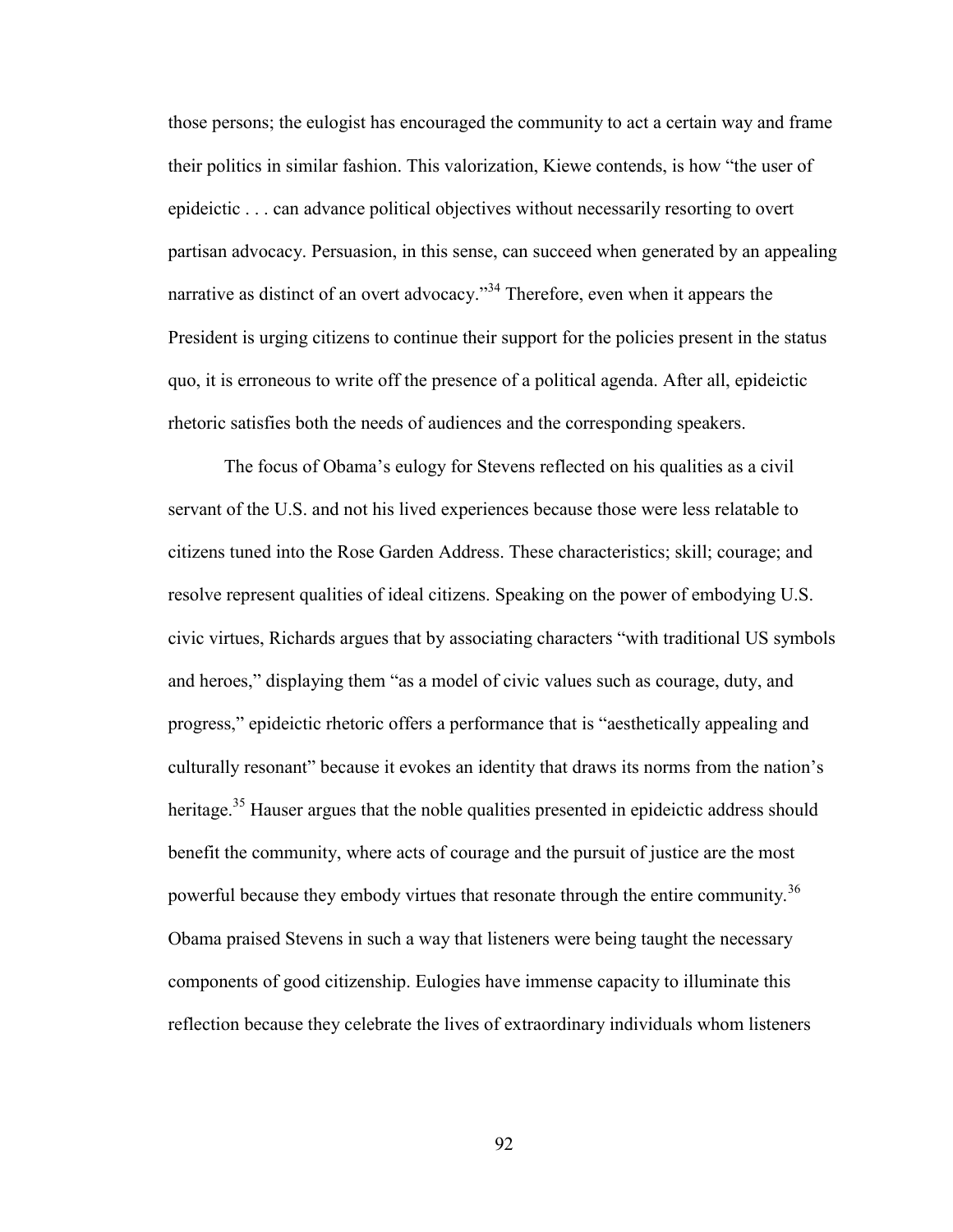ought to strive to become. If successful, eulogies can inculcate a language of excellence that listeners seek to assimilate themselves into.

Stevens' eulogy was no exception. Speaking of Stevens' civic engagement, Obama argued that "he was a role model to all who worked with him and to the young diplomats who aspire to walk in his footsteps."<sup>37</sup> It was not only young diplomats who looked up to Stevens; Obama was quick to point out that both he and then Secretary of State Hillary Clinton "relied deeply on his knowledge of the situation on the ground" in Benghazi and trusted his leadership skills as the U.S. Ambassador to Libya.<sup>38</sup> Stevens and the other diplomats thus became concrete representations of what citizens ought to be, and the nation-wide community was invited to share in their optimism for a better world.

Eulogies are, without doubt, the way many listeners will remember their deceased loved ones or heroes. The powerful words spoken by Obama celebrating Stevens' and the other diplomats' lives cemented the legacy of courageous civil servants fighting for a freer world. Obama admitted that "the loss of these four Americans is fresh," but ensured listeners that "our memories of them linger on."<sup>39</sup> Not only would these memories survive through the President and the loved ones remembering them, Obama also had "no doubt that their legacy will live on through the work that they did far from our shores."<sup>40</sup> Explicitly, the President engaged in collective remembering for the departed diplomats when he claimed that "we grieve with their families" and we will "carry on their memory," continuing their tireless efforts to advance a more peaceful world for all of its children.<sup>41</sup> Summarily, Obama's eulogy of Stevens and the other diplomats killed in the Benghazi attack dissociated the nation from complicity in the crisis; assigned the values of courage and resolve to the struggle in Libya; and urged citizens to carry on the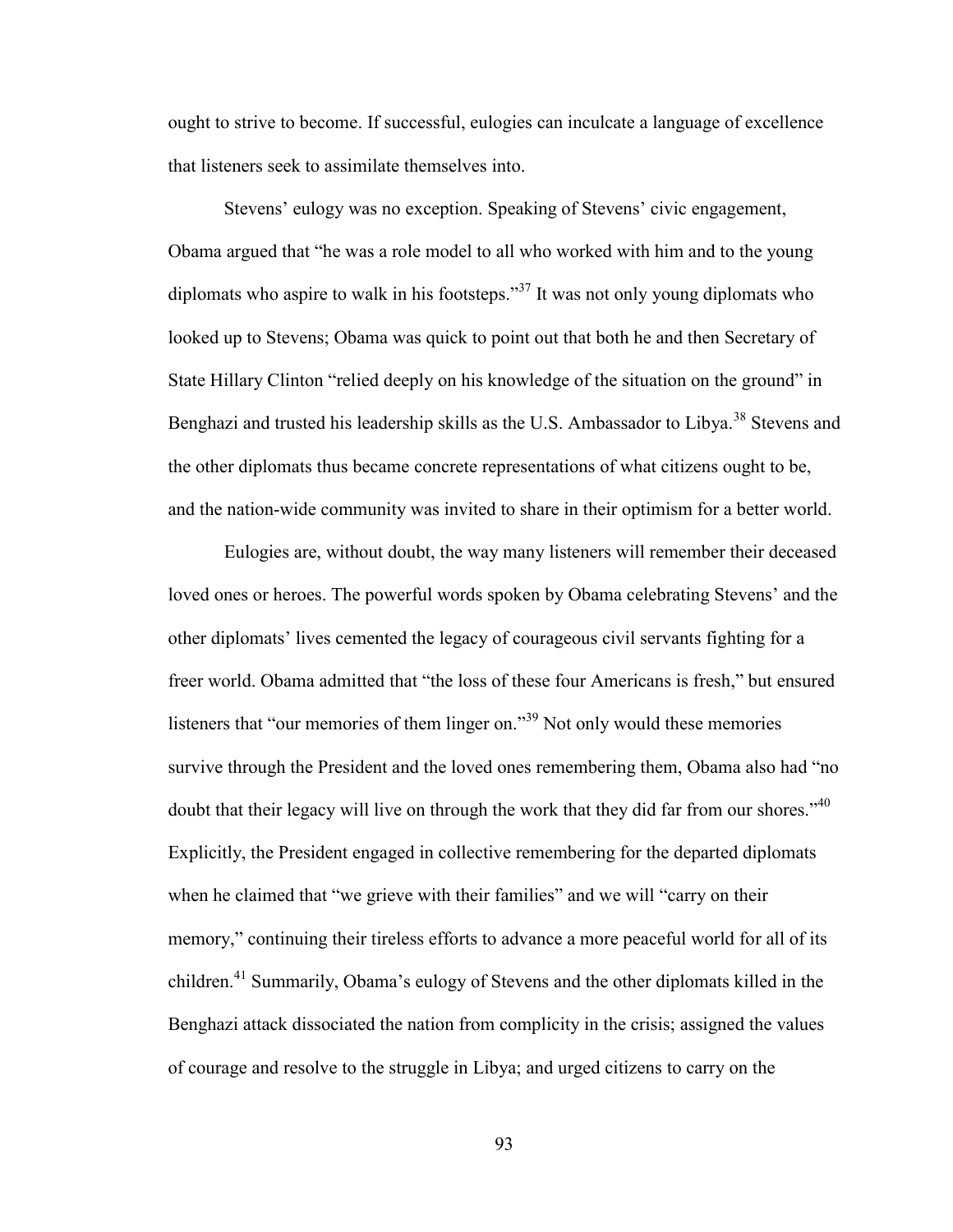memory of the civil servants by striving to emulate their exemplary characteristics as ideal public figures.

### **A Tumultuous Time at Town Hall**

On October 16, 2012, incumbent President Obama and Republican Governor Romney met at Hofstra University in New York for the second presidential debate. This debate was particularly important to Obama because of the widespread perception that Romney "won" the first contest. Even *CNN*, a news outlet generally geared toward liberal viewers, produced a poll after the debate showing that 67% of respondents believed Romney was victorious and only 25% thought Obama performed better.<sup>42</sup> According to George Lakoff of the *Huffington Post*, "You don't win a presidential debate by being a policy wonk. Obama violated all the basics of presidential debating.<sup>343</sup> A few of these "basics" are remarkably similar to the characteristics and functions of epideictic rhetoric. What Obama lacked, Lakoff argues, was a clear statement of his moral values that contrasted Romney's; a projection of empathy and enthusiasm that connected with listeners, and an authentic view of himself that the public could identify with and be proud of.<sup>44</sup> Instead of doing this, Obama just "talked about policy details."<sup>45</sup> As Robert Rowland argues, commenting on the first presidential debate between Obama and Romney, "Carefully explaining positions or providing nuanced explanations not only did not help Obama but it hurt him" because viewers have developed a disdain for even modestly complicated arguments that are "brain bruising television."<sup>46</sup>

Lakoff's criticism, at first glance, seems misplaced because the debates *were* about policy issues. For the second debate, the Gallup Organization sifted through a group of undecided voters and invited 82 of them to attend the small, intimate town hall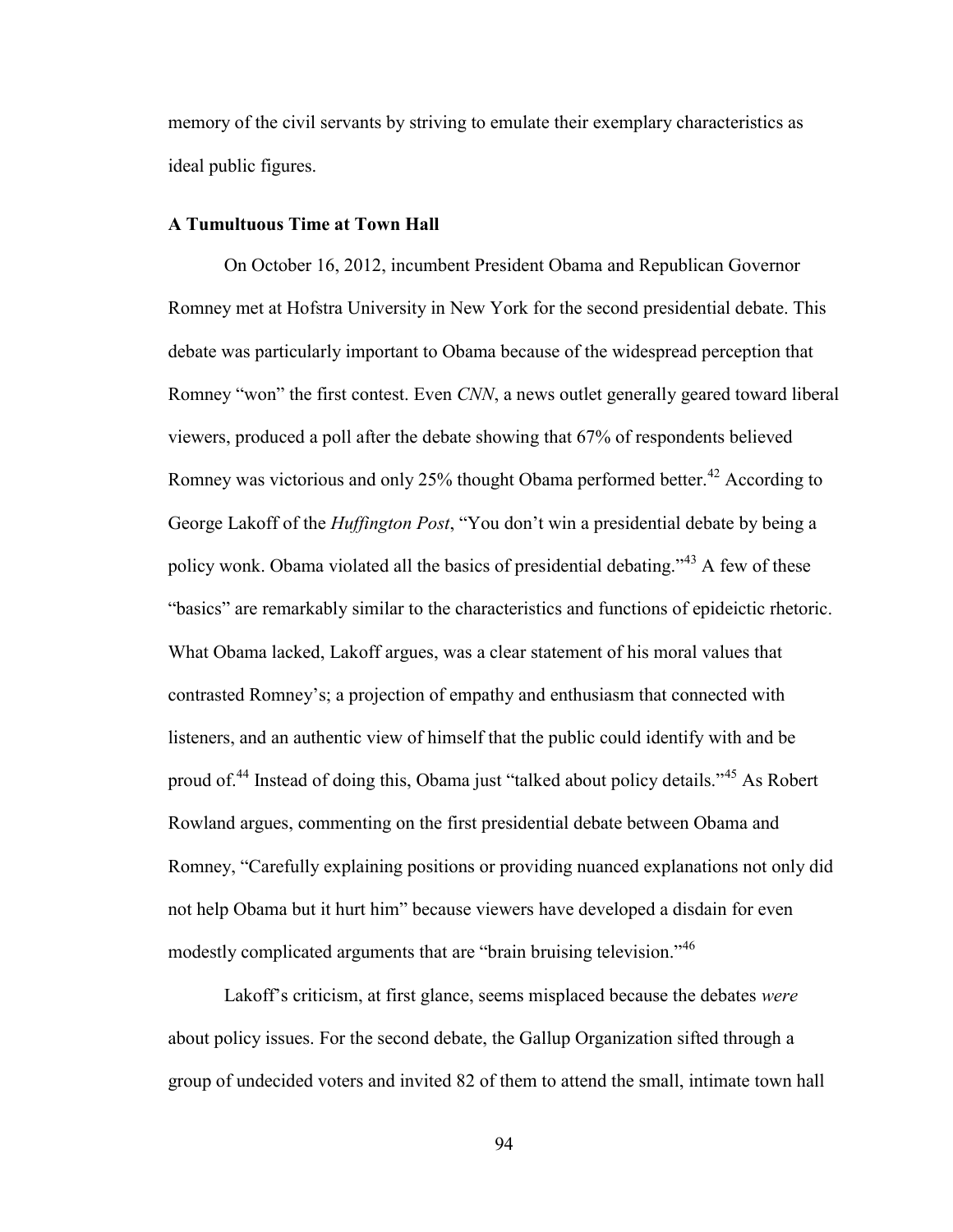setting that Obama and Romney competed in. Candy Crowley from *CNN* moderated audience questions and the candidates' responses. Each question was supposed to deal with domestic policy issues, similar to the first debate. This is because the third and final debate was reserved exclusively for international issues. According to *CNN* correspondent Tom Cohen's analysis of the debate, the issues discussed in the town hall event included: taxes; unemployment; jobs; the national debt; energy production and independence; women's rights; health care, and immigration.<sup>47</sup> One foreign policy issue, however, did manage to slip into the debate; the attack on the U.S. Consulate in Benghazi, Libya. Not only did Crowley allow the question, it became one of the most intense, escalatory moments of the night.

That the Benghazi question was strictly a foreign policy matter was not the only thing separating it from the rest of the questions asked throughout the debate. Instead of focusing on what each candidate would do to improve diplomat security or the situation in Libya, both Obama and Romney were fixated on a prior speech, the Rose Garden Address. Even if every other question in the debate fostered discussion of the expediency or inexpediency of each nominee's agenda, the Benghazi portion of the event had no evidence of some future expediency or inexpediency; no suggested policy, and no desirable outcome for listeners to hang their hats on. This was true of both Obama and Romney's responses to the question. Instead, the tragedy that killed four U.S. diplomats a month earlier was used by both candidates to attack the credibility of one another's leadership on national security and terrorism. In other words, Obama and Romney bashed one another's suitability as the potential commander in chief.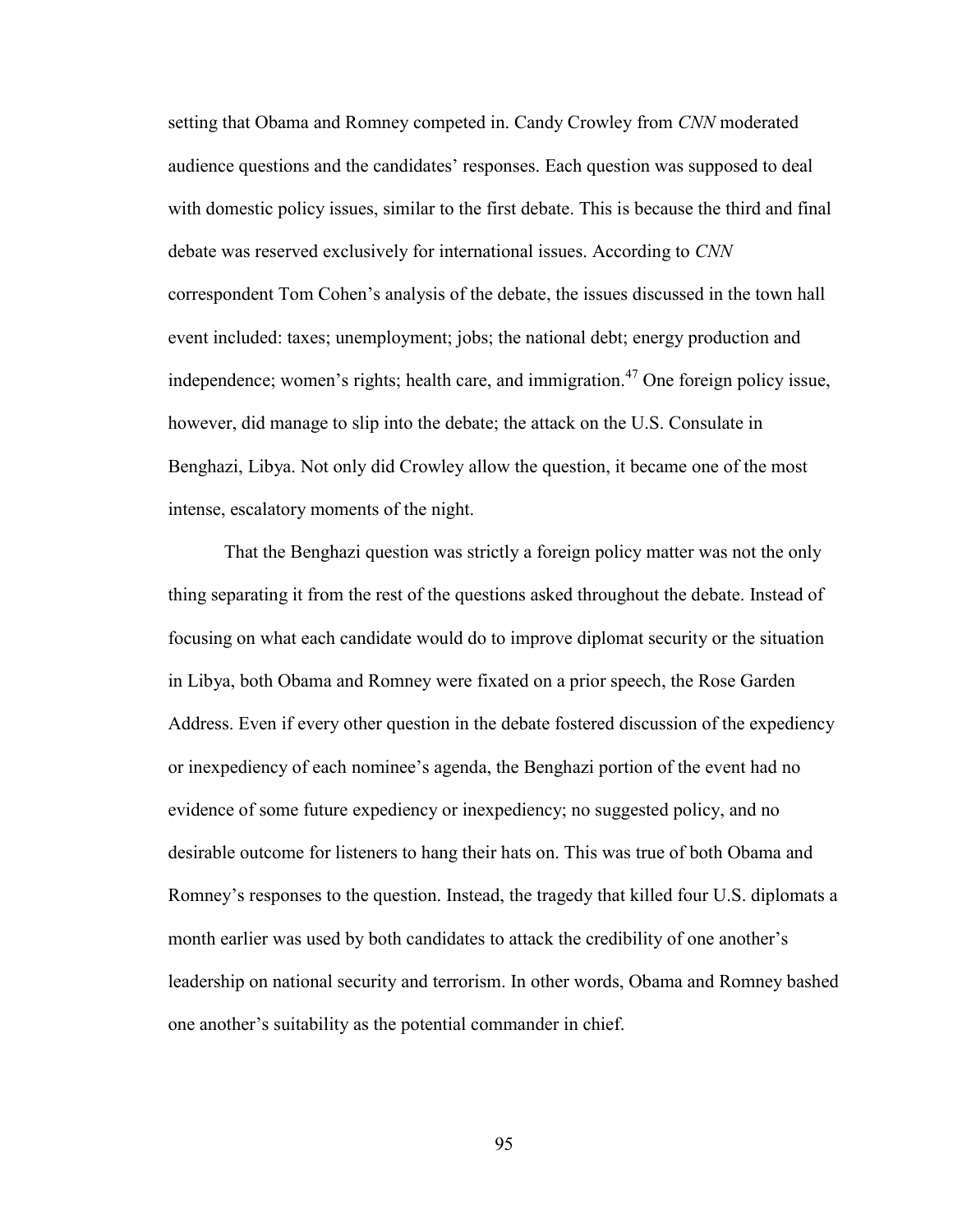The town hall debate was intended to clarify Obama's and Romney's domestic platforms as presidential candidates. Why then did both contenders abandon their agendas in favor of jabs at one another's credibility on the Benghazi issue? As Chapter 3 argued earlier, each candidate's ultimate goal in the debate was to persuade voters that he was the ideal national leader and possessed the best skills to make expedient decisions for the country. Listeners were tasked with deciding who did the better debating not only because of how well the candidates' agendas lined up with their own, but also because either Obama or Romney exhibited the ethos necessary to occupy the Oval Office. Audience members were voting for which person won the debate, not which policies they supported.

Certainly voters have personal politics and the platforms of the candidates influenced how those citizens initially perceived them. Still, voters are not legislators deciding which agenda items will become law; rather, they are deciding which individual will be elected to enact those policies in the future. Surely Obama and Romney argued about the expediency of their own agendas and the inexpediency of their opponent's, but this demonstrated that each candidate wielded political rhetoric as a means to achieving ceremonial ends—enhancing his own ethos as a national leader in the eyes of citizens. As Dow concludes, "all discourses that discuss policy are not necessarily deliberative."<sup>48</sup> In short, the town hall debate on Benghazi was a pre-dominantly epideictic event; the candidates used the failures of their opponent's deliberative policies as a means to achieve an epideictic ends of enhancing their ethos, leaving listeners to make judgment on the honorability of the contenders as worthy or unworthy of becoming President of the United States.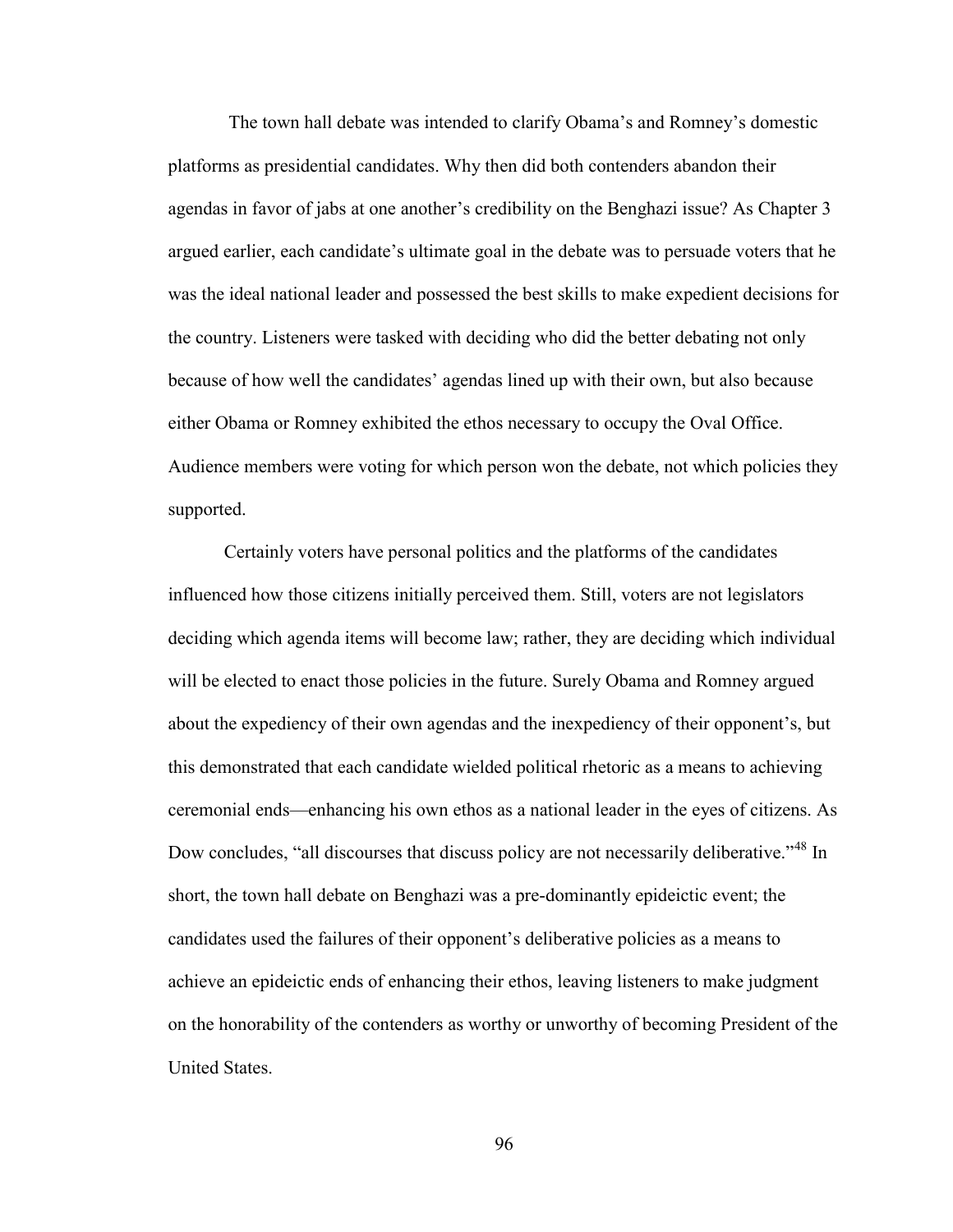When Kerry Ladka asked Obama about "reports that the State Department refused extra security for our embassy in Benghazi, Libya, prior to the attacks that killed four Americans," the debate shifted dramatically.<sup>49</sup> What followed was a heated argument between Obama and Romney, immediately personalized by the issues of the President's responsibility for the attack and his response at the Rose Garden. In this regard, I argue that the Benghazi question ought to be treated as an epideictic moment of the debate, even if deliberative elements are identifiable throughout the dialogue. The shift from the candidates' number-crunching on tax policy to Romney challenging Obama's worthiness of the presidency in light of the attack in Benghazi exemplifies the discussion of Paul I. Rosenthal's personal and non-personal persuasion in Chapter 3. Instead of arguing that Obama's *policy* lacked clarity or cohesiveness, Romney directly attacked Obama's *ethos*; using Benghazi as a vehicle for the message that the President was responsible for the eroding primacy and credibility of the United States. This, Michael Leff and Gerald P. Mohrmann conclude, is precisely the type of situation where the audience may be under the impression that the purpose of the debate is to gain adherence to specific policies, but the treatment of those individual agenda items is subsidiary to achieving identification between speakers and listeners.

Since Ladka's question was for Obama, he had the first opportunity to address the issue. Obama did not begin his answer with an explanation of the security procedures for the U.S. Consulate in Benghazi. Instead, Obama said:

Well, let me first of all talk about our diplomats, because they serve all around the world and do an incredible job in a very dangerous situation. And these aren't just representatives of the United States, they are *my* representatives. I send them there, oftentimes into harm's way. I know these folks and I know their families. So *nobody* is more concerned about their safety and security than I am [emphasis added $1.50$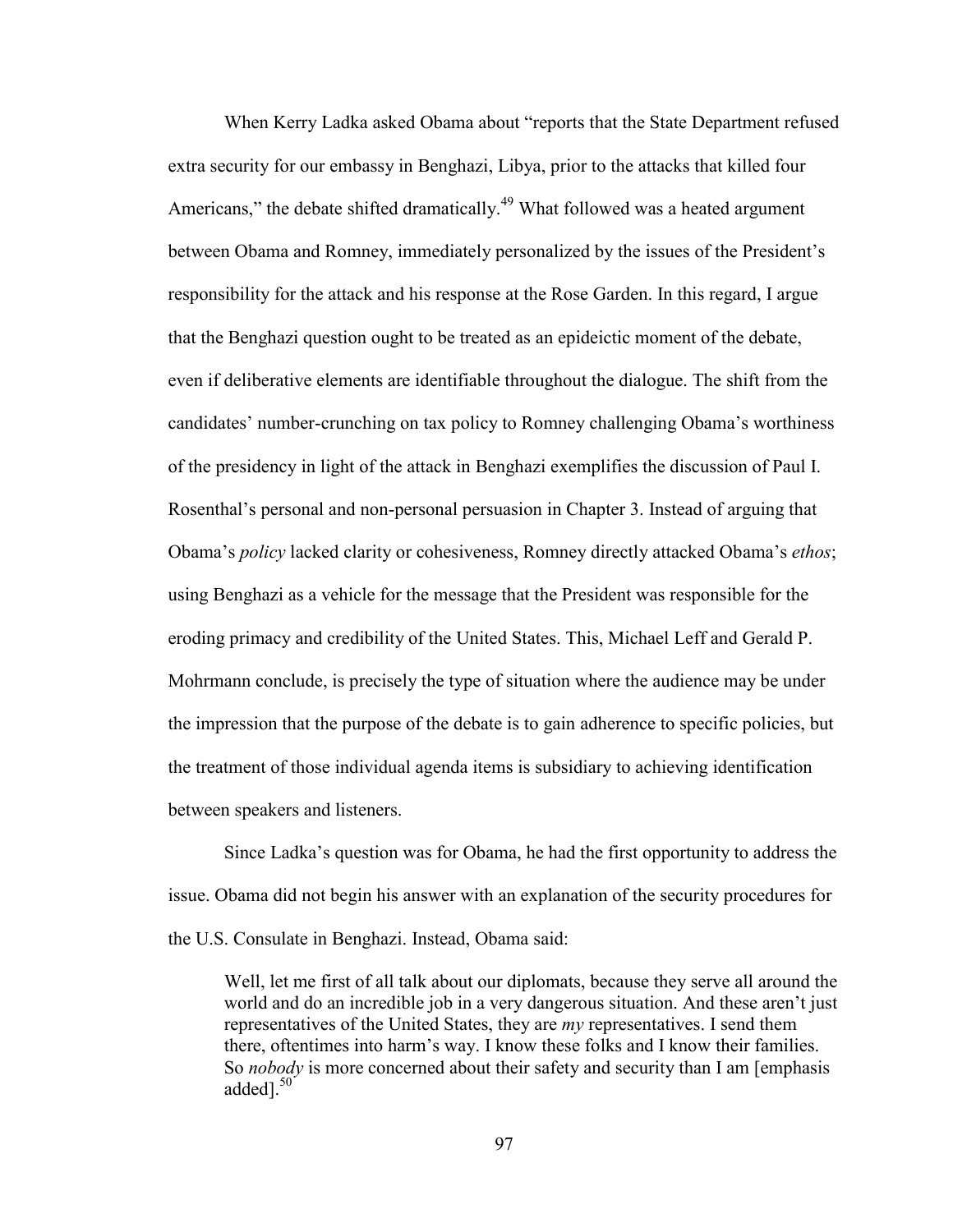The president strategically chose to begin the answer this way because it established two important details. First, Obama illustrated once again that U.S. diplomats were extraordinary individuals who risked their lives for the safety and security of the nation and that they braved danger all over the world on a daily basis. Second, and more significantly, Obama let listeners know that he had a personal connection not only to the departed diplomats, but also their families. This signaled that the President cared deeply and compassionately for those who lost loved ones and that he had the upmost concern for resolving the crisis caused by the attack in Benghazi. Obama made sure to mention that a few days after the attack, he "was there greeting the caskets coming into Andrews Air Force Base and grieving with the families."<sup>51</sup>

While Obama had kindhearted words for the slain civil servants and their families, the same could not be said about how the President characterized Romney's response to the attack. "While we were still dealing with our diplomats being threatened," Obama noted, "Romney put out a press release trying to make political points, and that's not how a *commander in chief* operates. You don't turn national security into a political issue. Certainly not when it's happening [emphasis added]."<sup>52</sup> The President made a crystal clear argument that Romney did not deserve to be commander in chief because the Republican nominee was more concerned with his own political gain than the untimely death of outstanding U.S. diplomats. In other words, Obama was attempting to portray to viewers that he held close relationships with important citizens, who held him in high esteem; but, Romney ignored them and therefore had no connection with the individuals who Obama had mourned for at the Rose Garden.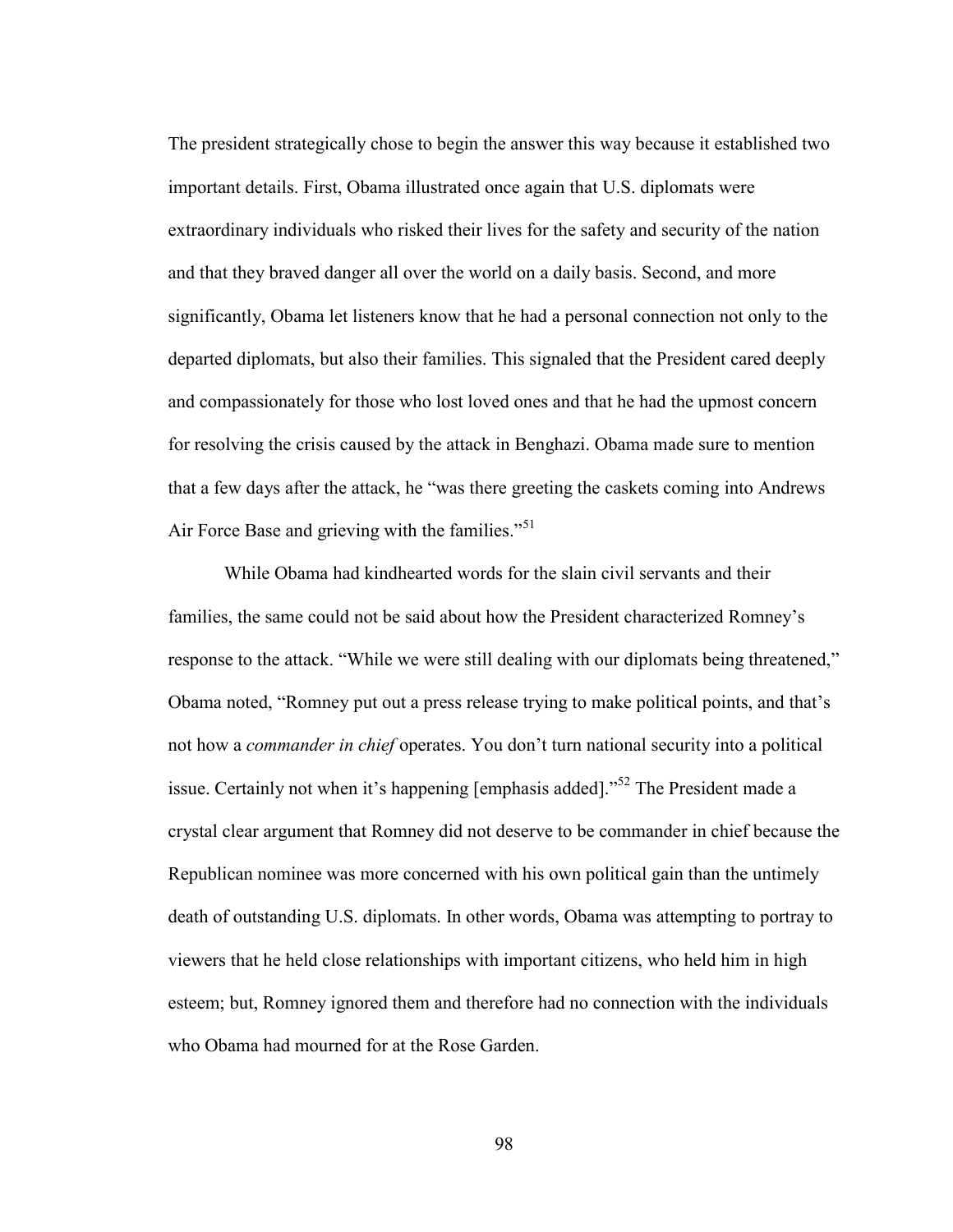Romney sought to fire Obama's criticism right back at him. On the day following the attack, Romney claimed, Obama flew "to Las Vegas for a political fund-raiser, then the next day to Colorado for another . . . political event. I think these – these actions taken by a president and a leader have symbolic significance and perhaps even material significance."<sup>53</sup> The strategy behind Romney's accusation was to highlight that Obama was not being completely truthful about his political motives; that Obama too sought to gain credibility from the attack, and that he continued his election campaign as if nothing had occurred. Although Romney had little to say about Obama's established relationship with the families of the departed diplomats, he did mention that he felt "very deeply sympathetic for the families of those who lost loved ones."<sup>54</sup> In short, with regards to the diplomats and their families, both candidates expressed sympathy over what had happened; each candidate accused the other of prioritizing politics over the people; but, while Romney only forwarded a criticism blaming Obama, the President praised himself for the time and effort he had put forward getting to know the families and illustrating concern for their wellbeing in addition to pointing out the dishonor of Romney's actions.

Crowley offered Obama an opportunity to deflect the blame for the attack onto Hillary Clinton when she asked, "your secretary of state, as I'm sure you know, has said that she takes full responsibility for the attack on the diplomatic mission in Benghazi. Does the buck stop with your secretary of state as far as what went on here?"<sup>55</sup> Obama opted not to do so; instead he noted that "Clinton has done an extraordinary job. But she works for me. I'm the president and I'm *always* responsible, and that's why nobody's more interested in finding out exactly what happened than I do [emphasis added]."<sup>56</sup> This also provided the President with an opportunity to deal a heavy blow to Romney's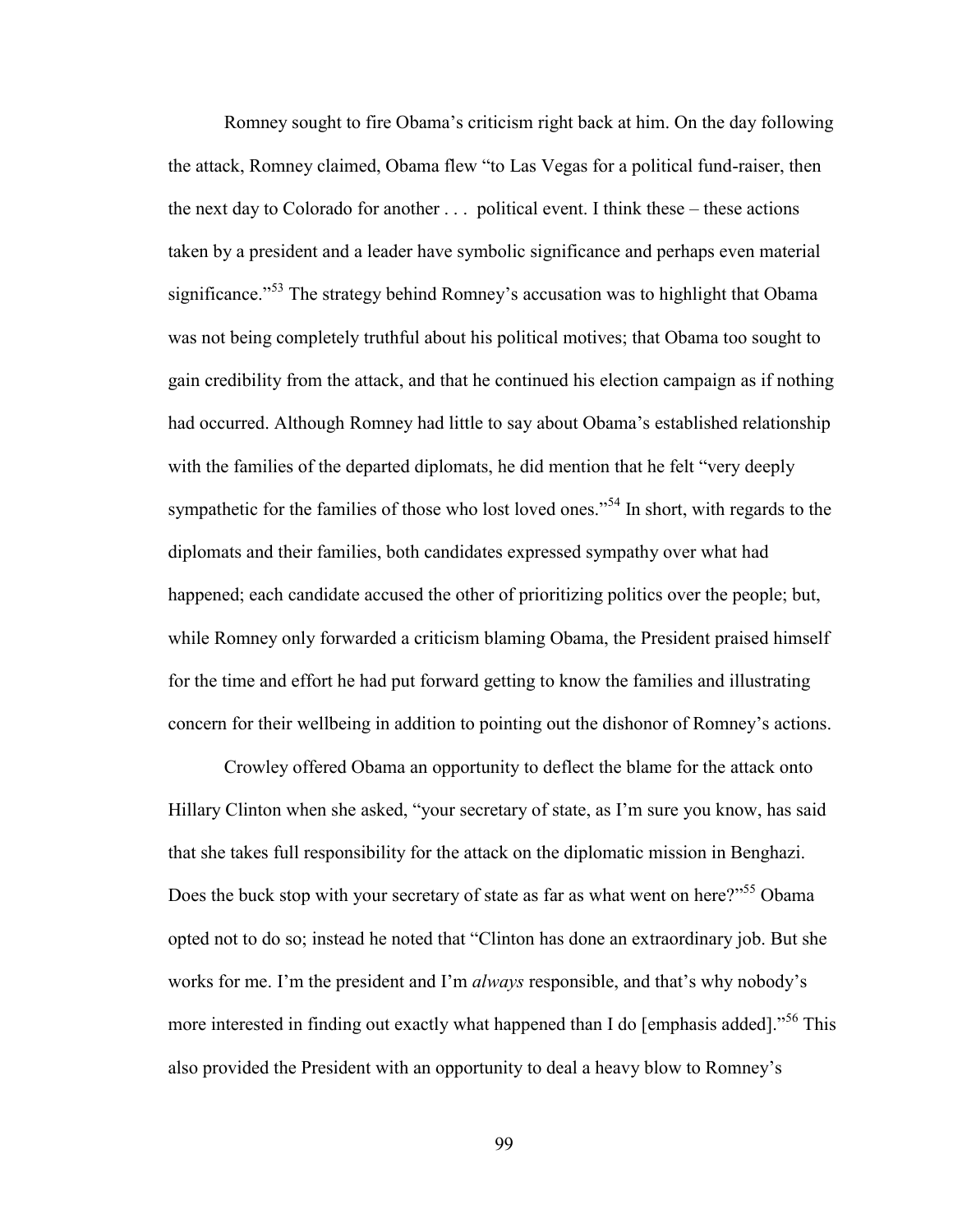credibility on the question of pursuing self-gain over caring about the slain civil servants and their families. Obama added, "and the suggestion that anybody in my team, whether the Secretary of State, our U.N. Ambassador, anybody on my team would play politics or mislead when we've lost four of our own, governor, is offensive. That's not what we do. That's not what I do as president, that's not what I do as Commander in Chief."<sup>57</sup>

After Obama spoke about the civil servants and their families, the President

attempted to make a more concerted effort to respond to Ladka's question:

. . . as soon as we found out that the Benghazi consulate was being overrun, I was on the phone with my national security team and I gave them three instructions. Number one, beef up our security and procedures, not just in Libya, but at every embassy and consulate in the region. Number two, investigate exactly what happened, regardless of where the facts lead us, to make sure folks are held accountable and it doesn't happen again. And number three, we are going to find out who did this and we're going to hunt them down, because one of the things that I've said throughout my presidency is when folks mess with Americans, we go after them.<sup>58</sup>

Each of Obama's three instructions illustrates the ways that leaders use questions of expediency to enhance their ethos. First, the President immediately ordered enhanced security at all locations that could have become vulnerable in wake of the attack. While substantively this did not address Ladka's concern with security measures *before* the attack, it does demonstrate Obama's expedient reaction and his intelligence as a leader because he called for bolstered security at other potential targets as well. Second, Obama's demand for an answer about what had occurred regardless of whether the result would hurt his image showed that he was putting citizens' lives above his political posture. Not only did he call for the truth, the President commanded that the perpetrators be identified and that the military ensured no further attacks would occur.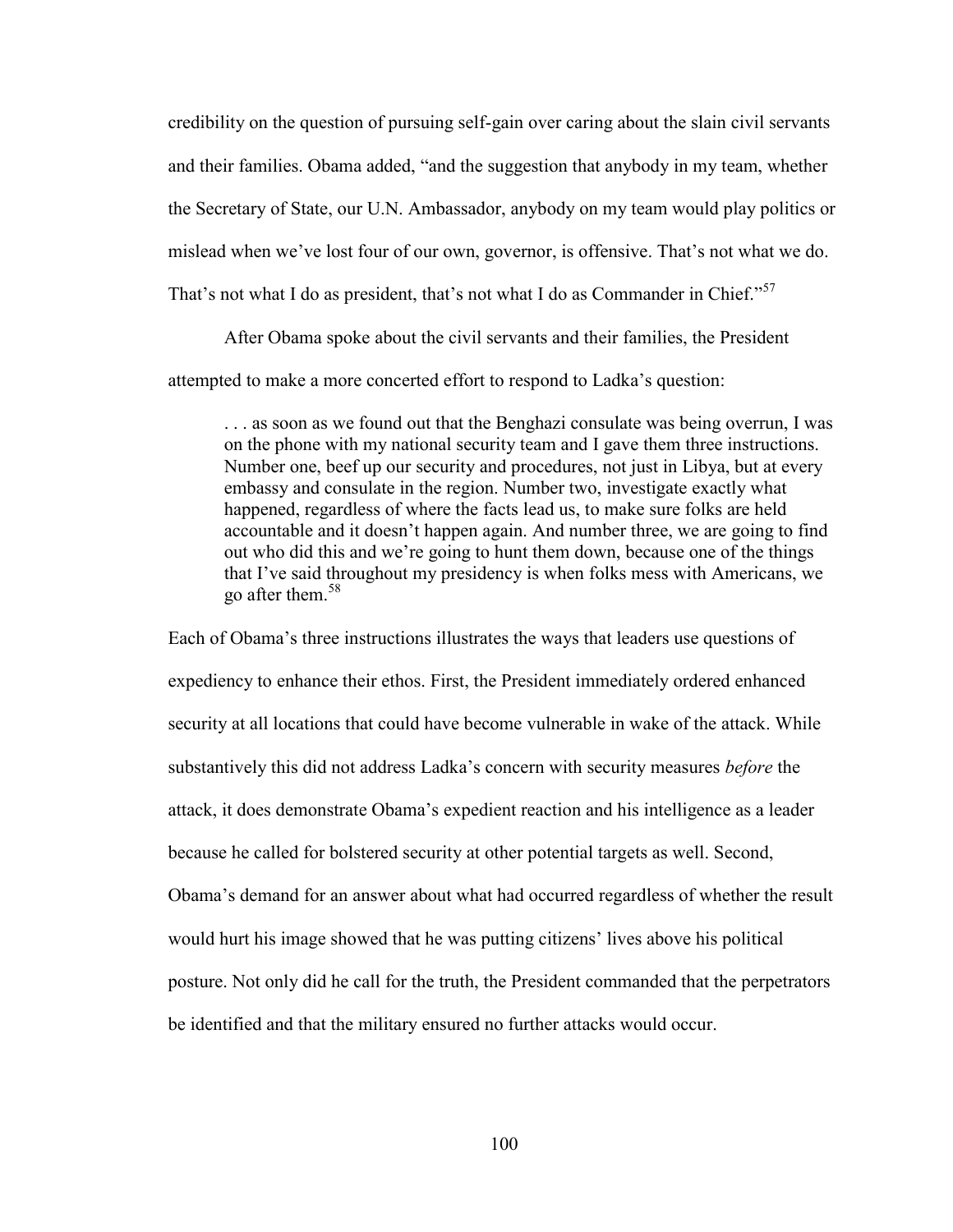Finally, Obama reminded viewers that he was serious about eliminating threats to the nation when he announced that if the attackers were identified they would be hunted down. To support this claim, Obama argued that "when it comes to our national security, I mean what I say."<sup>59</sup> Obama cited some empirical examples:

. . . not everybody agrees with some of the decisions I've made. But . . . I said I'd end the war in Libya – in – in Iraq, and I did. I said that we'd go after al-Qaeda and bin Laden, we have. I said we'd transition out of Afghanistan, and start making sure that Afghans are responsible for their own security, that's what I'm doing. And when it comes to this issue, when I say that we are going to find out exactly what happened, everybody will be held accountable. And I am ultimately responsible for what's taking place there because these are my folks, and I'm the one who has to greet those coffins when they come home. You know that I mean what I say. $60$ 

Again, these are all examples of Obama tying his national security policies to himself; the President refers to himself twelve times in this relatively short passage. This is about Obama, not his policies, and therefore why this is an epideictic moment, not a deliberative one. The President is not using these examples as independent reasons listeners ought to vote for him. Instead, these are proclamations of leadership that provide him with pragmatic evidence that he is well-equipped to handle some of the greatest challenges U.S. presidents have ever faced.

Romney did not address each of Obama's examples, but he did offer a criticism of the way the President had handled national security issues abroad. This criticism began with the Massachusetts Governor quoting the President, identifying that he "said" correctly that the buck does stop at his desk and – and he takes responsibility for – for that – for the failure in providing those security resources" that could have prevented the deaths of U.S. citizens.<sup>61</sup> Not only did Obama fail in Benghazi, Romney argued, but "the president's policies throughout the Middle East began with an apology tour and . . . this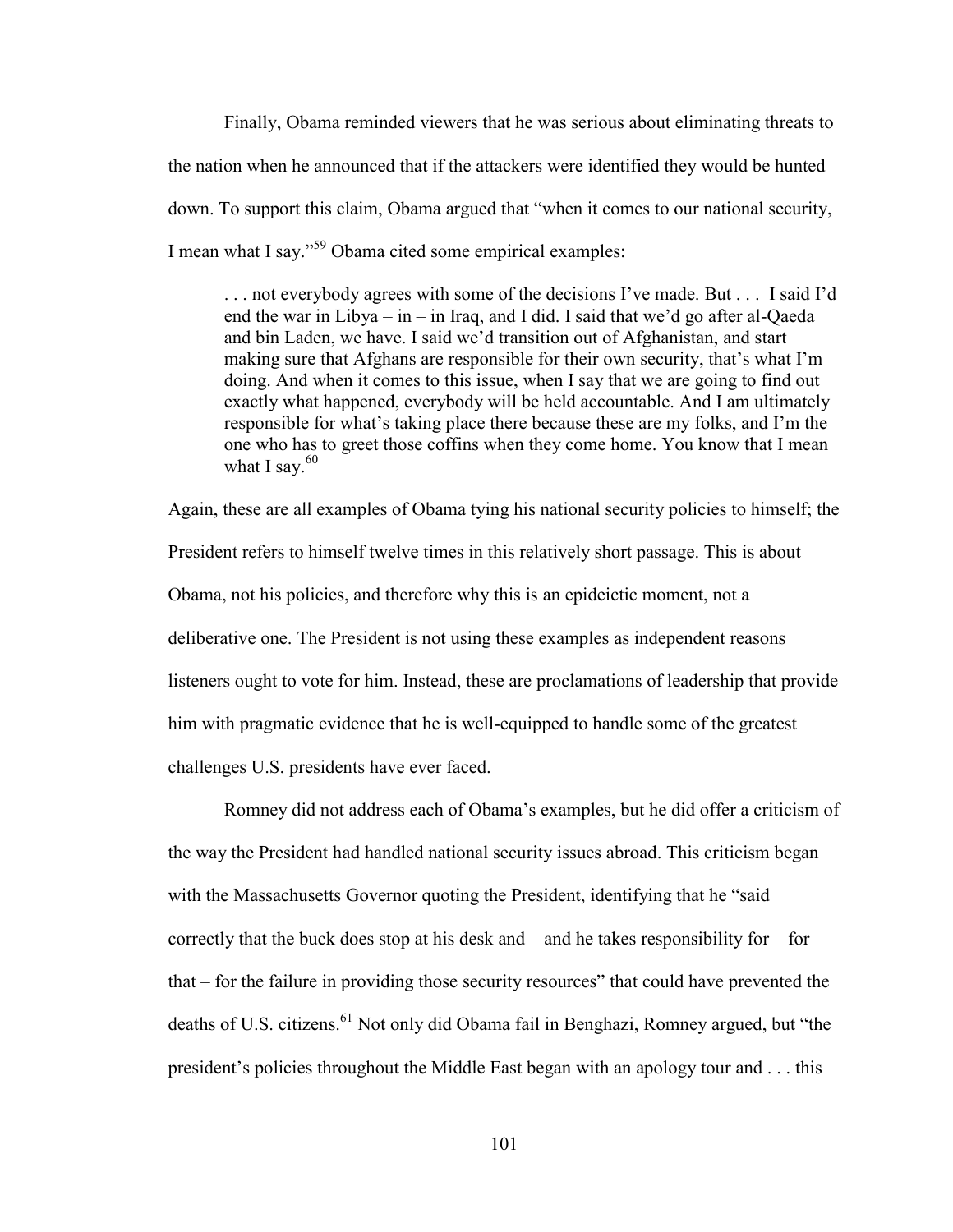strategy is unraveling before our very eyes," evidenced by the ease with which the attack in Benghazi occurred.<sup>62</sup> Given what had happened in Benghazi, the Republican contender argued:

. . . this calls into question the president's whole policy in the Middle East. Look what's happening in Syria, in Egypt, now in Libya. Consider the distance between ourselves and – and Israel, the president said that – that he was going to put daylight between us and Israel. We have Iran four years closer to a nuclear bomb. Syria – Syria's not just a tragedy of 30,000 civilians being killed by a military, but also a strategic – strategically significant player for America.<sup>63</sup>

There is a clear critique of the President's ability to resolve a number of important international issues; but again, Romney's purpose in identifying the weaknesses of Obama's foreign policy is to tarnish his credibility as an individual deserving to be elected, not to urge a change of course. Governor Romney never offered an alternative to any of the problems he identified.

Both candidates had plenty of ammunition to fire at their opponent with the goal of reducing his opponent's ethos as a leader. Neither Obama nor Romney made much attempt to address the particular criticisms being forwarded from either side. However, one major slip on Romney's behalf unraveled any credibility he may have built with listeners. The Republican nominee argued that the attack itself was only part of the problem emerging from Benghazi:

There were other issues associated with this – with this tragedy. There were many days that passed before we knew whether this was a spontaneous demonstration or actually whether it was a terrorist attack. And there was no demonstration involved. It was a terrorist attack and it took a long time for that to be told to the American people. Whether there was some misleading, or instead whether we just didn't know what happened, you have to ask yourself why didn't we know five days later when the ambassador to the United Nations went on TV to say that this was a demonstration. How could we have not known?<sup>64</sup>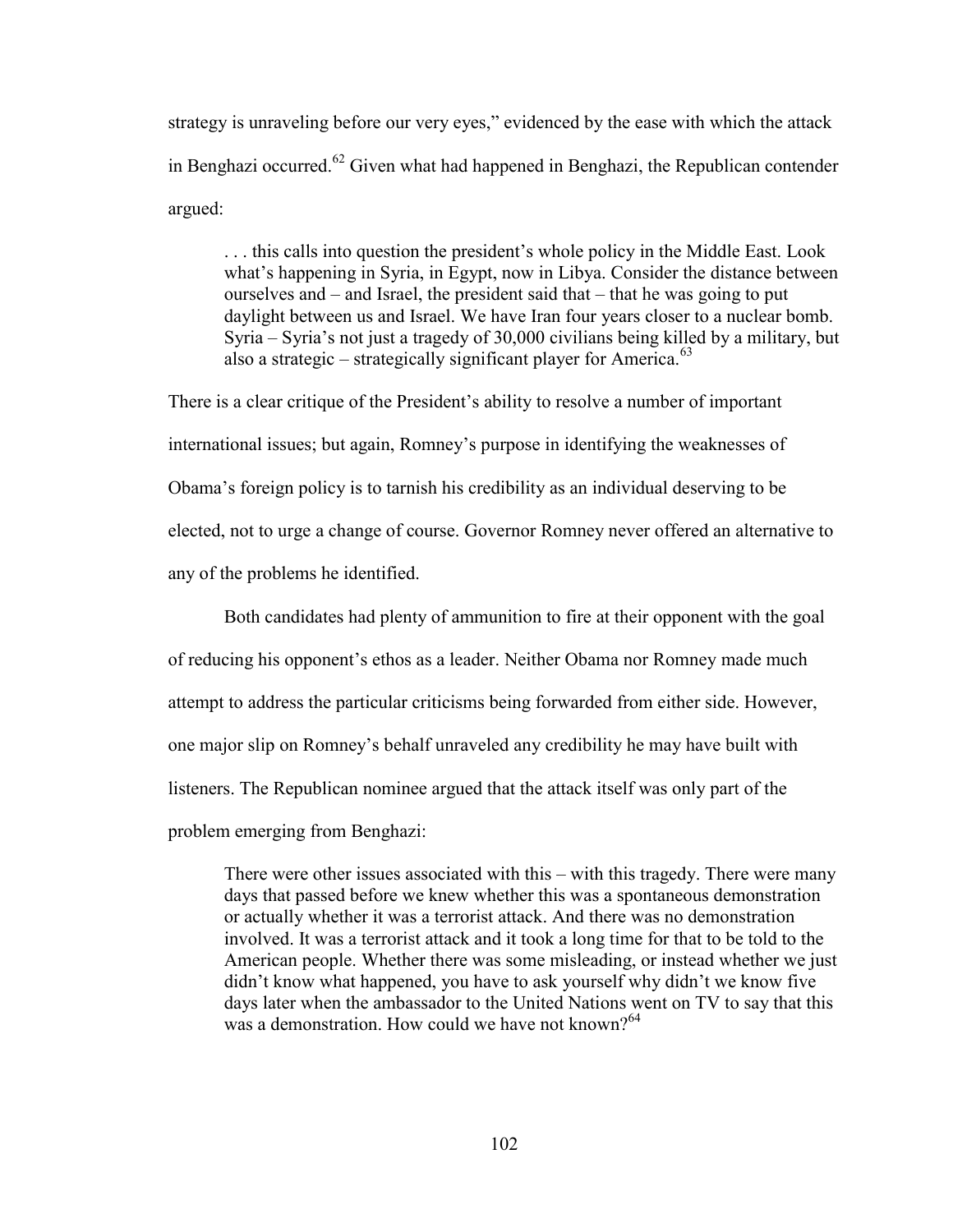Romney was clearly referring to the massive uncertainty seen in the media immediately following the first signs that the attack had occurred. Indeed, as Chapter 2 discussed in detail, there were multiple competing stories of what had transpired on the night of September 11, 2012. However, the governor did not select his words in this hard press very carefully, and it came at a cost.

Obama retorted by reminding Romney and listeners that "the day after the attack, governor, I stood in the Rose Garden and I told the American people in the world that we are going to find out exactly what happened. That this was an act of terror and I also said that we're going to hunt down those who committed this crime.<sup>565</sup> Romney, under the impression he had just gotten the golden opportunity to fact-check Obama and embarrass him on national television, paused and said he thought it was interesting that "the president just said something which – which is that on the day after the attack he went into the Rose Garden and said that this was an act of terror."<sup>66</sup> The dialogue that followed did not proceed as Romney anticipated it would:

Obama: That's what I said. Romney: You said in the Rose Garden the day after the attack, it was an act of terror. It was not a spontaneous demonstration, is that what you're saying? Obama: Please proceed governor. Romney: I want to make sure we get that for the record because it took the president 14 days before he called the attack in Benghazi an act of terror. Obama: Get the transcript. Crowley: It – it – it – he did in fact, sir. So let me – let me call it an act of terror. Obama: Can you say that a little louder, Candy? $67$ 

Worded differently, Romney's initial accusation could have completely devastated Obama's ethos on the Benghazi question. The initial argument the Republican nominee was attempting to make was that there were severe discrepancies within the Obama Administration about what had transpired. Romney noted that the U.N. Ambassador, five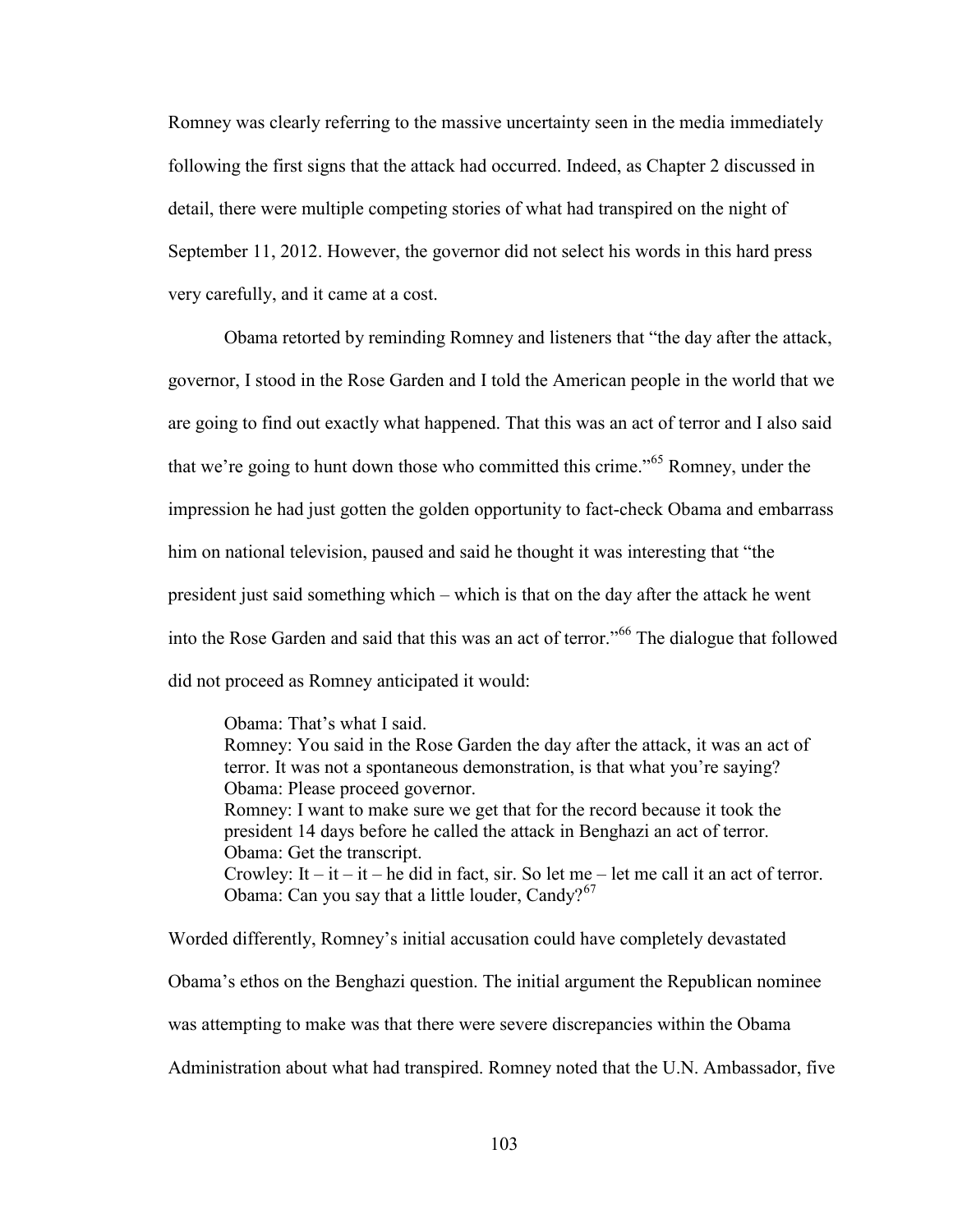days after Stevens' death, reported on television that the attack in Benghazi occurred spontaneously because of a demonstration in response to a film critical of Muslims.<sup>68</sup> Had Romney conceded that Obama called it an act of terror, this would have provided him with more than ample opportunity to criticize the inconsistencies of the Obama Administration on the Benghazi issue.

Unfortunately for Romney, he chose to focus on whether or not Obama called the attack an act of terror. When Crowley cited the transcript, demonstrating that Obama had in fact labeled it an act of terror, Romney's strategy completely backfired. Any ethos Romney had built up at this point was instantly shattered; and conversely, any trouble Obama may have been in had been taken care of thanks in part to Governor Romney. Crowley, attempting to act as a fair moderator, pointed out that while Obama "did call it an act of terror. It did as well take – it did as well take two weeks or so for the whole idea there being a riot out there about his tape to come out. You are correct about that."<sup>69</sup> Despite this, Romney once again uttered that "this – the administration – the administration indicated this was a reaction to a video and was a spontaneous reaction . . . it took them a long time to say this was a terrorist act by a terrorist group. And to suggest – am I incorrect in that regard, on Sunday the – your secretary . . . ;" but, before he could finish Obama cut him off by simply saying "Candy?"<sup>70</sup>

Realizing he had put himself in an extremely poor position, Romney tried to backpedal by interjecting "Excuse me. The ambassador of the United Nations went on the Sunday television shows and spoke about how…" but he could not finish his statement before a rapid back and forth began between himself and Obama, all the while Crowley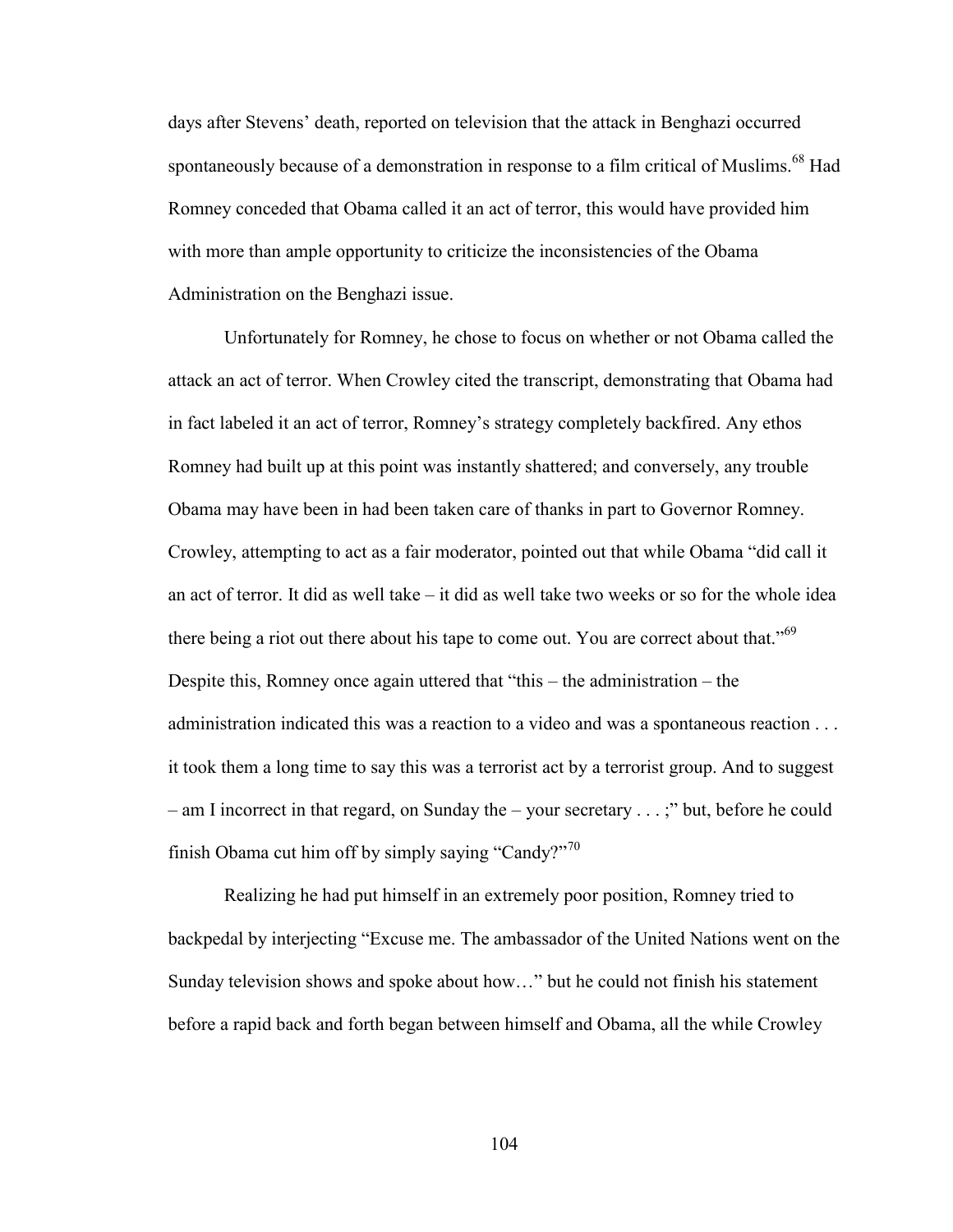was attempting to move to the next question.<sup>71</sup> Neither candidate successfully uttered another complete sentence before Crowley ended the discussion on Benghazi.

Had Romney buckled down on the discrepancies between Obama and the U.N. Ambassador, the issue could have turned another way. Romney could have exposed a major inconsistency with the potential to harm the President's credibility in front of a nation-wide audience. However, Obama was able to dodge the controversy and this made him look much more credible on the issue than he may have even been prior to the debate. As Chapter 3 discussed, it is impossible to determine the winner or loser of a presidential debate by the probability that the audience adopts their policy platforms. Instead, critics must examine these texts as pieces of a larger, ongoing process that speakers engage in to build achieve the maximum level of audience adherence. Obama invested a substantial amount of time reciting examples of his leadership throughout his presidency; and in conjunction, easily exploited a major mishap on the part of Romney. Romney, given his massive blunder on the issue, could not capture the visible, ritualistic function of ceremonial rhetoric. As such, Obama capitalized on Romney's mistakes guaranteeing that, at least on the Benghazi question, he was the sole possessor of an ethos necessary to lead the nation forward that could be trusted by citizens.

At no point during the Benghazi debate did either candidate hint at how they would handle similar situations in the future. When Romney issued a personal attack on Obama about what he had said in the Rose Garden, the debate slid away from the policy and focused almost exclusively on each candidate's credibility. This portion of the town hall debate illustrates that campaign orations rely on arguments about the expediency or inexpediency of policies to enhance their ethos. Had the debaters been tasked with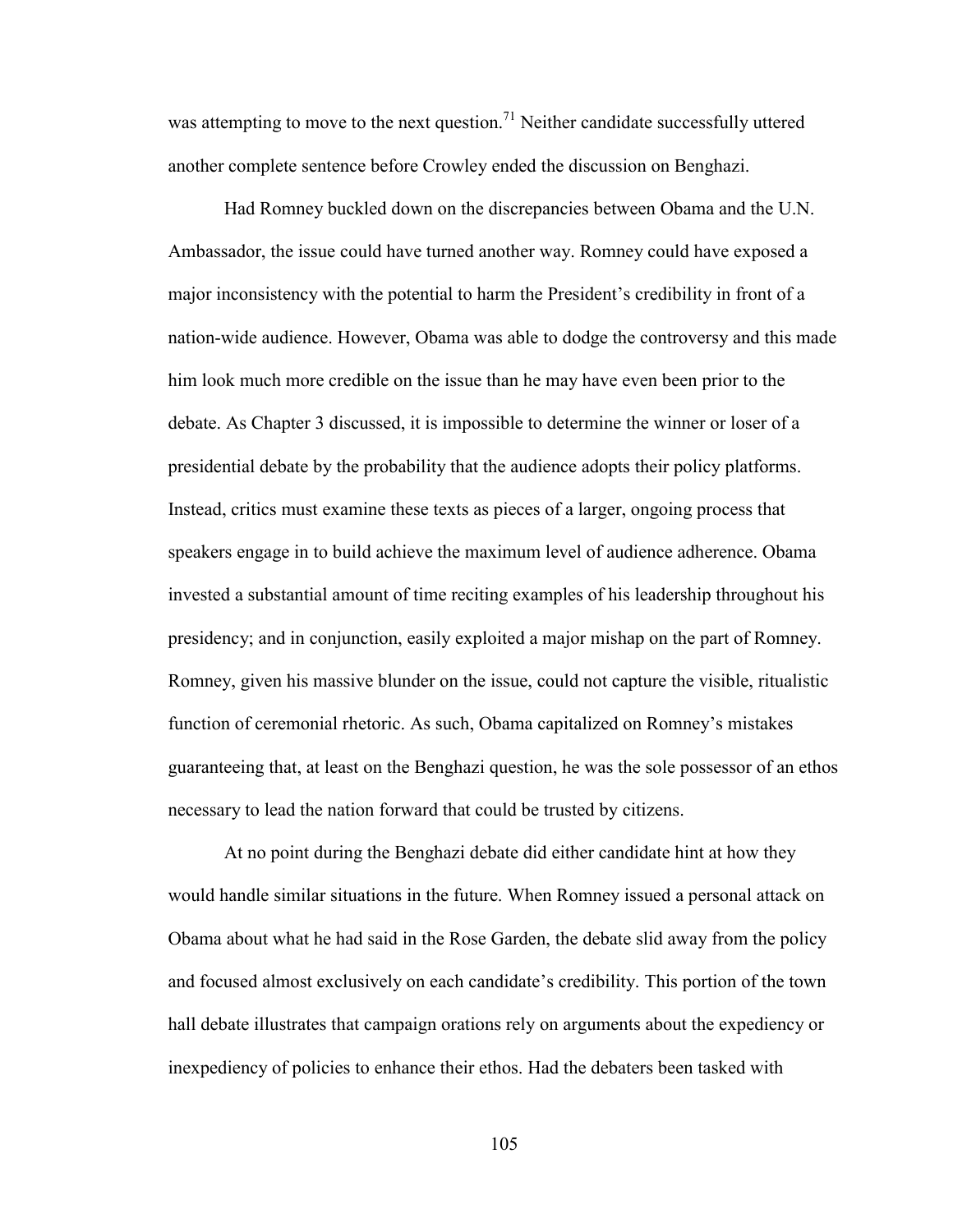solving the problem, they would have performed differently; Obama and Romney would have articulated reasons that their credibility as leaders was sufficient evidence to prefer their respective policies. Instead, Obama referred to his previous endeavors to demonstrate that he was the superior candidate for President of the United States and Romney attempted to challenge those depictions.

This chapter examines the town hall debate on Benghazi as an epideictic moment. Such an interpretation is at odds with some conventional wisdom that suggests presidential debates are pre-dominantly deliberative, not epideictic. My analysis is not intended to detract from these texts being examined in such a fashion. However, particularly in the context of the Benghazi question in the debate examined here, the speech responds to the immediate rhetorical problem of a political campaign that determines who becomes the next President of the United States, not what policies should or should not be supported. In other words, there are certainly important reasons for studying policy arguments and how they affect groups such as single-issue voters. But, as Condit notes, "if we were to be so bold as to proclaim presidential debates to be epideictic speeches, we would recognize their importance, not as policy arguments, or even as opportunities for aligning interests, but rather as one of our best chances to judge the eloquence—the broad humane capacities—of a would-be leader.<sup> $n^2$ </sup>

## **Conclusion**

The functions of contemporary presidential epideictic rhetoric are made readily apparent by examining Obama's persuasive strategies at the Rose Garden and in the town hall debate. Although it is unlikely the President has taken a crash course in ceremonial rhetoric, there is strong evidence that Obama defined the attack in Benghazi in a fashion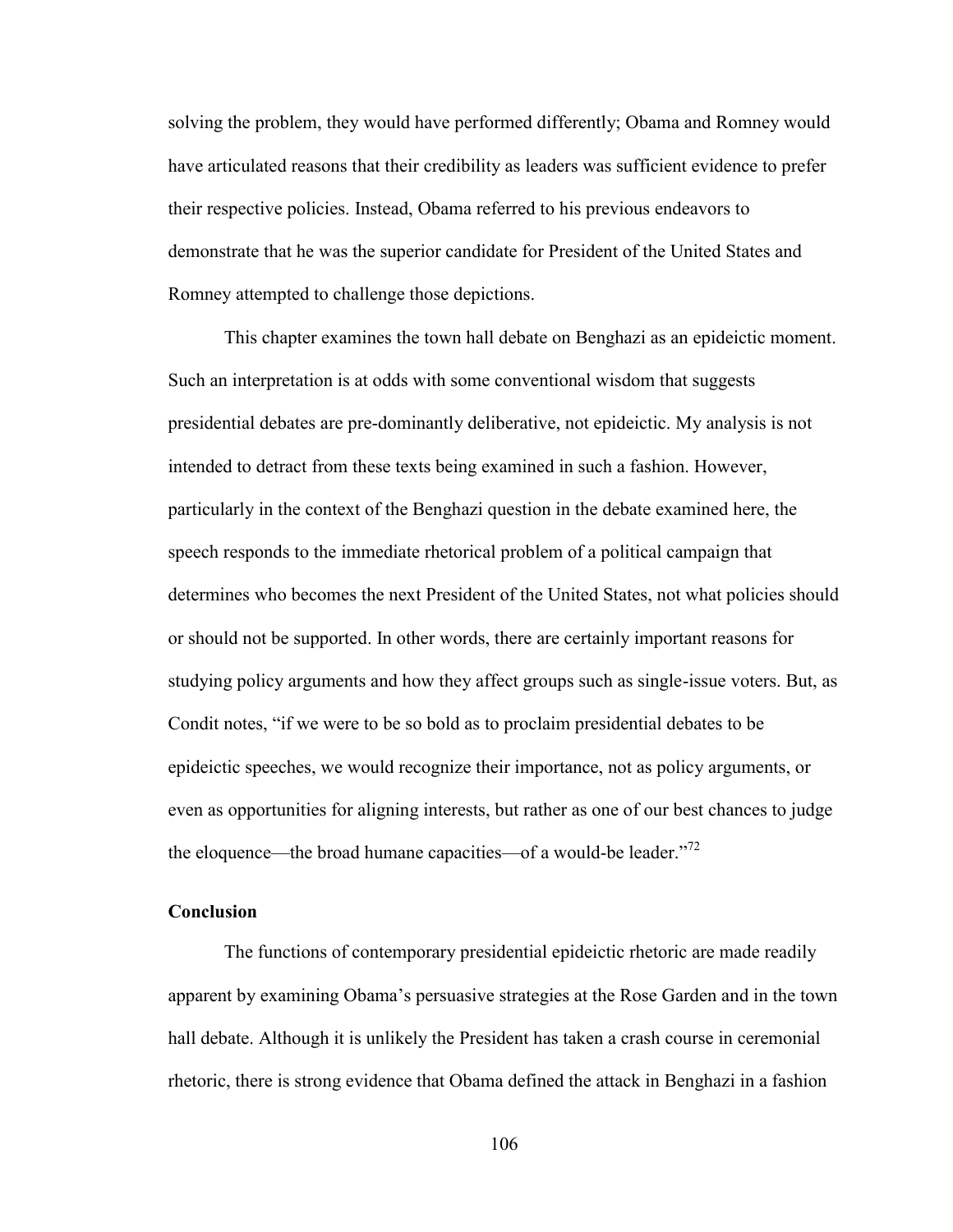that would reach the largest possible audience, composed of U.S. citizens whose moral compass reflected the heritage of the United States. By displaying robust leadership in a troubling time and artfully commemorating the loss of Christopher Stevens, Obama stretched the daily experiences of listeners by encouraging them to acquiesce to the types of behaviors, actions, and beliefs that made Stevens and the other departed diplomats ideal U.S. citizens.

This analysis does not make any claims about the effectiveness of the Rose Garden Address or town hall debate. There is too much potential for alternative causality to make that sort of judgment. Instead, examining these texts highlights an important pattern in presidential ceremonial discourse; leaders will reach into the past and draw from it powerful moments to explain confusing events in the present. These explanations serve not only a clarifying effect for citizens, they also frame issues in particular ways that allow leaders to tell citizens who they are, what they represent, and how that heritage will continue in the face of threats. The capacity for leaders to have such sway over their people is significant not because they can urge better policies; but rather, because they possess the authority to tell an entire population who they are. In short, eloquent ceremonial rhetoric provides authoritative figures with the power of the teacher; an individual who decides what is virtuous and what is evil. Given this incredible responsibility, critics must continue to pay close attention to the ways U.S. presidents characterize the state of society to understand who citizens are, what their purpose is, and why they have come to accept that identity and determination.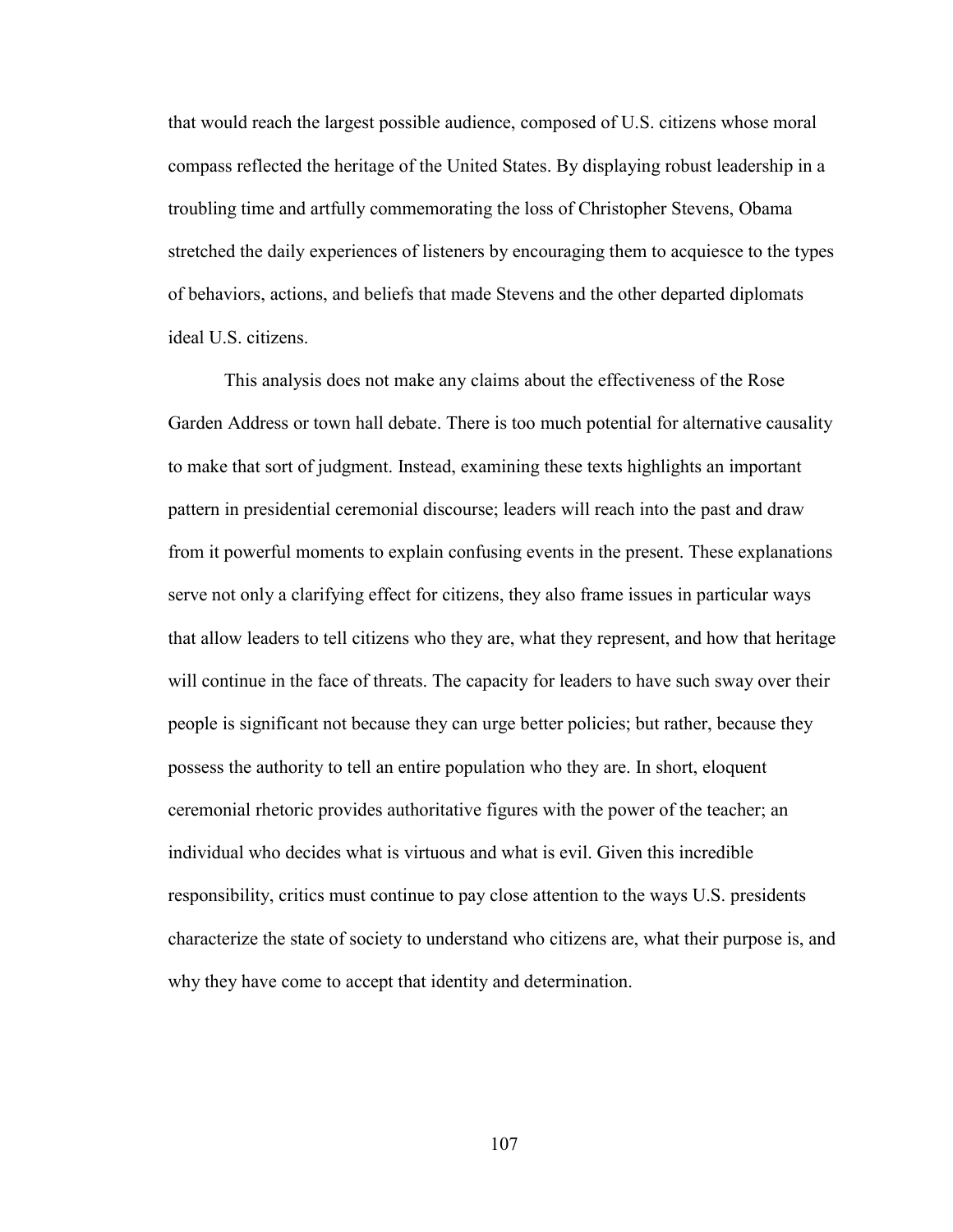### **Notes**

<sup>1</sup> Carolyn Miller, "Genre as Social Action," *Quarterly Journal of Speech,* 70 (1984): 164.

<sup>2</sup> Barack Obama, "Remarks by the President on the Deaths of U.S. Embassy Staff in Libya," [http://www.whitehouse.gov/the-press-office/2012/09/12/remarks-president](http://www.whitehouse.gov/the-press-office/2012/09/12/remarks-president-deaths-us-embassy-staff-libya)[deaths-us-embassy-staff-libya.](http://www.whitehouse.gov/the-press-office/2012/09/12/remarks-president-deaths-us-embassy-staff-libya) Paragraphs numbered. Paragraph 8.

<sup>3</sup> Bonnie J. Dow, "The Function of Epideictic and Deliberative Strategies in Presidential Crisis Rhetoric," *Western Journal of Speech Communication*, 53 (1989): 297.

<sup>4</sup> Obama, "Remarks by the President on the Deaths of U.S. Embassy Staff in Libya," Paragraph 2.

<sup>5</sup> David Ignatius, "Casualties in the 'Fog of Revolution,'" *Washington Post*, 2012, Lexis Nexis.

<sup>6</sup> Obama, "Remarks by the President on the Deaths of U.S. Embassy Staff in Libya," Paragraph 3.

<sup>7</sup> Obama, "Remarks by the President on the Deaths of U.S. Embassy Staff in Libya," Paragraph 5.

<sup>8</sup> Obama, "Remarks by the President on the Deaths of U.S. Embassy Staff in Libya," Paragraph 1.

<sup>9</sup> Obama, "Remarks by the President on the Deaths of U.S. Embassy Staff in Libya," Paragraph 8.

<sup>10</sup> Obama, "Remarks by the President on the Deaths of U.S. Embassy Staff in Libya," Paragraph 4.

 $11$  Ibid.

 $12$  Obama, "Remarks by the President on the Deaths of U.S. Embassy Staff in Libya," Paragraph 10.

<sup>13</sup> Obama, "Remarks by the President on the Deaths of U.S. Embassy Staff in Libya," Paragraph 11.

<sup>14</sup> Obama, "Remarks by the President on the Deaths of U.S. Embassy Staff in Libya," Paragraph 10.

<sup>15</sup> Obama, "Remarks by the President on the Deaths of U.S. Embassy Staff in Libya," Paragraph 9.

 $16$  Ibid.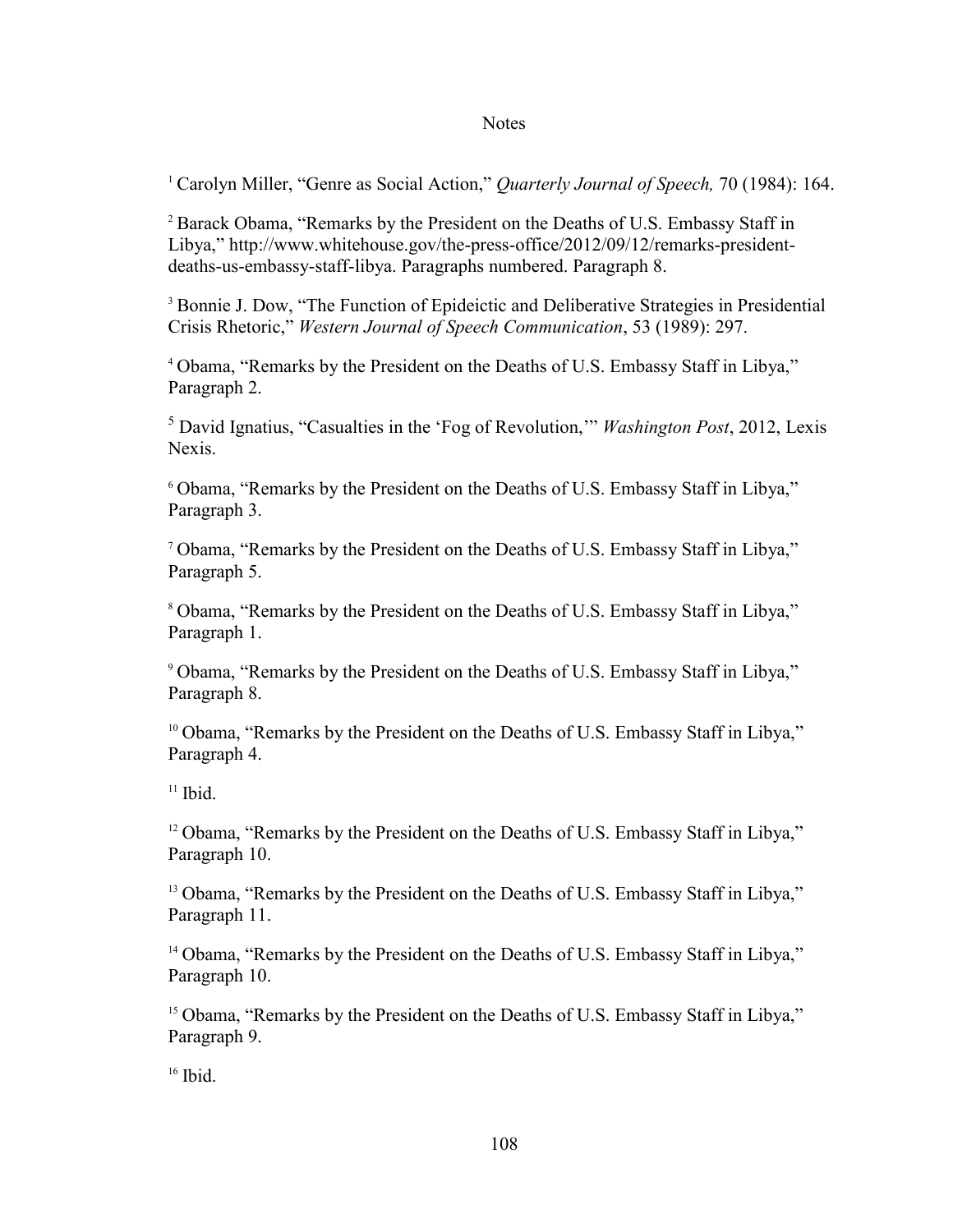<sup>17</sup> Obama, "Remarks by the President on the Deaths of U.S. Embassy Staff in Libya," Paragraph 10.

<sup>18</sup> Obama, "Remarks by the President on the Deaths of U.S. Embassy Staff in Libya," Paragraph 11.

<sup>19</sup> Obama, "Remarks by the President on the Deaths of U.S. Embassy Staff in Libya," Paragraph 10.

<sup>20</sup> Obama, "Remarks by the President on the Deaths of U.S. Embassy Staff in Libya," Paragraph 12.

<sup>21</sup> Obama, "Remarks by the President on the Deaths of U.S. Embassy Staff in Libya," Paragraph 7.

<sup>22</sup> Amos Kiewe, "Framing Memory through Eulogy: Ronald Reagan's Long Good-bye," in *Framing Public Memory*, ed. Kendall R. Phillips (Tuscaloosa: University of Alabama Press, 2007), 249.

<sup>23</sup> Gerard A. Hauser, "Aristotle on Epideictic: The Formation of Public Morality," *Rhetoric Society Quarterly*, 29 (1999): 14.

<sup>24</sup> Obama, "Remarks by the President on the Deaths of U.S. Embassy Staff in Libya," Paragraph 3.

<sup>25</sup> Obama, "Remarks by the President on the Deaths of U.S. Embassy Staff in Libya," Paragraph 11.

<sup>26</sup> Obama, "Remarks by the President on the Deaths of U.S. Embassy Staff in Libya," Paragraph 7.

<sup>27</sup> Cindy Koenig Richards, "Inventing Sacagawea: Public Women and the Transformative Potential of Epideictic Rhetoric," *Western Journal of Communication*, 73 (2009): 17.

<sup>28</sup> Obama, "Remarks by the President on the Deaths of U.S. Embassy Staff in Libya," Paragraph 6.

 $29$  Ibid.

<sup>30</sup> Obama, "Remarks by the President on the Deaths of U.S. Embassy Staff in Libya," Paragraph 2.

<sup>31</sup> Obama, "Remarks by the President on the Deaths of U.S. Embassy Staff in Libya," Paragraph 12.

<sup>32</sup> Obama, "Remarks by the President on the Deaths of U.S. Embassy Staff in Libya," Paragraph 5.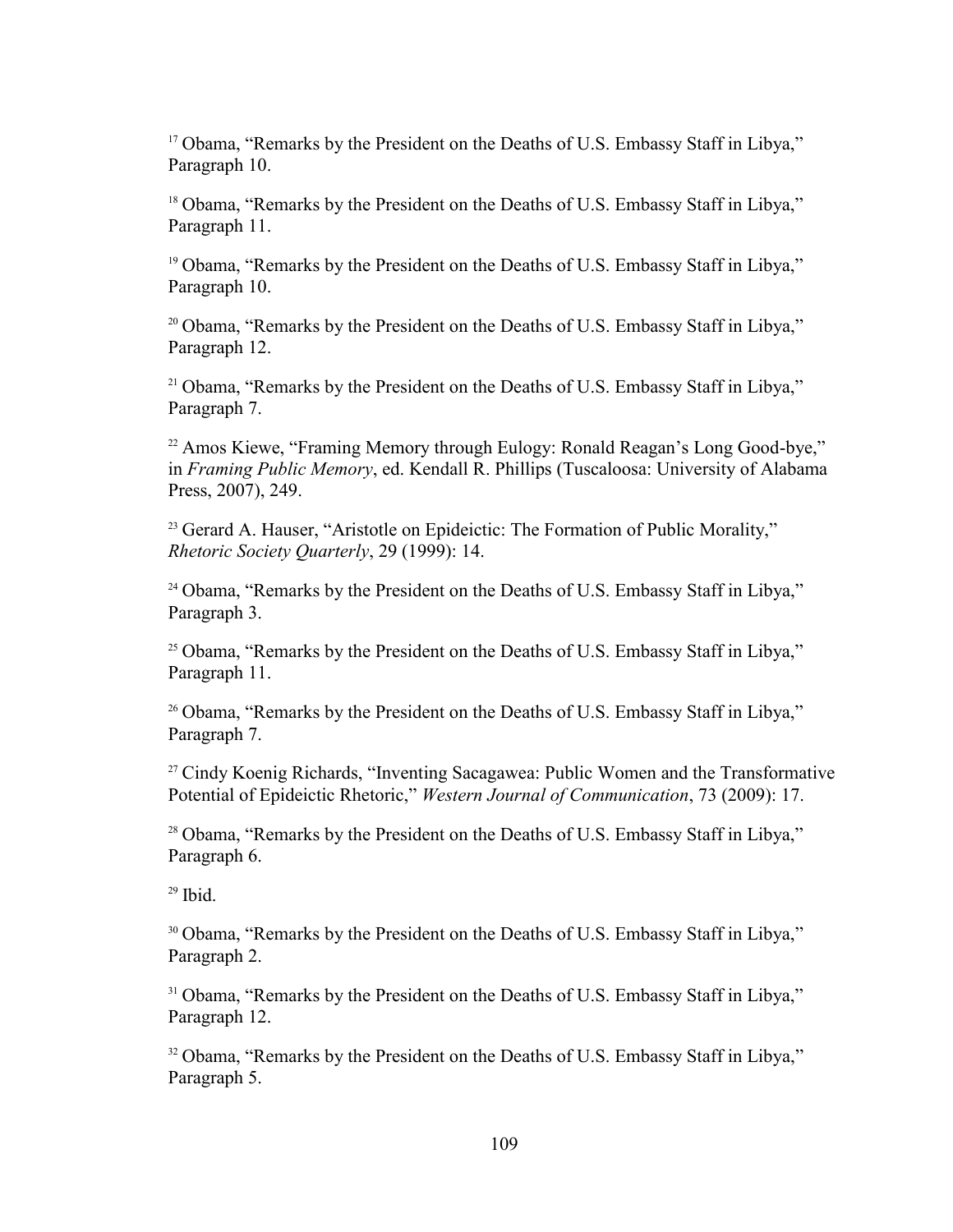<sup>33</sup> Kiewe, "Framing Memory through Eulogy," 250.

<sup>34</sup> Kiewe, "Framing Memory through Eulogy," 251.

<sup>35</sup> Richards, "Inventing Sacagawea," 8.

<sup>36</sup> Hauser, "Aristotle on Epideictic," 14.

<sup>37</sup> Obama, "Remarks by the President on the Deaths of U.S. Embassy Staff in Libya," Paragraph 6.

 $38$  Ibid.

<sup>39</sup> Obama, "Remarks by the President on the Deaths of U.S. Embassy Staff in Libya," Paragraph 7.

 $40$  Ibid.

<sup>41</sup> Obama, "Remarks by the President on the Deaths of U.S. Embassy Staff in Libya," Paragraph 12.

<sup>42</sup> Richard Adams, "First US Presidential Debate: Obama and Romney – as it Happened," *The Guardian*, 04 October 2012, [http://www.theguardian.com/world/2012/oct/03/obama](http://www.theguardian.com/world/2012/oct/03/obama-romney-first-debate-live)[romney-first-debate-live.](http://www.theguardian.com/world/2012/oct/03/obama-romney-first-debate-live)

<sup>43</sup> George Lakoff, "Why Obama Lost the First Debate," *Huffington Post*, 04 October 2012, [http://www.huffingtonpost.com/george-lakoff/obama-first-debate](http://www.huffingtonpost.com/george-lakoff/obama-first-debate-loss_b_1938734.html)[loss\\_b\\_1938734.html](http://www.huffingtonpost.com/george-lakoff/obama-first-debate-loss_b_1938734.html)

 $44$  Ibid.

 $45$  Ibid.

<sup>46</sup> Robert Rowland, "The First 2012 Presidential Campaign Debate: The Decline of Reason in Presidential Debates," *Communication Studies*, 64 (2013): 542.

<sup>47</sup> Tom Cohen, "It All Shows: Debates do Matter in 2012," *CNN*, 23 October 2012, <http://www.cnn.com/2012/10/23/politics/debates-matter/index.html>

<sup>48</sup> Dow, "The Function of Epideictic and Deliberative Strategies in Presidential Crisis Rhetoric," 308.

<sup>49</sup> "Second Presidential Debate," *National Public Radio,* 16 October 2012, [http://www.npr.org/2012/10/16/163050988/transcript-obama-romney-2nd-presidential](http://www.npr.org/2012/10/16/163050988/transcript-obama-romney-2nd-presidential-debate.%20Paragraphs%20Numbered.%20Paragraph%2010)[debate. Paragraphs Numbered. Paragraph 10.](http://www.npr.org/2012/10/16/163050988/transcript-obama-romney-2nd-presidential-debate.%20Paragraphs%20Numbered.%20Paragraph%2010)

<sup>50</sup> "Second Presidential Debate," Paragraph 12.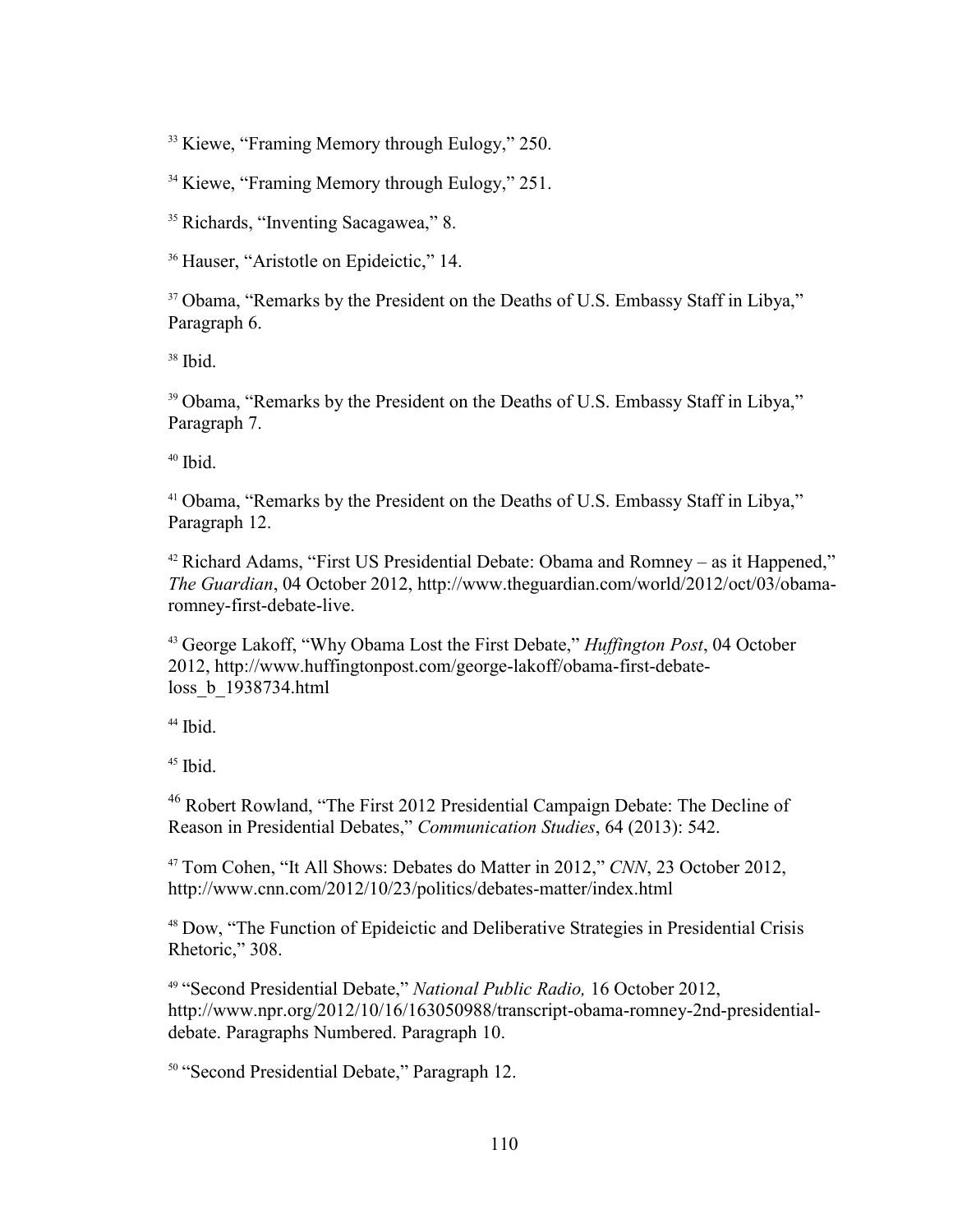- <sup>51</sup> "Second Presidential Debate," Paragraph 31.
- <sup>52</sup> "Second Presidential Debate," Paragraph 17.
- <sup>53</sup> "Second Presidential Debate," Paragraphs 22-23.
- <sup>54</sup> "Second Presidential Debate," Paragraph 20.
- <sup>55</sup> "Second Presidential Debate," Paragraph 28.
- <sup>56</sup> "Second Presidential Debate," Paragraph 29.
- <sup>57</sup> "Second Presidential Debate," Paragraph 32.
- <sup>58</sup> "Second Presidential Debate," Paragraphs 13-16.
- <sup>59</sup> "Second Presidential Debate," Paragraph 17.
- <sup>60</sup> "Second Presidential Debate," Paragraphs 17-18.
- <sup>61</sup> "Second Presidential Debate," Paragraph 20.
- <sup>62</sup> "Second Presidential Debate," Paragraph 26.
- <sup>63</sup> "Second Presidential Debate," Paragraphs 24-25.
- <sup>64</sup> "Second Presidential Debate," Paragraphs 20-21.
- <sup>65</sup> "Second Presidential Debate," Paragraph 30.
- <sup>66</sup> "Second Presidential Debate," Paragraph 36.
- <sup>67</sup> "Second Presidential Debate," Paragraphs 36-44.
- <sup>68</sup> "Second Presidential Debate," Paragraphs 20-21.
- <sup>69</sup> "Second Presidential Debate," Paragraph 45.
- <sup>70</sup> "Second Presidential Debate," Paragraphs 46-49.
- <sup>71</sup> "Second Presidential Debate," Paragraph 50.

<sup>72</sup> Celeste Michelle Condit, "The Functions of Epideictic: The Boston Massacre Orations as Exemplar," *Communication Quarterly*, 33 (1985): 291.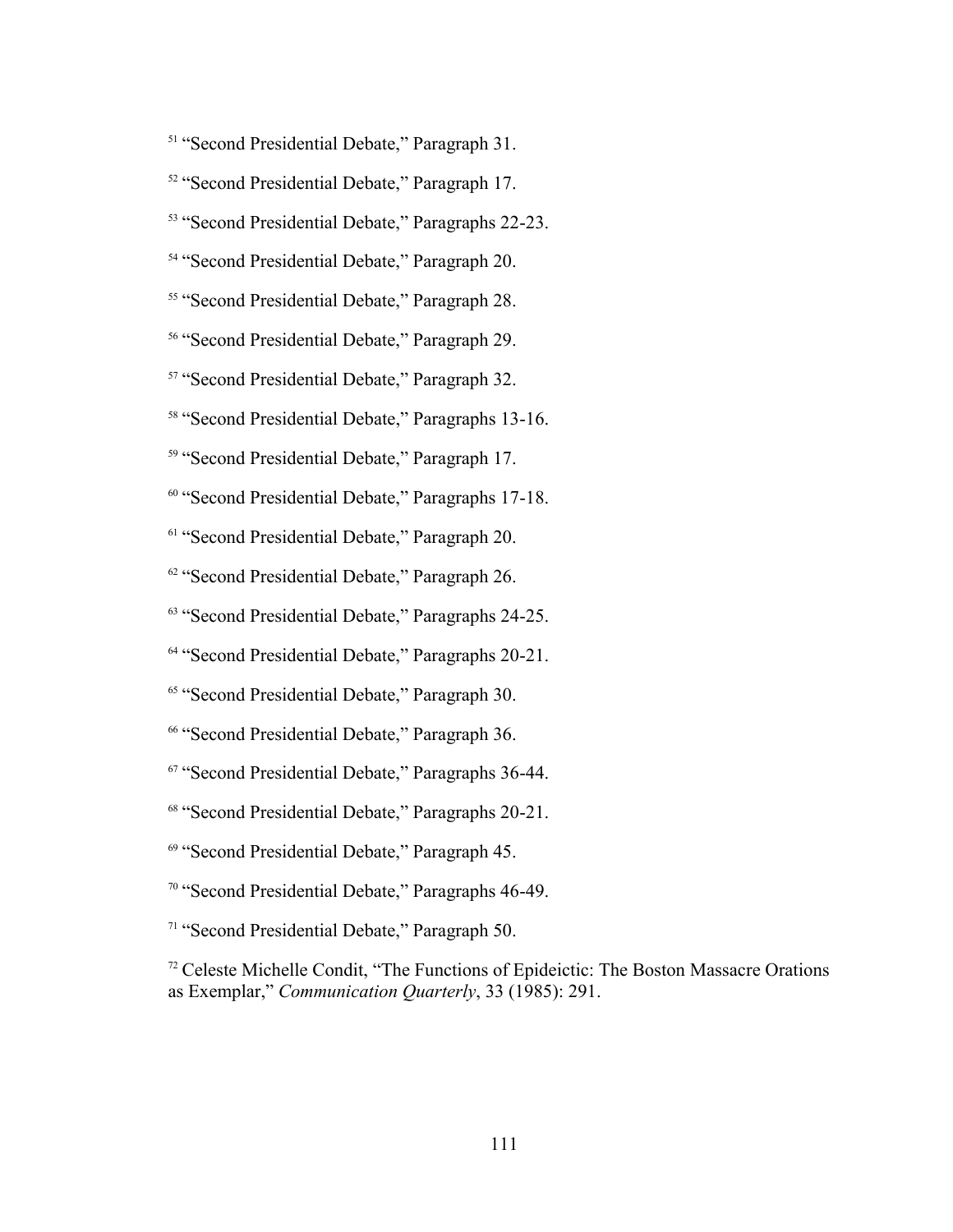# **CHAPTER 5: CONCLUDING REMARKS ON CONTEMPORARY PRESIDENTIAL EPIDEICTIC RHETORIC**

The goal of this thesis project was to investigate the rhetorical implications of Barack Obama's Rose Garden Address and his response to the Benghazi question in the town hall debate between the President and Republican Nominee Mitt Romney as epideictic events. This chapter discusses the important conclusions reached from analyzing the two events as epideictic. In addition, this chapter provides insight for future analyses wishing to critique ceremonial rhetoric.

First and foremost, this thesis helps to make sense of two recent rhetorical events. Although the Benghazi attack garnered significant media attention, rhetorical scholars have not sufficiently investigated the controversy. It is easy to describe Obama's Rose Garden speech as epideictic, but this analysis augments that characterization by exploring the presence of two distinct genres, crisis rhetoric and eulogy. The town hall debate is, at first glance, more difficult to distinguish as ceremonial. However, interpreting Obama's response to the Benghazi question as an epideictic moment contributes to a greater understanding of the presidential debate overall. Even if presidential debates can be seen as genuinely deliberative, that does not mean they should be seen *only* as deliberative. Viewing them through an epideictic lens can reveal implications that are not otherwise apparent.

Rhetorical acts can have meaning in many ways, so criticism must take many forms. As Karlyn Kohrs Campbell argues, "the activity of criticism is rendered more complicated by the fact that rhetorical and communicative acts are, themselves,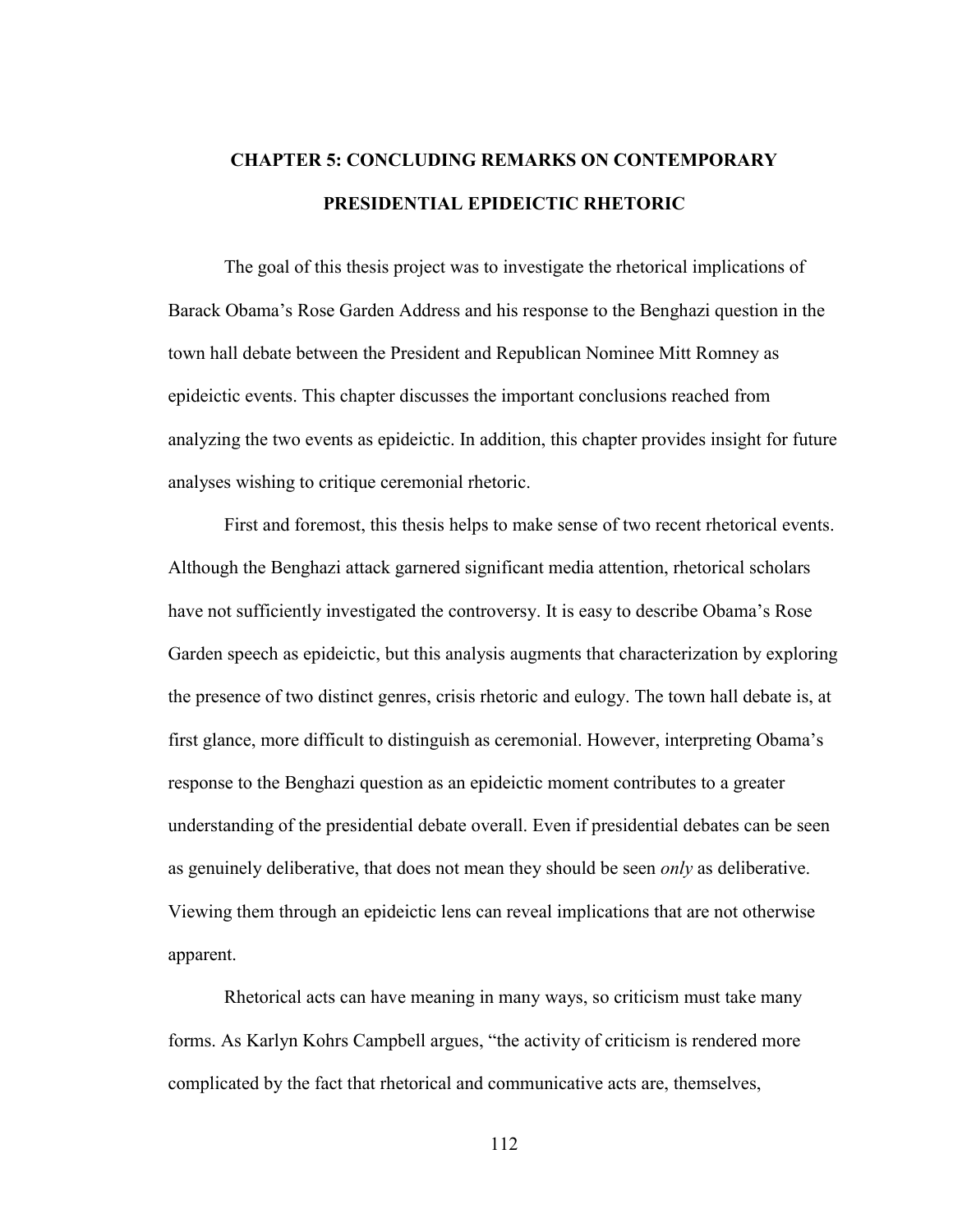complex."<sup>1</sup> "The combative, conflicting, dialectical character of criticism in our discipline," Campbell notes, "is a function of the qualities and characteristics of rhetorical and communicative acts."<sup>2</sup> In other words, there is often a multiplicity of dimensions and meaning present in any text; analyzing all of them requires a variety of analytical approaches to fully grasp or exhaust a given text. Northrup Frye's work on literary criticism is easily applied to rhetorical criticism. Literary criticism, Frye argues, must be polymorphous because literary events are polysemous in nature.<sup>3</sup> Campbell contends that Frye's understanding of literature is how critics of rhetoric ought to understand rhetorical events. Therefore, Campbell concludes, "Long-standing interest in the study of movements and more recent interest in the study of campaigns and genres reflect a recognition by rhetorical critics and students of persuasion that acts mean as members of groups in addition to the meanings they have as unique acts."<sup>4</sup> In short, rhetorical acts can be viewed as discrete efforts to produce specific results, as members of a genre, as historical artifacts, as artistic creations, and so on. To say there is only one way of apprehending a given text is short-sighted and counter-productive.

Surely presidential debates can be viewed as deliberative, but to foreclose the possibility of examining them as epideictic is to eliminate the possibility of discovering rhetorical patterns and strategies that would otherwise be left uncovered. Future research would benefit from analyzing the deliberative elements of the town hall debate. However, this project takes Celeste M. Condit's advice and investigates the text as epideictic. The Benghazi question was a test of the candidates' credibility, and thus a test of their suitability to be President of the United States, not their policies. Campbell articulates:

Because of the complexity of rhetorical and communicative acts, theoretical and methodological perspectives must vary in order to account for their many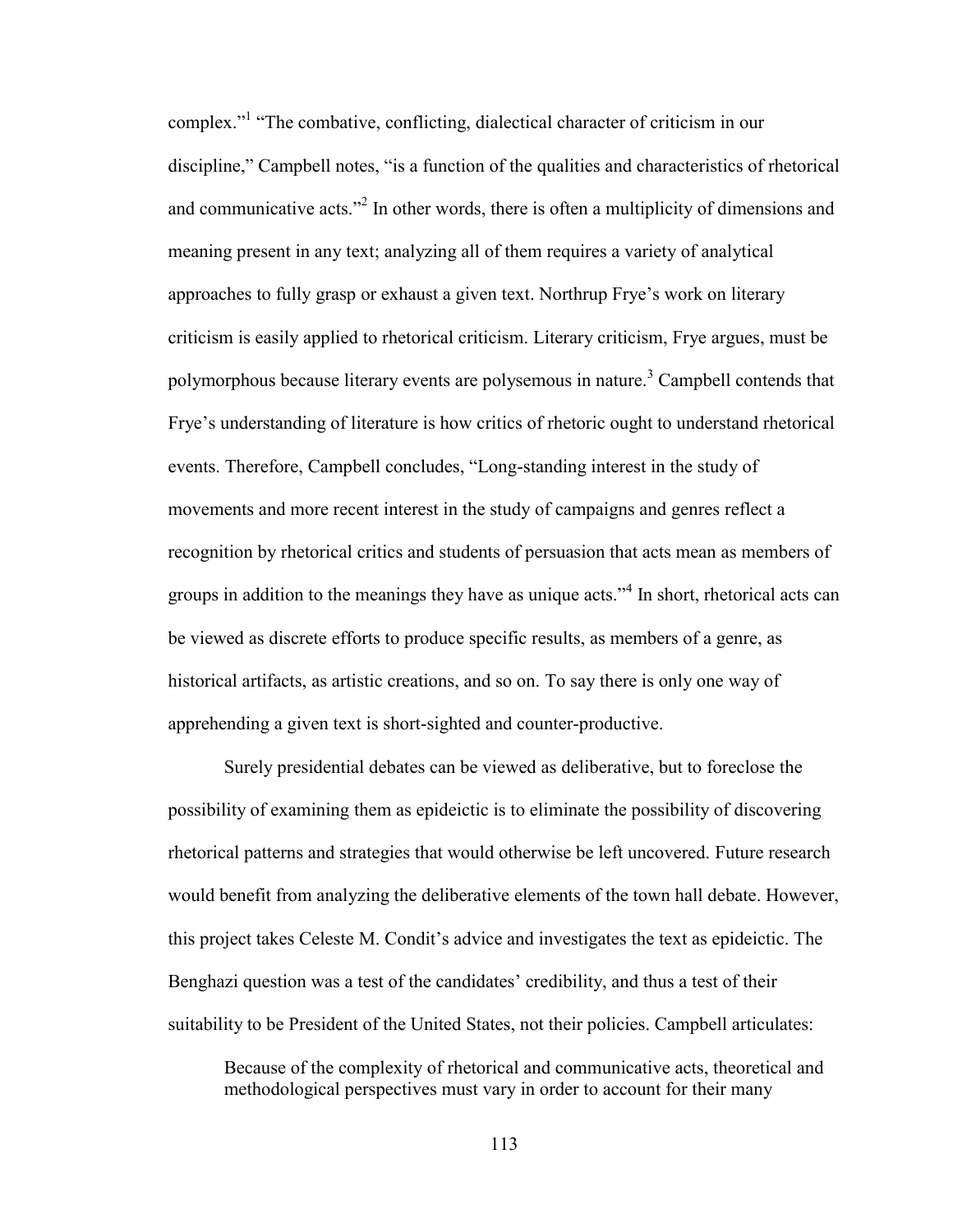dimensions. In the case of rhetorical and communication, the existence of a single, dominant "paradigm" is evidence of disciplinary senility. Criticism of such a unitary modality is a sign of returning health, and competition among a variety of perspectives is indicative of maturity and vigor.<sup>5</sup> In short, critics should investigate texts from every possible angle to inspire an on-going

conversation in the field about the state of rhetorical theory and how it assists in revealing significant symbolic patterns.

A second important implication regards the scope of epideictic discourse. This analysis makes evident the interpenetration between epideictic address and the everemerging body of research on public memory. Although some form of these connections has been made elsewhere, they do not make explicit connections between public memory and presidential crisis rhetoric, eulogy, and campaign events. Further, the texts examined in this thesis are connected by the public memory of September 11, 2001. Public memory does not necessarily depend on epideictic rhetoric to sustain itself, but all ceremonial discourse in some way draws upon or influences collective remembering.

Each of Condit's functional pairs relies upon public memory. When leaders define troubling events, they explain them in *pre-existing* terms so that their entire audience has a means of understanding what has occurred. That is not to say that such definitions do not change the meaning of the original event. On the contrary, the collective understanding of events shifts over time and adapts from past to present. The memory of September 11, Edward Casey argues, has become a "*stabilitas loci*, a place for further and future remembering" that is both "actual" and "memorial" because it has adapted and evolved beyond its "given occasion."<sup>6</sup> In other words, the collective memory of September 11, 2001, among U.S. citizens has continually provided leaders with opportunities to explain troubling events to the public. Casey concludes that because of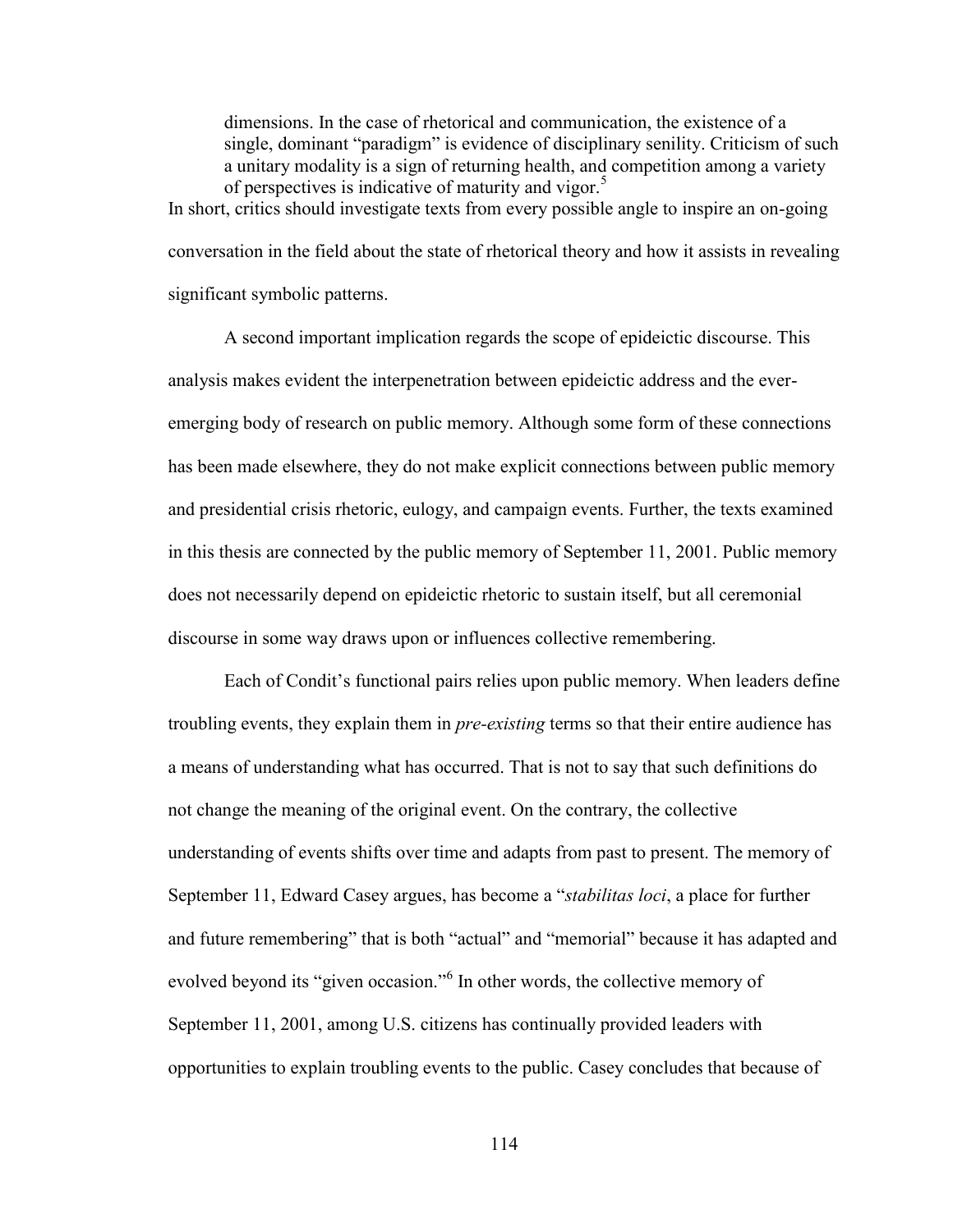this, September 11 has become a deictic marker by a "consolidated memorial mass" that functions as a "station in the American public's sense of significant events in the early twenty-first century."<sup>7</sup> When the World Trade Center and Pentagon were attacked on September 11, it became what Casey calls "a major node in the horizontal structure" of United States history that continues to extend itself.<sup>8</sup>

Memorialization of September 11 has repeatedly served as a vehicle for leaders to shape and share a sense of community in the United States. Empirically the public memory of September 11 has transcended bitter, partisan politics and brought the public together. Commenting on the power of collective remembering, Barbie Zelizer notes that this is how memory's defining mark is constituted; it continually evolves across time and space threading linkages between events from the past for "present-day aims."<sup>9</sup> It is significant that the assault in Benghazi was on the anniversary of the September 11, 2001, attacks. Zelizer contends that time is a social construction which constitutes memory through temporal patterning in communities' historical consciousness.<sup>10</sup> When commemorative dates and events collapse on one another, they form a linear connection even if one had not existed prior. This is likely what Casey means when he refers to September 11 as a new nodal point in U.S. history because it serves both to connect to the past and orient the future.

Collective remembering is an ongoing, never-ending process. Certainly individual memories fade from and enter into existence, but the rhetorical acts communities engage in continues through other shared pasts. Communities, then, may even form or dissolve because of their remembering or forgetting of particular memories. This is because, Zelizer argues, "remembering is no longer seen as a finite activity;" instead "it is seen as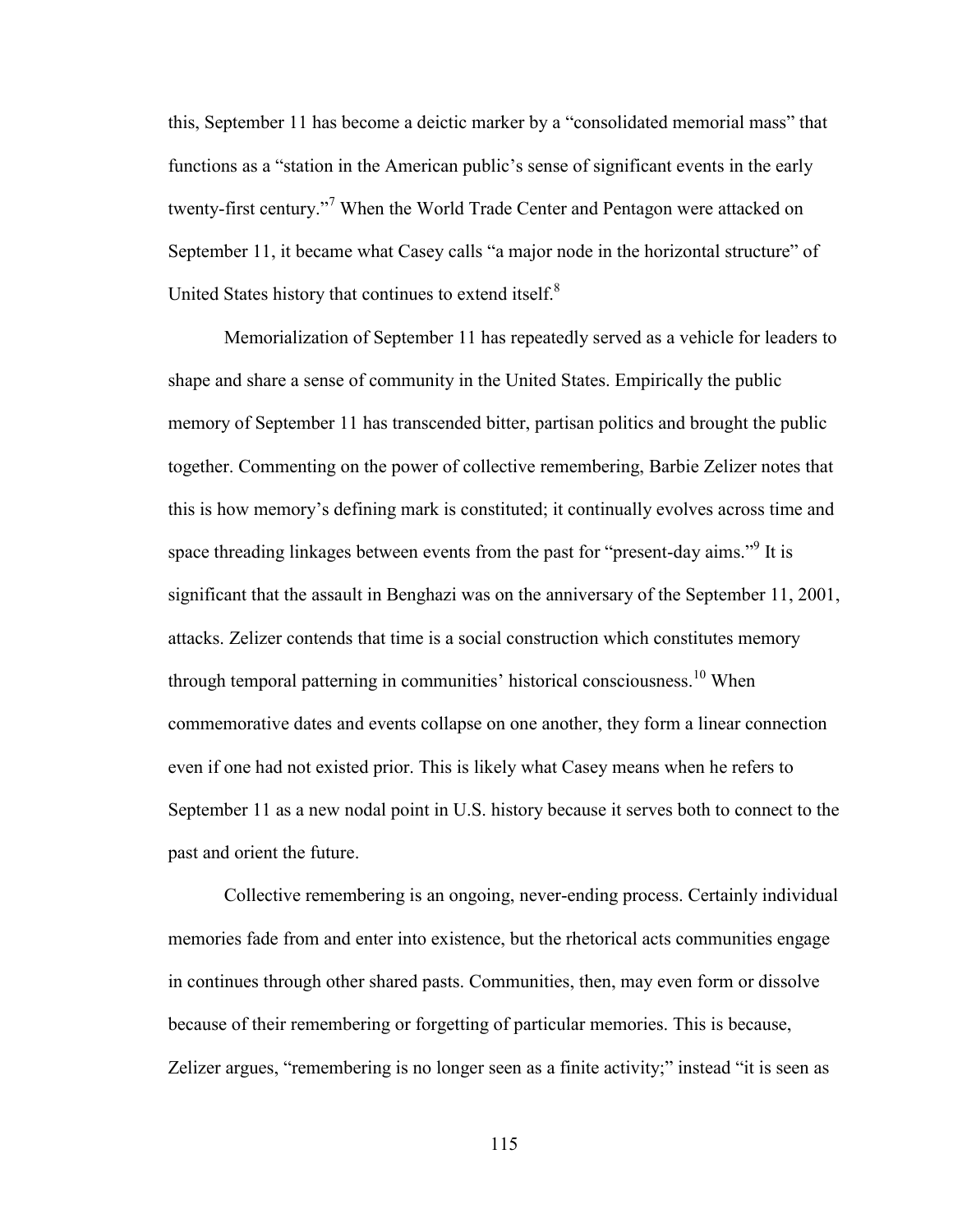a process that is constantly unfolding, changing, and transforming" and "continually evolving across many points in time and space."<sup>11</sup> Memory's constitutive defining mark is that "memories confront each other, intermingle, fuse, or erase each other, according to the destiny of the societies whose identity they help define.<sup> $12$ </sup> In short, the public memory of September 11 has afforded leaders, Obama in particular, opportunities to extend the lineage of the original attacks on New York and the Pentagon; reaffirming the messages which have taught citizens who we are and what we embody in troubling times ever since.

Memories rooted in the September 11, 2001, attacks illustrate both how leaders praise extraordinary individuals who sacrificed their lives and blame ideologies that oppose the identity holding together U.S. citizens. In the aftermath of the attacks on the World Trade Center and the Pentagon, the phrase "never forget" circulated throughout public discussion. Obama echoed this sentiment in wake of the Benghazi attack by urging citizens that the nation will not allow these attacks to continue happening. In other words, the ideology behind the extermination of communities and the institutions defining who they are is not limited to the likes of Adolf Hitler and Joseph Stalin. One important purpose of public memory in epideictic rhetoric, then, is to promote civically-engaged communities which strive to protect the U.S. from contrasting, authoritarian ideologies. Uncovering such an avenue of exploration for critics suggests that there are additional functions of epideictic rhetoric that go beyond classical oratory. This is not to say classical studies of ceremonial discourse are not useful; rather, contemporary studies borrow tools from classical rhetoric and build on them by using the past to build a present that provides a more insightful future.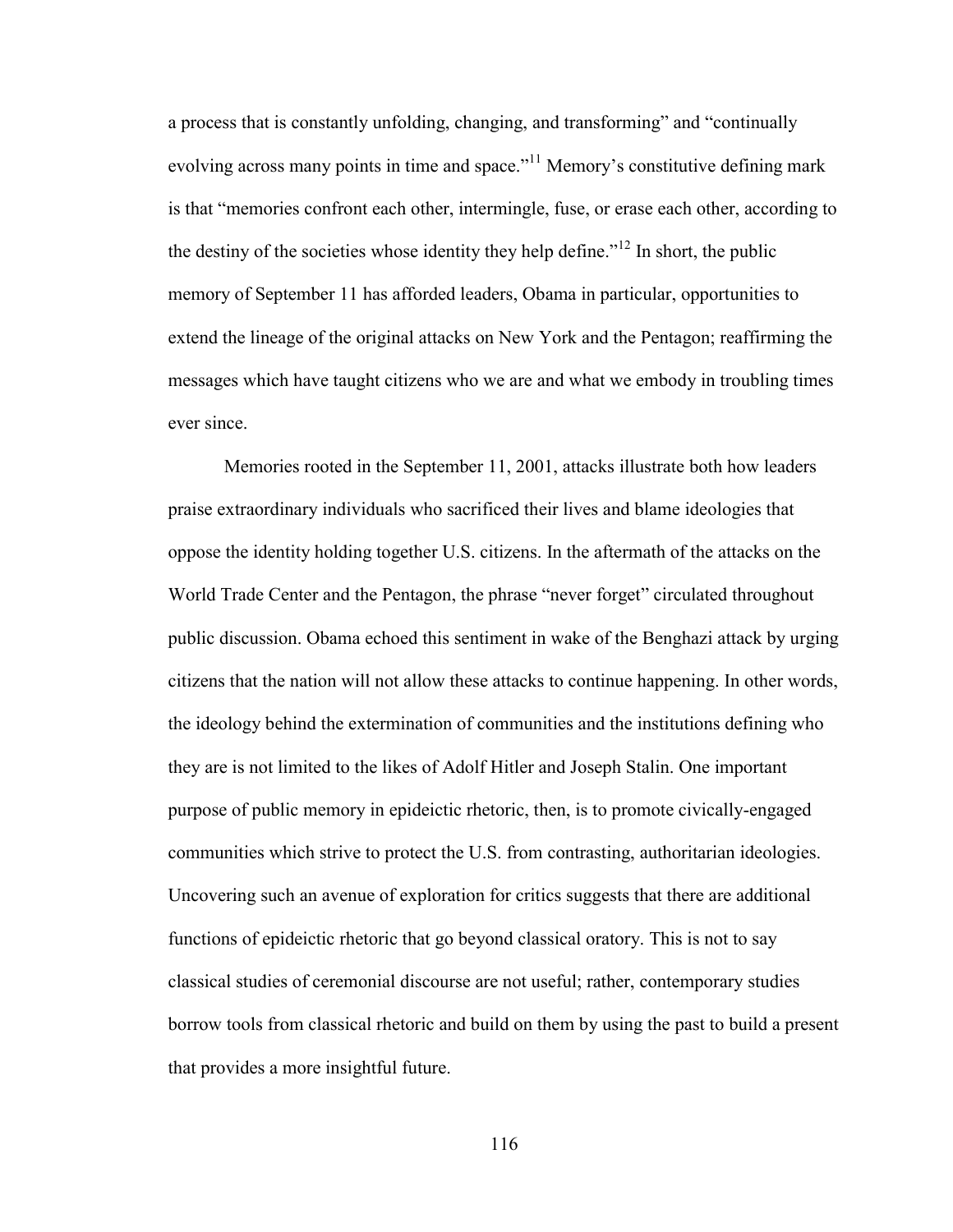Condit's display/entertain function highlights the ways epideictic speakers demonstrate their leadership over the object of praise or blame while also enhancing the experience of listeners. Titling the function for listeners "entertainment" is slightly misleading. Entertainment implies a degree of passivity where spectators in the audience either applaud or belittle, but make no conclusion. The overarching purpose of ceremonial rhetoric is to invite listeners' judgment regarding the worthiness of an object's honor or the reverse. Therefore, the audience is not simply "entertained," but instead *pushed* to manifest such a judgment. As Chapter 3 noted, the pair "display/manifestation" more closely reflects the epideictic function at play. Leaders display mastery over iconic discursive figures and manifest a particular audience judgment by encouraging them to appreciate and emulate those figures when they praise them for their achievements or honors. Condit even explains that displays of eloquence produce "a manifestation" of the qualities speakers praise and leaders who cite them therefore produce "a sign of them."<sup>13</sup> In short, leaders embody their leadership in displays of eloquence that manifest a vision of who the community is and how they will move forward in troubling times, urging audience members to accept and appreciate that manifestation.

Public memory certainly fits within the display/manifest function. Bradford Vivian argues that given its social, cultural and political significance, the memory of September 11 has "established official precedents concerning how future generations would memorialize and thereby derive models for judgment and action."<sup>14</sup> Further, Vivian notes that epideictic occasions repeating the mnemonic ritual of September 11 "derive order and purpose from seemingly senseless tragedy" for U.S. citizens.<sup>15</sup> This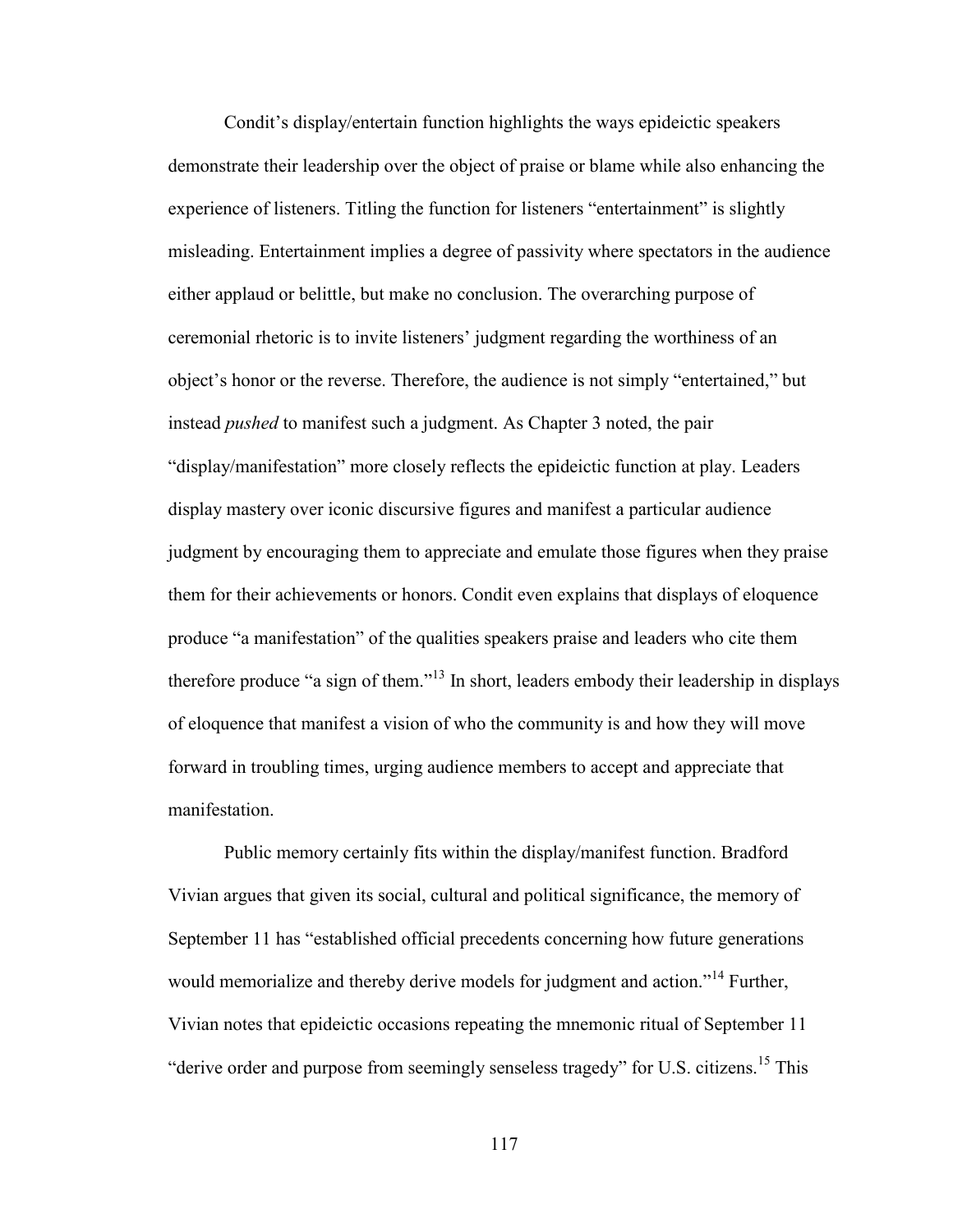makes the attacks on the World Trade Center and the Pentagon fundamental to affirming the values that form an American identity. It has become, Vivian argues, "the most symbolically representative national forum for the rites of public mourning and civic restoration."<sup>16</sup> In short, the memory of September 11 has actively shaped U.S. citizens' orientation towards a variety of troubling events through its symbolic re-presentation of national loss, constantly evolving to meet the immediate contextual needs of listeners.

Even in an increasingly partisan political environment, the public memory of September 11 proves useful in constructing ideal U.S. citizens that the community strives to become, regardless of which side of the aisle they come from. Even in the midst of the contentious presidential election campaign, the Obama Administration "quietly won" congressional approval for what Eric Schmitt of the *New York Times* described as a hefty budget increase in "counterterrorism aid."<sup>17</sup> This aid package was granted despite the fact that the best evidence at the time of the budget increase approval came from anonymous "officials" who could only offer that the assault suggested "the bad guys [sic] are making plans and organizing'" and that requires taking on "new urgency."<sup>18</sup>

Surely, there are multiple explanations for why President Obama was able to obtain a counterterrorism aid package. The Rose Garden Address did not make a call for this package. However, the public memory of September 11 was certainly a strategic aid for the President. Denise Bostdorff argues that:

Presidents can draw upon collective memories, shaped as they are by aesthetic messages, to link the current war with a favored past. The ceremonial setting and the characteristics of epideictic rhetoric can also depict the present armed conflict in ways that make it seem beautiful and that exploit the love inherently with war—the love of comrades that prompts acts of courage, the love of war itself displayed by individuals who repeatedly volunteer for dangerous acts of duty, and the love that so many citizens have for wartime leaders—both to gain solidarity and to quash dissent.<sup>19</sup>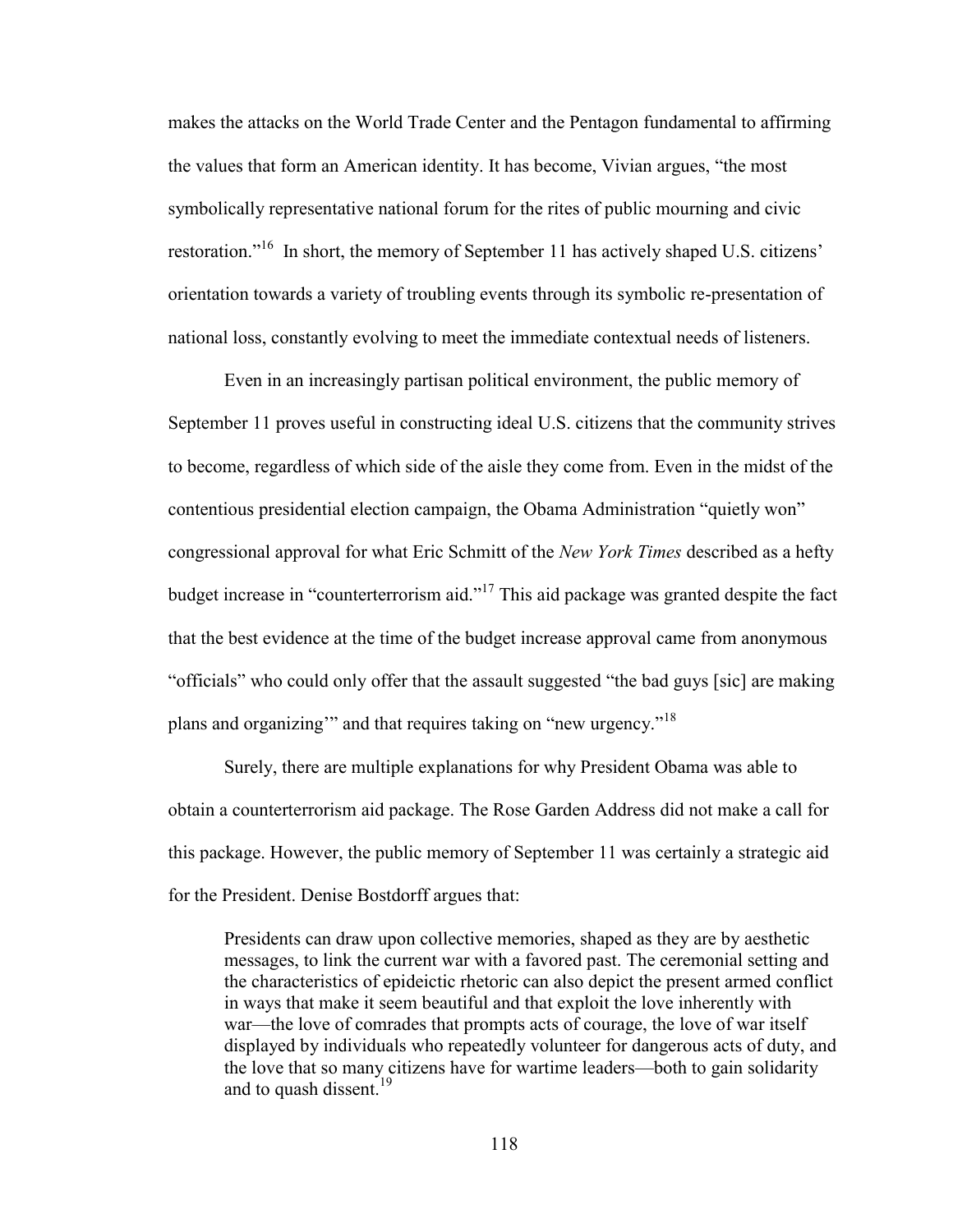Succinctly, epideictic rhetoric offers leaders the potential to permeate partisan divides through eloquent displays of leadership that promote civic duties, particularly in settings involving crisis and conflict.

Investigating the town hall debate as an epideictic event also illuminates an important implication of this thesis. Critics who scan the transcript of the town hall debate in search of its deliberative elements might skip over the Benghazi question in its entirety. One of the most significant moments for both Obama's and Romney's credibility in the televised debates occurred during their responses to this question. This is why Condit says that "If we were to be so bold as to proclaim presidential debates to be epideictic speeches, we would recognize their importance . . . as one of our best chances to judge the eloquence—the broad humane capacities—of a would-be leader. $"^{20}$  I argue that critics must be willing to take an even broader approach to presidential address. Rarely does the President generate completely autonomous decisions for the nation, but the country's leader certainly acts as the face of the nation. Any successful deliberative pitch by the President, then, requires a presumed degree of ethos that resonates through the general public. In order to achieve this character, each policy on the President's agenda must *follow* some ceremonial event that popularizes the idea through reaching into the past to build onto the present. As Condit argues about epideictic rhetoric generally:

. . . a broad and use-oriented focus also indicates the value of a certain kind of theory formation. We cannot adequately define epideictic or other genres or theoretical constructs based solely on explanations of earlier theorists nor based upon what our other theories seem to require. Rather, we need to work diligently to connect theory and empirical study. The *methodological* moral . . . is that we may enrich our understanding of discourse types by examining a broad range of speeches as candidates for a genre and by examining some of these speeches and their historical situations of use in great detail. Only by combining such empirical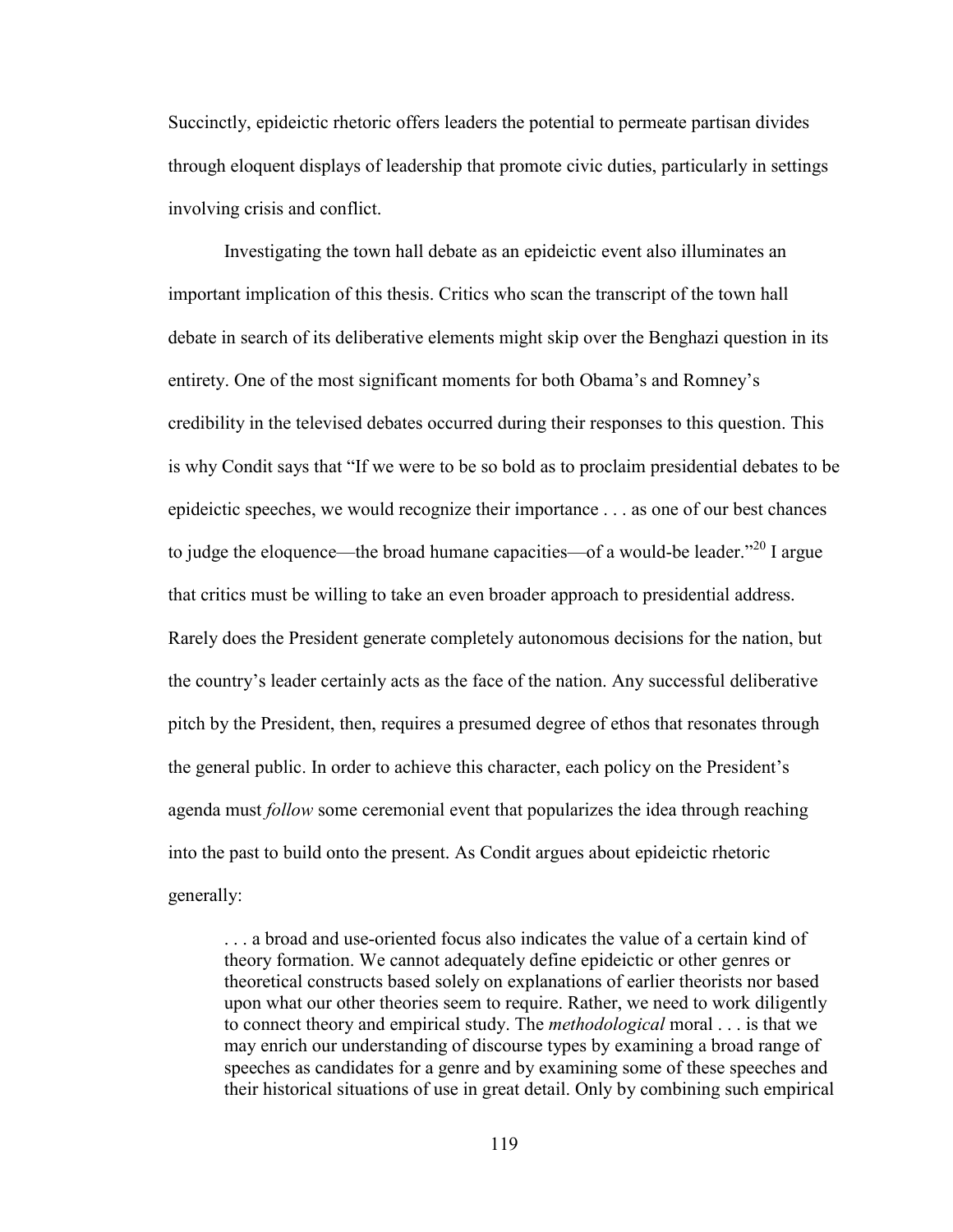investigation with the clues and traditions of earlier theory will we cast a theoretical net adequately wide and complex to capture usefully rich understandings of human speech.<sup>21</sup>

There are many other studies which could use this thesis as a starting point. One important suggestion for future research is that critics perform a more in-depth study comparing George W. Bush's September 20 Joint-Session Address to Congress with Obama's Rose Garden Address. Such an analysis would help draw connections between the two presidencies and which value systems each used to manifest public judgment on the nation-wide community during troubling times.

More importantly, critics should pay attention to the ways which the public memory of September 11 is still re-appropriated by the Benghazi attack. Benghazi has become recognized by political opponents as one of the greatest failures of several members of the Obama Administration. According to Katie LaPotin, "Benghazi will ... be a key issue in the 2016 presidential race, as presumed Democratic nominee Hillary Clinton's political future hangs on the balance of any potential investigation.<sup> $22$ </sup> White House national security adviser Susan Rice still mourns September 11, 2012. The *Washington Times* reported that "Ms. Rice said she has 'experienced directly some of this department's greatest tragedies,'" and in particular she would "continue to mourn the death of Ambassador Chris Stevens and three other brave Americans in Benghazi" who "died during an assault by forces linked to Al Qaeda in Libya, during the height of President Obama's reelection campaign."<sup>23</sup> John McCain recently criticized the Obama Administration for its failure to respond to the terrorist threat in Libya:

There should be no doubt about the character of the assault on Benghazi. It was professional, and the January report of the Senate Select Committee on Intelligence asserts that for months intelligence reports were coming in indicating that security in the area should have been beefed up. The Obama administration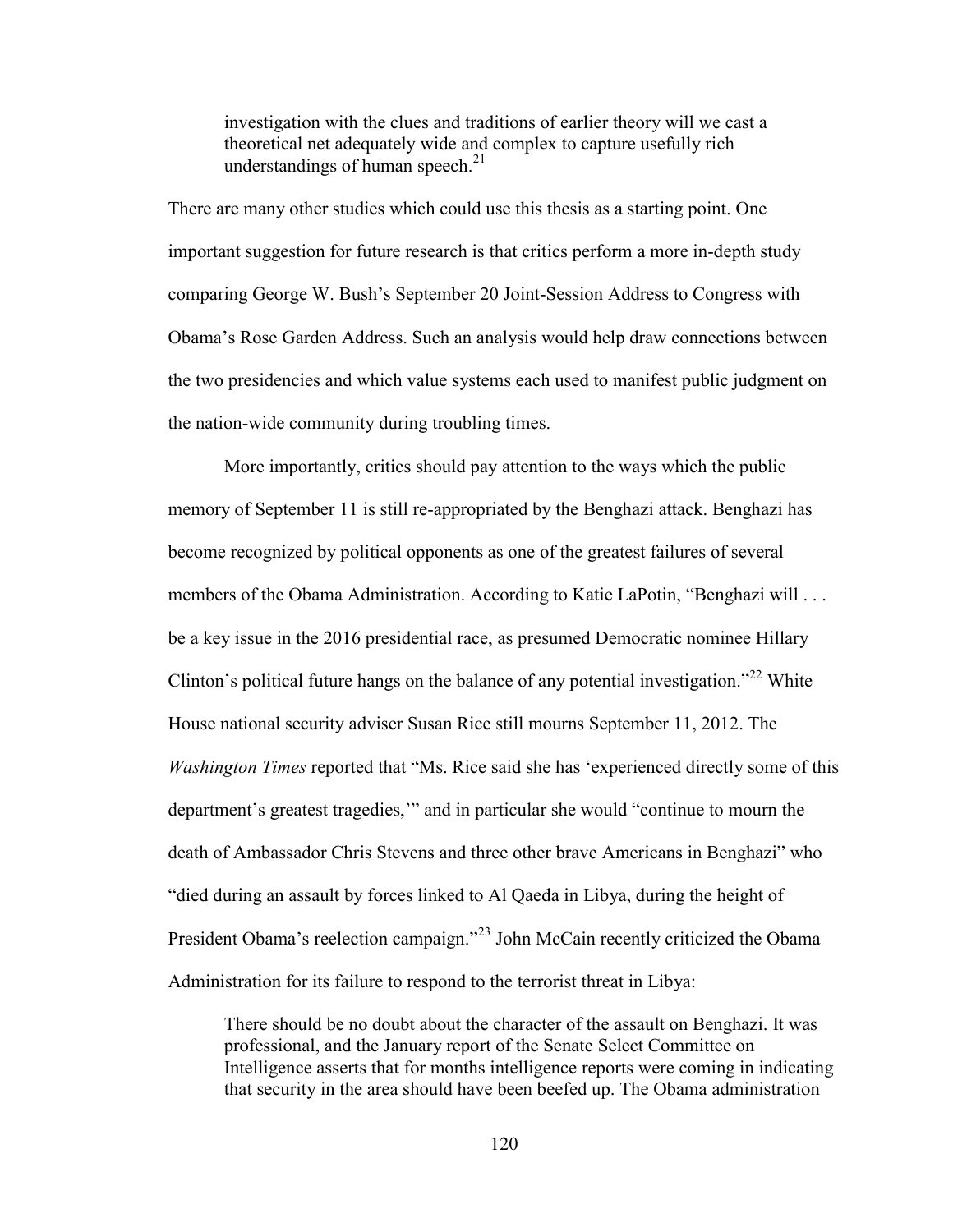did the opposite. One has to wonder why? Why has not the administration been charged with negligence?<sup>24</sup> In short, politicians on both sides of the aisle continue framing the attack in Benghazi in relation to September 11.

House GOP leadership has made clear that the Benghazi question is still relevant in the public memory of U.S. citizens. As the *Washington Times* points out, "House Speaker John A. Boehner announced not long after the attack that he was fed up and was making it a 'top priority' to get the truth out to the American people" because of the way the Obama Administration resorted to "deception and stonewalling to blur and block the truth about Benghazi."<sup>25</sup> While Governor Romney did not take the opportunity to press Obama on the discrepancies between the Rose Garden Address and Rice's testimonies, other politicians are still looking for answers and transparency. Senator Lindsey Graham says that Rice's story "was politically hatched out of the White House" in order to avoid news of a terrorist attack seven weeks from an election.<sup>26</sup>

In upcoming elections, the Benghazi debate may become a focal point of

Republican strategy. Jim ONeill has argued that the public will be waiting for this time:

The Obama Administration (with the all too willing collusion of "journalistic" propaganda outlets) has surrounded the Benghazi story with lies, obfuscations, and blatant cover-ups, all designed to muddy the waters and hide the truth—and Congress will not ferret out the truth unless "we the people" hold their feet to the fire, and do it with a will. . . . At some point "we the people" have to stop pointing our fingers at "them," and put the responsibility for the mess our country is in upon our own shoulders, and be about the serious business of cleaning house. Insisting on hearing the truth about Benghazi would be a good place to start.<sup>27</sup>

LaPotin notes that "Americans across the political spectrum aren't entirely convinced that the truth about the Sept. 11, 2012, terrorist attack on the U.S. Embassy in Benghazi, Libya has been fully uncovered, and think Congress should continue investigating the matter to find out whether the White House acted improperly during its handling of the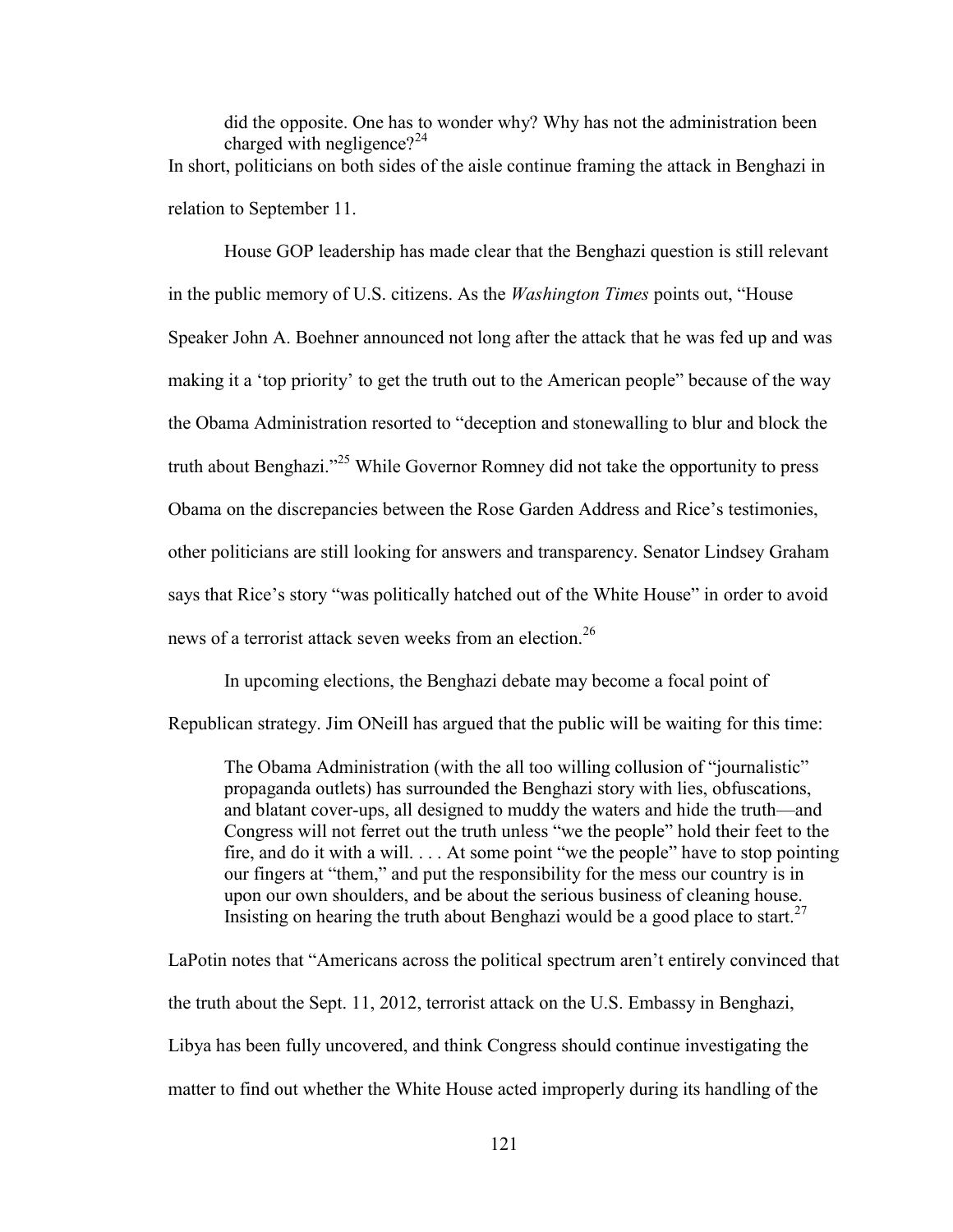attack."<sup>28</sup> Citing poll data, LaPotin argues that "two in three Americans – including 50 percent of Democrats – believe that Congress should continue to investigate the White House's role in managing the attack, which resulted in the deaths of U.S. Ambassador Christopher Stevens and three other Americans" and House Republicans continue to ferociously lead the charge in continuing this investigation.<sup>29</sup> Succinctly, the attack on the U.S. Consulate in Benghazi will continue remain to politically relevant, the controversy surrounding it continues to retain rhetorical significance.

The attack in Benghazi on September 11, 2012 is still a talking point because it

occurred on the anniversary of the attacks on the World Trade Center and the Pentagon.

As *USA Today* notes, quoting Mike Morell, a recently retired CIA Deputy:

Republicans accuse the Obama administration of trying to mislead the American people in the weeks before the 2012 presidential election so as not to ruin a campaign theme that Obama had al-Qaeda on the run. . . . "The White House needed the talking points to support their narrative that al-Qaeda was on the run," said Rep. Mike Rogers of Michigan, the committee's Republican chairman. "They needed these talking points to say the attack was in response to a video." The committee's top Democrat, Rep. Dutch Ruppersberger of Maryland, said the committee reviewed thousands of documents related to the attack, viewed videos and interviewed tens of witnesses, and proved nothing nefarious about how the talking points were produced. "Today we've found no inappropriate motivations and we have also found no inappropriate actions on the talking points," Ruppersberger said. "We have four dead American. We need to focus at this point on tracking down the people who did this. And I hope we're close to that." The attacks that killed U.S. Ambassador to Libya Chris Stevens and three other Americans happened on the 11th anniversary of the al-Qaeda terrorist attacks on New York City and Washington.<sup>30</sup>

Summarily, rhetorical critics need to pursue an investigation of how the Benghazi

controversy influences and shapes the nation-wide community. There has yet to be

consensus on what occurred and who is responsible for the deaths of four U.S. diplomats.

Albert Einstein once said memory is deceiving since it is colored by the events of today.

The public memory of September 11, 2012, colors the events of yesterday, colors the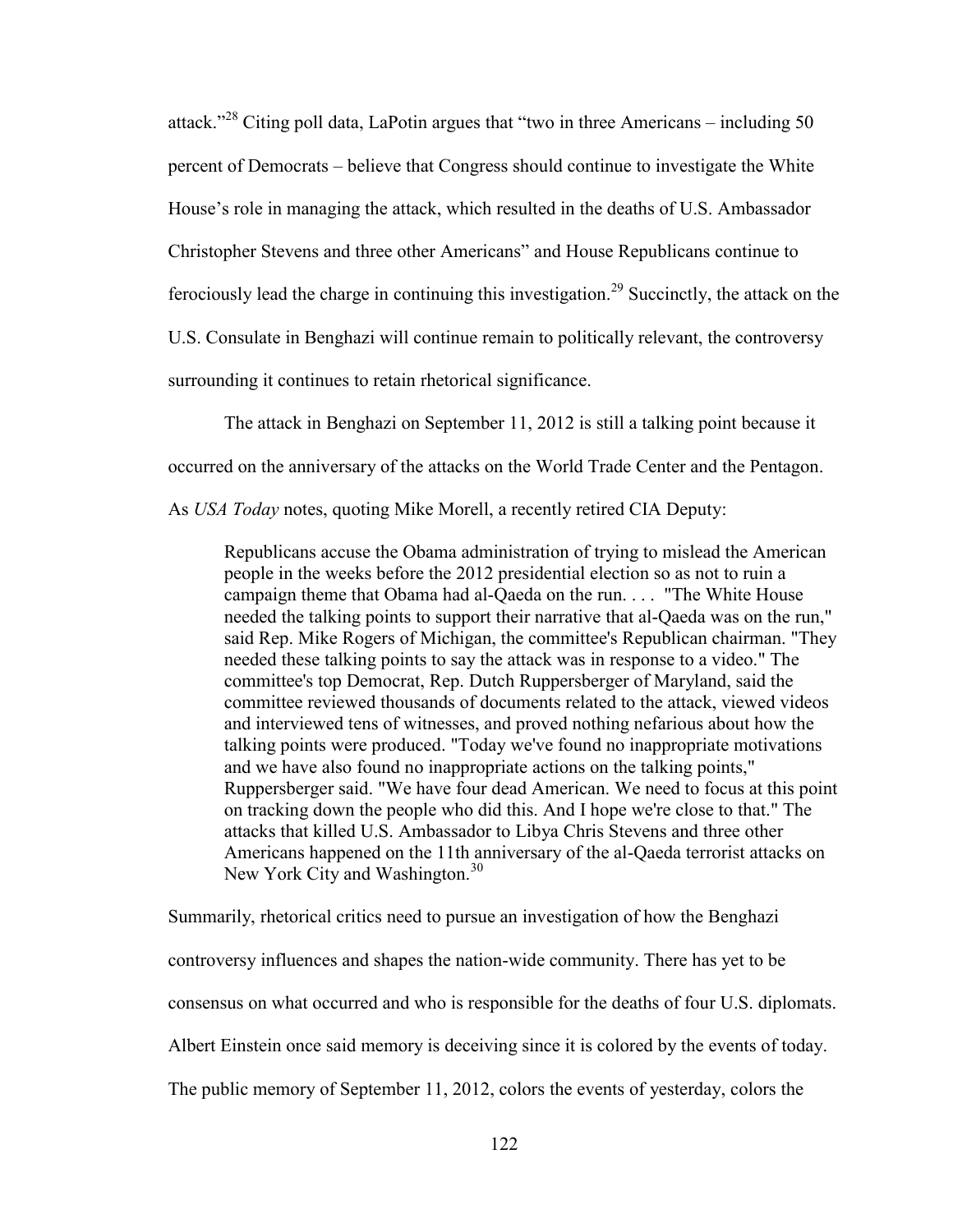events of today, and will color the events of tomorrow. This will become most evident during the 2016 presidential election campaign should Secretary of State Hillary Clinton become the Democratic Nominee. Research on presidential epideictic rhetoric in this project provides a springboard for avenues of investigation when this public memory resurges once again.

### **Notes**

<sup>1</sup> Karlyn Kohrs Campbell, "The Nature of Criticism in Rhetorical and Communicative Studies," *Central States Speech Journal*, 30 (1979): 8.

 $<sup>2</sup>$  Ibid.</sup>

<sup>3</sup> Northrup Frye, *Anatomy of Criticism: Four Essays* (New York: Atheneum, 1967), 71- 73.

<sup>4</sup> Campbell, "The Nature of Criticism in Rhetorical and Communicative Studies," 8.

<sup>5</sup> Campbell, "The Nature of Criticism in Rhetorical and Communicative Studies," 10.

6 Edward S. Casey, "Public Memory in Place and Time," in *Framing Public Memory*, ed. Kendall R. Phillips (Tuscaloosa: University of Alabama Press, 2007), 28.

7 Ibid.

<sup>8</sup> Casey, "Public Memory in Place and Time," 28-29.

<sup>9</sup> Barbie Zelizer, "Reading the Past Against the Grain: The Shape of Memory Studies," *Critical Studies in Mass Communication*, 12 (1995): 219.

<sup>10</sup> Zelizer, "Reading the Past Against the Grain," 222.

 $11$  Zelizer, "Reading the Past Against the Grain," 218.

<sup>12</sup> Zelizer, "Reading the Past Against the Grain," 219.

<sup>13</sup> Celeste Michelle Condit, "The Functions of Epideictic: The Boston Massacre Orations as Exemplar," *Communication Quarterly*, 33 (1985): 291.

<sup>14</sup> Bradford Vivian, "Neoliberal Epideictic: Rhetorical Form and Commemorative Politics on September 11, 2002," *Quarterly Journal of Speech,* 92 (2006): 2.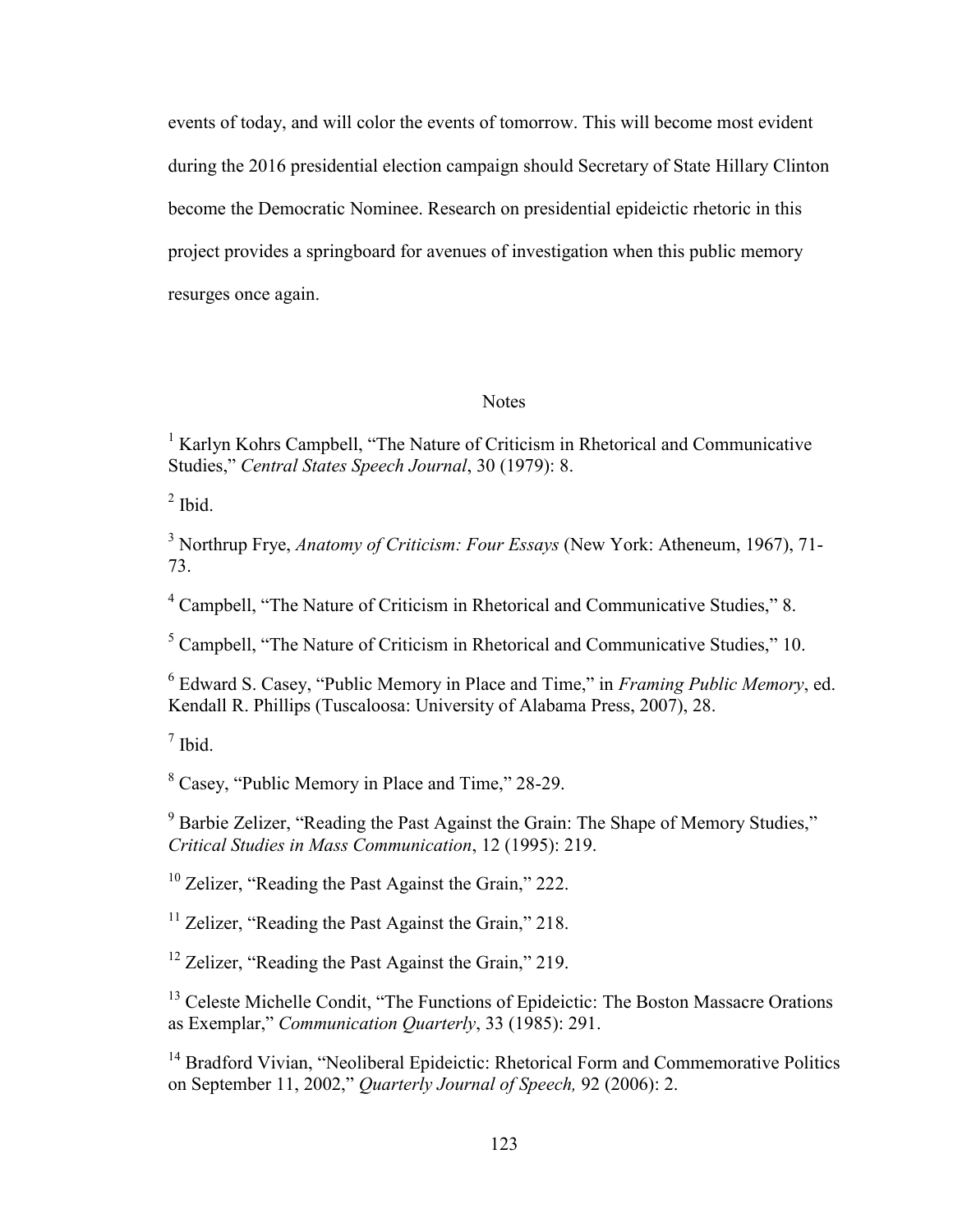$15$  Ibid.

<sup>16</sup> Vivian, "Neoliberal Epideictic," 3.

<sup>17</sup> Eric Schmitt, "U.S. to Help Create Elite Libyan Force to Combat Islamic Extremists," *New York Times*, 16 October 2012, [http://www.nytimes.com/2012/10/16/world/africa/us](http://www.nytimes.com/2012/10/16/world/africa/us-to-help-create-libyan-commando-force.html?pagewanted=all)[to-help-create-libyan-commando-force.html?pagewanted=all](http://www.nytimes.com/2012/10/16/world/africa/us-to-help-create-libyan-commando-force.html?pagewanted=all)

 $18$  Ibid.

<sup>19</sup> Denise M. Bostdorff, "Epideictic Rhetoric in the Service of War: George W. Bush on Iraq and the 60<sup>th</sup> Anniversary of the Victory Over Japan," *Communication Monographs*, 78 (2011): 301.

<sup>20</sup> Condit, "The Functions of Epideictic," 291.

<sup>21</sup> Condit, "The Functions of Epideictic," 296-97.

 $22$  Katie LaPontin, "Americans Still Think There's More to Learn About Benghazi – and Want Congress to Keep Searching for the Truth," *Red Alert Politics*, 22 February 2014, [http://redalertpolitics.com/2014/02/22/americans-still-think-theres-more-to-learn-about](http://redalertpolitics.com/2014/02/22/americans-still-think-theres-more-to-learn-about-benghazi-and-want-congress-to-keep-searching-for-the-truth/)[benghazi-and-want-congress-to-keep-searching-for-the-truth/](http://redalertpolitics.com/2014/02/22/americans-still-think-theres-more-to-learn-about-benghazi-and-want-congress-to-keep-searching-for-the-truth/)

<sup>23</sup> Dave Boyer, "Susan Rice Tells Diplomats She Still 'Mourns' Benghazi Deaths," *Washington Times*, 11 March 2014,

[http://www.washingtontimes.com/news/2014/mar/11/susan-rice-tells-diplomats-she-still](http://www.washingtontimes.com/news/2014/mar/11/susan-rice-tells-diplomats-she-still-mourns-bengha/)[mourns-bengha/](http://www.washingtontimes.com/news/2014/mar/11/susan-rice-tells-diplomats-she-still-mourns-bengha/)

<sup>24</sup> R. Emmett Tyrrell Jr., "More Yet to be Heard About Benghazi," *Washington Times*, 26 February 2014, [http://www.washingtontimes.com/news/2014/feb/26/tyrrell-new](http://www.washingtontimes.com/news/2014/feb/26/tyrrell-new-benghazi-witnesses/)[benghazi-witnesses/](http://www.washingtontimes.com/news/2014/feb/26/tyrrell-new-benghazi-witnesses/)

<sup>25</sup> Fred J. Eckert, "Keeping Americans in the Dark on Benghazi," *Washington Times*, 14 March 2014, [http://www.washingtontimes.com/news/2014/mar/14/eckert-keeping](http://www.washingtontimes.com/news/2014/mar/14/eckert-keeping-americans-in-the-dark-on-benghazi/?page=all#pagebreak)[americans-in-the-dark-on-benghazi/?page=all#pagebreak](http://www.washingtontimes.com/news/2014/mar/14/eckert-keeping-americans-in-the-dark-on-benghazi/?page=all#pagebreak)

<sup>26</sup> Greta Van Susteren, "Sen Graham: 'They're Getting Away with' Benghazi Lie," *Fox News*, 25 February 2014, [http://www.foxnews.com/on-air/on-the-record/2014/02/26/sen](http://www.foxnews.com/on-air/on-the-record/2014/02/26/sen-graham-theyre-getting-away-benghazi-lie)[graham-theyre-getting-away-benghazi-lie](http://www.foxnews.com/on-air/on-the-record/2014/02/26/sen-graham-theyre-getting-away-benghazi-lie)

<sup>27</sup> Jim ONeill, "The Benghazi Difference," *Canada Free Press*, 15 March 2014, <http://canadafreepress.com/index.php/article/61760>

 $^{28}$  LaPontin, "Americans Still Think There's More to Learn About Benghazi – and Want Congress to Keep Searching for the Truth."

 $29$  Ibid.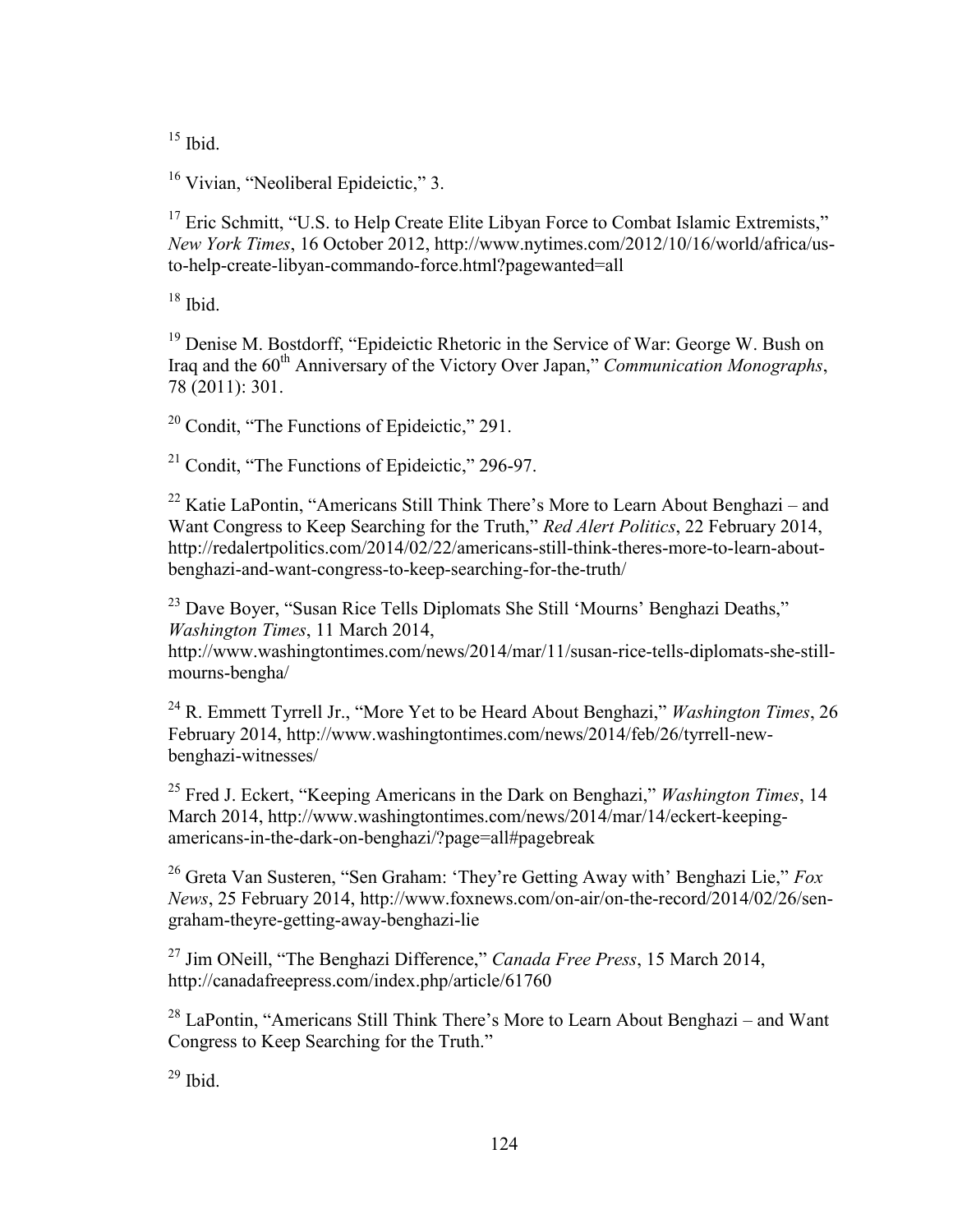<sup>30</sup> Oren Dorell, "CIA Deputy Defends Role in Benghazi Talking Points," *USA Today*, 02 April 2014, [http://www.usatoday.com/story/news/world/2014/04/02/cia-deputy](http://www.usatoday.com/story/news/world/2014/04/02/cia-deputy-benghazi-talking-points/7206921/)[benghazi-talking-points/7206921/](http://www.usatoday.com/story/news/world/2014/04/02/cia-deputy-benghazi-talking-points/7206921/)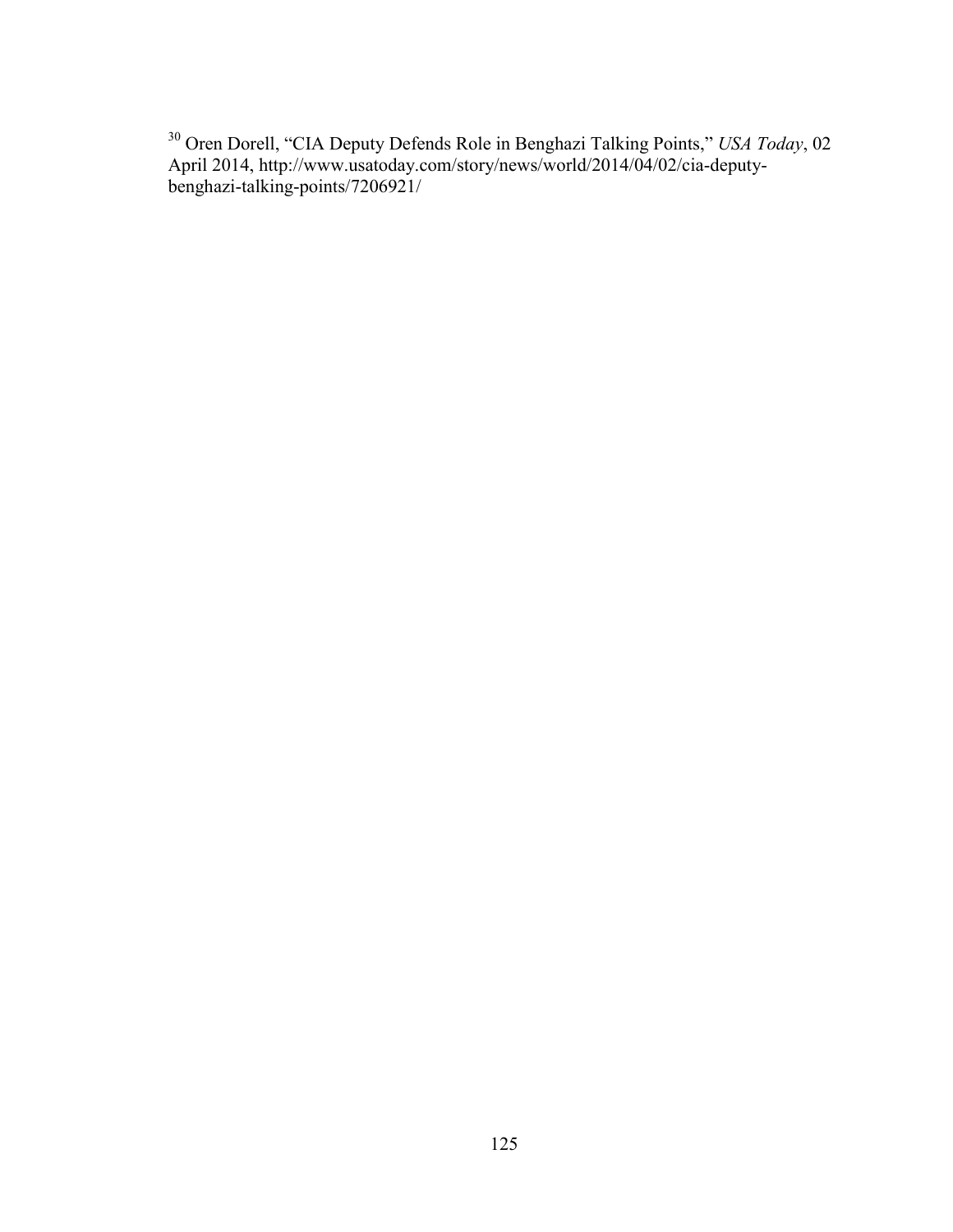#### **Bibliography**

- Ackerman, Gary and Potter, William C. "Catastrophic Nuclear Terrorism: A Preventable Peril" in *Global Catastrophic Risks*, 430-431, Edited by Nick Bostrom and Milan M. Cirkovic. Oxford: Oxford University Press, 2008.
- Adams, Richard. "First US Presidential Debate: Obama and Romney as it Happened." *The Guardian*. October 04, 2012. [http://www.theguardian.com/world/2012/oct/03/obama](http://www.theguardian.com/world/2012/oct/03/obama-romney-first-debate-live)[romney-first-debate-live.](http://www.theguardian.com/world/2012/oct/03/obama-romney-first-debate-live)
- "A Nation Challenged; A Snapshot Gives Bush 90% Approval." *New York Times*. September 23, 2001. [http://www.nytimes.com/2001/09/24/us/a-nation-challenged-a-snapshot-gives](http://www.nytimes.com/2001/09/24/us/a-nation-challenged-a-snapshot-gives-bush-90-approval.html)[bush-90-approval.html.](http://www.nytimes.com/2001/09/24/us/a-nation-challenged-a-snapshot-gives-bush-90-approval.html)

Aristotle. *Rhetoric*. Translated by W. Rhys Roberts. Chelmsford: Dover Publications, 2004.

Baker, Peter and Gabriel, Trip. "New Front in Campaign as G.O.P. Seizes on Libya Attack." *New York Times*. October 13, 2012.

[http://www.nytimes.com/2012/10/13/us/politics/libya-attack-gains-steam-as-issue-in](http://www.nytimes.com/2012/10/13/us/politics/libya-attack-gains-steam-as-issue-in-race-for-president.html)[race-for-president.html.](http://www.nytimes.com/2012/10/13/us/politics/libya-attack-gains-steam-as-issue-in-race-for-president.html)

- Bostdorff, Denise M. "Epideictic Rhetoric in the Service of War: George W. Bush on Iraq and the 60<sup>th</sup> Anniversary of the Victory Over Japan," *Communication Monographs* 78, no. 3 (2011): 296-323. doi: 10.1080/03637751.2011.589458.
- Boyer, Dave. "Susan Rice Tells Diplomats She Still 'Mourns' Benghazi Deaths." *Washington Times*. March 11, 2014. [http://www.washingtontimes.com/news/2014/mar/11/susan-rice](http://www.washingtontimes.com/news/2014/mar/11/susan-rice-tells-diplomats-she-still-mourns-bengha/)[tells-diplomats-she-still-mourns-bengha/.](http://www.washingtontimes.com/news/2014/mar/11/susan-rice-tells-diplomats-she-still-mourns-bengha/)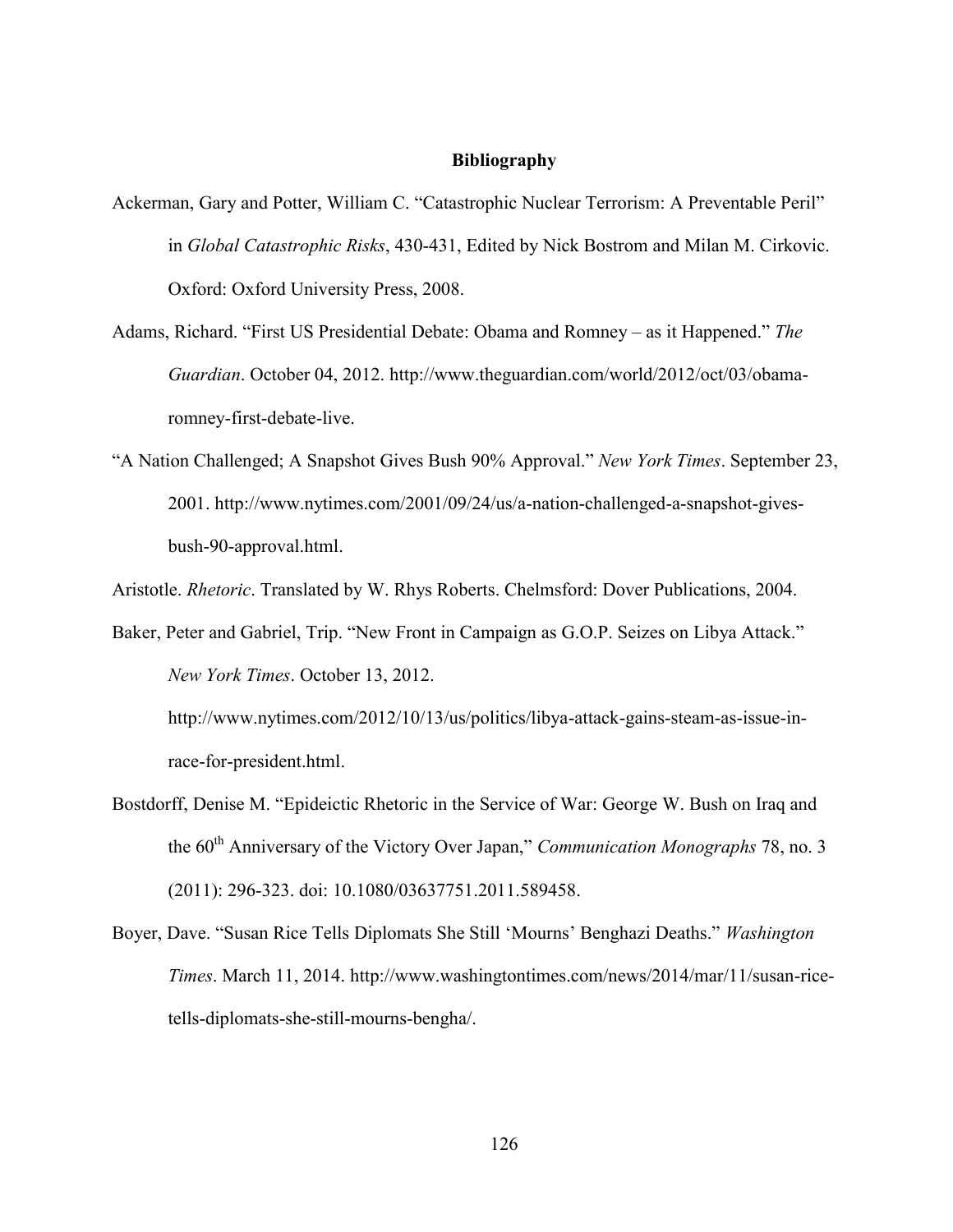- Brock, David. "Benghazi Another Clinton Witch Hunt," *USA Today*. May 13, 2013. [http://www.usatoday.com/story/opinion/2013/05/13/benghazi-congress-hillary-clinton](http://www.usatoday.com/story/opinion/2013/05/13/benghazi-congress-hillary-clinton-column/2155365/)[column/2155365/.](http://www.usatoday.com/story/opinion/2013/05/13/benghazi-congress-hillary-clinton-column/2155365/)
- Bruni, Frank. "Obama Bares His Teeth." *New York Times*. October 16, 2012. [http://bruni.blogs.nytimes.com/2012/10/16/obama-bares-his-teeth/.](http://bruni.blogs.nytimes.com/2012/10/16/obama-bares-his-teeth/)
- Bush, George W. "Address to Joint Session of Congress Following 9/11 Attacks." September 20, 2001. [http://americanrhetoric.com/speeches/gwbush911jointsessionspeech.htm.](http://americanrhetoric.com/speeches/gwbush911jointsessionspeech.htm)
- Campbell, Karlyn Kohrs. "The Nature of Criticism in Rhetorical and Communicative Studies," *Central States Speech Journal* 30, no. 1 (1979): 4-13. doi: 10.1080/10510977909367993.
- Caplow, Theodore. *Forbidden Wars: The Unwritten Rules that Keep Us Safe.* Lanham: University Press of America, 2007.
- Casey, Edward S. "Public Memory in Place and Time" in *Framing Public Memory*, 25-44, Edited by Kendall R. Phillips. Tuscaloosa: University of Alabama Press, 2004.
- Cohen, Tom. "It All Shows: Debates do Matter in 2012." *CNN.com*. October 23, 2012. [http://www.cnn.com/2012/10/23/politics/debates-matter/index.html.](http://www.cnn.com/2012/10/23/politics/debates-matter/index.html)
- Condit, Celeste M. "The Functions of Epideictic: The Boston Massacre Orations as Exemplar," *Communication Quarterly* 33, no. 4 (1985): 284-298. doi: 10.1080/01463378509369608.
- Curtis, Mary C. "Middle East Attacks: A Day of Mourning, Wasted on Politics." *Washington Post*. September 13, 2012. [http://www.washingtonpost.com/blogs/she-the](http://www.washingtonpost.com/blogs/she-the-people/post/mideast-attacks-a-day-of-mourning-wasted-on-politics/2012/09/13/e5268e94-fdd1-11e1-98c6-ec0a0a93f8eb_blog.html)[people/post/mideast-attacks-a-day-of-mourning-wasted-on](http://www.washingtonpost.com/blogs/she-the-people/post/mideast-attacks-a-day-of-mourning-wasted-on-politics/2012/09/13/e5268e94-fdd1-11e1-98c6-ec0a0a93f8eb_blog.html)[politics/2012/09/13/e5268e94-fdd1-11e1-98c6-ec0a0a93f8eb\\_blog.html.](http://www.washingtonpost.com/blogs/she-the-people/post/mideast-attacks-a-day-of-mourning-wasted-on-politics/2012/09/13/e5268e94-fdd1-11e1-98c6-ec0a0a93f8eb_blog.html)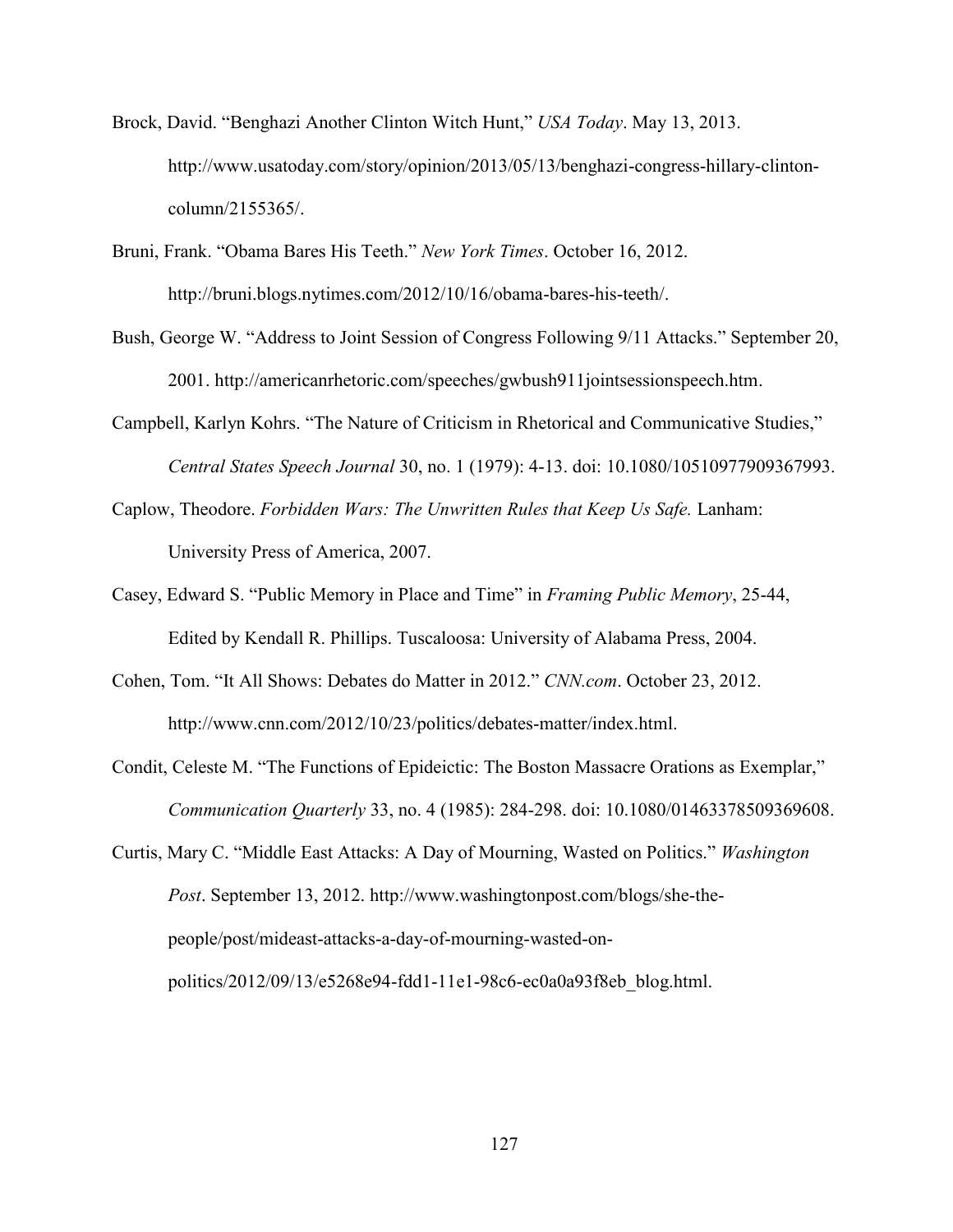- "Debating Points: Obama vs. Romney, Round Two." *New York Times*. October 16, 2012. http://campaignstops.blogs.nytimes.com/2012/10/16/debating-points-obama-vs-romneyround-two/.
- "Detroit Christmas Day Bomber Case." *ABC News*. January 26, 2010. [http://abcnews.go.com/Blotter/911-chairs-criticize-handling-detroit-christmas-day](http://abcnews.go.com/Blotter/911-chairs-criticize-handling-detroit-christmas-day-bomber/story?id=9667640)[bomber/story?id=9667640.](http://abcnews.go.com/Blotter/911-chairs-criticize-handling-detroit-christmas-day-bomber/story?id=9667640)
- Dorell, Oren. "CIA Deputy Defends Role in Benghazi Talking Points." *USA Today*. April 02, 2014. [http://www.usatoday.com/story/news/world/2014/04/02/cia-deputy-benghazi](http://www.usatoday.com/story/news/world/2014/04/02/cia-deputy-benghazi-talking-points/7206921/)[talking-points/7206921/.](http://www.usatoday.com/story/news/world/2014/04/02/cia-deputy-benghazi-talking-points/7206921/)
- Dow, Bonnie J. "The Function of Epideictic and Deliberative Strategies in Presidential Crisis Rhetoric." *Western Journal of Speech Communication* 53, no. 3 (1989): 294-310. doi: 10.1080/10570318909374308.
- Eckert, Fred J. "Keeping Americans in the Dark on Benghazi." *Washington Times*. March 14, 2014. [http://www.washingtontimes.com/news/2014/mar/14/eckert-keeping-americans-in](http://www.washingtontimes.com/news/2014/mar/14/eckert-keeping-americans-in-the-dark-on-benghazi/?page=all#pagebreak)[the-dark-on-benghazi/?page=all#pagebreak.](http://www.washingtontimes.com/news/2014/mar/14/eckert-keeping-americans-in-the-dark-on-benghazi/?page=all#pagebreak)
- "Effectiveness of Post-9/11 Reforms Called Into Question." *Washington News*. December 31, 2009. Lexis Nexis.
- Frye, Northrup. *Anatomy of Criticism: Four Essays.* New York: Atheneum, 1967.
- Gordon, Michael R. "Clinton Takes Responsibility for Security Failure in Libya." *Late Edition*. October 15, 2012. Lexis Nexis.
- Hauser, Gerard A. "Aristotle on Epideictic: The Formation of Public Morality." *Rhetoric Society Quarterly* 29, no. 1 (1999): 5-23. doi: 10.1080/02773949909391135.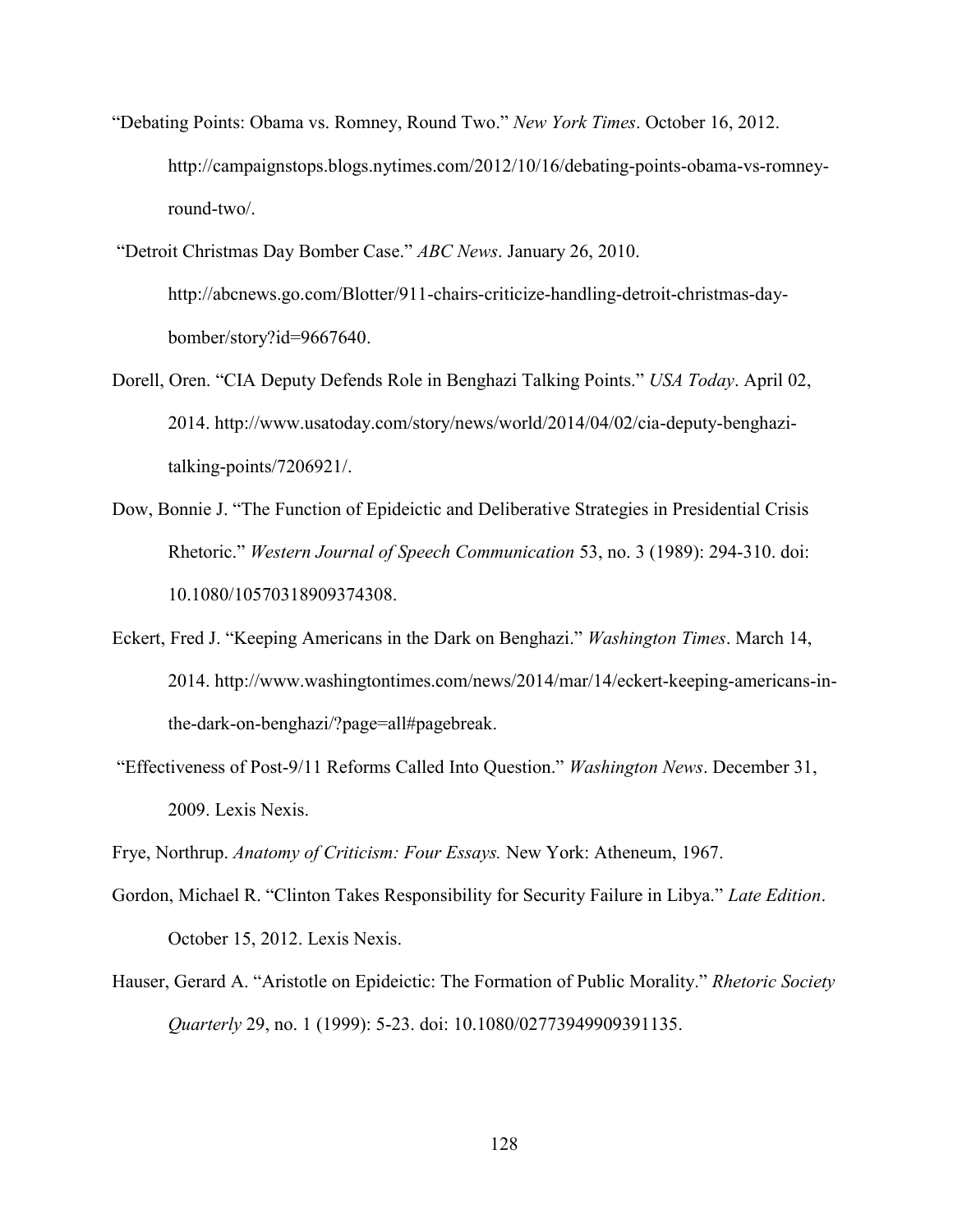- Hesk, Jon. *The Cambridge Companion to Ancient Rhetoric.* Edited by Erik Gunderson. New York: Cambridge University Press, 2009.
- Hyde, Michael J. "The Rhetor as Hero and the Pursuit of Truth: The Case of 9/11," *Rhetoric & Public Affairs* 8.1 (2005): 1-30. Accessible online at

http://muse.jhu.edu/journals/rhetoric and public affairs/v008/8.1hyde.html.

Ignatius, David. "Casualties in the 'Fog of Revolution.'" *Washington Post*. 2012. Lexis Nexis.

- Jasinski, James. *Sourcebook on Rhetoric: Key Concepts in Contemporary Rhetorical Studies.*  Thousand Oaks: Sage Publications, 2001.
- Jordan, John W. "Transcending Hollywood: The Referendum on *United 93* as Cinematic Memorial," *Critical Studies in Media Communication* 25, no. 2 (2008): 196-223. doi: 10.1080/15295030802032267.
- Kiewe, Amos. "Framing Memory through Eulogy: Ronald Reagan's Long Good-bye" in *Framing Public Memory*, 248-264, Edited by Kendall R. Phillips. Tuscaloosa: University of Alabama Press, 2004.
- Kirkpatrick, David D. "Election-Year Stakes Overshadow Nuances of Libya Investigation." *New York Times*. October 16, 2012.

http://www.nytimes.com/2012/10/16/world/africa/election-year-stakes-overshadownuances-of-benghazi-investigation.html?pagewanted=all.

Kirkpatrick, David D. and Meyers, Steven Lee. "Attack on U.S. Site in Libya Kills Envoy; A Flash Point for Obama and Romney." *New York Times*. September 13, 2012. [http://www.nytimes.com/2012/09/13/world/middleeast/us-envoy-to-libya-is-reported](http://www.nytimes.com/2012/09/13/world/middleeast/us-envoy-to-libya-is-reported-killed.html)[killed.html.](http://www.nytimes.com/2012/09/13/world/middleeast/us-envoy-to-libya-is-reported-killed.html)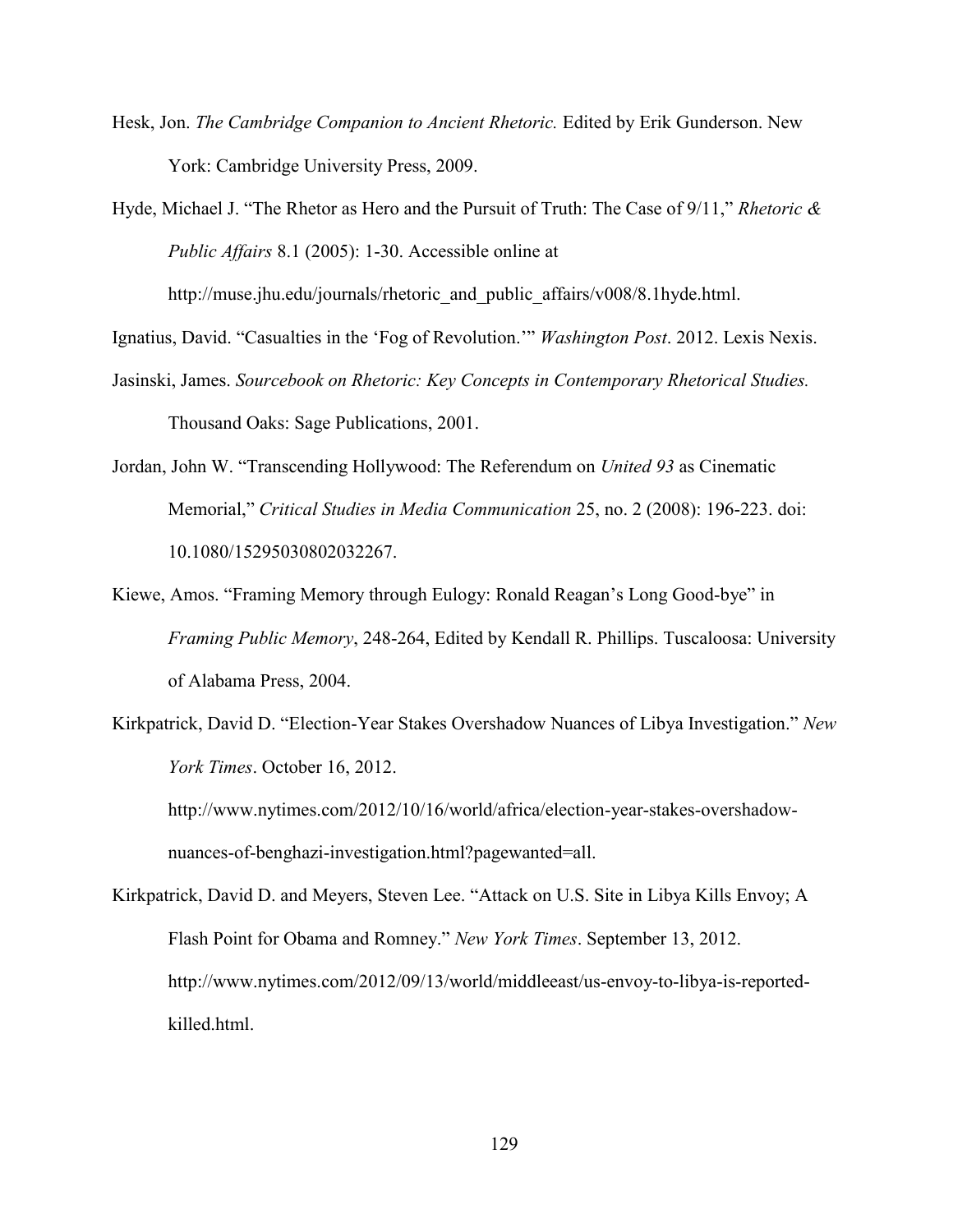- Knowlton, Brian. "Two Sides Trade Criticism in Rancor Over Libya Attack." *New York Times*. October 15, 2012. [http://www.nytimes.com/2012/10/15/us/politics/benghazi-episode](http://www.nytimes.com/2012/10/15/us/politics/benghazi-episode-takes-on-political-overtones.html)[takes-on-political-overtones.html.](http://www.nytimes.com/2012/10/15/us/politics/benghazi-episode-takes-on-political-overtones.html)
- Lakoff, George. "Why Obama Lost the First Debate." *Huffington Post*. October 04, 2012. [http://www.huffingtonpost.com/george-lakoff/obama-first-debate-loss\\_b\\_1938734.html.](http://www.huffingtonpost.com/george-lakoff/obama-first-debate-loss_b_1938734.html)
- LaPontin, Katie. "Americans Still Think There's More to Learn About Benghazi and Want Congress to Keep Searching for the Truth." *Red Alert Politics*. February 22, 2014. [http://redalertpolitics.com/2014/02/22/americans-still-think-theres-more-to-learn-about](http://redalertpolitics.com/2014/02/22/americans-still-think-theres-more-to-learn-about-benghazi-and-want-congress-to-keep-searching-for-the-truth/)[benghazi-and-want-congress-to-keep-searching-for-the-truth/.](http://redalertpolitics.com/2014/02/22/americans-still-think-theres-more-to-learn-about-benghazi-and-want-congress-to-keep-searching-for-the-truth/)
- Leff, Michael C. and Mohrmann, Gerald P. "Lincoln at Cooper Union: A Rhetorical Analysis of the Text." *Quarterly Journal of Speech* 60, no. 3 (1974): 346-358. doi: 10.1080/00335637409383242.
- "Libya; Protestors Storm U.S. Consulate in Libya's Benghazi Over Insulting Movie, 1 American Killed." *Xinhua*. 2012. Lexis Nexis.
- Mazarr, Michael J. "The Rise and Fall of the Failed-State Paradigm: Requiem for a Decade of Distraction." *Foreign Affairs* 93, no. 1 (2014): 115-116.
- McDonald, Mark. "Must All U.S. Embassies Now Be Fortresses?" *New York Times*. September 13, 2012. [http://rendezvous.blogs.nytimes.com/2012/09/13/must-u-s-embassies-now-be](http://rendezvous.blogs.nytimes.com/2012/09/13/must-u-s-embassies-now-be-fortresses/?_r=0)fortresses/? $r=0$ .
- Meyers, Steven Lee. "An Envoy with a Deep Connection to Libya." *The International Herald Tribune*. September 13, 2012. Lexis Nexis.
- Miller, Carolyn. "Genre as Social Action," *Quarterly Journal of Speech* 70, (1984): 151-167.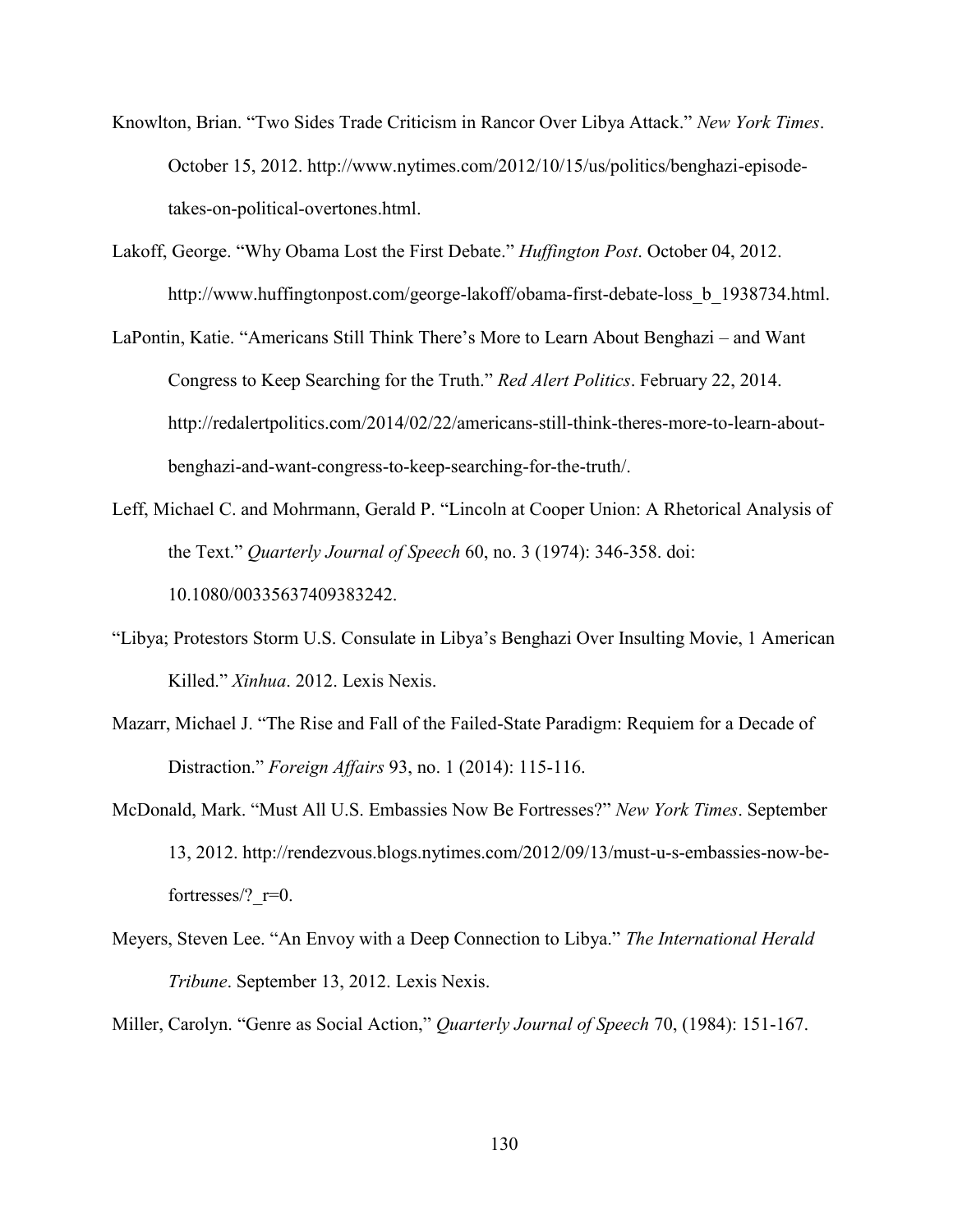- Miller, Greg and Birnbaum, Michael. "Chaos at U.S. Consulate in Libya." *Washington Post*. September 12, 2012. Lexis Nexis.
- "Mob Sets Fire to US Consulate in Benghazi: Witness." *Morocco World News*. September 11, 2012. [http://www.moroccoworldnews.com/2012/09/55494/mob-sets-fire-to-us-consulate](http://www.moroccoworldnews.com/2012/09/55494/mob-sets-fire-to-us-consulate-in-benghazi-witness/)[in-benghazi-witness/.](http://www.moroccoworldnews.com/2012/09/55494/mob-sets-fire-to-us-consulate-in-benghazi-witness/)
- Morris, Harvey. "Diplomat Saw Improvement but Knew the Risks; Reporter's Notebook." *The International Herald Tribune*. September 13, 2012. http://newsbusiness.vlex.com/vid/diplomat-saw-improvement-knew-risks-425217558.

"Murder in Benghazi." *New York Times*. September 13, 2012.

[http://www.nytimes.com/2012/09/13/opinion/murder-in-benghazi.html.](http://www.nytimes.com/2012/09/13/opinion/murder-in-benghazi.html)

- Murphy, John M. "Epideictic and Deliberative Strategies in Opposition to War: The Paradox of Honor and Expediency." *Communication Studies* 43, no. 2 (1992): 65-78. doi: 10.1080/10510979209368361.
- Netanyahu, Benjamin, Rice, Susan, Ellison, Keith, King, Peter, Woodward, Bob, Goldberg, Jeffrey and Mitchell, Andrea. "September 16 Meet the Press." *NBC News*. September 16, 2012. http://www.nbcnews.com/id/49051097/ns/meet the press-transcripts/t/september[benjamin-netanyahu-susan-rice-keith-ellison-peter-king-bob-woodward-jeffrey-goldberg](http://www.nbcnews.com/id/49051097/ns/meet_the_press-transcripts/t/september-benjamin-netanyahu-susan-rice-keith-ellison-peter-king-bob-woodward-jeffrey-goldberg-andrea-mitchell/#.UYrGq8qnDCW)[andrea-mitchell/#.UYrGq8qnDCW.](http://www.nbcnews.com/id/49051097/ns/meet_the_press-transcripts/t/september-benjamin-netanyahu-susan-rice-keith-ellison-peter-king-bob-woodward-jeffrey-goldberg-andrea-mitchell/#.UYrGq8qnDCW)
- Noon, David Hoogland. "Operation Enduring Analogy: World War II, The War on Terror, and the Uses of Historical Memory," *Rhetoric & Public Affairs* 7, no. 3 (2004): 339-365. doi: 10.1353/rap.2005.0015.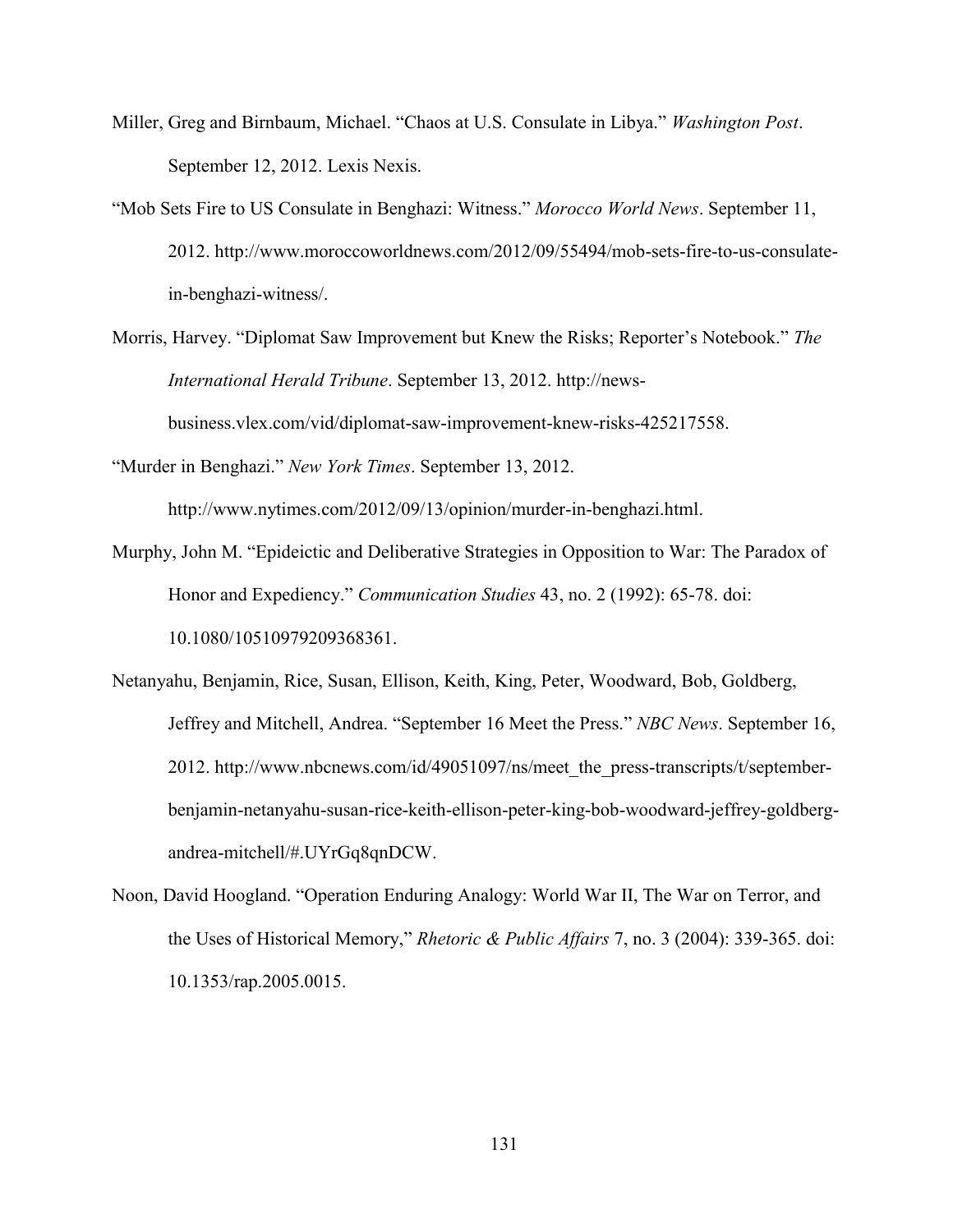- Obama, Barack. "Remarks by the President on the Deaths of U.S. Embassy Staff in Libya. September 12, 2012. [http://www.whitehouse.gov/the-press-office/2012/09/12/remarks](http://www.whitehouse.gov/the-press-office/2012/09/12/remarks-president-deaths-us-embassy-staff-libya)[president-deaths-us-embassy-staff-libya.](http://www.whitehouse.gov/the-press-office/2012/09/12/remarks-president-deaths-us-embassy-staff-libya)
- ONeill, Jim. "The Benghazi Difference." *Canada Free Press*. March 15, 2014. [http://canadafreepress.com/index.php/article/61760.](http://canadafreepress.com/index.php/article/61760)
- Perelman, Chaïm and Olbrechts-Tyteca, Lucie. *The New Rhetoric: A Treatise on Argumentation*. Translated by John Wilkinson and Purcell Weaver. Notre Dame: University of Notre Dame, 1969.
- Phillips, Kendall R. *Framing Public Memory*. Tuscaloosa: University of Alabama Press, 2004.
- "Qaeda Leader Call for More Protests Outside U.S. Embassies." *Reuters.com*. September 13, 2012. [http://www.reuters.com/article/2012/10/13/us-qaeda-zawahiri-film](http://www.reuters.com/article/2012/10/13/us-qaeda-zawahiri-film-idUSBRE89C06520121013)[idUSBRE89C06520121013.](http://www.reuters.com/article/2012/10/13/us-qaeda-zawahiri-film-idUSBRE89C06520121013)
- Richards, Cindy Koenig. "Inventing Sacagawea: Public Women and the Transformative Potential of Epideictic Rhetoric." *Western Journal of Communication* 73, no. 1 (2009): 1- 22. doi: 10.1080/10570310802635013.
- Rosenthal, Andrew. "Romney's Rose Garden Moment." *New York Times*. October 16, 2012. http://takingnote.blogs.nytimes.com/2012/10/16/romneys-rose-garden-moment/? r=0.
- Rosenthal, Paul I. "The Concept of Ethos and the Structure of Persuasion," *Speech Monographs* 33, no. 2 (1966): 114-126. doi: 10.1080/03637756609375487.
- Rowland, Robert. "The First 2012 Presidential Campaign Debate: The Decline of Reason in Presidential Debates." *Communication Studies* 64, no. 5 (2013): 528-547. doi: 10.1080/10510974.2013.833530.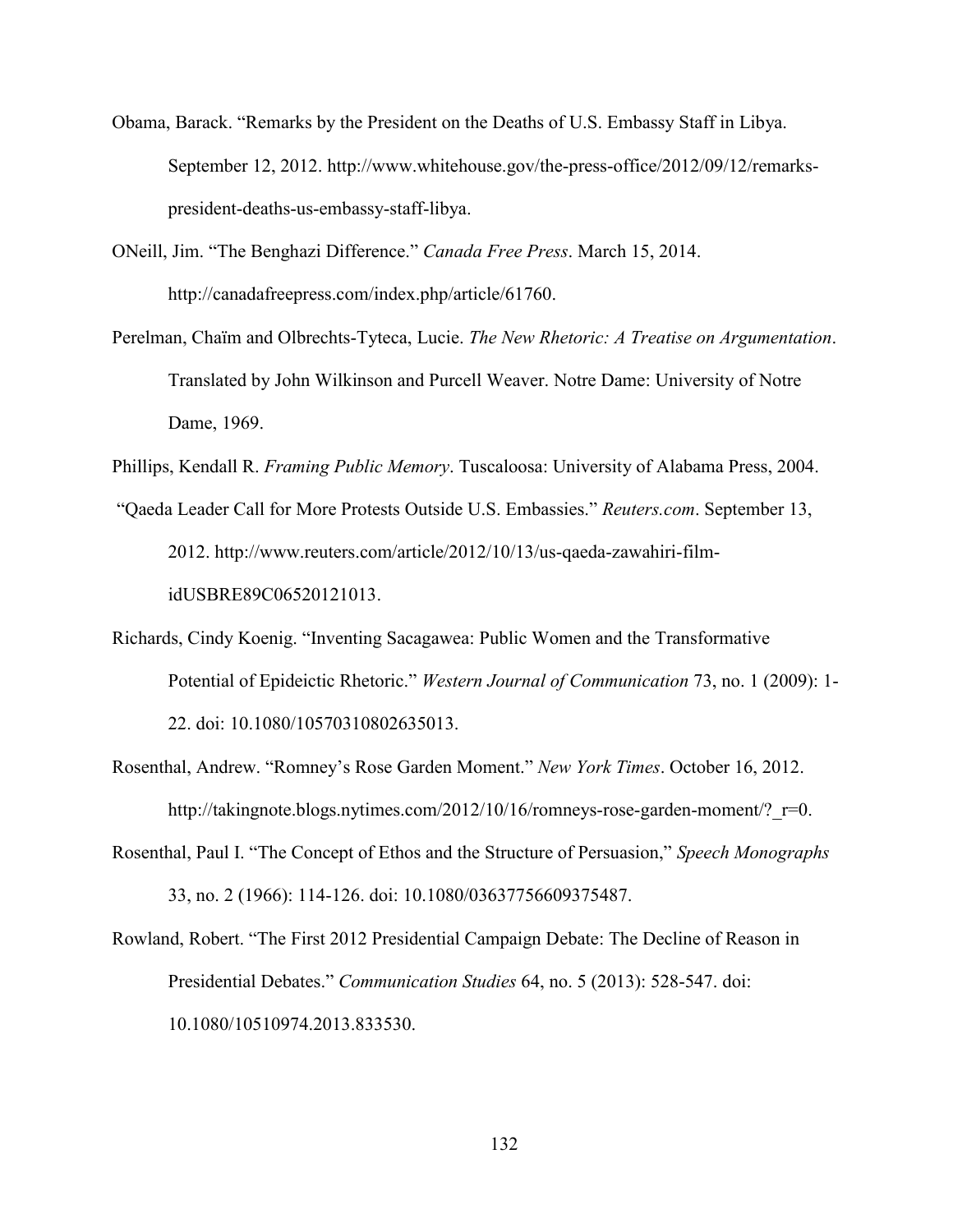- Rucker, Phillip. "Romney Faces Blowback in Assailing Obama After Attacks." *Washington Post*. September 13, 2012. Lexis Nexis.
- Rutenberg, Jim. "The Caucus; Obama Keeps Nevada Date but Crisis Alters the Tone." *New York Times*. September 13, 2012. [http://query.nytimes.com/gst/fullpage.html?res=9500E7D71631F930A2575AC0A9649D](http://query.nytimes.com/gst/fullpage.html?res=9500E7D71631F930A2575AC0A9649D8B63)

[8B63.](http://query.nytimes.com/gst/fullpage.html?res=9500E7D71631F930A2575AC0A9649D8B63)

- Schmitt, Eric. "U.S. to Help Create Elite Libyan Force to Combat Islamic Extremists." *New York Times*. October 16, 2012. http://www.nytimes.com/2012/10/16/world/africa/us-to-helpcreate-libyan-commando-force.html?pagewanted=all.
- "Second Presidential Debate." *National Public Radio*. October 16, 2012. [http://www.npr.org/2012/10/16/163050988/transcript-obama-romney-2nd-presidential](http://www.npr.org/2012/10/16/163050988/transcript-obama-romney-2nd-presidential-debate)[debate.](http://www.npr.org/2012/10/16/163050988/transcript-obama-romney-2nd-presidential-debate)
- "Shoe Bomb Suspect's Unusual Profile." *BBC.com*. December 26, 2001. http://news.bbc.co.uk/2/hi/uk\_news/1729472.stm.
- Slagell, Amy. "Anatomy of a Masterpiece: A Close Textual Analysis of Abraham Lincoln's Second Inaugural Address." *Communication Studies* 42, no. 2 (1991): 155-171. doi: 10.1080/10510979109368330.

Stuckey, Mary. *The President as Interpreter in Chief*. Chatham: New Jersey, 1991.

Tapper, Jake. "U.S. Ambassador to the United Nations Susan Rice." *ABC News*. September 16, 2012. [http://abcnews.go.com/Politics/week-transcript-us-ambassador-united-nations](http://abcnews.go.com/Politics/week-transcript-us-ambassador-united-nations-susan-rice/story?id=17240933&singlePage=true)[susan-rice/story?id=17240933&singlePage=true.](http://abcnews.go.com/Politics/week-transcript-us-ambassador-united-nations-susan-rice/story?id=17240933&singlePage=true)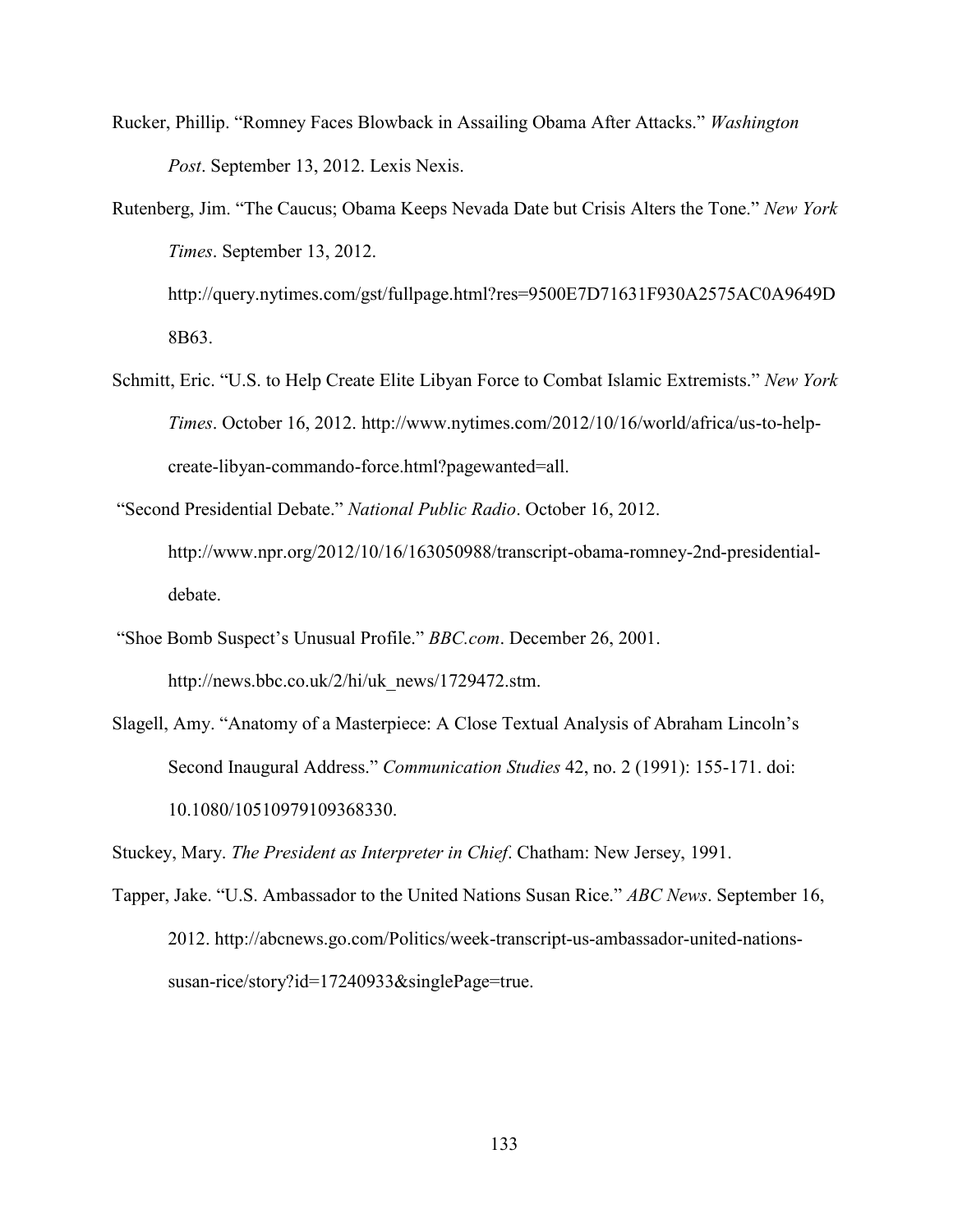- Tyrrell Jr., R. Emmett. "More Yet to be Heard About Benghazi." *Washington Times*. February 26, 2014. [http://www.washingtontimes.com/news/2014/feb/26/tyrrell-new-benghazi](http://www.washingtontimes.com/news/2014/feb/26/tyrrell-new-benghazi-witnesses/)[witnesses/.](http://www.washingtontimes.com/news/2014/feb/26/tyrrell-new-benghazi-witnesses/)
- "U.S. Ambassador to Libya Killed After Consulate in Benghazi Stormed." *AlArabiya*. 2012. Lexis Nexis.
- "U.S. Envoy to Libya, 3 Consul Officials Killed in Benghazi." *Africa Review*. September 12, 2012. http://www.africareview.com/News/US-envoy-to-Libya-killed/-/979180/1504872/- /13wfbp9/-/index.html.
- "U.S. Government Buildings Attacked. September 11 Warnings Ignored?" *CNN.com*. September 11, 2012. Lexis Nexis.
- Van Susteren, Greta. "Sen Graham: 'They're Getting Away with' Benghazi Lie." *Fox News*. February 25, 2014. [http://www.foxnews.com/on-air/on-the-record/2014/02/26/sen](http://www.foxnews.com/on-air/on-the-record/2014/02/26/sen-graham-theyre-getting-away-benghazi-lie)[graham-theyre-getting-away-benghazi-lie.](http://www.foxnews.com/on-air/on-the-record/2014/02/26/sen-graham-theyre-getting-away-benghazi-lie)
- Vivan, Bradford. "Neoliberal Epideictic: Rhetorical Form and Commemorative Politics on September 11, 2002." *Quarterly Journal of Speech* 92, no. 1 (2006): 1-26. doi: 10.1080/00335630600687107.
- Wallace, Chris. "Amb. Susan Rice, Rep. Mike Rogers Discuss Violence Against Americans in the Middle east." *Fox News*. September 16, 2012. [http://www.foxnews.com/on-air/fox](http://www.foxnews.com/on-air/fox-news-sunday-chris-wallace/2012/09/16/amb-susan-rice-rep-mike-rogers-discuss-violence-against-americans-middle-east#p//v/1843960658001)[news-sunday-chris-wallace/2012/09/16/amb-susan-rice-rep-mike-rogers-discuss](http://www.foxnews.com/on-air/fox-news-sunday-chris-wallace/2012/09/16/amb-susan-rice-rep-mike-rogers-discuss-violence-against-americans-middle-east#p//v/1843960658001)[violence-against-americans-middle-east#p//v/1843960658001.](http://www.foxnews.com/on-air/fox-news-sunday-chris-wallace/2012/09/16/amb-susan-rice-rep-mike-rogers-discuss-violence-against-americans-middle-east#p//v/1843960658001)
- Weiner, Rachel. "Romney Calls Obama Administration Response to Libya Attacks 'Disgraceful.'" *Washington Post*. September 12, 2012.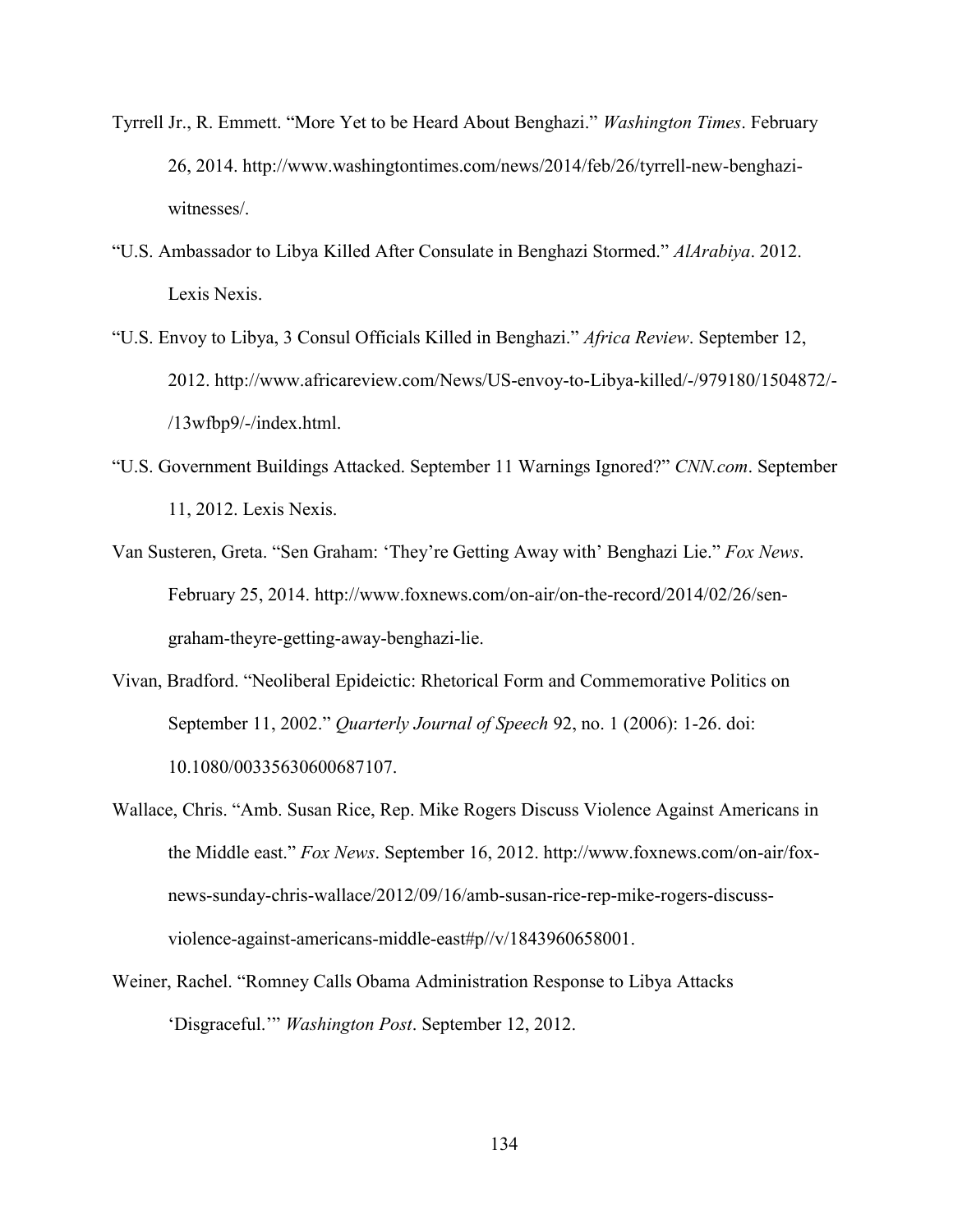http://www.washingtonpost.com/blogs/post-politics/wp/2012/09/12/romney-calls-obamaresponse-to-libya-attacks-disgraceful/.

"Who is Richard Reid?" *BBC.com*. December 28, 2001.

[http://news.bbc.co.uk/2/hi/uk/1731568.stm.](http://news.bbc.co.uk/2/hi/uk/1731568.stm)

- Woodward, Gary. *Center Stage: Media and the Performance of American Politics*. Lanham: Rowman & Littlefield Publishers Inc., 2007.
- Zarefsky, David. "Presidential Rhetoric and the Power of Definition," *Presidential Studies Quarterly* 3, no. 3 (2004): 607-619. 10.1111/j.1741-5705.2004.00214.x.
- Zelizer, Barbie. "Reading the Past Against the Grain: The Shape of Memory Studies," *Critical Studies in Mass Communication* 12, no. 2 (1995): 213-239. doi: 10.1080/15295039509366932.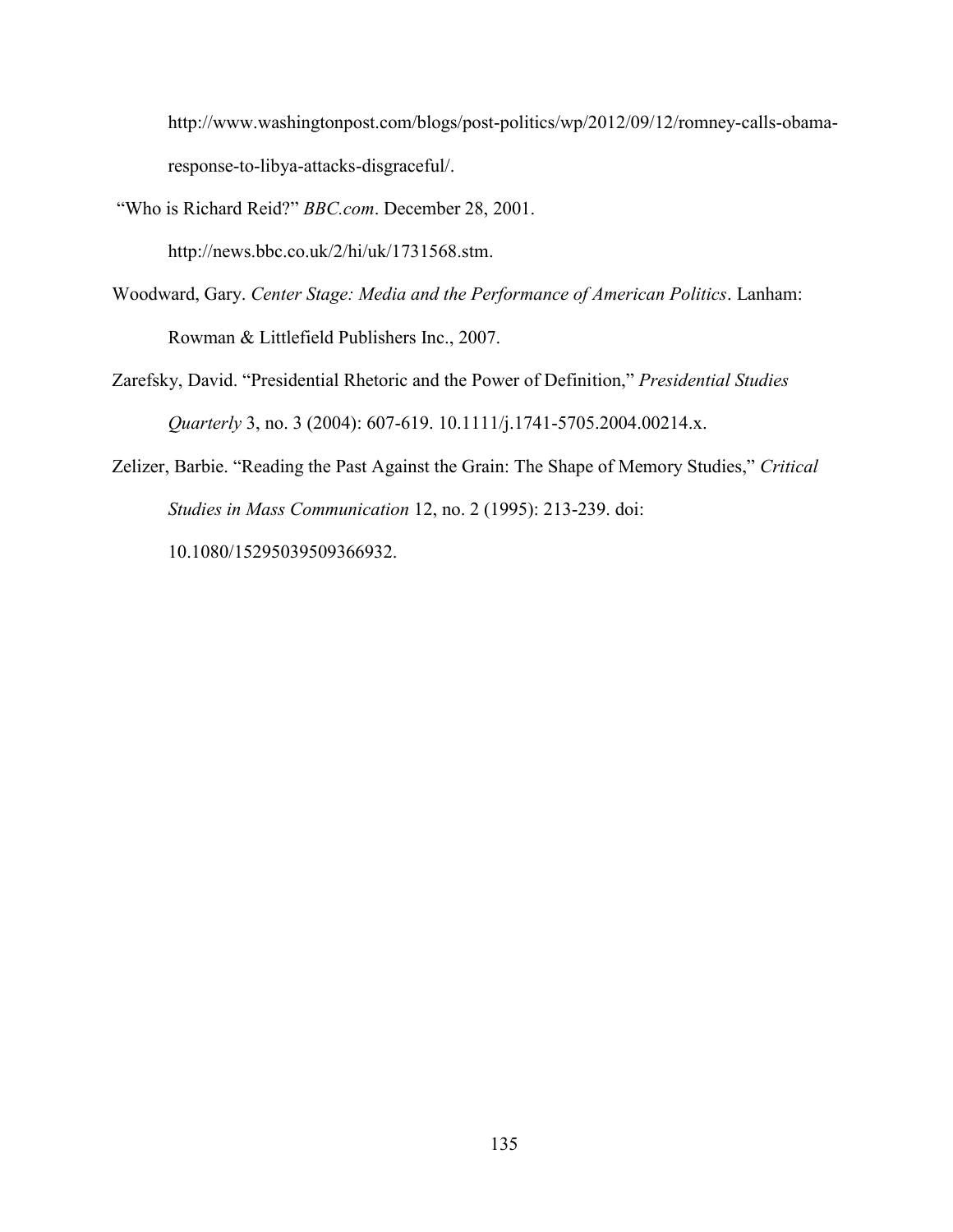# **Curriculum Vita**

## **Michael Eisenstadt**

1718 Talon Ave. Henderson, NV 89074 (702) 860-4681 eisensta@unlv.nevada.edu

# **Education**

University of Nevada, Las Vegas **M.A., Communication Studies (Rhetoric)** In Progress Committee: Thomas Burkholder (Chair), Jacob Thompson, David Henry (Dean), Helen Neill (Associate Dean of Undergraduate Education and Assessment) Current GPA: 4.0

| University of Nevada, Las Vegas    |      |
|------------------------------------|------|
| <b>B.A., Communication Studies</b> | 2012 |
| GPA: 3.26                          |      |

## Awards and Scholarships

| Chancellor's Doctoral Fellowship, University of Kansas                      | 2014    |
|-----------------------------------------------------------------------------|---------|
| CEDA Pacific Region Critic of the Year                                      | 2014    |
| Induction into Phi Kappa Phi Honor Society                                  | 2014    |
| Induction into Lambda Pi Eta Communication Studies Honor Society            | 2012    |
| Graduate Teaching Assistantship, University of Nevada, Las Vegas            | 2012-14 |
| Dean's Honor List, University of Nevada, Las Vegas                          | 2011-12 |
| Cross-Examination Debate Association All-American Debate Team               | 2011-12 |
| Outstanding Undergraduate Paper in Urban Affairs                            | 2011    |
| Invent the Future Campaign Keynote Speaker, University of Nevada, Las Vegas | 2009    |
| Honors Convocation Keynote Speaker, College of Liberal Arts                 | 2009    |
| Debate Team Scholarship, University of Nevada, Las Vegas                    | 2007-12 |
| Qualifier to the National Debate Tournament                                 | 2008-12 |
| Nevada State Debate Champion                                                | 2007    |
| Qualifier to the National Forensic League Championship                      | 2006-7  |
| <b>Clark County Debate Champion</b>                                         | 2005-7  |

Teaching Experience

*University of Nevada, Las Vegas* Instructor of Record Communication Studies 101: Introduction to Public Speaking Summer Session Two 2013, Section 5 (25 students)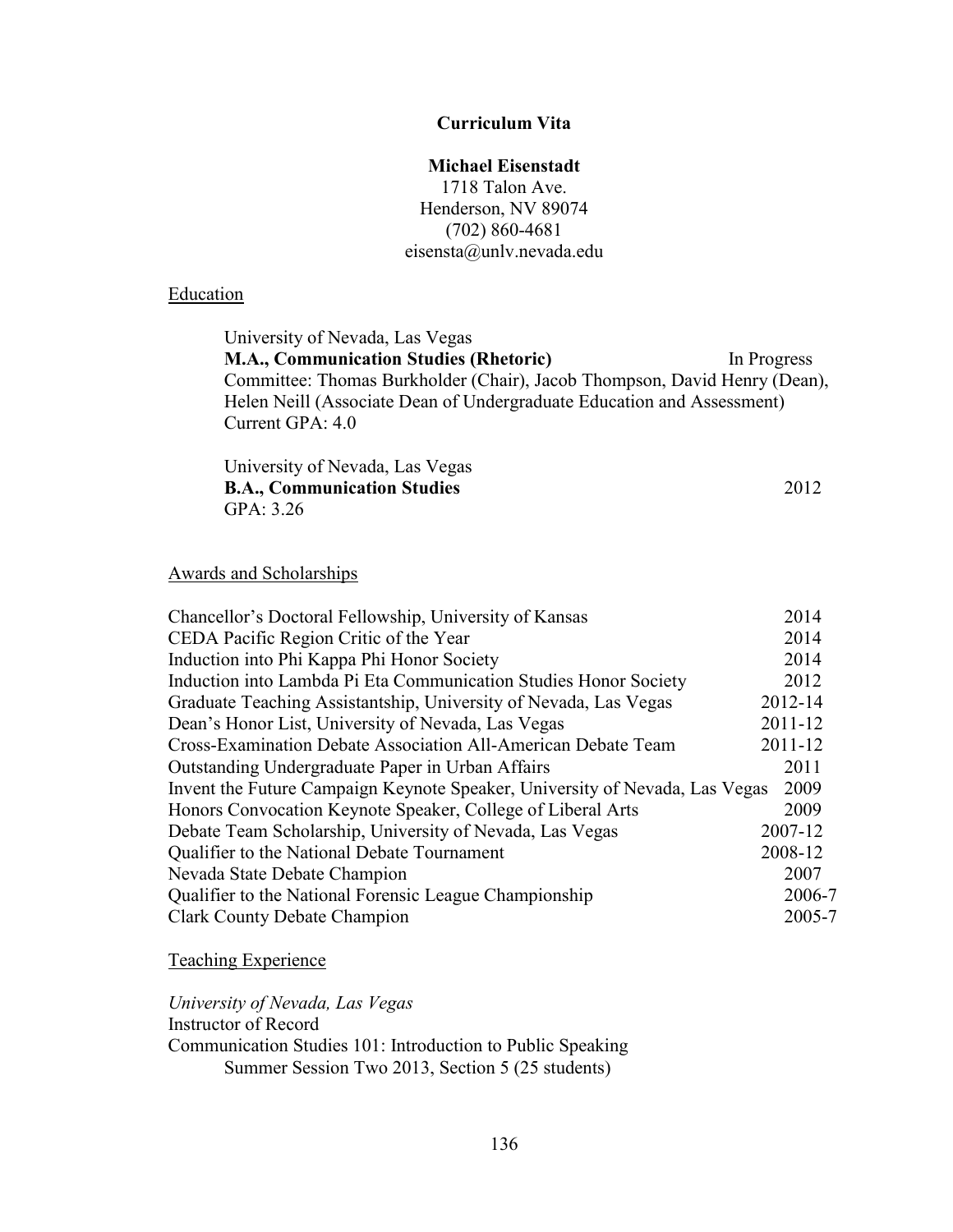As an instructor of record, I had three primary responsibilities. First, I developed all aspects of the curriculum, including PowerPoint presentations, classroom activities, multi-media presentations, and tests. Second, I independently taught 25students in accordance with department standards. Finally, emphasis was placed on creating a comfortable and supportive classroom environment for several students with high communication apprehension.

Graduate Teaching Assistant Communication Studies 101: Introduction to Public Speaking Spring 2014, Section 20 (24 students) Fall 2013, Section 12 (25 students) Spring 2013, Section 34 (24 students) Fall 2012, Section 23 (25 students) Fall 2012, Section 11 (26 students)

#### Convention Presentations

- "The September 12, 2012 Rose Garden Address: President Barack Obama's '9/11' Moment," Under review, National Communication Association Convention, Chicago, IL, 2014.
- "Angels in the debate space: A tournament practice to encourage the growth of regional intercollegiate policy debate," Under review, National Communication Association Convention, Chicago, IL, 2014.

#### Debate Work Experience

| Assistant Debate Coach, University of Nevada, Las Vegas | 2012-2014 |
|---------------------------------------------------------|-----------|
| Lab Leader, Rebel Debate Institute                      | 2013      |
| University of Nevada Las Vegas, Las Vegas, NV           |           |
| Instructor, Rebel Debate Institute                      | 2012      |
| University of Nevada Las Vegas, Las Vegas, NV           |           |
| Assistant Debate Coach, Green Valley High School        | 2008-2014 |
|                                                         |           |
| <b>Volunteer Experience</b>                             |           |
| Judge/Coach, Las Vegas Debate League                    | 2012-2014 |
| University of Nevada, Las Vegas,                        |           |
| Las Vegas, Nevada                                       |           |
|                                                         |           |
| Judge/Coach, Golden Desert Forensic League              | 2007-2014 |
| Las Vegas, NV                                           |           |
|                                                         |           |
| Judge/Tournament Assistance                             | 2007-2014 |
| University of Nevada, Las Vegas                         |           |
|                                                         |           |